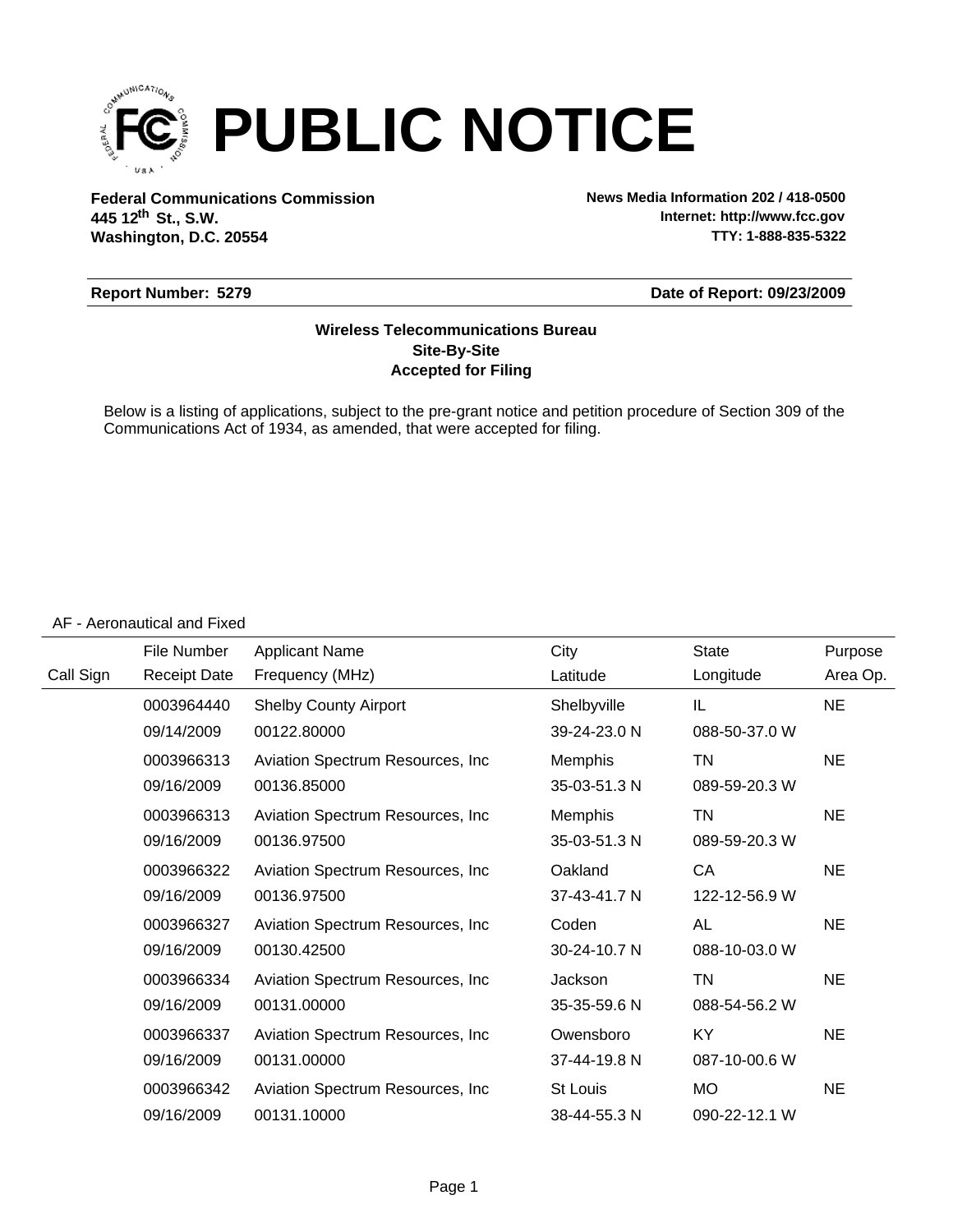### AF - Aeronautical and Fixed

|                  | File Number         | <b>Applicant Name</b>             | City            | <b>State</b>  | Purpose   |
|------------------|---------------------|-----------------------------------|-----------------|---------------|-----------|
| Call Sign        | <b>Receipt Date</b> | Frequency (MHz)                   | Latitude        | Longitude     | Area Op.  |
|                  | 0003966346          | Aviation Spectrum Resources, Inc  | Fort Lauderdale | FL.           | <b>NE</b> |
|                  | 09/16/2009          | 00131.82500                       | 26-04-21.3 N    | 080-09-09.9 W |           |
|                  | 0003966347          | Aviation Spectrum Resources, Inc. | Oakland         | CA            | <b>NE</b> |
|                  | 09/16/2009          | 00129.37500                       | 37-43-16.6 N    | 122-13-14.6 W |           |
|                  | 0003966352          | Aviation Spectrum Resources, Inc. | Washington      | PA            | <b>NE</b> |
|                  | 09/16/2009          | 00130.15000                       | 40-08-11.4 N    | 080-17-24.7 W |           |
|                  | 0003966358          | Aviation Spectrum Resources, Inc. | West Palm Beach | <b>FL</b>     | <b>NE</b> |
|                  | 09/16/2009          | 00131.92500                       | 26-40-59.4 N    | 080-05-44.1 W |           |
|                  | 0003966391          | Aviation Spectrum Resources, Inc. | Roswell         | GA            | <b>NE</b> |
|                  | 09/16/2009          | 00130.47500                       | 34-03-31.8 N    | 084-19-00.5 W |           |
|                  | 0003966400          | Aviation Spectrum Resources, Inc. | Houston         | TX            | <b>NE</b> |
|                  | 09/16/2009          | 00131.42500                       | 29-59-03.9 N    | 095-20-29.2 W |           |
|                  | 0003966404          | Aviation Spectrum Resources, Inc. | Milwaukee       | WI            | <b>NE</b> |
|                  | 09/16/2009          | 00130.12500                       | 42-56-50.0 N    | 087-53-47.7 W |           |
|                  | 0003966411          | Aviation Spectrum Resources, Inc  | Erie            | <b>PA</b>     | <b>NE</b> |
|                  | 09/16/2009          | 00136.52500                       | 42-04-55.3 N    | 080-10-34.4 W |           |
|                  | 0003965481          | Port of Friday Harbor             |                 |               | <b>RO</b> |
| WQBR224          | 09/15/2009          |                                   |                 |               |           |
|                  | 0003965659          | DALLAS, CITY OF                   |                 |               | <b>RO</b> |
| WIZ5             | 09/15/2009          |                                   |                 |               |           |
|                  | 0003966861          | SUWANNEE COUNTY BOARD OF COMI     |                 |               | <b>RO</b> |
| KMT <sub>2</sub> | 09/16/2009          |                                   |                 |               |           |

### AS - Aural Studio Transmitter Link

|               | File Number         | <b>Applicant Name</b>                       | City             | <b>State</b>  | Purpose  |
|---------------|---------------------|---------------------------------------------|------------------|---------------|----------|
| Call Sign     | <b>Receipt Date</b> | Frequency (MHz)                             | Latitude         | Longitude     | Area Op. |
|               | 0003965105          | CAPITAL BROADCASTING, INC.                  | <b>ALBANY</b>    | <b>NY</b>     | MD       |
| WPNB914       | 09/15/2009          | 00948.50000                                 | 42-37-19.0 N     | 073-48-09.0 W |          |
|               | 0003965151          | CBS RADIO STATIONS INC.                     | <b>HESPERIA</b>  | CA            | MD.      |
| WPOQ870       | 09/15/2009          | 00948.50000                                 | 34-28-03.9 N     | 117-17-35.1 W |          |
|               | 0003965242          | CBS RADIO INC. OF MICHIGAN                  | <b>FERNDALE</b>  | MI            | MD       |
| WDD615        | 09/15/2009          | 00949.50000                                 | 42-28-10.0 N     | 083-06-54.0 W |          |
|               | 0003965455          | RADIO ONE LICENSES, LLC                     | <b>LIVERPOOL</b> | ТX            | MD       |
| WQDD417       | 09/15/2009          | 00948.25000                                 | 29-17-56.8 N     | 095-14-12.1 W |          |
|               | 0003967012          | LAKE CHAMPLAIN BROADCASTING INC BURLINGTON  |                  | VT            | MD.      |
| <b>WHS692</b> | 09/16/2009          | 00951.75000                                 | 44-29-47.1 N     | 073-12-47.5 W |          |
|               | 0003967797          | RADIO BROADCASTING SERVICES, INI Burlington |                  | VT            | MD       |
| WPZB527       | 09/17/2009          | 00950.00000                                 | 44-29-47.1 N     | 073-12-47.5 W |          |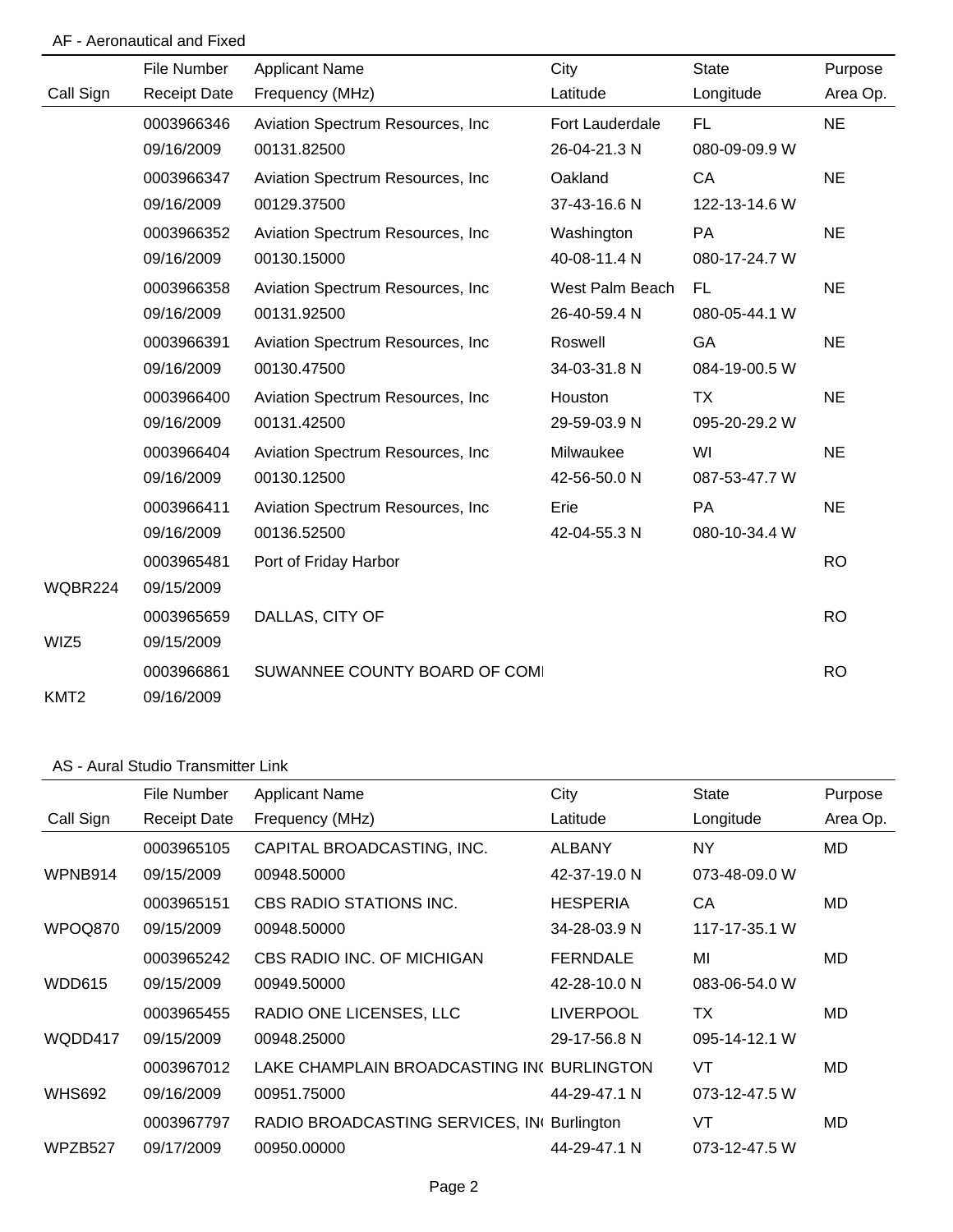### AS - Aural Studio Transmitter Link

|               | File Number         | <b>Applicant Name</b>                      | City                | <b>State</b>  | Purpose   |
|---------------|---------------------|--------------------------------------------|---------------------|---------------|-----------|
| Call Sign     | <b>Receipt Date</b> | Frequency (MHz)                            | Latitude            | Longitude     | Area Op.  |
|               | 0003967817          | ADDISON BROADCASTING COMPANY, BURLINGTON   |                     | VT            | MD        |
| WQEP273       | 09/17/2009          | 00944.20000                                | 44-29-47.1 N        | 073-12-47.5 W |           |
|               | 0003967867          | RADIO BROADCASTING SERVICES, IN BURLINGTON |                     | VT            | MD        |
| <b>WLD836</b> | 09/17/2009          | 00950.50000                                | 44-29-47.1 N        | 073-12-47.5 W |           |
|               | 0003968424          | <b>WASHINGTON STATE UNIVERSITY</b>         | Yakima              | <b>WA</b>     | MD        |
| WPWB276       | 09/18/2009          | 00949.50000                                | 46-31-56.4 N        | 120-30-41.2 W |           |
|               | 0003966919          | <b>BERNARD DALLAS LLC</b>                  | Caddo Mills         | <b>TX</b>     | <b>NE</b> |
|               | 09/16/2009          | 00950.50000                                | 33-06-59.6 N        | 096-16-52.3 W |           |
|               | 0003966967          | <b>BERNARD DALLAS LLC</b>                  | Josephine           | <b>TX</b>     | <b>NE</b> |
|               | 09/16/2009          | 00945.00000                                | 33-02-00.4 N        | 096-18-02.3 W |           |
|               | 0003967278          | <b>EDINBURGH RADIO</b>                     | <b>COLUMBUS</b>     | IN            | <b>NE</b> |
|               | 09/17/2009          | 00945.50000                                | 39-12-25.2 N        | 085-55-10.0 W |           |
|               | 0003967961          | <b>IMPACT RADIO, LLC</b>                   | <b>Three Rivers</b> | MI            | <b>NE</b> |
|               | 09/17/2009          | 00946.50000                                | 41-55-43.0 N        | 085-38-15.0 W |           |
|               | 0003968893          | FM IDAHO CO., LLC                          | Nampa               | ID            | <b>NE</b> |
|               | 09/18/2009          | 00951.50000                                | 43-36-19.6 N        | 116-30-29.5 W |           |

# CD - Paging and Radiotelephone

|                | File Number         | <b>Applicant Name</b>            | City     | <b>State</b> | Purpose   |
|----------------|---------------------|----------------------------------|----------|--------------|-----------|
| Call Sign      | <b>Receipt Date</b> | Frequency (MHz)                  | Latitude | Longitude    | Area Op.  |
|                | 0003965205          | American Messaging Services, LLC |          |              | <b>RO</b> |
| KNKG576        | 09/15/2009          |                                  |          |              |           |
|                | 0003965206          | American Messaging Services, LLC |          |              | <b>RO</b> |
| KNKH915        | 09/15/2009          |                                  |          |              |           |
|                | 0003965207          | American Messaging Services, LLC |          |              | <b>RO</b> |
| KNKM881        | 09/15/2009          |                                  |          |              |           |
|                | 0003965208          | American Messaging Services, LLC |          |              | <b>RO</b> |
| <b>KNKO661</b> | 09/15/2009          |                                  |          |              |           |
|                | 0003965209          | American Messaging Services, LLC |          |              | <b>RO</b> |
| KNKO696        | 09/15/2009          |                                  |          |              |           |
|                | 0003965210          | American Messaging Services, LLC |          |              | <b>RO</b> |
| KNKO716        | 09/15/2009          |                                  |          |              |           |
|                | 0003965211          | American Messaging Services, LLC |          |              | <b>RO</b> |
| KNKS240        | 09/15/2009          |                                  |          |              |           |
|                | 0003966525          | Alltel Communications, LLC       |          |              | <b>RO</b> |
| <b>KNKL562</b> | 09/16/2009          |                                  |          |              |           |
|                | 0003966526          | Alltel Communications, LLC       |          |              | <b>RO</b> |
| KNKL576        | 09/16/2009          |                                  |          |              |           |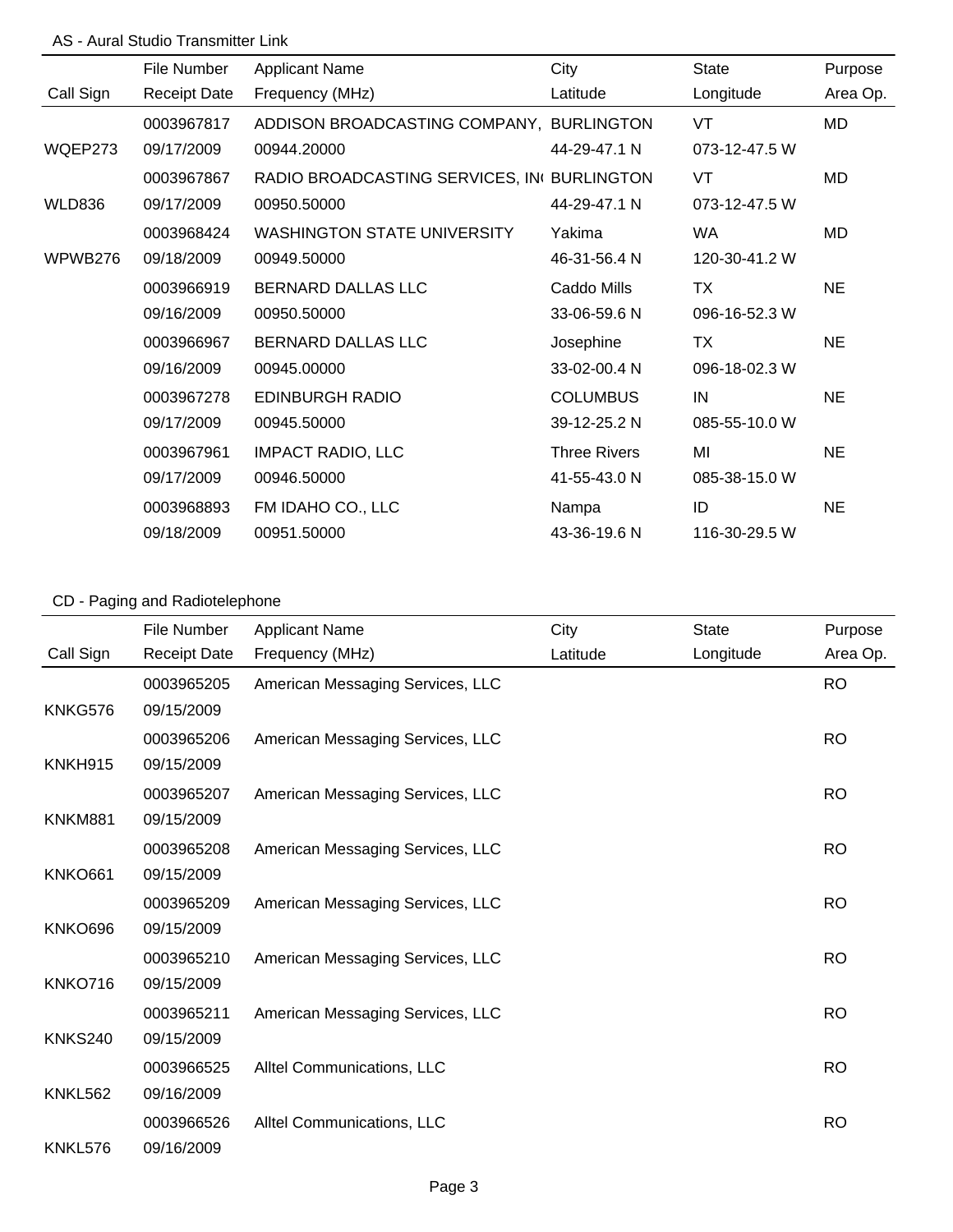### CD - Paging and Radiotelephone

|                | File Number         | <b>Applicant Name</b>      | City     | <b>State</b> | Purpose   |
|----------------|---------------------|----------------------------|----------|--------------|-----------|
| Call Sign      | <b>Receipt Date</b> | Frequency (MHz)            | Latitude | Longitude    | Area Op.  |
|                | 0003966527          | Alltel Communications, LLC |          |              | <b>RO</b> |
| KNKL577        | 09/16/2009          |                            |          |              |           |
|                | 0003966528          | Alltel Communications, LLC |          |              | <b>RO</b> |
| <b>KNKL580</b> | 09/16/2009          |                            |          |              |           |
|                | 0003966529          | Alltel Communications, LLC |          |              | <b>RO</b> |
| KNKL627        | 09/16/2009          |                            |          |              |           |
|                | 0003966530          | Alltel Communications, LLC |          |              | <b>RO</b> |
| KNKL628        | 09/16/2009          |                            |          |              |           |
|                | 0003966531          | Alltel Communications, LLC |          |              | <b>RO</b> |
| KNKL629        | 09/16/2009          |                            |          |              |           |
|                | 0003966532          | Alltel Communications, LLC |          |              | <b>RO</b> |
| KNKL630        | 09/16/2009          |                            |          |              |           |
|                | 0003966533          | Alltel Communications, LLC |          |              | <b>RO</b> |
| KNKL632        | 09/16/2009          |                            |          |              |           |
|                | 0003966534          | Alltel Communications, LLC |          |              | <b>RO</b> |
| <b>KNKO316</b> | 09/16/2009          |                            |          |              |           |

|           | File Number         | <b>Applicant Name</b> | City              | <b>State</b>  | Purpose  |
|-----------|---------------------|-----------------------|-------------------|---------------|----------|
| Call Sign | <b>Receipt Date</b> | Frequency (MHz)       | Latitude          | Longitude     | Area Op. |
|           | 0003907632          | AT&T CORP.            | <b>NEWARK</b>     | <b>NJ</b>     | AM       |
|           | 09/14/2009          | 10775.00000           | 40-44-04.4 N      | 074-10-40.5 W |          |
|           | 0003907632          | AT&T CORP.            | <b>NEWARK</b>     | <b>NJ</b>     | AM       |
|           | 09/16/2009          | 10855.00000           | 40-44-04.4 N      | 074-10-40.5 W |          |
|           | 0003907632          | AT&T CORP.            | <b>NEWARK</b>     | <b>NJ</b>     | AM       |
|           | 09/14/2009          | 10855.00000           | 40-44-04.4 N      | 074-10-40.5 W |          |
|           | 0003907632          | AT&T CORP.            | <b>NEWARK</b>     | <b>NJ</b>     | AM       |
|           | 09/16/2009          | 11035.00000           | 40-44-04.4 N      | 074-10-40.5 W |          |
|           | 0003907632          | AT&T CORP.            | <b>NEWARK</b>     | NJ            | AM       |
|           | 09/16/2009          | 11125.00000           | 40-44-04.4 N      | 074-10-40.5 W |          |
|           | 0003907632          | AT&T CORP.            | <b>NEWARK</b>     | <b>NJ</b>     | AM       |
|           | 09/14/2009          | 11125.00000           | 40-44-04.4 N      | 074-10-40.5 W |          |
|           | 0003907633          | AT&T CORP.            | <b>KENILWORTH</b> | <b>NJ</b>     | AM       |
| WQJY314   | 09/14/2009          | 11395.00000           | 40-41-05.1 N      | 074-17-37.8 W |          |
|           | 0003907633          | AT&T CORP.            | <b>KENILWORTH</b> | <b>NJ</b>     | AM       |
| WQJY314   | 09/14/2009          | 11615.00000           | 40-41-05.1 N      | 074-17-37.8 W |          |
|           | 0003919876          | AT&T CORP.            | <b>LINDEN</b>     | <b>NJ</b>     | AM       |
| WQJY312   | 09/14/2009          | 11305.00000           | 40-38-23.3 N      | 074-12-36.5 W |          |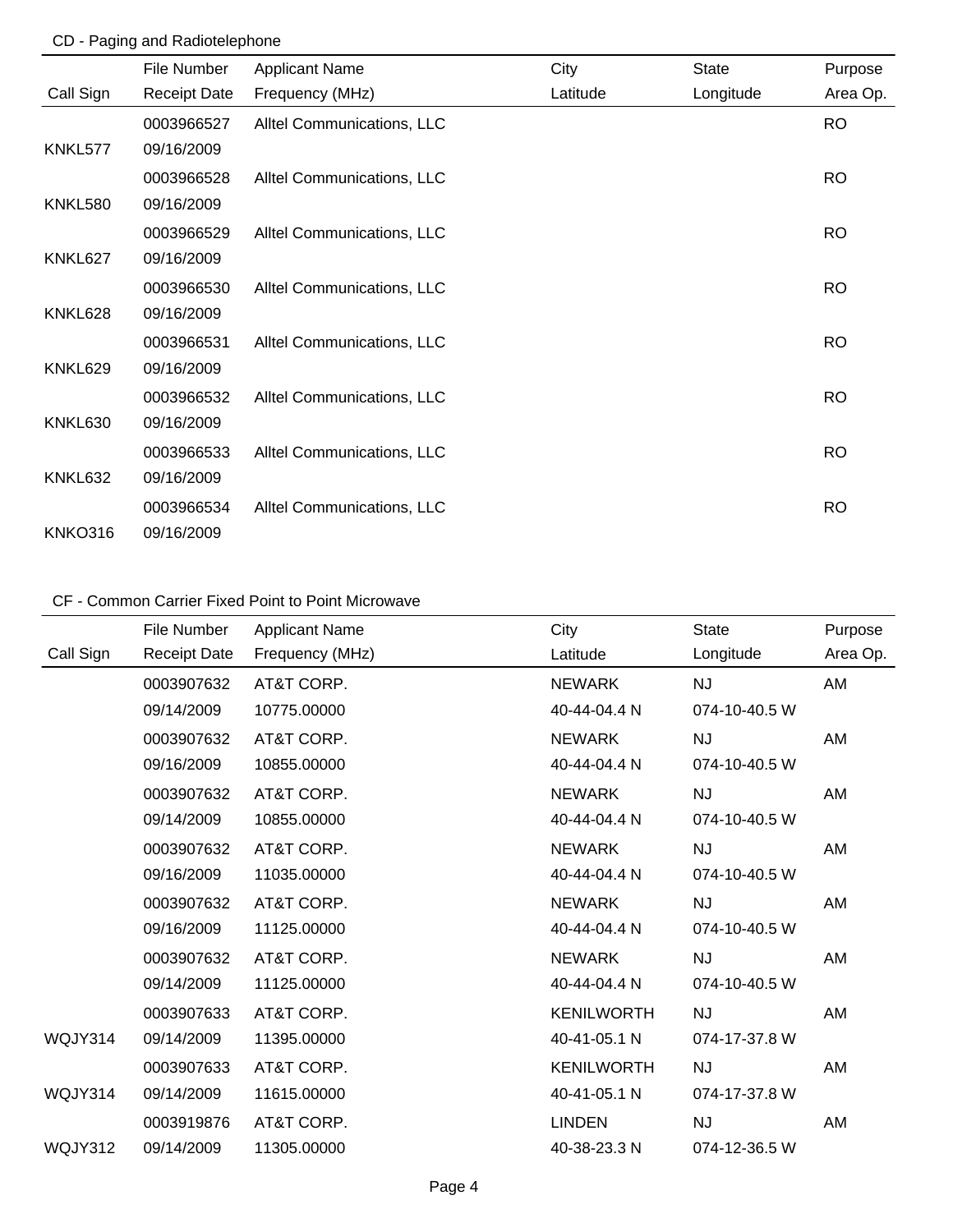|               | File Number         | <b>Applicant Name</b>                | City           | <b>State</b>  | Purpose  |
|---------------|---------------------|--------------------------------------|----------------|---------------|----------|
| Call Sign     | <b>Receipt Date</b> | Frequency (MHz)                      | Latitude       | Longitude     | Area Op. |
|               | 0003919876          | AT&T CORP.                           | <b>LINDEN</b>  | <b>NJ</b>     | AM       |
| WQJY312       | 09/14/2009          | 11345.00000                          | 40-38-23.3 N   | 074-12-36.5 W |          |
|               | 0003921160          | <b>Cox Communications Kansas LLC</b> | <b>IOLA</b>    | KS            | AM       |
| WQHA440       | 09/16/2009          | 05945.20000                          | 37-57-24.2 N   | 095-22-16.6 W |          |
|               | 0003921160          | <b>Cox Communications Kansas LLC</b> | <b>IOLA</b>    | KS            | AM       |
| WQHA440       | 09/16/2009          | 06004.50000                          | 37-57-24.2 N   | 095-22-16.6 W |          |
|               | 0003921160          | <b>Cox Communications Kansas LLC</b> | <b>IOLA</b>    | <b>KS</b>     | AM       |
| WQHA440       | 09/16/2009          | 06063.80000                          | 37-57-24.2 N   | 095-22-16.6 W |          |
|               | 0003921160          | <b>Cox Communications Kansas LLC</b> | <b>IOLA</b>    | <b>KS</b>     | AM       |
| WQHA440       | 09/16/2009          | 06655.00000                          | 37-57-24.2 N   | 095-22-16.6 W |          |
|               | 0003921313          | <b>Cox Communications Kansas LLC</b> | <b>ERIE</b>    | KS            | AM       |
| WQHA441       | 09/16/2009          | 06197.24000                          | 37-34-23.4 N   | 095-13-12.5 W |          |
|               | 0003921313          | <b>Cox Communications Kansas LLC</b> | <b>ERIE</b>    | <b>KS</b>     | AM       |
| WQHA441       | 09/16/2009          | 06226.89000                          | 37-34-23.4 N   | 095-13-12.5 W |          |
|               | 0003921313          | <b>Cox Communications Kansas LLC</b> | <b>ERIE</b>    | <b>KS</b>     | AM       |
| WQHA441       | 09/16/2009          | 06286.19000                          | 37-34-23.4 N   | 095-13-12.5 W |          |
|               | 0003921313          | <b>Cox Communications Kansas LLC</b> | <b>ERIE</b>    | <b>KS</b>     | AM       |
| WQHA441       | 09/16/2009          | 06345.49000                          | 37-34-23.4 N   | 095-13-12.5 W |          |
|               | 0003921313          | <b>Cox Communications Kansas LLC</b> | <b>ERIE</b>    | KS            | AM       |
| WQHA441       | 09/16/2009          | 06404.79000                          | 37-34-23.4 N   | 095-13-12.5 W |          |
|               | 0003921313          | <b>Cox Communications Kansas LLC</b> | <b>ERIE</b>    | <b>KS</b>     | AM       |
| WQHA441       | 09/16/2009          | 06815.00000                          | 37-34-23.4 N   | 095-13-12.5 W |          |
|               | 0003932274          | <b>CCPR Services, Inc.</b>           | <b>BAYAMON</b> | <b>PR</b>     | AM       |
| <b>WMK955</b> | 09/17/2009          | 06123.10000                          | 18-21-08.7 N   | 066-10-36.3 W |          |
|               | 0003932274          | CCPR Services, Inc.                  | <b>BAYAMON</b> | <b>PR</b>     | AM       |
| <b>WMK955</b> | 09/17/2009          | 06152.75000                          | 18-21-08.7 N   | 066-10-36.3 W |          |
|               | 0003932274          | CCPR Services, Inc.                  | <b>BAYAMON</b> | <b>PR</b>     | AM       |
| <b>WMK955</b> | 09/17/2009          | 06226.89000                          | 18-21-08.7 N   | 066-10-36.3 W |          |
|               | 0003932274          | CCPR Services, Inc.                  | <b>BAYAMON</b> | PR.           | AM       |
| <b>WMK955</b> | 09/17/2009          | 06345.49000                          | 18-21-08.7 N   | 066-10-36.3 W |          |
|               | 0003932274          | CCPR Services, Inc.                  | <b>BAYAMON</b> | <b>PR</b>     | AM       |
| <b>WMK955</b> | 09/17/2009          | 06805.00000                          | 18-21-08.7 N   | 066-10-36.3 W |          |
|               | 0003932274          | CCPR Services, Inc.                  | <b>BAYAMON</b> | PR.           | AM       |
| <b>WMK955</b> | 09/17/2009          | 06835.00000                          | 18-21-08.7 N   | 066-10-36.3 W |          |
|               | 0003932274          | CCPR Services, Inc.                  | <b>BAYAMON</b> | <b>PR</b>     | AM       |
| <b>WMK955</b> | 09/17/2009          | 10633.12500                          | 18-21-08.7 N   | 066-10-36.3 W |          |
|               | 0003932274          | CCPR Services, Inc.                  | <b>BAYAMON</b> | <b>PR</b>     | AM       |
| <b>WMK955</b> | 09/17/2009          | 10715.00000                          | 18-21-08.7 N   | 066-10-36.3 W |          |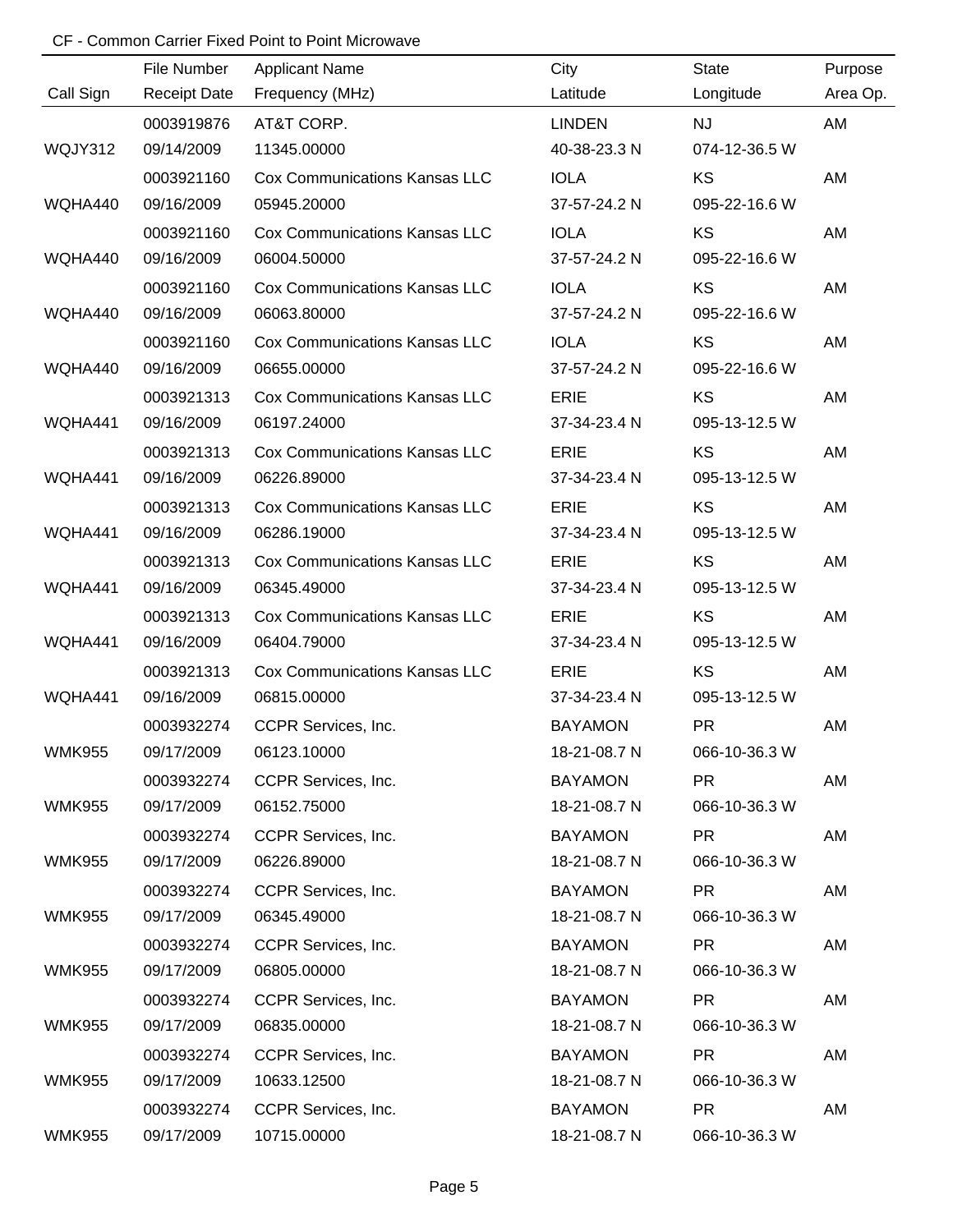|               | File Number         | <b>Applicant Name</b> | City            | <b>State</b>  | Purpose  |
|---------------|---------------------|-----------------------|-----------------|---------------|----------|
| Call Sign     | <b>Receipt Date</b> | Frequency (MHz)       | Latitude        | Longitude     | Area Op. |
|               | 0003932274          | CCPR Services, Inc.   | <b>BAYAMON</b>  | <b>PR</b>     | AM       |
| <b>WMK955</b> | 09/17/2009          | 10755.00000           | 18-21-08.7 N    | 066-10-36.3 W |          |
|               | 0003932274          | CCPR Services, Inc.   | <b>BAYAMON</b>  | <b>PR</b>     | AM       |
| <b>WMK955</b> | 09/17/2009          | 10795.00000           | 18-21-08.7 N    | 066-10-36.3 W |          |
|               | 0003932274          | CCPR Services, Inc.   | <b>BAYAMON</b>  | <b>PR</b>     | AM       |
| <b>WMK955</b> | 09/17/2009          | 10835.00000           | 18-21-08.7 N    | 066-10-36.3 W |          |
|               | 0003932274          | CCPR Services, Inc.   | <b>BAYAMON</b>  | <b>PR</b>     | AM       |
| <b>WMK955</b> | 09/17/2009          | 10875.00000           | 18-21-08.7 N    | 066-10-36.3 W |          |
|               | 0003932274          | CCPR Services, Inc.   | <b>BAYAMON</b>  | <b>PR</b>     | AM       |
| <b>WMK955</b> | 09/17/2009          | 10915.00000           | 18-21-08.7 N    | 066-10-36.3 W |          |
|               | 0003932274          | CCPR Services, Inc.   | <b>BAYAMON</b>  | <b>PR</b>     | AM       |
| <b>WMK955</b> | 09/17/2009          | 10955.00000           | 18-21-08.7 N    | 066-10-36.3 W |          |
|               | 0003932274          | CCPR Services, Inc.   | <b>BAYAMON</b>  | <b>PR</b>     | AM       |
| <b>WMK955</b> | 09/17/2009          | 10995.00000           | 18-21-08.7 N    | 066-10-36.3 W |          |
|               | 0003932274          | CCPR Services, Inc.   | <b>BAYAMON</b>  | <b>PR</b>     | AM       |
| <b>WMK955</b> | 09/17/2009          | 11035.00000           | 18-21-08.7 N    | 066-10-36.3 W |          |
|               | 0003932274          | CCPR Services, Inc.   | <b>BAYAMON</b>  | <b>PR</b>     | AM       |
| <b>WMK955</b> | 09/17/2009          | 11147.50000           | 18-21-08.7 N    | 066-10-36.3 W |          |
|               | 0003932274          | CCPR Services, Inc.   | <b>BAYAMON</b>  | <b>PR</b>     | AM       |
| <b>WMK955</b> | 09/17/2009          | 11155.00000           | 18-21-08.7 N    | 066-10-36.3 W |          |
|               | 0003932274          | CCPR Services, Inc.   | <b>BAYAMON</b>  | <b>PR</b>     | AM       |
| <b>WMK955</b> | 09/17/2009          | 11162.50000           | 18-21-08.7 N    | 066-10-36.3 W |          |
|               | 0003932274          | CCPR Services, Inc.   | <b>BAYAMON</b>  | <b>PR</b>     | AM       |
| <b>WMK955</b> | 09/17/2009          | 11192.50000           | 18-21-08.7 N    | 066-10-36.3 W |          |
|               | 0003932448          | CCPR Services, Inc.   | <b>SAN JUAN</b> | <b>PR</b>     | AM       |
| <b>WMR886</b> | 09/17/2009          | 06640.00000           | 18-27-00.1 N    | 066-03-55.4 W |          |
|               | 0003932448          | CCPR Services, Inc.   | <b>SAN JUAN</b> | <b>PR</b>     | AM       |
| <b>WMR886</b> | 09/17/2009          | 10735.00000           | 18-27-00.1 N    | 066-03-55.4 W |          |
|               | 0003932448          | CCPR Services, Inc.   | <b>SAN JUAN</b> | PR.           | AM       |
| <b>WMR886</b> | 09/17/2009          | 10975.00000           | 18-27-00.1 N    | 066-03-55.4 W |          |
|               | 0003932448          | CCPR Services, Inc.   | <b>SAN JUAN</b> | <b>PR</b>     | AM       |
| <b>WMR886</b> | 09/17/2009          | 11075.00000           | 18-27-00.1 N    | 066-03-55.4 W |          |
|               | 0003932448          | CCPR Services, Inc.   | <b>SAN JUAN</b> | <b>PR</b>     | AM       |
| <b>WMR886</b> | 09/17/2009          | 11215.00000           | 18-27-00.1 N    | 066-03-55.4 W |          |
|               | 0003932448          | CCPR Services, Inc.   | <b>SAN JUAN</b> | <b>PR</b>     | AM       |
| <b>WMR886</b> | 09/17/2009          | 11245.00000           | 18-27-00.1 N    | 066-03-55.4 W |          |
|               | 0003932448          | CCPR Services, Inc.   | <b>SAN JUAN</b> | <b>PR</b>     | AM       |
| <b>WMR886</b> | 09/17/2009          | 11325.00000           | 18-27-00.1 N    | 066-03-55.4 W |          |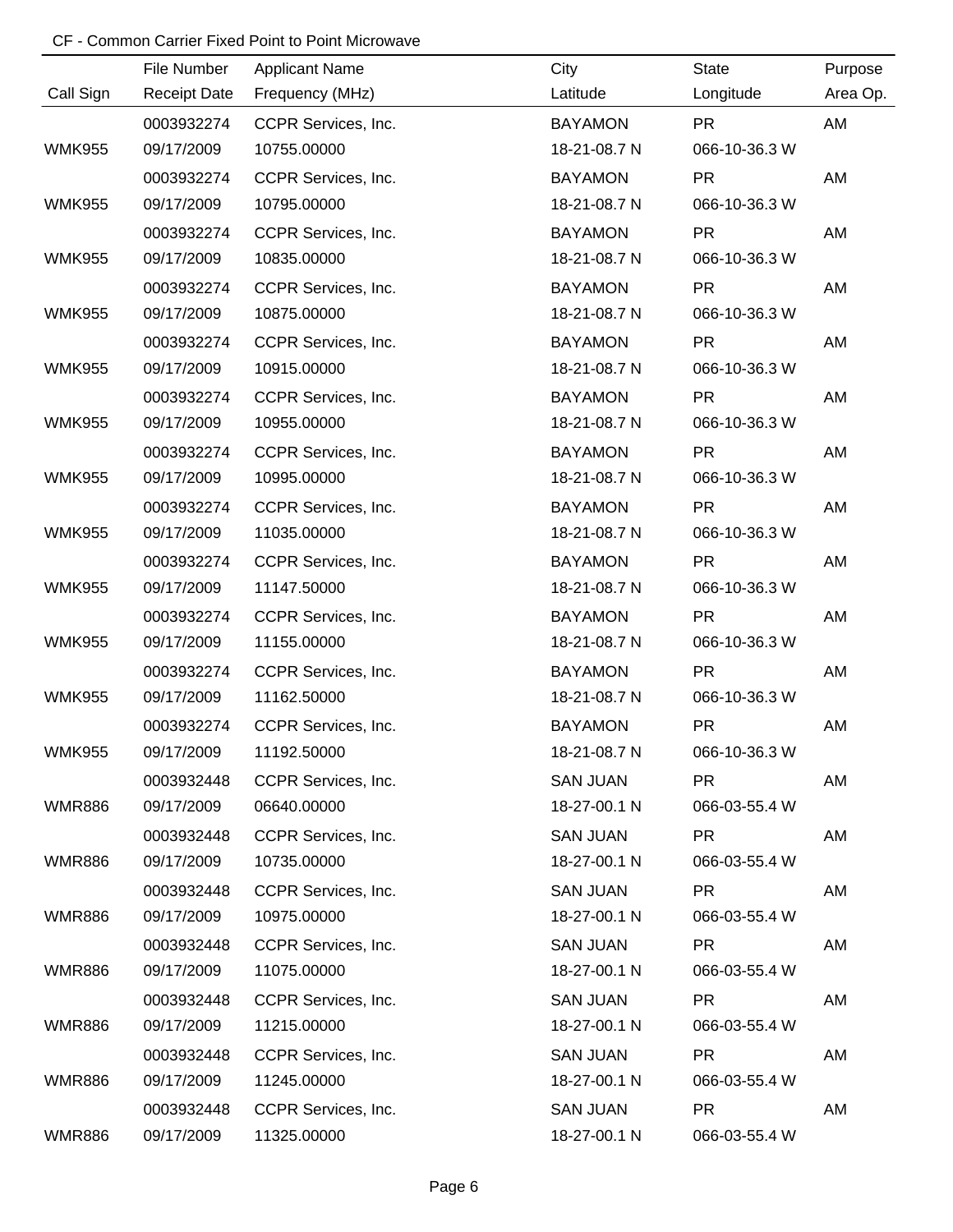|               | File Number         | <b>Applicant Name</b>                           | City               | <b>State</b>  | Purpose   |
|---------------|---------------------|-------------------------------------------------|--------------------|---------------|-----------|
| Call Sign     | <b>Receipt Date</b> | Frequency (MHz)                                 | Latitude           | Longitude     | Area Op.  |
|               | 0003932448          | CCPR Services, Inc.                             | <b>SAN JUAN</b>    | <b>PR</b>     | AM        |
| <b>WMR886</b> | 09/17/2009          | 11685.00000                                     | 18-27-00.1 N       | 066-03-55.4 W |           |
|               | 0003932448          | CCPR Services, Inc.                             | <b>SAN JUAN</b>    | <b>PR</b>     | AM        |
| <b>WMR886</b> | 09/17/2009          | 21225.00000                                     | 18-27-00.1 N       | 066-03-55.4 W |           |
|               | 0003936601          | AT&T CORP.                                      | <b>SPRINGFIELD</b> | <b>NJ</b>     | AM        |
| WQJY311       | 09/16/2009          | 11245.00000                                     | 40-41-01.4 N       | 074-20-00.2 W |           |
|               | 0003936601          | AT&T CORP.                                      | <b>SPRINGFIELD</b> | <b>NJ</b>     | AM        |
| WQJY311       | 09/16/2009          | 11525.00000                                     | 40-41-01.4 N       | 074-20-00.2 W |           |
|               | 0003957083          | Conterra Ultra Broadband, LLC                   | Caddo Mills        | <b>TX</b>     | AM        |
|               | 09/14/2009          | 10715.00000                                     | 33-04-40.9 N       | 096-13-42.3 W |           |
|               | 0003957083          | Conterra Ultra Broadband, LLC                   | Caddo Mills        | <b>TX</b>     | AM        |
|               | 09/14/2009          | 10755.00000                                     | 33-04-40.9 N       | 096-13-42.3 W |           |
|               | 0003957083          | Conterra Ultra Broadband, LLC                   | Caddo Mills        | <b>TX</b>     | AM        |
|               | 09/14/2009          | 10795.00000                                     | 33-04-40.9 N       | 096-13-42.3 W |           |
|               | 0003957083          | Conterra Ultra Broadband, LLC                   | Caddo Mills        | TX            | AM        |
|               | 09/14/2009          | 10835.00000                                     | 33-04-40.9 N       | 096-13-42.3 W |           |
|               | 0003957083          | Conterra Ultra Broadband, LLC                   | Caddo Mills        | TX            | AM        |
|               | 09/14/2009          | 10915.00000                                     | 33-04-40.9 N       | 096-13-42.3 W |           |
|               | 0003960794          | LP Broadband, Inc.                              | Loveland           | CO            | AM        |
| WQGF762       | 09/16/2009          | 11265.00000                                     | 40-20-50.2 N       | 105-00-15.4 W |           |
|               | 0003960794          | LP Broadband, Inc.                              | Loveland           | CO            | AM        |
| WQGF762       | 09/16/2009          | 11345.00000                                     | 40-20-50.2 N       | 105-00-15.4 W |           |
|               | 0003960794          | LP Broadband, Inc.                              | Loveland           | CO            | AM        |
| WQGF762       | 09/16/2009          | 19360.00000                                     | 40-20-50.2 N       | 105-00-15.4 W |           |
|               | 0003960794          | LP Broadband, Inc.                              | Loveland           | CO            | AM        |
| WQGF762       | 09/16/2009          | 19480.00000                                     | 40-20-50.2 N       | 105-00-15.4 W |           |
|               | 0003963381          | Arctic Slope Telephone Association Coop KUPARUK |                    | AK            | MD        |
| WPWN789       | 09/11/2009          | 05945.20000                                     | 70-20-22.0 N       | 149-34-52.0 W |           |
|               | 0003963381          | Arctic Slope Telephone Association Coop KUPARUK |                    | AK            | MD        |
| WPWN789       | 09/11/2009          | 05974.85000                                     | 70-20-22.0 N       | 149-34-52.0 W |           |
|               | 0003963381          | Arctic Slope Telephone Association Coop KUPARUK |                    | AK            | <b>MD</b> |
| WPWN789       | 09/11/2009          | 06004.50000                                     | 70-20-22.0 N       | 149-34-52.0 W |           |
|               | 0003963384          | Arctic Slope Telephone Association Coop Nuiqsut |                    | AK            | MD        |
| WPWN791       | 09/11/2009          | 06197.24000                                     | 70-11-26.9 N       | 150-19-16.9 W |           |
|               | 0003963384          | Arctic Slope Telephone Association Coop Nuiqsut |                    | AK            | MD        |
| WPWN791       | 09/11/2009          | 06256.54000                                     | 70-11-26.9 N       | 150-19-16.9 W |           |
|               | 0003963384          | Arctic Slope Telephone Association Coop Nuiqsut |                    | AK            | MD        |
| WPWN791       | 09/11/2009          | 06315.84000                                     | 70-11-26.9 N       | 150-19-16.9 W |           |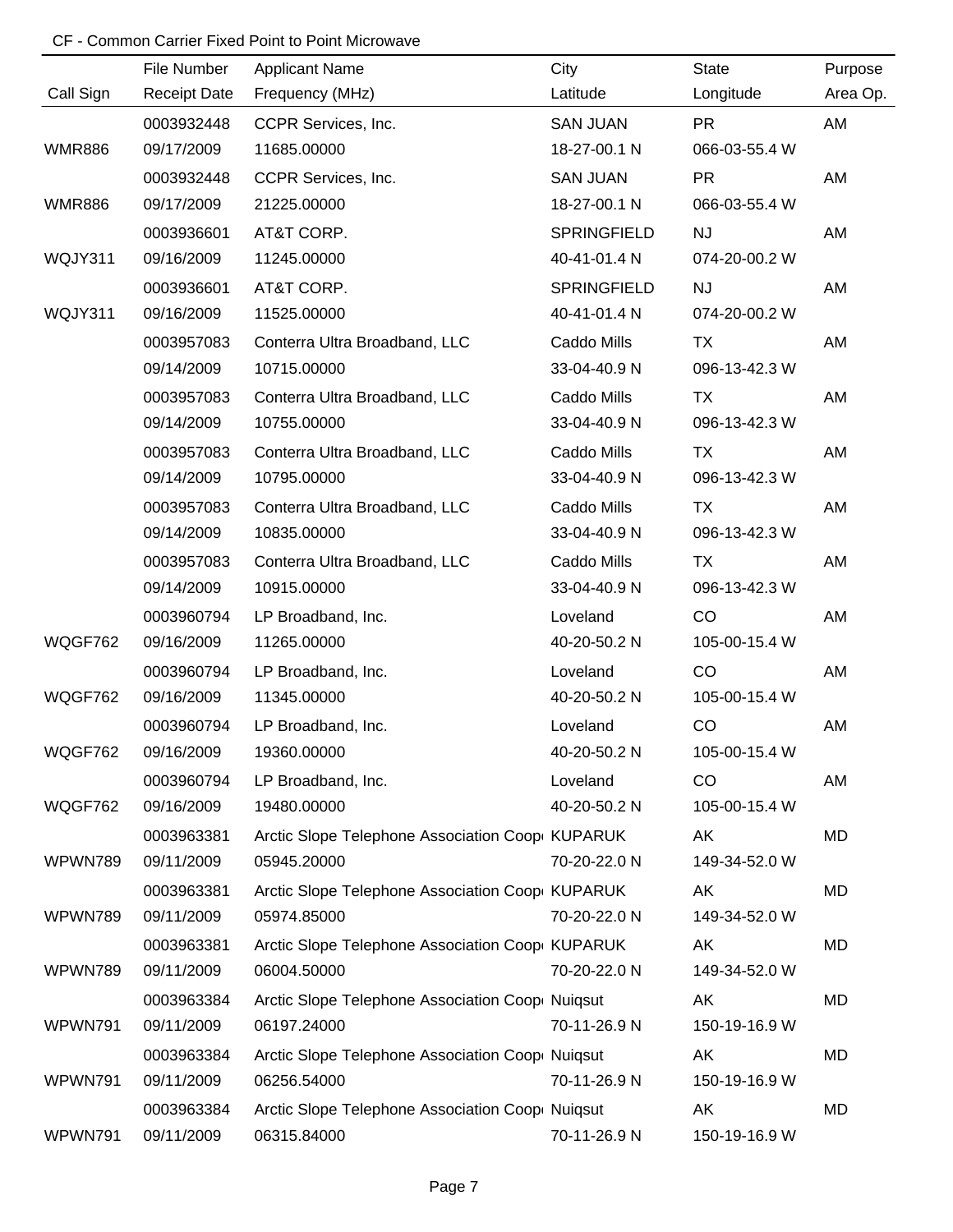| Call Sign      | File Number<br><b>Receipt Date</b> | <b>Applicant Name</b><br>Frequency (MHz)                       | City<br>Latitude   | State<br>Longitude | Purpose<br>Area Op. |
|----------------|------------------------------------|----------------------------------------------------------------|--------------------|--------------------|---------------------|
|                |                                    |                                                                |                    |                    |                     |
| WPWN791        | 0003963384<br>09/11/2009           | Arctic Slope Telephone Association Coop Nuiqsut<br>06665.00000 | 70-11-26.9 N       | AK                 | <b>MD</b>           |
|                |                                    |                                                                |                    | 150-19-16.9 W      |                     |
|                | 0003964409                         | AT&T CORP.                                                     | <b>NEW YORK</b>    | <b>NY</b>          | <b>MD</b>           |
| WQKB401        | 09/14/2009                         | 10815.00000                                                    | 40-42-58.9 N       | 074-00-21.1 W      |                     |
|                | 0003964409                         | AT&T CORP.                                                     | <b>NEW YORK</b>    | <b>NY</b>          | MD                  |
| WQKB401        | 09/14/2009                         | 10825.00000                                                    | 40-42-58.9 N       | 074-00-21.1 W      |                     |
|                | 0003964409                         | AT&T CORP.                                                     | <b>NEW YORK</b>    | <b>NY</b>          | MD                  |
| WQKB401        | 09/14/2009                         | 10855.00000                                                    | 40-42-58.9 N       | 074-00-21.1 W      |                     |
|                | 0003964409                         | AT&T CORP.                                                     | NEW YORK           | <b>NY</b>          | MD                  |
| WQKB401        | 09/14/2009                         | 10895.00000                                                    | 40-42-58.9 N       | 074-00-21.1 W      |                     |
|                | 0003964409                         | AT&T CORP.                                                     | NEW YORK           | <b>NY</b>          | MD                  |
| WQKB401        | 09/14/2009                         | 17870.00000                                                    | 40-42-58.9 N       | 074-00-21.1 W      |                     |
|                | 0003964425                         | KENOSHA CELLULAR TELEPHONE, L.F PLEASANT PRAIRI WI             |                    |                    | MD                  |
| WPWJ614        | 09/14/2009                         | 06034.15000                                                    | 42-32-52.0 N       | 087-53-41.0 W      |                     |
|                | 0003964425                         | KENOSHA CELLULAR TELEPHONE, L.F PLEASANT PRAIRI WI             |                    |                    | MD                  |
| WPWJ614        | 09/14/2009                         | 10553.12500                                                    | 42-32-52.0 N       | 087-53-41.0 W      |                     |
|                | 0003964704                         | USCOC OF GREATER NORTH CAROLII CROATAN                         |                    | <b>NC</b>          | MD                  |
| <b>WLS726</b>  | 09/14/2009                         | 05945.20000                                                    | 34-58-54.3 N       | 076-58-48.2 W      |                     |
|                | 0003964704                         | USCOC OF GREATER NORTH CAROLII CROATAN                         |                    | <b>NC</b>          | MD                  |
| <b>WLS726</b>  | 09/14/2009                         | 06063.80000                                                    | 34-58-54.3 N       | 076-58-48.2 W      |                     |
|                | 0003964704                         | USCOC OF GREATER NORTH CAROLII CROATAN                         |                    | NC                 | MD                  |
| <b>WLS726</b>  | 09/14/2009                         | 06605.00000                                                    | 34-58-54.3 N       | 076-58-48.2 W      |                     |
|                | 0003964704                         | USCOC OF GREATER NORTH CAROLII CROATAN                         |                    | <b>NC</b>          | MD                  |
| <b>WLS726</b>  | 09/14/2009                         | 06625.00000                                                    | 34-58-54.3 N       | 076-58-48.2 W      |                     |
|                | 0003964712                         | Telecom Transport Management, Inc.                             | Minneapolis        | <b>MN</b>          | MD                  |
| WQJT871        | 09/14/2009                         | 21580.00000                                                    | 45-01-42.2 N       | 093-18-50.4 W      |                     |
|                | 0003964721                         | Telecom Transport Management, Inc.                             | Minneapolis        | MN                 | MD                  |
| <b>WQJU856</b> | 09/14/2009                         | 22780.00000                                                    | 45-02-18.2 N       | 093-17-08.5 W      |                     |
|                | 0003964727                         | Telecom Transport Management, Inc.                             | <b>MINNEAPOLIS</b> | <b>MN</b>          | MD                  |
| WQJV704        | 09/14/2009                         | 21410.00000                                                    | 44-55-43.0 N       | 093-13-53.0 W      |                     |
|                | 0003964731                         | Telecom Transport Management, Inc.                             | St. Paul           | MN                 | MD                  |
| WQJE329        | 09/14/2009                         | 21280.00000                                                    | 44-56-55.0 N       | 093-05-52.1 W      |                     |
|                | 0003964750                         | Telecom Transport Management, Inc.                             | St. Paul           | <b>MN</b>          | MD                  |
| WQKQ903        | 09/14/2009                         | 22480.00000                                                    | 44-56-56.0 N       | 093-06-32.8 W      |                     |
|                | 0003964946                         | <b>Stratos Offshore Services Company</b>                       | <b>VENICE</b>      | LA                 | MD                  |
| WPJE872        | 09/15/2009                         | 06286.19000                                                    | 29-15-39.4 N       | 089-01-49.4 W      |                     |
|                | 0003964946                         | <b>Stratos Offshore Services Company</b>                       | <b>VENICE</b>      | LA                 | MD                  |
| WPJE872        | 09/15/2009                         | 06345.49000                                                    | 29-15-39.4 N       | 089-01-49.4 W      |                     |
|                |                                    |                                                                |                    |                    |                     |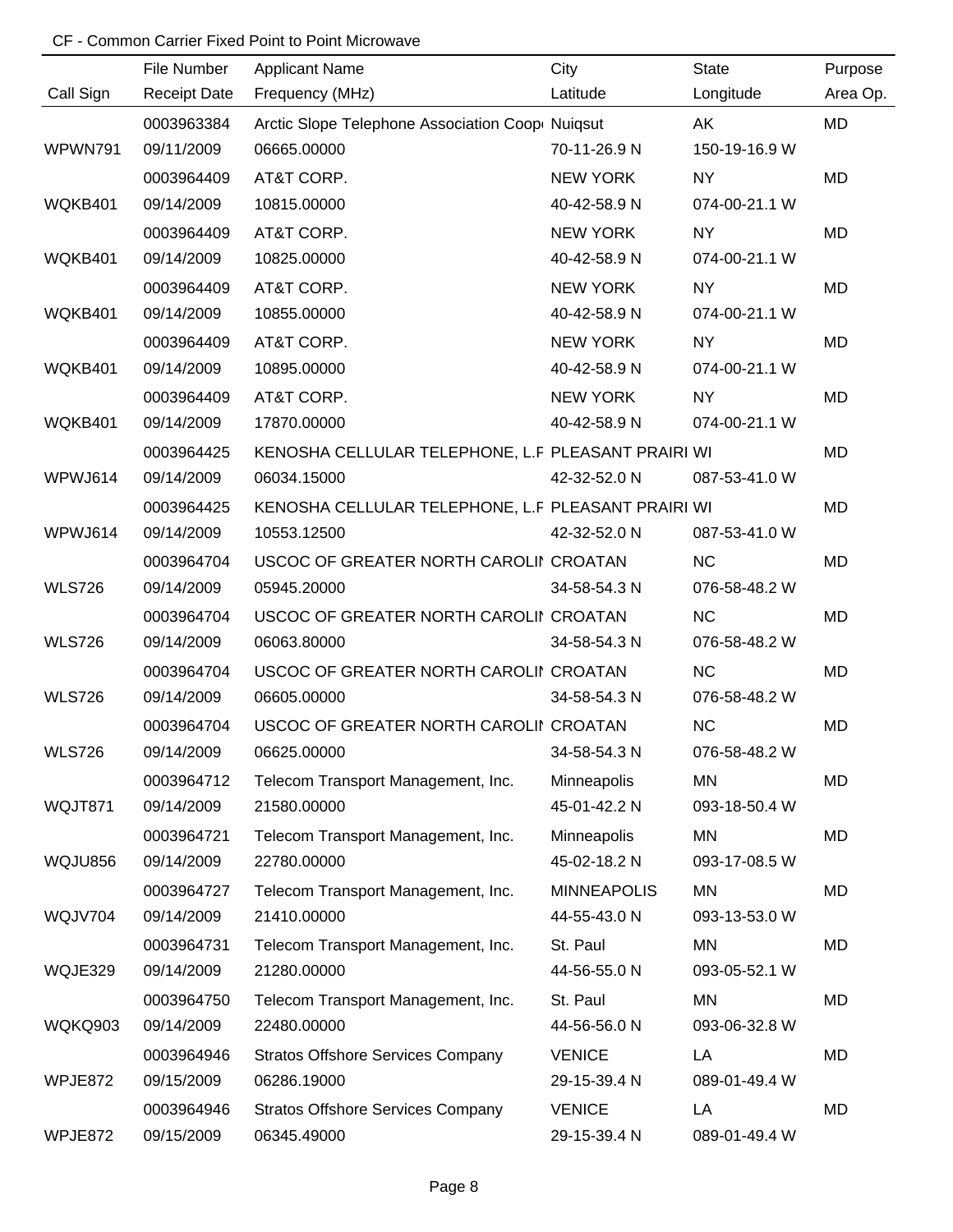|               | File Number         | <b>Applicant Name</b>                      | City            | <b>State</b>  | Purpose   |
|---------------|---------------------|--------------------------------------------|-----------------|---------------|-----------|
| Call Sign     | <b>Receipt Date</b> | Frequency (MHz)                            | Latitude        | Longitude     | Area Op.  |
|               | 0003964952          | <b>Stratos Offshore Services Company</b>   | <b>OFFSHORE</b> | <b>GM</b>     | <b>MD</b> |
| WPNC921       | 09/15/2009          | 06034.15000                                | 29-17-44.7 N    | 088-50-31.1 W |           |
|               | 0003964952          | <b>Stratos Offshore Services Company</b>   | <b>OFFSHORE</b> | <b>GM</b>     | <b>MD</b> |
| WPNC921       | 09/15/2009          | 06815.00000                                | 29-17-44.7 N    | 088-50-31.1 W |           |
|               | 0003964955          | <b>Stratos Offshore Services Company</b>   | <b>OFFSHORE</b> | <b>GM</b>     | <b>MD</b> |
| WPTJ603       | 09/15/2009          | 06638.75000                                | 29-17-14.7 N    | 088-45-35.1 W |           |
|               | 0003964955          | <b>Stratos Offshore Services Company</b>   | <b>OFFSHORE</b> | <b>GM</b>     | MD        |
| WPTJ603       | 09/15/2009          | 06655.00000                                | 29-17-14.7 N    | 088-45-35.1 W |           |
|               | 0003965773          | SACRAMENTO VALLEY LIMITED PARTI Dobbins    |                 | CA            | MD        |
| <b>WMT758</b> | 09/15/2009          | 02115.20000                                | 39-23-19.0 N    | 121-10-39.4 W |           |
|               | 0003965773          | SACRAMENTO VALLEY LIMITED PARTI Dobbins    |                 | CA            | MD        |
| <b>WMT758</b> | 09/15/2009          | 06063.80000                                | 39-23-19.0 N    | 121-10-39.4 W |           |
|               | 0003965784          | SACRAMENTO VALLEY LIMITED PARTI OLIVEHURST |                 | CA            | MD        |
| <b>WML509</b> | 09/15/2009          | 02165.20000                                | 39-02-55.6 N    | 121-30-53.6 W |           |
|               | 0003965784          | SACRAMENTO VALLEY LIMITED PARTI OLIVEHURST |                 | CA            | MD        |
| <b>WML509</b> | 09/15/2009          | 06197.24000                                | 39-02-55.6 N    | 121-30-53.6 W |           |
|               | 0003965784          | SACRAMENTO VALLEY LIMITED PARTI OLIVEHURST |                 | CA            | <b>MD</b> |
| <b>WML509</b> | 09/15/2009          | 06345.49000                                | 39-02-55.6 N    | 121-30-53.6 W |           |
|               | 0003965784          | SACRAMENTO VALLEY LIMITED PARTI OLIVEHURST |                 | CA            | MD        |
| <b>WML509</b> | 09/15/2009          | 10627.50000                                | 39-02-55.6 N    | 121-30-53.6 W |           |
|               | 0003965784          | SACRAMENTO VALLEY LIMITED PARTI OLIVEHURST |                 | CA            | <b>MD</b> |
| <b>WML509</b> | 09/15/2009          | 10652.50000                                | 39-02-55.6 N    | 121-30-53.6 W |           |
|               | 0003965789          | THE PONDEROSA TELEPHONE COMP/ NONE         |                 | CA            | MD        |
| <b>WLA200</b> | 09/15/2009          | 06375.14000                                | 37-10-11.8 N    | 119-18-35.4 W |           |
|               | 0003965789          | THE PONDEROSA TELEPHONE COMP/ NONE         |                 | CA            | MD        |
| <b>WLA200</b> | 09/15/2009          | 06615.00000                                | 37-10-11.8 N    | 119-18-35.4 W |           |
|               | 0003965789          | THE PONDEROSA TELEPHONE COMP/ NONE         |                 | CA            | MD        |
| <b>WLA200</b> | 09/15/2009          | 06695.00000                                | 37-10-11.8 N    | 119-18-35.4 W |           |
|               | 0003965789          | THE PONDEROSA TELEPHONE COMP/ NONE         |                 | CA            | <b>MD</b> |
| <b>WLA200</b> | 09/15/2009          | 10835.00000                                | 37-10-11.8 N    | 119-18-35.4 W |           |
|               | 0003965889          | <b>Commnet Four Corners, LLC</b>           | <b>Blanding</b> | UT            | MD        |
| WQJX269       | 09/15/2009          | 06123.10000                                | 37-39-47.0 N    | 109-27-14.0 W |           |
|               | 0003966873          | USCOC OF GREATER NORTH CAROLII ATKINSON    |                 | <b>NC</b>     | <b>MD</b> |
| WPNA574       | 09/16/2009          | 06093.45000                                | 34-32-08.6 N    | 078-11-23.0 W |           |
|               | 0003966873          | USCOC OF GREATER NORTH CAROLII ATKINSON    |                 | <b>NC</b>     | MD        |
| WPNA574       | 09/16/2009          | 06152.75000                                | 34-32-08.6 N    | 078-11-23.0 W |           |
|               | 0003966873          | USCOC OF GREATER NORTH CAROLII ATKINSON    |                 | <b>NC</b>     | MD        |
| WPNA574       | 09/16/2009          | 06615.00000                                | 34-32-08.6 N    | 078-11-23.0 W |           |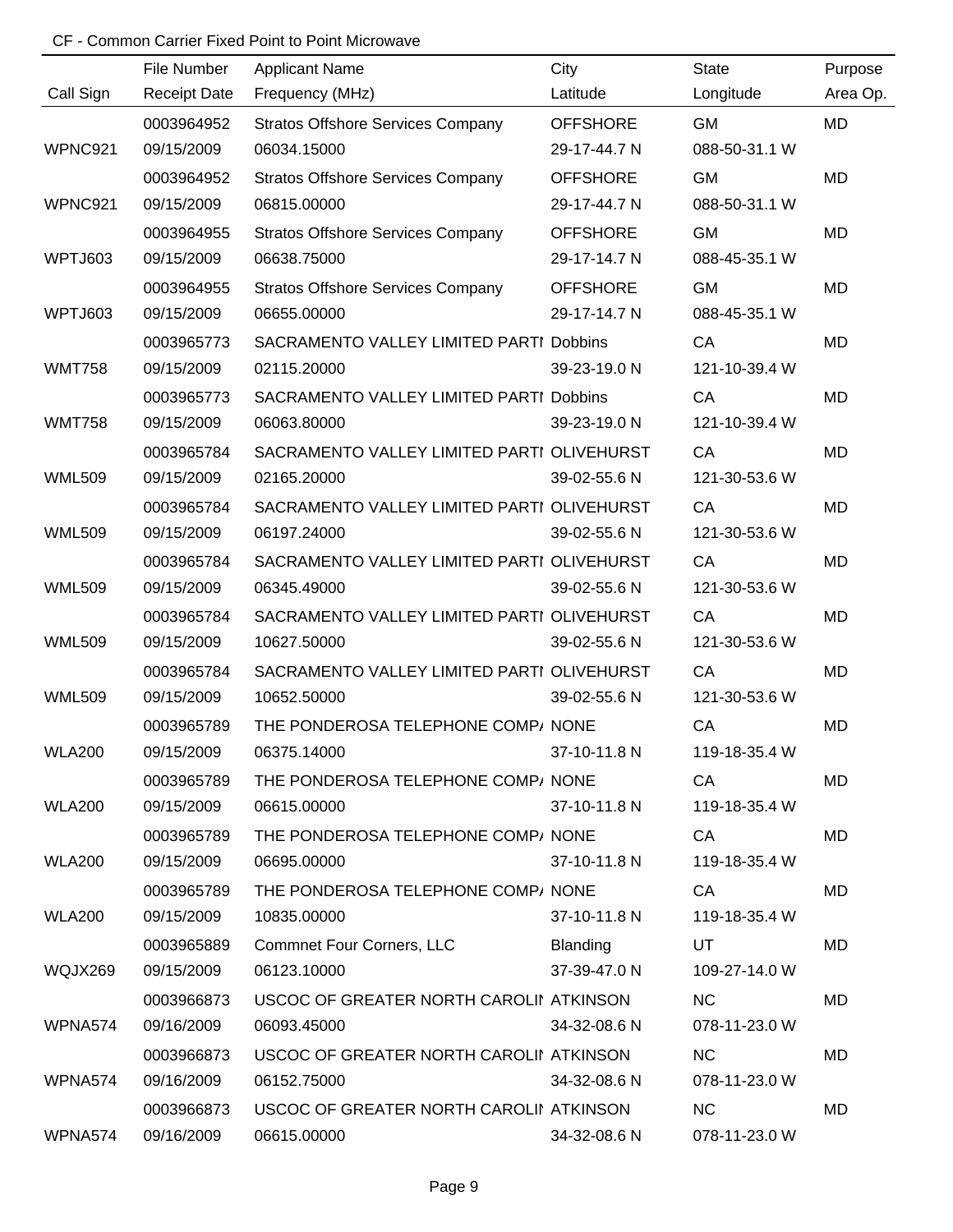|                | File Number         | <b>Applicant Name</b>        | City            | <b>State</b>  | Purpose   |
|----------------|---------------------|------------------------------|-----------------|---------------|-----------|
| Call Sign      | <b>Receipt Date</b> | Frequency (MHz)              | Latitude        | Longitude     | Area Op.  |
|                | 0003967370          | CORAL WIRELESS LICENSES, LLC | <b>HONOLULU</b> | HI.           | MD        |
| WQKD838        | 09/17/2009          | 11605.00000                  | 21-20-00.3 N    | 158-04-53.0 W |           |
|                | 0003967370          | CORAL WIRELESS LICENSES, LLC | <b>HONOLULU</b> | HI            | <b>MD</b> |
| WQKD838        | 09/17/2009          | 19375.00000                  | 21-20-00.3 N    | 158-04-53.0 W |           |
|                | 0003967370          | CORAL WIRELESS LICENSES, LLC | <b>HONOLULU</b> | HI            | MD        |
| WQKD838        | 09/17/2009          | 19490.00000                  | 21-20-00.3 N    | 158-04-53.0 W |           |
|                | 0003967384          | Coral Wireless Licenses, LLC | Honolulu        | HI            | MD        |
| <b>WQJV908</b> | 09/17/2009          | 11215.00000                  | 21-18-12.9 N    | 157-50-27.1 W |           |
|                | 0003967402          | CCPR Services, Inc.          | Campo Rico      | <b>PR</b>     | MD        |
| WQKU242        | 09/17/2009          | 10855.00000                  | 18-19-06.3 N    | 065-53-48.9 W |           |
|                | 0003967402          | CCPR Services, Inc.          | Campo Rico      | <b>PR</b>     | MD        |
| WQKU242        | 09/17/2009          | 11142.50000                  | 18-19-06.3 N    | 065-53-48.9 W |           |
|                | 0003967411          | CORAL WIRELESS LICENSES, LLC | Ewa             | HI            | MD        |
| WQKD839        | 09/17/2009          | 17815.00000                  | 21-19-58.0 N    | 158-02-40.0 W |           |
|                | 0003967428          | Coral Wireless Licenses, LLC | Pearl City      | HI            | MD        |
| WQJV904        | 09/17/2009          | 11115.00000                  | 21-23-50.9 N    | 157-58-48.8 W |           |
|                | 0003967428          | Coral Wireless Licenses, LLC | Pearl City      | HI            | MD        |
| WQJV904        | 09/17/2009          | 11175.00000                  | 21-23-50.9 N    | 157-58-48.8 W |           |
|                | 0003967428          | Coral Wireless Licenses, LLC | Pearl City      | HI            | MD        |
| <b>WQJV904</b> | 09/17/2009          | 19325.00000                  | 21-23-50.9 N    | 157-58-48.8 W |           |
|                | 0003967428          | Coral Wireless Licenses, LLC | Pearl City      | HI            | MD        |
| <b>WQJV904</b> | 09/17/2009          | 19525.00000                  | 21-23-50.9 N    | 157-58-48.8 W |           |
|                | 0003967443          | Coral Wireless Licenses, LLC | Aiea            | HI            | MD        |
| <b>WQJV898</b> | 09/17/2009          | 10995.00000                  | 21-23-12.9 N    | 157-56-21.6 W |           |
|                | 0003967443          | Coral Wireless Licenses, LLC | Aiea            | HI            | MD        |
| <b>WQJV898</b> | 09/17/2009          | 17765.00000                  | 21-23-12.9 N    | 157-56-21.6 W |           |
|                | 0003967443          | Coral Wireless Licenses, LLC | Aiea            | HI            | MD        |
| <b>WQJV898</b> | 09/17/2009          | 17965.00000                  | 21-23-12.9 N    | 157-56-21.6 W |           |
|                | 0003967443          | Coral Wireless Licenses, LLC | Aiea            | HI            | MD        |
| <b>WQJV898</b> | 09/17/2009          | 19675.00000                  | 21-23-12.9 N    | 157-56-21.6 W |           |
|                | 0003967468          | Coral Wireless Licenses, LLC | Waikiki         | HI            | MD        |
| WQJV966        | 09/17/2009          | 17765.00000                  | 21-17-14.3 N    | 157-49-42.0 W |           |
|                | 0003967468          | Coral Wireless Licenses, LLC | Waikiki         | HI            | MD        |
| WQJV966        | 09/17/2009          | 17815.00000                  | 21-17-14.3 N    | 157-49-42.0 W |           |
|                | 0003967468          | Coral Wireless Licenses, LLC | Waikiki         | HI            | MD        |
| WQJV966        | 09/17/2009          | 19625.00000                  | 21-17-14.3 N    | 157-49-42.0 W |           |
|                | 0003967472          | Coral Wireless Licenses, LLC | Honolulu        | HI            | MD        |
| WQJY736        | 09/17/2009          | 19325.00000                  | 21-18-32.8 N    | 157-51-46.0 W |           |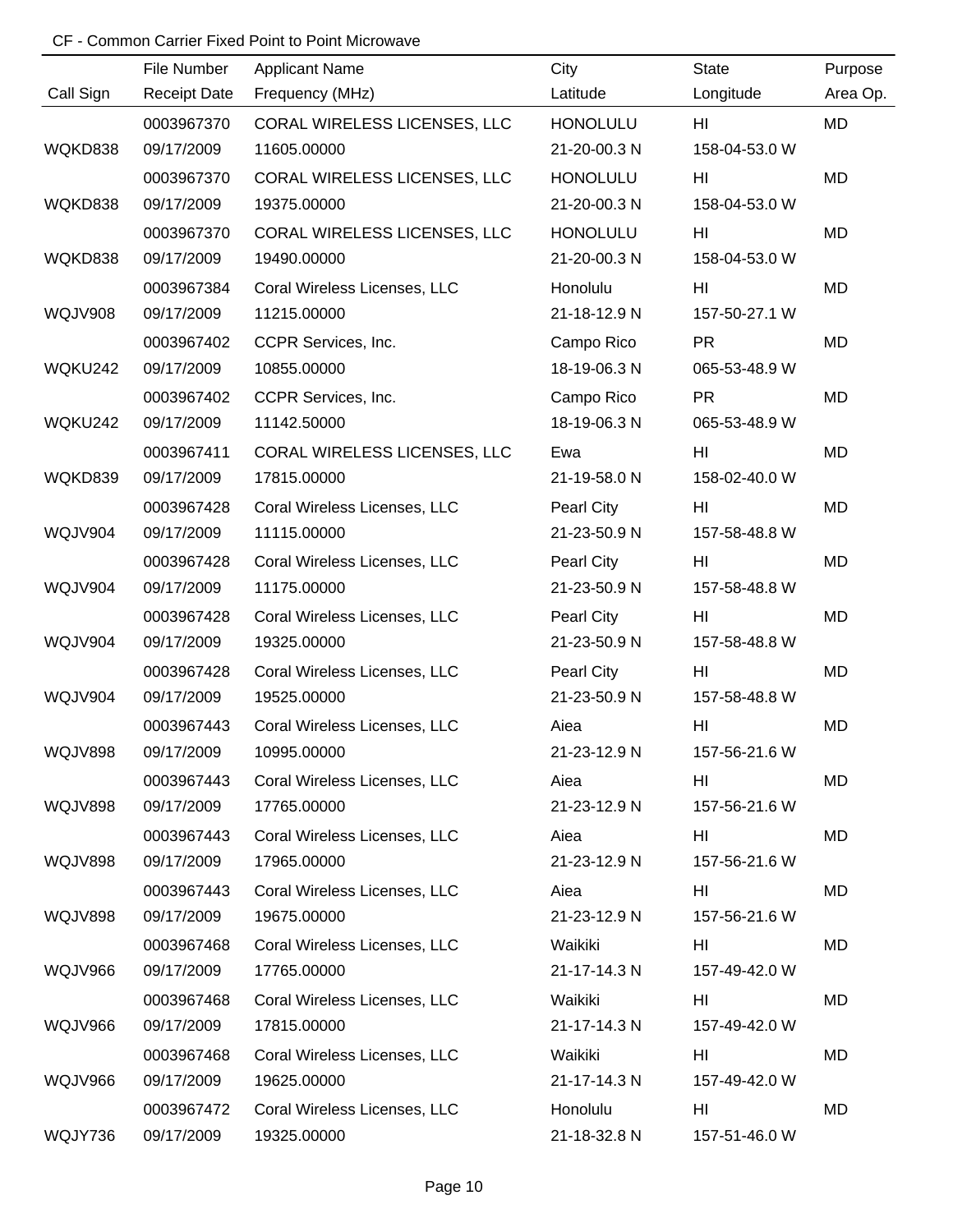|               | File Number         | <b>Applicant Name</b>                 | City            | <b>State</b>  | Purpose  |
|---------------|---------------------|---------------------------------------|-----------------|---------------|----------|
| Call Sign     | <b>Receipt Date</b> | Frequency (MHz)                       | Latitude        | Longitude     | Area Op. |
|               | 0003967472          | Coral Wireless Licenses, LLC          | Honolulu        | HI.           | MD       |
| WQJY736       | 09/17/2009          | 19375.00000                           | 21-18-32.8 N    | 157-51-46.0 W |          |
|               | 0003967480          | Coral Wireless Licenses, LLC          | Honolulu        | HI            | MD       |
| WQJW368       | 09/17/2009          | 10715.00000                           | 21-16-50.7 N    | 157-47-58.0 W |          |
|               | 0003967480          | Coral Wireless Licenses, LLC          | Honolulu        | HI            | MD       |
| WQJW368       | 09/17/2009          | 18065.00000                           | 21-16-50.7 N    | 157-47-58.0 W |          |
|               | 0003967483          | Coral Wireless Licenses, LLC          | <b>HONOLULU</b> | HI            | MD       |
| WQJY737       | 09/17/2009          | 11485.00000                           | 21-20-05.0 N    | 157-55-03.4 W |          |
|               | 0003967483          | Coral Wireless Licenses, LLC          | <b>HONOLULU</b> | HI            | MD       |
| WQJY737       | 09/17/2009          | 11665.00000                           | 21-20-05.0 N    | 157-55-03.4 W |          |
|               | 0003967483          | Coral Wireless Licenses, LLC          | <b>HONOLULU</b> | HI            | MD       |
| WQJY737       | 09/17/2009          | 18065.00000                           | 21-20-05.0 N    | 157-55-03.4 W |          |
|               | 0003967598          | CCPR Services, Inc.                   | <b>JUNCOS</b>   | <b>PR</b>     | MD       |
| WQAE915       | 09/17/2009          | 06152.75000                           | 18-14-09.4 N    | 065-55-55.0 W |          |
|               | 0003967598          | CCPR Services, Inc.                   | <b>JUNCOS</b>   | <b>PR</b>     | MD       |
| WQAE915       | 09/17/2009          | 06165.10000                           | 18-14-09.4 N    | 065-55-55.0 W |          |
|               | 0003967598          | CCPR Services, Inc.                   | <b>JUNCOS</b>   | <b>PR</b>     | MD       |
| WQAE915       | 09/17/2009          | 11632.50000                           | 18-14-09.4 N    | 065-55-55.0 W |          |
|               | 0003967709          | Sacramento Valley Limited Partnership | Reno            | <b>NV</b>     | MD       |
| WQKJ776       | 09/17/2009          | 10587.50000                           | 39-45-37.6 N    | 119-28-02.6 W |          |
|               | 0003967715          | CCPR Services, Inc.                   | Gurabo          | <b>PR</b>     | MD       |
| <b>WMK681</b> | 09/17/2009          | 05974.85000                           | 18-16-46.4 N    | 065-56-35.8 W |          |
|               | 0003967715          | CCPR Services, Inc.                   | Gurabo          | <b>PR</b>     | MD       |
| <b>WMK681</b> | 09/17/2009          | 06034.15000                           | 18-16-46.4 N    | 065-56-35.8 W |          |
|               | 0003967715          | CCPR Services, Inc.                   | Gurabo          | <b>PR</b>     | MD       |
| <b>WMK681</b> | 09/17/2009          | 06063.80000                           | 18-16-46.4 N    | 065-56-35.8 W |          |
|               | 0003967715          | CCPR Services, Inc.                   | Gurabo          | <b>PR</b>     | MD       |
| <b>WMK681</b> | 09/17/2009          | 06392.44000                           | 18-16-46.4 N    | 065-56-35.8 W |          |
|               | 0003967715          | CCPR Services, Inc.                   | Gurabo          | <b>PR</b>     | MD       |
| <b>WMK681</b> | 09/17/2009          | 06404.79000                           | 18-16-46.4 N    | 065-56-35.8 W |          |
|               | 0003967715          | CCPR Services, Inc.                   | Gurabo          | <b>PR</b>     | MD       |
| <b>WMK681</b> | 09/17/2009          | 06417.14000                           | 18-16-46.4 N    | 065-56-35.8 W |          |
|               | 0003967715          | CCPR Services, Inc.                   | Gurabo          | <b>PR</b>     | MD       |
| <b>WMK681</b> | 09/17/2009          | 10552.50000                           | 18-16-46.4 N    | 065-56-35.8 W |          |
|               | 0003967715          | CCPR Services, Inc.                   | Gurabo          | <b>PR</b>     | MD       |
| <b>WMK681</b> | 09/17/2009          | 10602.50000                           | 18-16-46.4 N    | 065-56-35.8 W |          |
|               | 0003967715          | CCPR Services, Inc.                   | Gurabo          | <b>PR</b>     | MD       |
| <b>WMK681</b> | 09/17/2009          | 11215.00000                           | 18-16-46.4 N    | 065-56-35.8 W |          |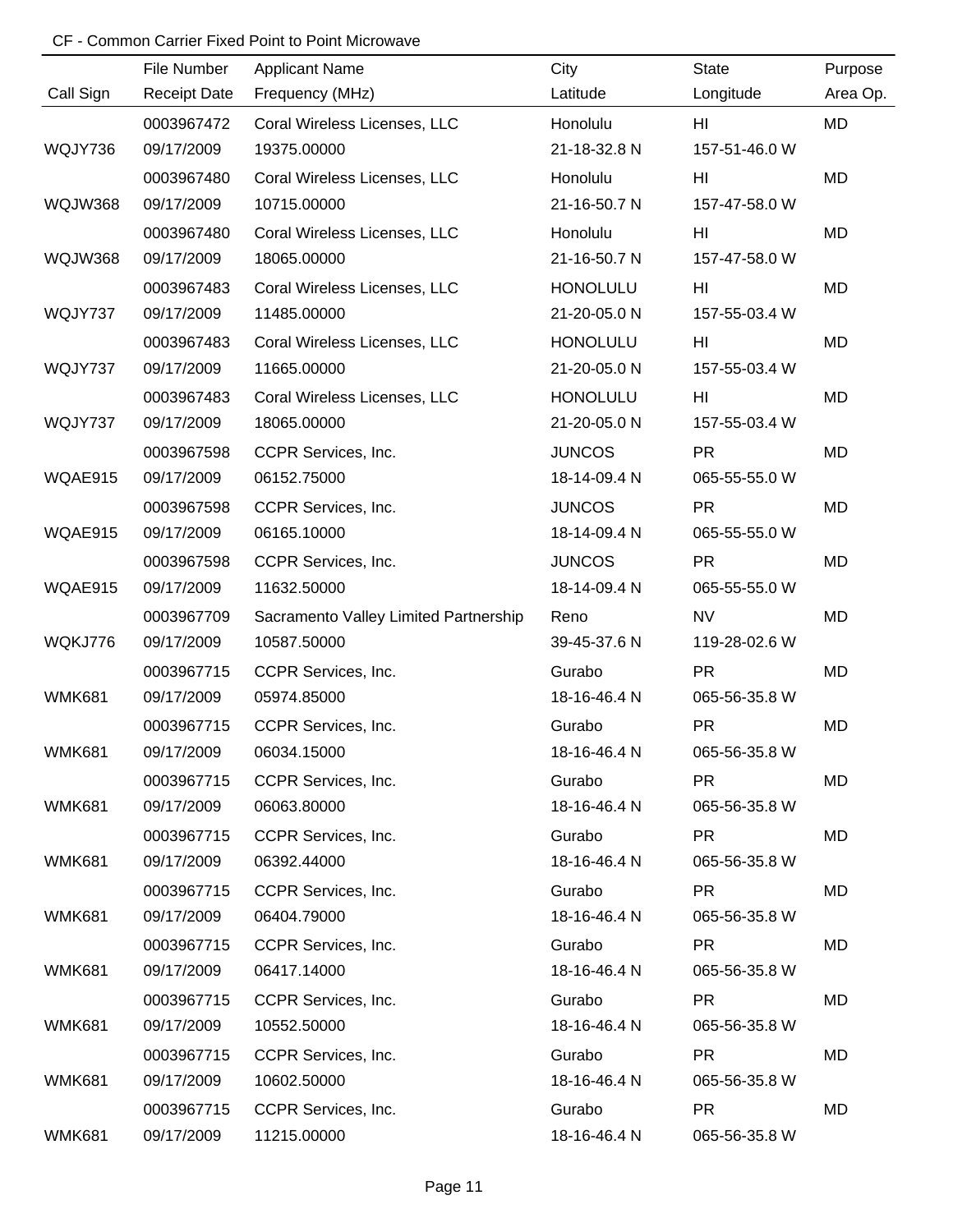|               | File Number         | <b>Applicant Name</b>                | City               | <b>State</b>  | Purpose   |
|---------------|---------------------|--------------------------------------|--------------------|---------------|-----------|
| Call Sign     | <b>Receipt Date</b> | Frequency (MHz)                      | Latitude           | Longitude     | Area Op.  |
|               | 0003967715          | CCPR Services, Inc.                  | Gurabo             | <b>PR</b>     | MD        |
| <b>WMK681</b> | 09/17/2009          | 11245.00000                          | 18-16-46.4 N       | 065-56-35.8 W |           |
|               | 0003967715          | CCPR Services, Inc.                  | Gurabo             | <b>PR</b>     | <b>MD</b> |
| <b>WMK681</b> | 09/17/2009          | 11285.00000                          | 18-16-46.4 N       | 065-56-35.8 W |           |
|               | 0003967715          | CCPR Services, Inc.                  | Gurabo             | <b>PR</b>     | MD        |
| <b>WMK681</b> | 09/17/2009          | 11345.00000                          | 18-16-46.4 N       | 065-56-35.8 W |           |
|               | 0003967715          | CCPR Services, Inc.                  | Gurabo             | <b>PR</b>     | MD        |
| <b>WMK681</b> | 09/17/2009          | 11365.00000                          | 18-16-46.4 N       | 065-56-35.8 W |           |
|               | 0003967715          | CCPR Services, Inc.                  | Gurabo             | <b>PR</b>     | MD        |
| <b>WMK681</b> | 09/17/2009          | 11485.00000                          | 18-16-46.4 N       | 065-56-35.8 W |           |
|               | 0003967715          | CCPR Services, Inc.                  | Gurabo             | <b>PR</b>     | <b>MD</b> |
| <b>WMK681</b> | 09/17/2009          | 11525.00000                          | 18-16-46.4 N       | 065-56-35.8 W |           |
|               | 0003967715          | CCPR Services, Inc.                  | Gurabo             | <b>PR</b>     | MD        |
| <b>WMK681</b> | 09/17/2009          | 11565.00000                          | 18-16-46.4 N       | 065-56-35.8 W |           |
|               | 0003967715          | CCPR Services, Inc.                  | Gurabo             | <b>PR</b>     | MD        |
| <b>WMK681</b> | 09/17/2009          | 11627.50000                          | 18-16-46.4 N       | 065-56-35.8 W |           |
|               | 0003967715          | CCPR Services, Inc.                  | Gurabo             | <b>PR</b>     | MD        |
| <b>WMK681</b> | 09/17/2009          | 11642.50000                          | 18-16-46.4 N       | 065-56-35.8 W |           |
|               | 0003967821          | HARDY CELLULAR TELEPHONE COMP Ansted |                    | <b>WV</b>     | MD        |
| WQKB379       | 09/17/2009          | 06605.00000                          | 38-09-07.8 N       | 081-06-56.5 W |           |
|               | 0003967821          | HARDY CELLULAR TELEPHONE COMP Ansted |                    | <b>WV</b>     | MD        |
| WQKB379       | 09/17/2009          | 11137.50000                          | 38-09-07.8 N       | 081-06-56.5 W |           |
|               | 0003967882          | Cellco Partnership                   | <b>EAST PEORIA</b> | IL            | MD        |
| <b>WMJ461</b> | 09/17/2009          | 06197.24000                          | 40-43-20.0 N       | 089-30-39.0 W |           |
|               | 0003967882          | Cellco Partnership                   | <b>EAST PEORIA</b> | IL.           | MD        |
| <b>WMJ461</b> | 09/17/2009          | 06256.54000                          | 40-43-20.0 N       | 089-30-39.0 W |           |
|               | 0003967882          | Cellco Partnership                   | <b>EAST PEORIA</b> | IL.           | MD        |
| <b>WMJ461</b> | 09/17/2009          | 06605.00000                          | 40-43-20.0 N       | 089-30-39.0 W |           |
|               | 0003967882          | Cellco Partnership                   | <b>EAST PEORIA</b> | IL.           | MD        |
| <b>WMJ461</b> | 09/17/2009          | 06625.00000                          | 40-43-20.0 N       | 089-30-39.0 W |           |
|               | 0003967887          | Cellco Partnership                   | <b>METAMORA</b>    | IL            | MD        |
| <b>WLT771</b> | 09/17/2009          | 06004.50000                          | 40-47-29.1 N       | 089-19-49.3 W |           |
|               | 0003964076          | Conterra Ultra Broadband, LLC        | Nevada             | TX            | <b>NE</b> |
|               | 09/14/2009          | 11245.00000                          | 33-03-47.6 N       | 096-21-58.9 W |           |
|               | 0003964076          | Conterra Ultra Broadband, LLC        | Nevada             | <b>TX</b>     | <b>NE</b> |
|               | 09/14/2009          | 11405.00000                          | 33-03-47.6 N       | 096-21-58.9 W |           |
|               | 0003964085          | Conterra Ultra Broadband, LLC        | <b>CANTON</b>      | <b>TX</b>     | <b>NE</b> |
|               | 09/14/2009          | 11245.00000                          | 32-34-55.0 N       | 095-54-22.0 W |           |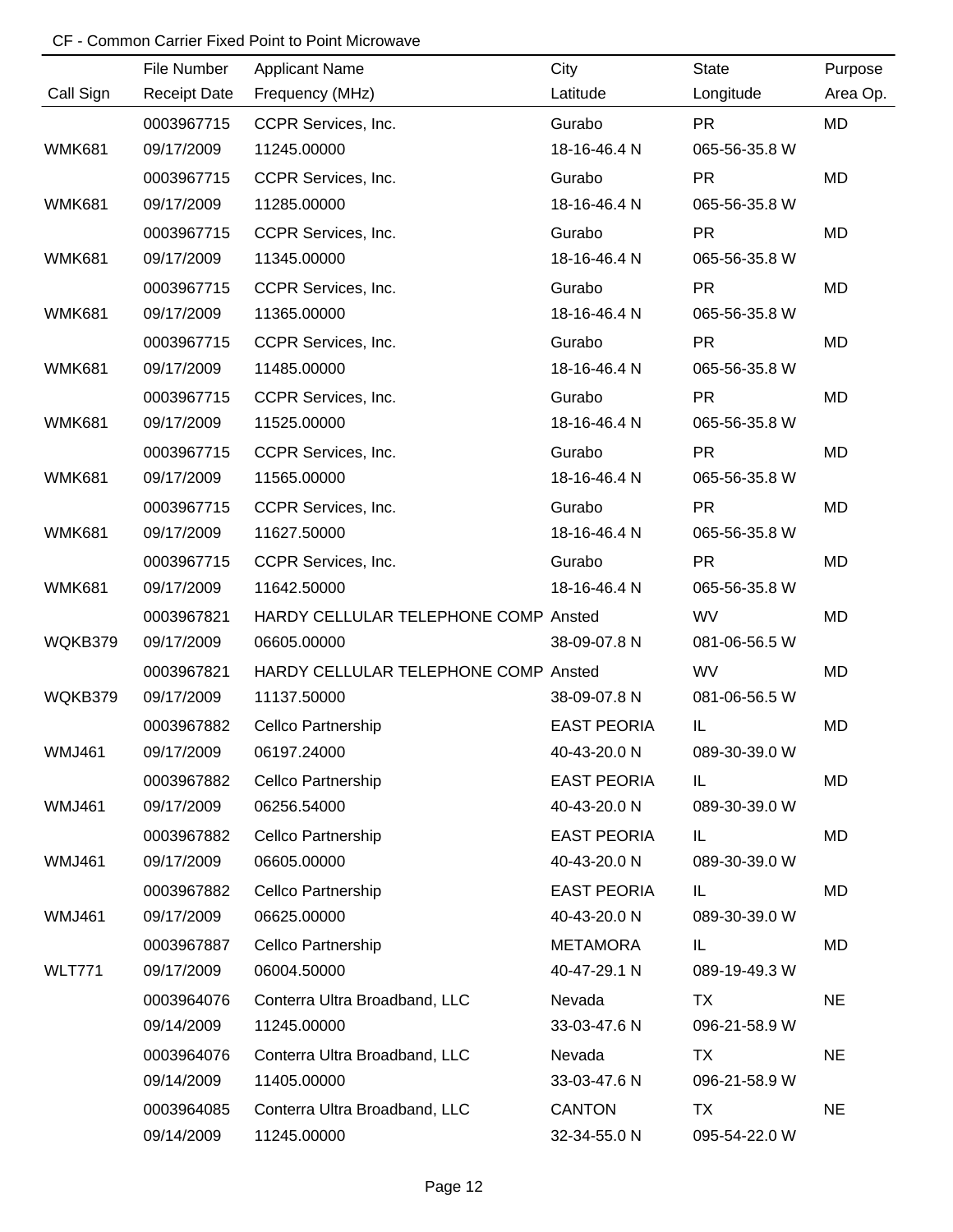|           | File Number         | <b>Applicant Name</b>         | City            | <b>State</b>  | Purpose   |
|-----------|---------------------|-------------------------------|-----------------|---------------|-----------|
| Call Sign | <b>Receipt Date</b> | Frequency (MHz)               | Latitude        | Longitude     | Area Op.  |
|           | 0003964085          | Conterra Ultra Broadband, LLC | <b>CANTON</b>   | <b>TX</b>     | <b>NE</b> |
|           | 09/14/2009          | 11265.00000                   | 32-34-55.0 N    | 095-54-22.0 W |           |
|           | 0003964097          | Conterra Ultra Broadband, LLC | <b>WYLIE</b>    | <b>TX</b>     | <b>NE</b> |
|           | 09/14/2009          | 10755.00000                   | 32-59-16.8 N    | 096-32-13.5 W |           |
|           | 0003964097          | Conterra Ultra Broadband, LLC | <b>WYLIE</b>    | <b>TX</b>     | <b>NE</b> |
|           | 09/14/2009          | 10795.00000                   | 32-59-16.8 N    | 096-32-13.5 W |           |
|           | 0003964097          | Conterra Ultra Broadband, LLC | <b>WYLIE</b>    | <b>TX</b>     | <b>NE</b> |
|           | 09/14/2009          | 10895.00000                   | 32-59-16.8 N    | 096-32-13.5 W |           |
|           | 0003964097          | Conterra Ultra Broadband, LLC | <b>WYLIE</b>    | TX            | <b>NE</b> |
|           | 09/14/2009          | 11055.00000                   | 32-59-16.8 N    | 096-32-13.5 W |           |
|           | 0003964101          | Conterra Ultra Broadband, LLC | <b>ROCKWALL</b> | <b>TX</b>     | <b>NE</b> |
|           | 09/14/2009          | 10875.00000                   | 32-52-48.3 N    | 096-26-53.7 W |           |
|           | 0003964101          | Conterra Ultra Broadband, LLC | <b>ROCKWALL</b> | <b>TX</b>     | <b>NE</b> |
|           | 09/14/2009          | 11285.00000                   | 32-52-48.3 N    | 096-26-53.7 W |           |
|           | 0003964105          | Conterra Ultra Broadband, LLC | <b>DALLAS</b>   | <b>TX</b>     | <b>NE</b> |
|           | 09/14/2009          | 11155.00000                   | 32-46-42.5 N    | 096-46-30.3 W |           |
|           | 0003964105          | Conterra Ultra Broadband, LLC | <b>DALLAS</b>   | <b>TX</b>     | <b>NE</b> |
|           | 09/14/2009          | 11185.00000                   | 32-46-42.5 N    | 096-46-30.3 W |           |
|           | 0003964107          | Conterra Ultra Broadband, LLC | Terrell         | <b>TX</b>     | <b>NE</b> |
|           | 09/14/2009          | 11325.00000                   | 32-44-20.7 N    | 096-16-42.4 W |           |
|           | 0003964107          | Conterra Ultra Broadband, LLC | Terrell         | <b>TX</b>     | <b>NE</b> |
|           | 09/14/2009          | 11365.00000                   | 32-44-20.7 N    | 096-16-42.4 W |           |
|           | 0003964113          | Conterra Ultra Broadband, LLC | Kaufman         | <b>TX</b>     | <b>NE</b> |
|           | 09/14/2009          | 10835.00000                   | 32-33-58.4 N    | 096-18-52.6 W |           |
|           | 0003964113          | Conterra Ultra Broadband, LLC | Kaufman         | TX            | <b>NE</b> |
|           | 09/14/2009          | 10875.00000                   | 32-33-58.4 N    | 096-18-52.6 W |           |
|           | 0003964116          | Conterra Ultra Broadband, LLC | Kemp            | TX            | <b>NE</b> |
|           | 09/14/2009          | 11215.00000                   | 32-27-47.2 N    | 096-14-19.1 W |           |
|           | 0003964116          | Conterra Ultra Broadband, LLC | Kemp            | TX            | <b>NE</b> |
|           | 09/14/2009          | 11365.00000                   | 32-27-47.2 N    | 096-14-19.1 W |           |
|           | 0003964116          | Conterra Ultra Broadband, LLC | Kemp            | TX            | <b>NE</b> |
|           | 09/14/2009          | 11405.00000                   | 32-27-47.2 N    | 096-14-19.1 W |           |
|           | 0003964116          | Conterra Ultra Broadband, LLC | Kemp            | TX            | <b>NE</b> |
|           | 09/14/2009          | 23130.00000                   | 32-27-47.2 N    | 096-14-19.1 W |           |
|           | 0003964121          | Conterra Ultra Broadband, LLC | Ferris          | TX            | <b>NE</b> |
|           | 09/14/2009          | 11405.00000                   | 32-32-09.9 N    | 096-39-42.6 W |           |
|           | 0003964121          | Conterra Ultra Broadband, LLC | Ferris          | TX            | <b>NE</b> |
|           | 09/14/2009          | 11685.00000                   | 32-32-09.9 N    | 096-39-42.6 W |           |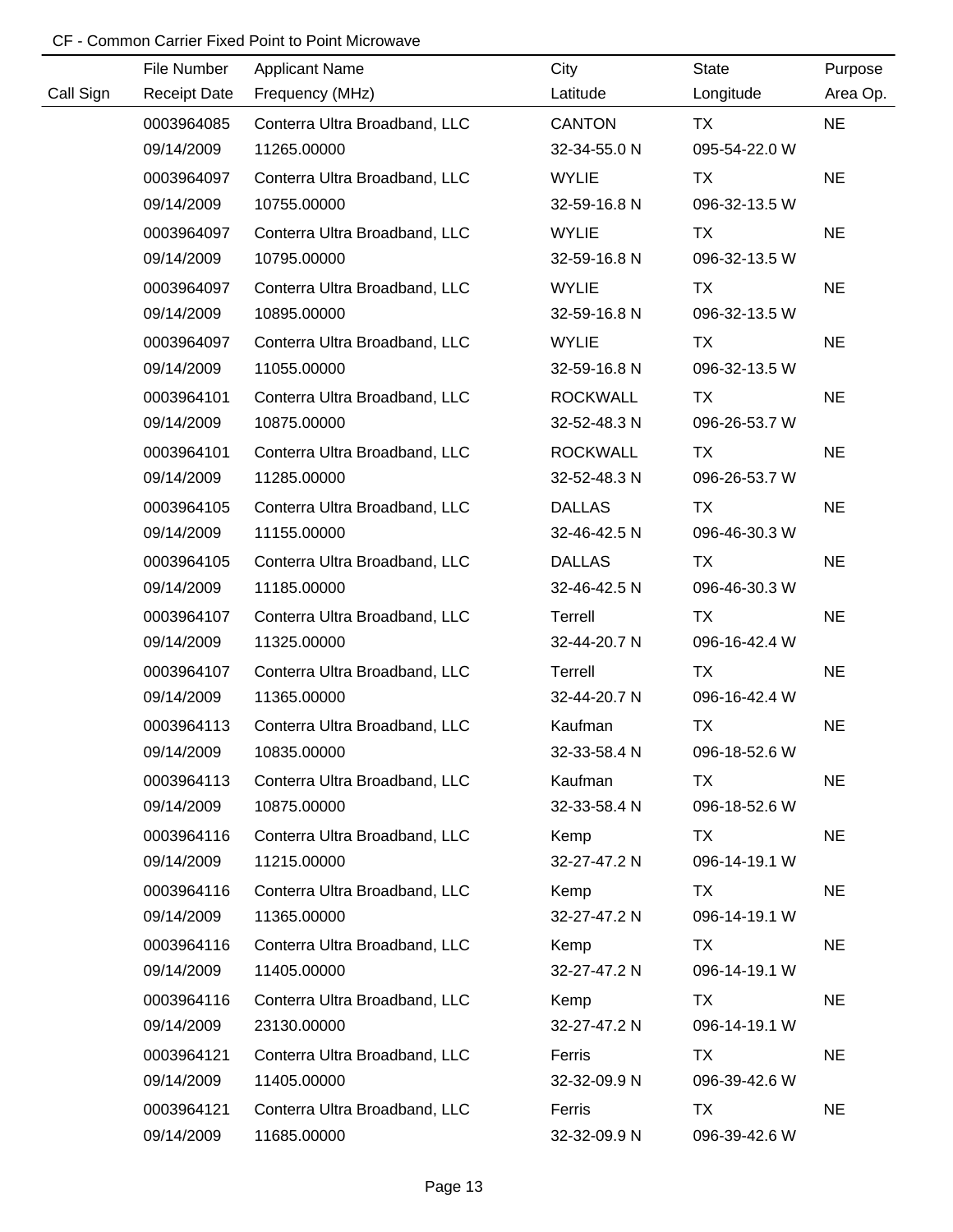|           | File Number         | <b>Applicant Name</b>                   | City          | <b>State</b>  | Purpose   |
|-----------|---------------------|-----------------------------------------|---------------|---------------|-----------|
| Call Sign | <b>Receipt Date</b> | Frequency (MHz)                         | Latitude      | Longitude     | Area Op.  |
|           | 0003964131          | Conterra Ultra Broadband, LLC           | <b>PALMER</b> | TX            | <b>NE</b> |
|           | 09/14/2009          | 10915.00000                             | 32-26-05.0 N  | 096-35-57.0 W |           |
|           | 0003964131          | Conterra Ultra Broadband, LLC           | <b>PALMER</b> | TX            | <b>NE</b> |
|           | 09/14/2009          | 10995.00000                             | 32-26-05.0 N  | 096-35-57.0 W |           |
|           | 0003964131          | Conterra Ultra Broadband, LLC           | <b>PALMER</b> | TX            | <b>NE</b> |
|           | 09/14/2009          | 19305.00000                             | 32-26-05.0 N  | 096-35-57.0 W |           |
|           | 0003964142          | Conterra Ultra Broadband, LLC           | Ennis         | TX            | <b>NE</b> |
|           | 09/14/2009          | 10715.00000                             | 32-19-21.4 N  | 096-33-42.0 W |           |
|           | 0003964142          | Conterra Ultra Broadband, LLC           | Ennis         | <b>TX</b>     | <b>NE</b> |
|           | 09/14/2009          | 10755.00000                             | 32-19-21.4 N  | 096-33-42.0 W |           |
|           | 0003964142          | Conterra Ultra Broadband, LLC           | Ennis         | TX            | <b>NE</b> |
|           | 09/14/2009          | 11485.00000                             | 32-19-21.4 N  | 096-33-42.0 W |           |
|           | 0003964144          | Conterra Ultra Broadband, LLC           | Avalon        | <b>TX</b>     | <b>NE</b> |
|           | 09/14/2009          | 11245.00000                             | 32-12-19.4 N  | 096-47-28.8 W |           |
|           | 0003964144          | Conterra Ultra Broadband, LLC           | Avalon        | TX            | <b>NE</b> |
|           | 09/14/2009          | 11325.00000                             | 32-12-19.4 N  | 096-47-28.8 W |           |
|           | 0003964144          | Conterra Ultra Broadband, LLC           | Avalon        | TX            | <b>NE</b> |
|           | 09/14/2009          | 19330.00000                             | 32-12-19.4 N  | 096-47-28.8 W |           |
|           | 0003964151          | Conterra Ultra Broadband, LLC           | Mabank        | TX            | <b>NE</b> |
|           | 09/14/2009          | 10755.00000                             | 32-21-53.7 N  | 096-05-50.5 W |           |
|           | 0003964151          | Conterra Ultra Broadband, LLC           | Mabank        | TX            | <b>NE</b> |
|           | 09/14/2009          | 10915.00000                             | 32-21-53.7 N  | 096-05-50.5 W |           |
|           | 0003964156          | Conterra Ultra Broadband, LLC           | Milford       | <b>TX</b>     | <b>NE</b> |
|           | 09/14/2009          | 10835.00000                             | 32-07-08.2 N  | 096-57-06.8 W |           |
|           | 0003964161          | Conterra Ultra Broadband, LLC           | Wills Point   | TX.           | <b>NE</b> |
|           | 09/14/2009          | 10775.00000                             | 32-42-28.7 N  | 096-01-28.2 W |           |
|           | 0003964171          | Conterra Ultra Broadband, LLC           | Palmer        | TX.           | <b>NE</b> |
|           | 09/14/2009          | 17745.00000                             | 32-25-50.0 N  | 096-40-57.6 W |           |
|           | 0003964175          | Conterra Ultra Broadband, LLC           | Italy         | TX.           | <b>NE</b> |
|           | 09/14/2009          | 17770.00000                             | 31-10-52.1 N  | 096-52-44.7 W |           |
|           | 0003964183          | Conterra Ultra Broadband, LLC           | Kemp          | TX.           | <b>NE</b> |
|           | 09/14/2009          | 21930.00000                             | 32-26-04.7 N  | 096-13-49.5 W |           |
|           | 0003964403          | KENOSHA CELLULAR TELEPHONE, L.F KENOSHA |               | WI            | <b>NE</b> |
|           | 09/14/2009          | 10603.12500                             | 42-36-38.2 N  | 087-49-31.1 W |           |
|           | 0003964414          | KENOSHA CELLULAR TELEPHONE, L.F Kenosha |               | WI            | <b>NE</b> |
|           | 09/14/2009          | 10618.12500                             | 42-33-51.3 N  | 087-51-43.7 W |           |
|           | 0003964414          | KENOSHA CELLULAR TELEPHONE, L.F Kenosha |               | WI            | <b>NE</b> |
|           | 09/14/2009          | 10668.12500                             | 42-33-51.3 N  | 087-51-43.7 W |           |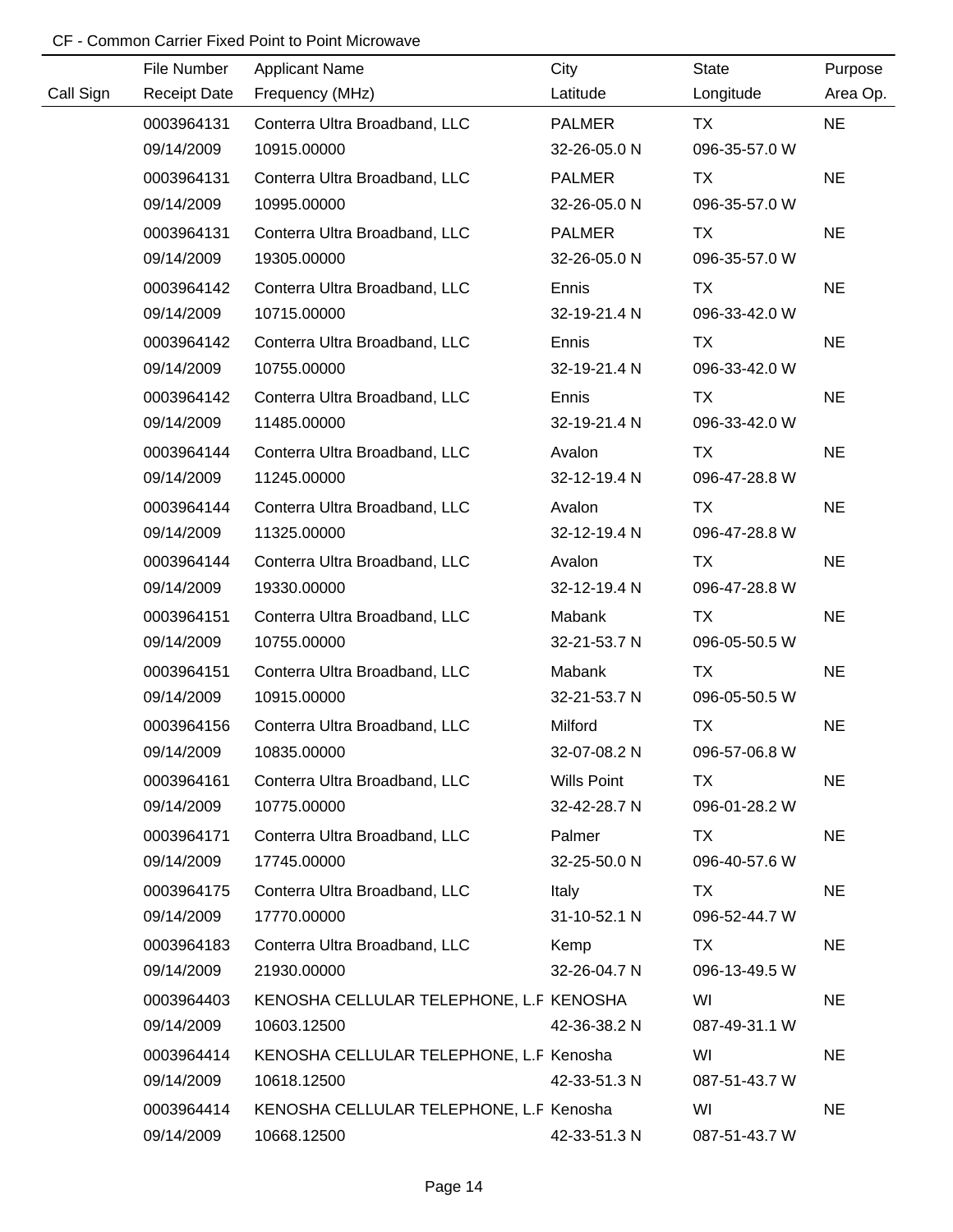|           | File Number              | <b>Applicant Name</b>                              | City                    | <b>State</b>   | Purpose   |
|-----------|--------------------------|----------------------------------------------------|-------------------------|----------------|-----------|
| Call Sign | <b>Receipt Date</b>      | Frequency (MHz)                                    | Latitude                | Longitude      | Area Op.  |
|           | 0003964710               | USCOC OF GREATER NORTH CAROLII HAVELOCK            |                         | <b>NC</b>      | <b>NE</b> |
|           | 09/14/2009               | 06785.00000                                        | 34-53-40.0 N            | 076-56-40.0 W  |           |
|           | 0003965336               | Cellco Partnership                                 | Edinboro                | <b>PA</b>      | <b>NE</b> |
|           | 09/15/2009               | 10755.00000                                        | 41-50-25.6 N            | 080-10-12.9 W  |           |
|           | 0003965336               | Cellco Partnership                                 | Edinboro                | PA             | <b>NE</b> |
|           | 09/15/2009               | 10835.00000                                        | 41-50-25.6 N            | 080-10-12.9 W  |           |
|           | 0003965424               | Cellco Partnership                                 | <b>WASHINGTON TWIPA</b> |                | <b>NE</b> |
|           | 09/15/2009               | 11325.00000                                        | 41-55-21.4 N            | 080-09-38.6 W  |           |
|           | 0003965425               | Cellco Partnership                                 | Cambridge Springs PA    |                | <b>NE</b> |
|           | 09/15/2009               | 11245.00000                                        | 41-50-57.2 N            | 080-01-18.0 W  |           |
|           | 0003965788               | The Ponderosa Telephone Company                    | LAKESHORE               | CA             | <b>NE</b> |
|           | 09/15/2009               | 11235.00000                                        | 37-17-40.4 N            | 119-05-26.2 W  |           |
|           | 0003965788               | The Ponderosa Telephone Company                    | LAKESHORE               | CA             | <b>NE</b> |
|           | 09/15/2009               | 11325.00000                                        | 37-17-40.4 N            | 119-05-26.2 W  |           |
|           | 0003965790               | The Ponderosa Telephone Company                    | <b>LAKESHORE</b>        | CA             | <b>NE</b> |
|           | 09/15/2009               | 10745.00000                                        | 37-22-34.0 N            | 119-10-44.6 W  |           |
|           | 0003966869               | USCOC OF GREATER NORTH CAROLII Atkinson            |                         | <b>NC</b>      | <b>NE</b> |
|           | 09/16/2009               | 06775.00000                                        | 34-26-57.3 N            | 078-13-22.9 W  |           |
|           | 0003967026               | New Cingular Wireless PCS, LLC                     | Canby                   | <b>OR</b>      | <b>NE</b> |
|           | 09/16/2009               | 11158.12500                                        | 45-09-22.8 N            | 122-40-58.6 W  |           |
|           | 0003967035               | New Cingular Wireless PCS, LLC                     | Hubbard                 | <b>OR</b>      | <b>NE</b> |
|           | 09/16/2009               | 11648.12500                                        | 45-08-45.4 N            | 122-45-06.7 W  |           |
|           | 0003967399               | CORAL WIRELESS LICENSES, LLC                       | Pearl City              | H <sub>l</sub> | <b>NE</b> |
|           | 09/17/2009               | 17930.00000                                        | 21-18-37.2 N            | 158-06-00.8 W  |           |
|           | 0003967786               | Sacramento Valley Limited Partnership              | Nixon                   | <b>NV</b>      | <b>NE</b> |
|           | 09/17/2009               | 10652.50000                                        | 39-52-27.2 N            | 119-22-58.4 W  |           |
|           | 0003967792               | GTE Mobilnet of Texas RSA #17 Limited I Coldspring |                         | TX             | <b>NE</b> |
|           | 09/17/2009               | 05945.20000                                        | 30-33-57.6 N            | 095-12-20.8 W  |           |
|           | 0003967792               | GTE Mobilnet of Texas RSA #17 Limited I Coldspring |                         | TX             | <b>NE</b> |
|           | 09/17/2009               | 06063.80000                                        | 30-33-57.6 N            | 095-12-20.8 W  |           |
|           | 0003967816               | HARDY CELLULAR TELEPHONE COMP Gauley Bridge        |                         | <b>WV</b>      | <b>NE</b> |
|           | 09/17/2009               | 11627.50000                                        | 38-09-58.0 N            | 081-12-12.8 W  |           |
|           | 0003967962               | Edge Wireless, LLC                                 | <b>DAIRY</b>            | OR             | <b>NE</b> |
|           | 09/17/2009               | 06555.62500                                        | 42-15-30.0 N            | 121-34-42.0 W  |           |
| WPOL302   | 0003964078<br>09/14/2009 | CROWN CASTLE INTERNATIONAL COF                     |                         |                | <b>RO</b> |
| WPOL303   | 0003964079<br>09/14/2009 | CROWN CASTLE INTERNATIONAL COF                     |                         |                | <b>RO</b> |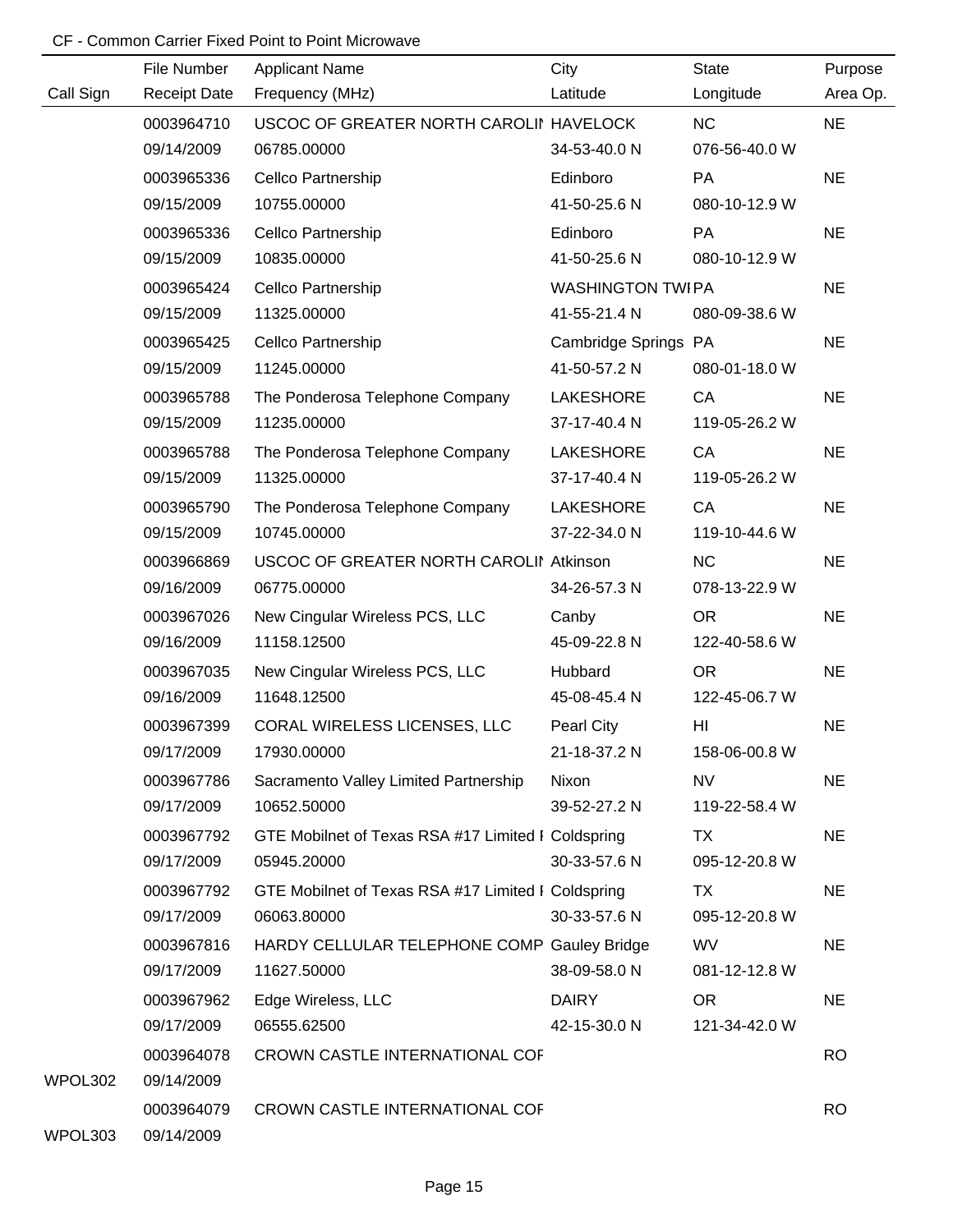|           | File Number | Applicant Name               | City                           | State     | Purpose  |
|-----------|-------------|------------------------------|--------------------------------|-----------|----------|
| Call Sign |             | Receipt Date Frequency (MHz) | Latitude                       | Longitude | Area Op. |
|           | 0003964080  |                              | CROWN CASTLE INTERNATIONAL COF |           | RO.      |
| WPOL304   | 09/14/2009  |                              |                                |           |          |

### CL - Cellular

|                | File Number         | <b>Applicant Name</b> | City                    | <b>State</b>  | Purpose  |
|----------------|---------------------|-----------------------|-------------------------|---------------|----------|
| Call Sign      | <b>Receipt Date</b> | Frequency (MHz)       | Latitude                | Longitude     | Area Op. |
|                | 0003655382          | WWC Holding Co., Inc. |                         | UT            | AM       |
| <b>KNKN218</b> | 09/14/2009          |                       | 39-26-30.9 N            | 109-09-58.4 W |          |
|                | 0003655382          | WWC Holding Co., Inc. | <b>Cresent Junction</b> | UT            | AM       |
| <b>KNKN218</b> | 09/14/2009          |                       | 39-13-18.9 N            | 109-46-12.5 W |          |
|                | 0003655382          | WWC Holding Co., Inc. | Duchesne                | UT            | AM       |
| <b>KNKN218</b> | 09/14/2009          |                       | 40-09-36.9 N            | 110-43-47.6 W |          |
|                | 0003655382          | WWC Holding Co., Inc. | Duchesne                | UT            | AM       |
| <b>KNKN218</b> | 09/14/2009          |                       | 40-10-19.9 N            | 110-13-46.6 W |          |
|                | 0003655382          | WWC Holding Co., Inc. | Duchesne                | UT            | AM       |
| <b>KNKN218</b> | 09/14/2009          |                       | 40-16-55.0 N            | 110-19-44.0 W |          |
|                | 0003655382          | WWC Holding Co., Inc. | <b>DUCHESNE</b>         | UT            | AM       |
| <b>KNKN218</b> | 09/14/2009          |                       | 40-10-20.8 N            | 110-23-50.6 W |          |
|                | 0003655382          | WWC Holding Co., Inc. | DUTCH JOHN              | UT            | AM       |
| <b>KNKN218</b> | 09/14/2009          |                       | 40-51-27.0 N            | 109-03-28.0 W |          |
|                | 0003655382          | WWC Holding Co., Inc. | <b>Green River</b>      | UT            | AM       |
| <b>KNKN218</b> | 09/14/2009          |                       | 38-56-37.0 N            | 109-51-35.0 W |          |
|                | 0003655382          | WWC Holding Co., Inc. | <b>Green River</b>      | UT            | AM       |
| <b>KNKN218</b> | 09/14/2009          |                       | 39-26-31.9 N            | 109-14-31.4 W |          |
|                | 0003655382          | WWC Holding Co., Inc. | <b>Heber City</b>       | UT            | AM       |
| <b>KNKN218</b> | 09/14/2009          |                       | 40-12-31.8 N            | 111-03-30.6 W |          |
|                | 0003655382          | WWC Holding Co., Inc. | Helper                  | UT            | AM       |
| <b>KNKN218</b> | 09/14/2009          |                       | 39-45-21.9 N            | 110-59-32.6 W |          |
|                | 0003655382          | WWC Holding Co., Inc. | Huntington              | UT            | AM       |
| <b>KNKN218</b> | 09/14/2009          |                       | 39-10-18.9 N            | 110-37-15.6 W |          |
|                | 0003655382          | WWC Holding Co., Inc. | Jensen                  | UT            | AM       |
| <b>KNKN218</b> | 09/14/2009          |                       | 40-21-54.9 N            | 109-07-47.4 W |          |
|                | 0003655382          | WWC Holding Co., Inc. | Kearns                  | UT            | AM       |
| <b>KNKN218</b> | 09/14/2009          |                       | 40-21-49.8 N            | 110-46-35.6 W |          |
|                | 0003655382          | WWC Holding Co., Inc. | Kenilworth              | UT            | AM       |
| <b>KNKN218</b> | 09/14/2009          |                       | 39-53-06.0 N            | 110-44-42.0 W |          |
|                | 0003655382          | WWC Holding Co., Inc. | Kyune                   | UT            | AM       |
| <b>KNKN218</b> | 09/14/2009          |                       | 39-45-21.9 N            | 110-59-32.6 W |          |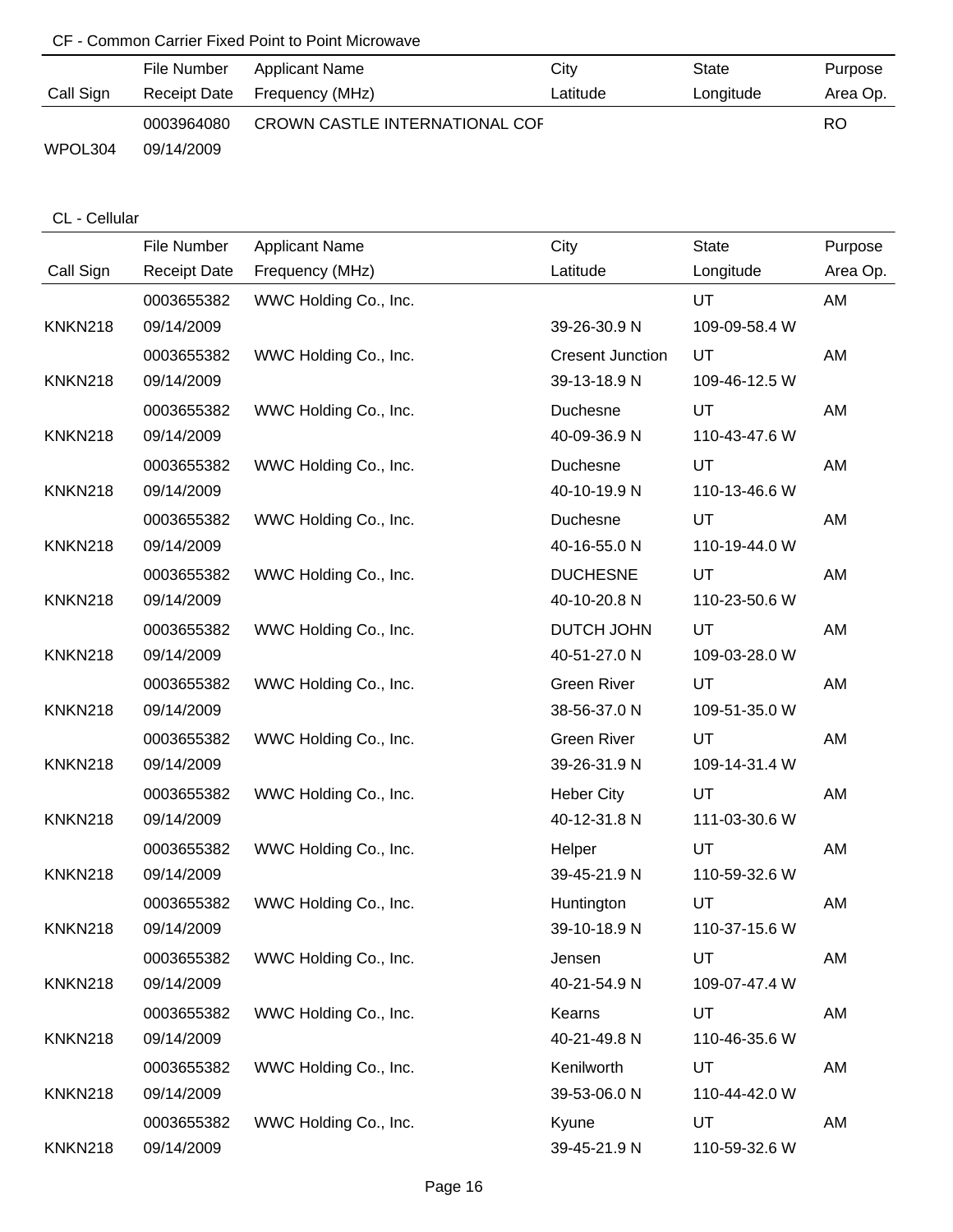### CL - Cellular

|                | File Number         | <b>Applicant Name</b>                | City              | <b>State</b>  | Purpose  |
|----------------|---------------------|--------------------------------------|-------------------|---------------|----------|
| Call Sign      | <b>Receipt Date</b> | Frequency (MHz)                      | Latitude          | Longitude     | Area Op. |
|                | 0003655382          | WWC Holding Co., Inc.                | Maeser            | UT            | AM       |
| <b>KNKN218</b> | 09/14/2009          |                                      | 40-17-34.0 N      | 109-40-06.0 W |          |
|                | 0003655382          | WWC Holding Co., Inc.                | Maeser            | UT            | AM       |
| <b>KNKN218</b> | 09/14/2009          |                                      | 40-44-17.9 N      | 109-29-11.5 W |          |
|                | 0003655382          | WWC Holding Co., Inc.                | Manila            | UT            | AM       |
| <b>KNKN218</b> | 09/14/2009          |                                      | 40-59-40.9 N      | 109-43-24.5 W |          |
|                | 0003655382          | WWC Holding Co., Inc.                | Moab              | UT            | AM       |
| <b>KNKN218</b> | 09/14/2009          |                                      | 38-31-42.9 N      | 109-19-31.4 W |          |
|                | 0003655382          | WWC Holding Co., Inc.                | Moab              | UT            | AM       |
| <b>KNKN218</b> | 09/14/2009          |                                      | 38-33-48.9 N      | 109-32-56.4 W |          |
|                | 0003655382          | WWC Holding Co., Inc.                | <b>MOAB</b>       | UT            | AM       |
| <b>KNKN218</b> | 09/14/2009          |                                      | 38-34-14.0 N      | 109-31-41.0 W |          |
|                | 0003655382          | WWC Holding Co., Inc.                | Orangeville       | UT            | AM       |
| <b>KNKN218</b> | 09/14/2009          |                                      | 39-12-35.9 N      | 111-08-32.6 W |          |
|                | 0003655382          | WWC Holding Co., Inc.                | Price             | <b>UT</b>     | AM       |
| <b>KNKN218</b> | 09/14/2009          |                                      | 39-36-34.9 N      | 110-48-54.6 W |          |
|                | 0003655382          | WWC Holding Co., Inc.                | Roosevelt         | UT            | AM       |
| <b>KNKN218</b> | 09/14/2009          |                                      | 40-18-43.9 N      | 110-00-01.5 W |          |
|                | 0003655382          | WWC Holding Co., Inc.                | Sunnyside         | UT            | AM       |
| <b>KNKN218</b> | 09/14/2009          |                                      | 39-38-34.9 N      | 110-20-48.6 W |          |
|                | 0003655382          | WWC Holding Co., Inc.                | Vernal            | UT            | AM       |
| <b>KNKN218</b> | 09/14/2009          |                                      | 40-27-24.9 N      | 109-31-44.5 W |          |
|                | 0003655382          | WWC Holding Co., Inc.                | Vernal            | UT            | AM       |
| <b>KNKN218</b> | 09/14/2009          |                                      | 40-31-14.8 N      | 109-42-27.5 W |          |
|                | 0003655382          | WWC Holding Co., Inc.                | <b>VERNAL</b>     | UT            | AM       |
| <b>KNKN218</b> | 09/14/2009          |                                      | 40-26-30.9 N      | 109-36-34.5 W |          |
|                | 0003965668          | WWC Holding Co., Inc.                | Jackson           | MT            | MD       |
| KNKR312        | 09/15/2009          |                                      | 45-22-35.5 N      | 113-24-32.9 W |          |
|                | 0003966233          | WWC License L.L.C.                   | <b>Rapid City</b> | <b>SD</b>     | MD       |
| KNKA731        | 09/16/2009          |                                      | 44-03-59.6 N      | 103-28-33.2 W |          |
|                | 0003966437          | Verizon Wireless (VAW) LLC           | Glen Canyon City  | UT            | MD       |
| <b>KNKN293</b> | 09/16/2009          |                                      | 37-00-41.9 N      | 111-40-50.6 W |          |
|                | 0003966505          | WWC Holding Co., Inc.                | Horseshoe Bend    | ID            | MD       |
| KNKR296        | 09/16/2009          |                                      | 44-12-27.6 N      | 116-04-09.5 W |          |
|                | 0003966877          | Cellular, Inc. Financial Corporation | Kaycee            | <b>WY</b>     | MD       |
| KNKN361        | 09/16/2009          |                                      | 43-34-42.4 N      | 106-32-29.3 W |          |
|                | 0003966973          | WWC HOLDING CO., INC.                | <b>Big Sky</b>    | MT            | MD       |
| <b>KNKN283</b> | 09/16/2009          |                                      | 45-14-33.0 N      | 111-15-30.3 W |          |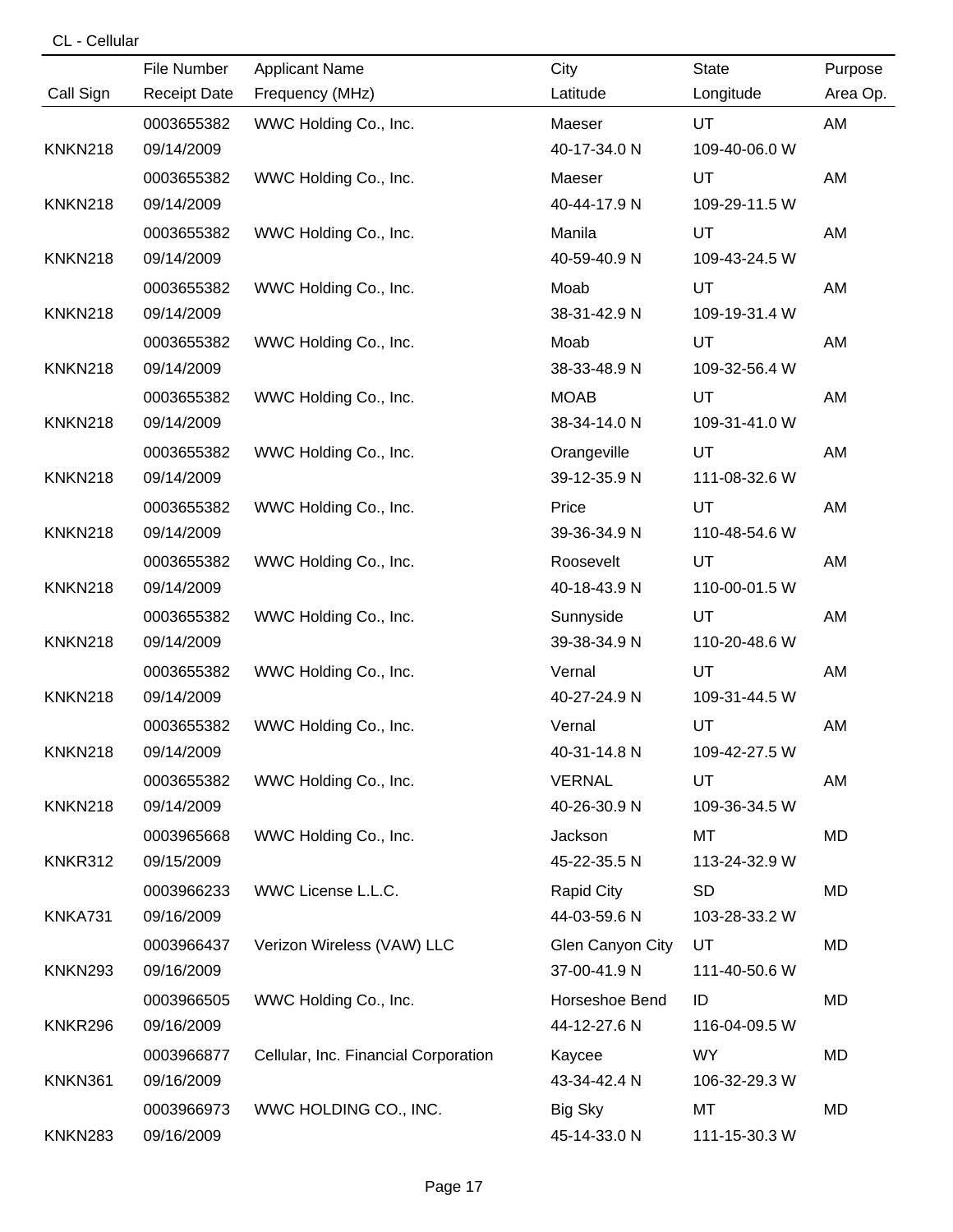### CL - Cellular

|                | File Number         | <b>Applicant Name</b>                   | City         | <b>State</b>  | Purpose  |
|----------------|---------------------|-----------------------------------------|--------------|---------------|----------|
| Call Sign      | <b>Receipt Date</b> | Frequency (MHz)                         | Latitude     | Longitude     | Area Op. |
|                | 0003967951          | WWC License L.L.C.                      | Avon         | <b>SD</b>     | MD.      |
| KNKN273        | 09/17/2009          |                                         | 42-59-41.4 N | 098-02-58.3 W |          |
|                | 0003966463          | BADLANDS CELLULAR OF NORTH DAK          |              |               | RO       |
| KNKN481        | 09/16/2009          |                                         |              |               |          |
|                | 0003966484          | <b>IOWA 8 - MONONA LIMITED PARTNERS</b> |              |               | RO       |
| <b>KNKN530</b> | 09/16/2009          |                                         |              |               |          |

#### CT - Local Television Transmission

|           | File Number         | <b>Applicant Name</b>          | City     | <b>State</b> | Purpose  |
|-----------|---------------------|--------------------------------|----------|--------------|----------|
| Call Sign | <b>Receipt Date</b> | Frequency (MHz)                | Latitude | Longitude    | Area Op. |
|           | 0003855827          | <b>NSM Surveillance</b>        |          | US           | AM.      |
| KA86235   | 09/16/2009          | 02025.00000 - 02110.00000      |          |              | U        |
|           | 0003913574          | RANDY HERMES PRODUCTIONS, INC. |          |              | AM.      |
|           | 09/16/2009          | 06425.00000 - 06525.00000      |          |              | N        |
|           | 0003913574          | RANDY HERMES PRODUCTIONS, INC. |          |              | AM       |
|           | 09/16/2009          | 06875.00000 - 07125.00000      |          |              | N        |
|           | 0003913574          | RANDY HERMES PRODUCTIONS, INC. |          |              | AM       |
|           | 09/16/2009          | 12700.00000 - 13250.00000      |          |              | N        |

# GM - 800 MHz Conventional SMR (SMR, Site-specific)

|                     | File Number         | <b>Applicant Name</b>     | City               | <b>State</b>  | Purpose  |
|---------------------|---------------------|---------------------------|--------------------|---------------|----------|
| Call Sign           | <b>Receipt Date</b> | Frequency (MHz)           | Latitude           | Longitude     | Area Op. |
|                     | 0003966331          | <b>APT Wireless</b>       |                    |               | MD.      |
| WPHU567             | 09/16/2009          | 00809.00000 - 00824.00000 |                    |               | A        |
|                     | 0003966331          | <b>APT Wireless</b>       | PR OF WALES ISL AK |               | MD       |
| WPHU <sub>567</sub> | 09/16/2009          | 00854.03750               | 55-45-03.6 N       | 132-54-11.0 W |          |
|                     | 0003966336          | <b>APT Wireless</b>       |                    |               | MD.      |
| WPHU <sub>572</sub> | 09/16/2009          | 00809.00000 - 00824.00000 |                    |               | A        |
|                     | 0003966336          | <b>APT Wireless</b>       | <b>KETCHIKAN</b>   | AK            | MD       |
| WPHU572             | 09/16/2009          | 00862.26250               | 55-21-37.7 N       | 131-47-48.1 W |          |
|                     | 0003966339          | <b>APT Wireless</b>       |                    |               | MD.      |
| WPHU573             | 09/16/2009          | 00809.00000 - 00824.00000 |                    |               | A        |
|                     | 0003966339          | <b>APT Wireless</b>       | PR OF WALES ISL AK |               | MD       |
| WPHU573             | 09/16/2009          | 00854.01250               | 55-45-03.6 N       | 132-54-11.0 W |          |
|                     | 0003966343          | <b>APT Wireless</b>       |                    |               | MD.      |
| WPHU <sub>575</sub> | 09/16/2009          | 00809.00000 - 00824.00000 |                    |               | A        |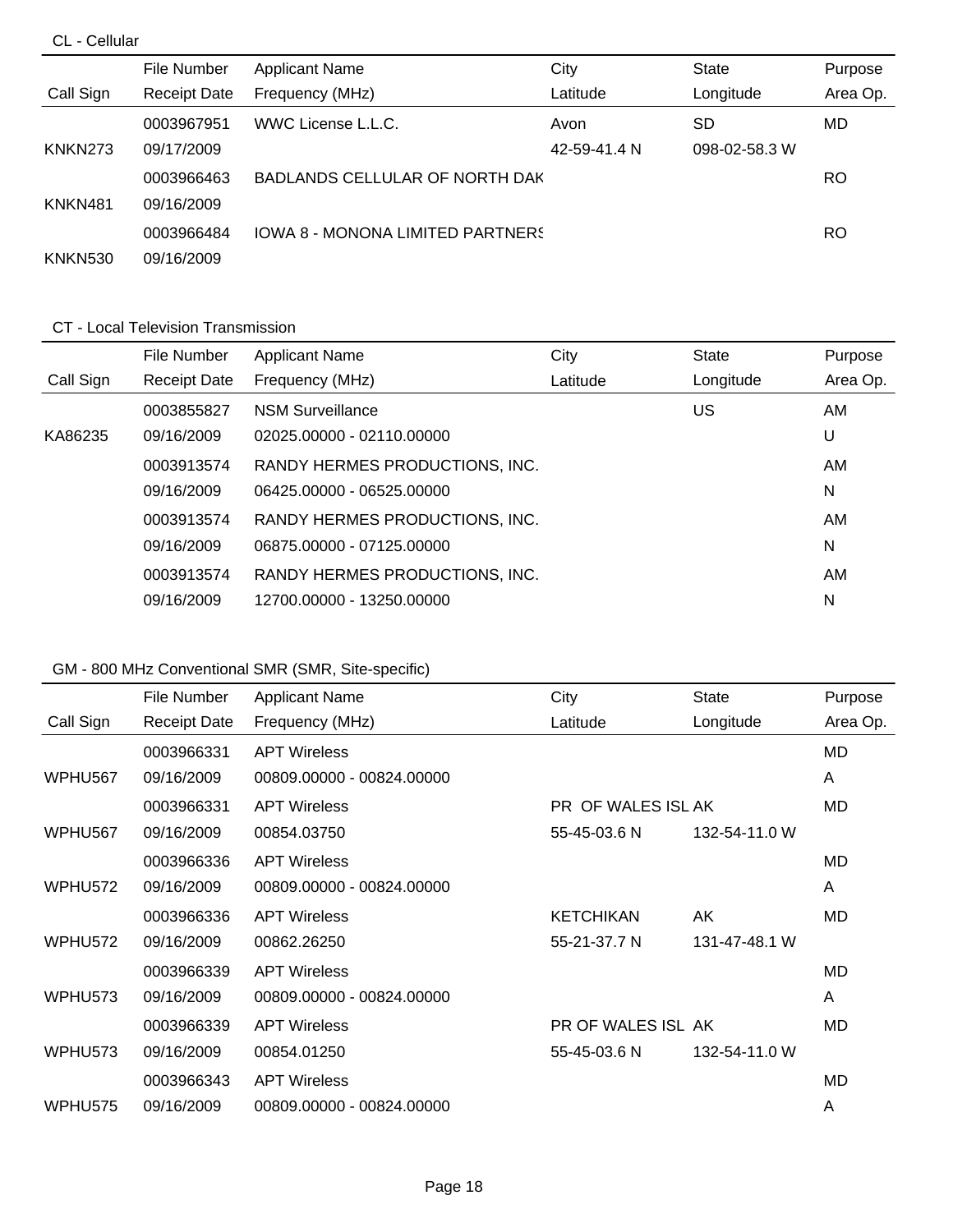### GM - 800 MHz Conventional SMR (SMR, Site-specific)

|                     | File Number         | <b>Applicant Name</b>     | City              | <b>State</b>  | Purpose   |
|---------------------|---------------------|---------------------------|-------------------|---------------|-----------|
| Call Sign           | <b>Receipt Date</b> | Frequency (MHz)           | Latitude          | Longitude     | Area Op.  |
|                     | 0003966343          | <b>APT Wireless</b>       | <b>KETCHIKAN</b>  | AK            | <b>MD</b> |
| WPHU575             | 09/16/2009          | 00862.43750               | 55-21-37.7 N      | 131-47-48.1 W |           |
|                     | 0003966349          | <b>APT Wireless</b>       |                   |               | <b>MD</b> |
| WPHU576             | 09/16/2009          | 00809.00000 - 00824.00000 |                   |               | A         |
|                     | 0003966349          | <b>APT Wireless</b>       | <b>PETERSBURG</b> | AK            | <b>MD</b> |
| WPHU576             | 09/16/2009          | 00862.26250               | 56-44-03.8 N      | 133-04-11.2 W |           |
|                     | 0003966356          | <b>APT Wireless</b>       |                   |               | <b>MD</b> |
| WPHU577             | 09/16/2009          | 00809.00000 - 00824.00000 |                   |               | A         |
|                     | 0003966356          | <b>APT Wireless</b>       | Etolin Island     | AK            | <b>MD</b> |
| WPHU577             | 09/16/2009          | 00862.38750               | 56-08-10.6 N      | 132-24-17.7 W |           |
|                     | 0003966360          | <b>APT Wireless</b>       |                   |               | <b>MD</b> |
| WPHU578             | 09/16/2009          | 00809.00000 - 00824.00000 |                   |               | A         |
|                     | 0003966360          | <b>APT Wireless</b>       | Etolin Island     | AK            | <b>MD</b> |
| WPHU578             | 09/16/2009          | 00862.28750               | 56-08-10.6 N      | 132-24-17.7 W |           |
|                     | 0003966398          | <b>APT Wireless</b>       |                   |               | <b>MD</b> |
| WPHU579             | 09/16/2009          | 00809.00000 - 00824.00000 |                   |               | A         |
|                     | 0003966398          | <b>APT Wireless</b>       | <b>JUNEAU</b>     | AK            | <b>MD</b> |
| WPHU579             | 09/16/2009          | 00862.28750               | 58-13-22.8 N      | 134-50-02.4 W |           |
|                     | 0003966402          | <b>APT Wireless</b>       |                   |               | <b>MD</b> |
| <b>WPHU580</b>      | 09/16/2009          | 00809.00000 - 00824.00000 |                   |               | A         |
|                     | 0003966402          | <b>APT Wireless</b>       | <b>JUNEAU</b>     | AK            | <b>MD</b> |
| <b>WPHU580</b>      | 09/16/2009          | 00862.26250               | 58-13-22.8 N      | 134-50-02.4 W |           |
|                     | 0003966406          | <b>APT Wireless</b>       |                   |               | <b>MD</b> |
| <b>WPHU581</b>      | 09/16/2009          | 00809.00000 - 00824.00000 |                   |               | A         |
|                     | 0003966406          | <b>APT Wireless</b>       | <b>SITKA</b>      | AK            | <b>MD</b> |
| WPHU581             | 09/16/2009          | 00854.03750               | 57-34-24.8 N      | 135-16-57.4 W |           |
|                     | 0003966412          | <b>APT Wireless</b>       |                   |               | MD        |
| WPHU582             | 09/16/2009          | 00809.00000 - 00824.00000 |                   |               | A         |
|                     | 0003966412          | <b>APT Wireless</b>       | <b>SITKA</b>      | AK            | MD        |
| WPHU <sub>582</sub> | 09/16/2009          | 00854.01250               | 57-34-24.8 N      | 135-16-57.4 W |           |
|                     | 0003966416          | <b>APT Wireless</b>       |                   |               | MD        |
| WPHU583             | 09/16/2009          | 00809.00000 - 00824.00000 |                   |               | A         |
|                     | 0003966416          | <b>APT Wireless</b>       | <b>CRAIG</b>      | AK            | MD        |
| WPHU583             | 09/16/2009          | 00862.36250               | 55-27-28.8 N      | 133-04-46.0 W |           |
|                     | 0003966419          | <b>APT Wireless</b>       |                   |               | MD        |
| WPHU584             | 09/16/2009          | 00809.00000 - 00824.00000 |                   |               | A         |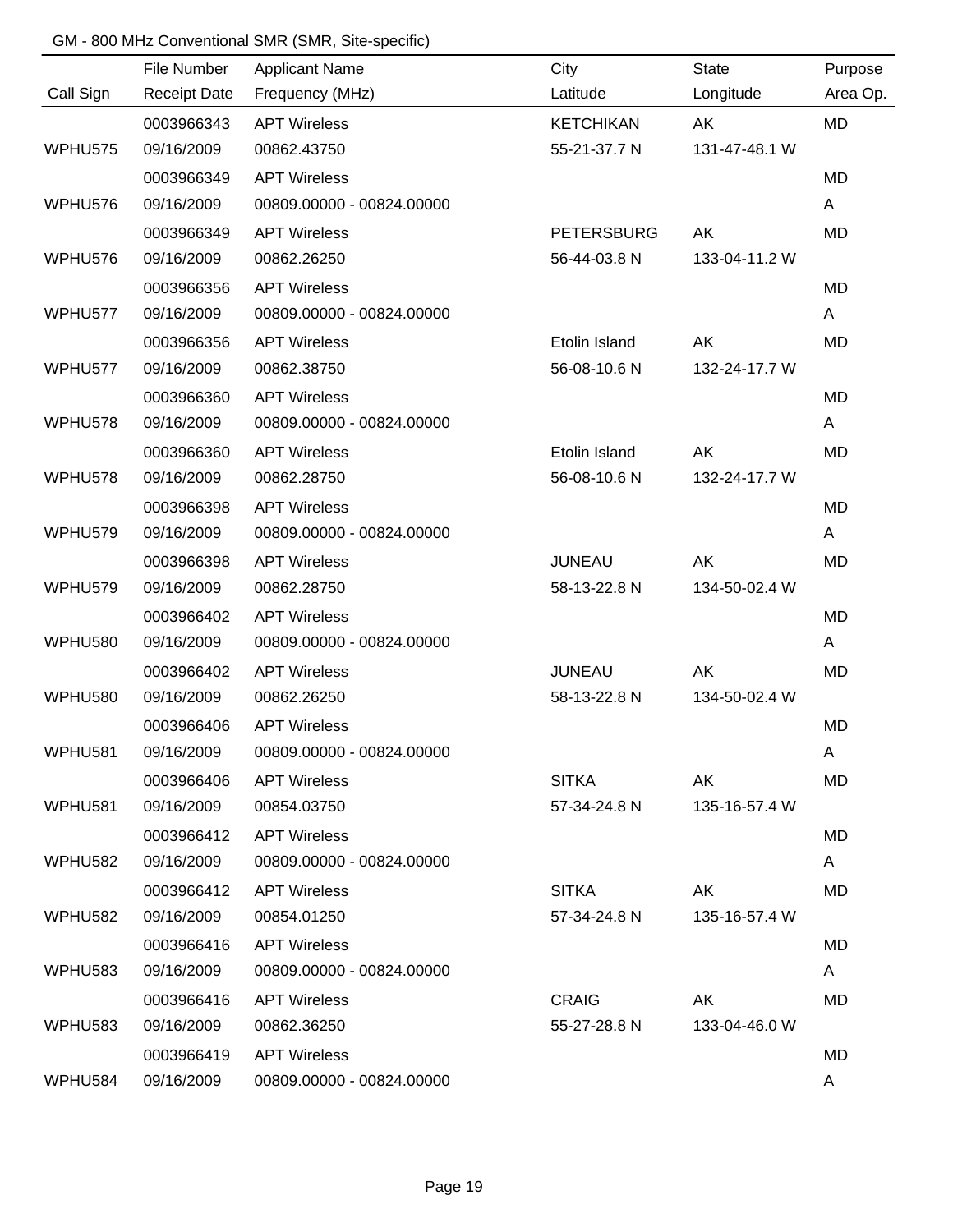### GM - 800 MHz Conventional SMR (SMR, Site-specific)

|           | File Number  | Applicant Name      | City         | State         | Purpose  |
|-----------|--------------|---------------------|--------------|---------------|----------|
| Call Sign | Receipt Date | Frequency (MHz)     | Latitude     | Longitude     | Area Op. |
|           | 0003966419   | <b>APT Wireless</b> | <b>CRAIG</b> | AK            | MD       |
| WPHU584   | 09/16/2009   | 00862.33750         | 55-27-28.8 N | 133-04-46.0 W |          |

### GS - Private Carrier Paging, 929-930 MHz

|                | File Number         | <b>Applicant Name</b>                       | City         | <b>State</b>  | Purpose   |
|----------------|---------------------|---------------------------------------------|--------------|---------------|-----------|
| Call Sign      | <b>Receipt Date</b> | Frequency (MHz)                             | Latitude     | Longitude     | Area Op.  |
|                | 0003963395          | OREGON HEALTH SCIENCES UNIVERS Happy Valley |              | <b>OR</b>     | MD.       |
| <b>WNHS818</b> | 09/11/2009          | 00929.03750                                 | 45-27-17.4 N | 122-33-03.6 W |           |
|                | 0003965201          | American Messaging Services, LLC            |              |               | RO.       |
| WPFX227        | 09/15/2009          |                                             |              |               |           |
|                | 0003965202          | American Messaging Services, LLC            |              |               | <b>RO</b> |
| WPFZ821        | 09/15/2009          |                                             |              |               |           |
|                | 0003965203          | American Messaging Services, LLC            |              |               | RO.       |
| WPPE359        | 09/15/2009          |                                             |              |               |           |
|                | 0003965204          | American Messaging Services, LLC            |              |               | <b>RO</b> |
| WPPE379        | 09/15/2009          |                                             |              |               |           |

### IK - Industrial/Business Pool - Commercial, Conventional

|                | File Number         | <b>Applicant Name</b>             | City     | <b>State</b> | Purpose   |
|----------------|---------------------|-----------------------------------|----------|--------------|-----------|
| Call Sign      | <b>Receipt Date</b> | Frequency (MHz)                   | Latitude | Longitude    | Area Op.  |
|                | 0003963998          | <b>RCS Communications Group</b>   |          |              | <b>RO</b> |
| WPAZ731        | 09/14/2009          |                                   |          |              |           |
|                | 0003964004          | <b>RCS Communications Group</b>   |          |              | <b>RO</b> |
| WPEH857        | 09/14/2009          |                                   |          |              |           |
|                | 0003964096          | PROFESSIONAL COMMUNICATIONS LI    |          |              | <b>RO</b> |
| WPOZ607        | 09/14/2009          |                                   |          |              |           |
|                | 0003965258          | <b>White Cloud Communications</b> |          |              | <b>RO</b> |
| WNLP456        | 09/15/2009          |                                   |          |              |           |
|                | 0003965259          | <b>White Cloud Communications</b> |          |              | <b>RO</b> |
| <b>WNQO816</b> | 09/15/2009          |                                   |          |              |           |
|                | 0003965260          | <b>White Cloud Communications</b> |          |              | <b>RO</b> |
| WNRD813        | 09/15/2009          |                                   |          |              |           |
|                | 0003965261          | <b>White Cloud Communications</b> |          |              | <b>RO</b> |
| WPGA807        | 09/15/2009          |                                   |          |              |           |
|                | 0003966838          | SPANE, JOHN T                     |          |              | <b>RO</b> |
| WPGB403        | 09/16/2009          |                                   |          |              |           |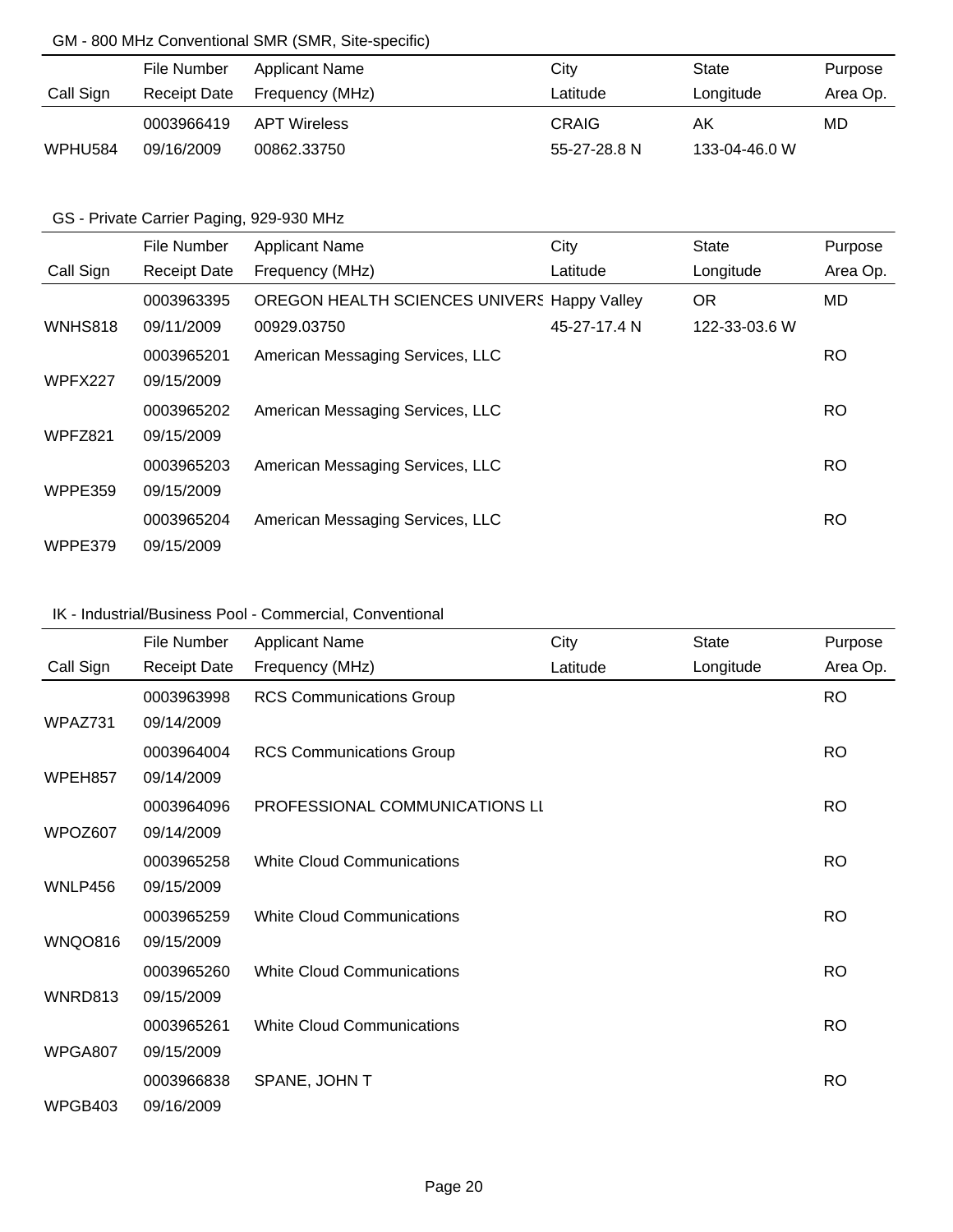### IK - Industrial/Business Pool - Commercial, Conventional

|           | File Number | Applicant Name               | City     | State     | Purpose   |
|-----------|-------------|------------------------------|----------|-----------|-----------|
| Call Sign |             | Receipt Date Frequency (MHz) | Latitude | Longitude | Area Op.  |
|           | 0003967469  | <b>PRO ELECTRONICS INC</b>   |          |           | <b>RO</b> |
| WNHT763   | 09/17/2009  |                              |          |           |           |

# LP - Broadcast Auxiliary Low Power

|           | File Number         | <b>Applicant Name</b>                   | City         | <b>State</b>  | Purpose  |
|-----------|---------------------|-----------------------------------------|--------------|---------------|----------|
| Call Sign | <b>Receipt Date</b> | Frequency (MHz)                         | Latitude     | Longitude     | Area Op. |
|           | 0003964796          | JOURNAL BROADCAST CORPORATION Nampa     |              | ID            | MD       |
| WQKS380   | 09/14/2009          | 00064.00000 - 00068.00000               | 43-35-58.0 N | 116-32-54.0 W | P        |
|           | 0003964796          | JOURNAL BROADCAST CORPORATION Nampa     |              | ID            | MD       |
| WQKS380   | 09/14/2009          | 00174.00000 - 00216.00000               | 43-35-58.0 N | 116-32-54.0 W | P        |
|           | 0003964796          | JOURNAL BROADCAST CORPORATION Nampa     |              | ID            | MD       |
| WQKS380   | 09/14/2009          | 00655.00000 - 00680.00000               | 43-35-58.0 N | 116-32-54.0 W | P        |
|           | 0003964801          | JOURNAL BROADCAST CORPORATION Las Vegas |              | <b>NV</b>     | MD       |
| WQKS381   | 09/14/2009          | 00076.20000 - 00087.80000               | 36-07-44.8 N | 115-11-28.4 W | P        |
|           | 0003964801          | JOURNAL BROADCAST CORPORATION Las Vegas |              | <b>NV</b>     | MD       |
| WQKS381   | 09/14/2009          | 00563.00000 - 00588.00000               | 36-07-44.8 N | 115-11-28.4 W | P        |
|           | 0003963537          | POST-NEWSWEEK STATIONS, ORLANI orlando  |              | FL            | NE.      |
|           | 09/14/2009          | 00518.00000 - 00578.00000               | 28-35-34.0 N | 081-25-14.0 W |          |
|           | 0003963537          | POST-NEWSWEEK STATIONS, ORLANI Orlando  |              | FL            | NE.      |
|           | 09/14/2009          | 00518.00000 - 00578.00000               | 28-35-34.0 N | 081-25-14.0 W | P        |

### MC - Coastal Group

|            | File Number         | <b>Applicant Name</b> | City         | State         | Purpose  |
|------------|---------------------|-----------------------|--------------|---------------|----------|
| Call Sign  | <b>Receipt Date</b> | Frequency (MHz)       | Latitude     | Longitude     | Area Op. |
|            | 0003966747          | Stranathan, Michael L | Clinton      | OH            | MD       |
| <b>WBC</b> | 09/16/2009          | 04316.00000           | 40-58-41.9 N | 081-38-35.8 W |          |
|            | 0003966747          | Stranathan, Michael L | Clinton      | OH            | MD       |
| <b>WBC</b> | 09/16/2009          | 06474.00000           | 40-58-41.9 N | 081-38-35.8 W |          |
|            | 0003966747          | Stranathan, Michael L | Clinton      | OH            | MD       |
| <b>WBC</b> | 09/16/2009          | 08534.00000           | 40-58-41.9 N | 081-38-35.8 W |          |

|           | File Number  | Applicant Name                                | City         | State         | Purpose  |
|-----------|--------------|-----------------------------------------------|--------------|---------------|----------|
| Call Sign | Receipt Date | Frequency (MHz)                               | Latitude     | Longitude     | Area Op. |
|           | 0003930913   | <b>CLEARWIRE HAWAII PARTNERS SPEC Kaneohe</b> |              | нı            | AM.      |
|           | 09/16/2009   | 10935.00000                                   | 21-24-48.8 N | 157-48-37.0 W |          |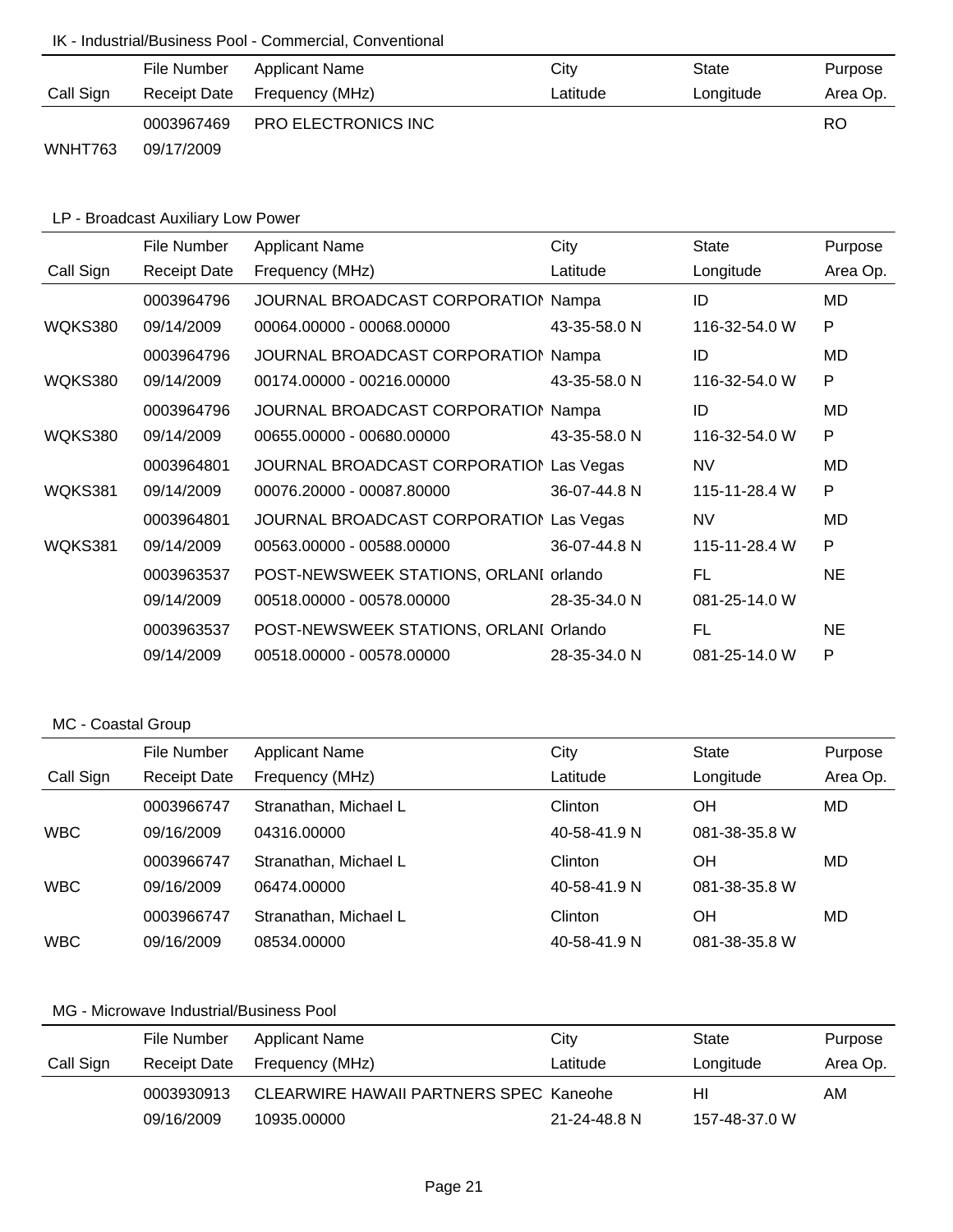|           | File Number         | <b>Applicant Name</b>                        | City         | <b>State</b>  | Purpose   |
|-----------|---------------------|----------------------------------------------|--------------|---------------|-----------|
| Call Sign | <b>Receipt Date</b> | Frequency (MHz)                              | Latitude     | Longitude     | Area Op.  |
|           | 0003930913          | CLEARWIRE HAWAII PARTNERS SPEC Kaneohe       |              | HI.           | AM        |
|           | 09/16/2009          | 19425.00000                                  | 21-24-48.8 N | 157-48-37.0 W |           |
|           | 0003930913          | CLEARWIRE HAWAII PARTNERS SPEC Kaneohe       |              | HI            | AM        |
|           | 09/16/2009          | 23070.00000                                  | 21-24-48.8 N | 157-48-37.0 W |           |
|           | 0003949377          | Mesa Networks INC.                           | Longmont     | CO            | AM        |
| WQGM237   | 09/16/2009          | 11225.00000                                  | 40-10-58.3 N | 105-04-54.8 W |           |
|           | 0003949377          | Mesa Networks INC.                           | Longmont     | CO            | AM        |
| WQGM237   | 09/16/2009          | 11265.00000                                  | 40-10-58.3 N | 105-04-54.8 W |           |
|           | 0003960841          | <b>MESA NETWORKS</b>                         | Longmont     | CO            | AM        |
|           | 09/16/2009          | 10735.00000                                  | 40-14-24.7 N | 105-03-24.0 W |           |
|           | 0003960841          | <b>MESA NETWORKS</b>                         | Longmont     | CO            | AM        |
|           | 09/16/2009          | 10855.00000                                  | 40-14-24.7 N | 105-03-24.0 W |           |
|           | 0003964104          | <b>LT-WR LLC</b>                             | Los Angeles  | CA            | MD        |
| WQKK873   | 09/14/2009          | 22175.00000                                  | 34-05-08.0 N | 118-47-05.3 W |           |
|           | 0003964177          | <b>LT-WR LLC</b>                             | Pasadena     | CA            | MD        |
| WQKK875   | 09/14/2009          | 22275.00000                                  | 34-08-59.0 N | 118-04-43.2 W |           |
|           | 0003964895          | Virginia Broadband, LLC                      | King George  | VA            | MD        |
| WQJV644   | 09/15/2009          | 05945.20000                                  | 38-16-58.5 N | 077-11-51.2 W |           |
|           | 0003965566          | CLEARWIRE SPECTRUM HOLDINGS III Conshohocken |              | PA            | <b>MD</b> |
| WQKS607   | 09/15/2009          | 17815.00000                                  | 40-05-51.5 N | 075-18-54.3 W |           |
|           | 0003965566          | CLEARWIRE SPECTRUM HOLDINGS III Conshohocken |              | PA            | MD        |
| WQKS607   | 09/15/2009          | 17915.00000                                  | 40-05-51.5 N | 075-18-54.3 W |           |
|           | 0003965566          | CLEARWIRE SPECTRUM HOLDINGS III Conshohocken |              | PA            | MD        |
| WQKS607   | 09/15/2009          | 17965.00000                                  | 40-05-51.5 N | 075-18-54.3 W |           |
|           | 0003965566          | CLEARWIRE SPECTRUM HOLDINGS III Conshohocken |              | PA            | MD        |
| WQKS607   | 09/15/2009          | 18015.00000                                  | 40-05-51.5 N | 075-18-54.3 W |           |
|           | 0003965566          | CLEARWIRE SPECTRUM HOLDINGS III Conshohocken |              | <b>PA</b>     | MD        |
| WQKS607   | 09/15/2009          | 18065.00000                                  | 40-05-51.5 N | 075-18-54.3 W |           |
|           | 0003965566          | CLEARWIRE SPECTRUM HOLDINGS III Conshohocken |              | <b>PA</b>     | MD        |
| WQKS607   | 09/15/2009          | 18115.00000                                  | 40-05-51.5 N | 075-18-54.3 W |           |
|           | 0003965566          | CLEARWIRE SPECTRUM HOLDINGS III Conshohocken |              | <b>PA</b>     | MD        |
| WQKS607   | 09/15/2009          | 21925.00000                                  | 40-05-51.5 N | 075-18-54.3 W |           |
|           | 0003965567          | CLEARWIRE SPECTRUM HOLDINGS III Cherry Hill  |              | <b>NJ</b>     | MD        |
| WQKR931   | 09/15/2009          | 10735.00000                                  | 39-56-12.1 N | 075-01-52.9 W |           |
|           | 0003965567          | CLEARWIRE SPECTRUM HOLDINGS III Cherry Hill  |              | <b>NJ</b>     | MD        |
| WQKR931   | 09/15/2009          | 10815.00000                                  | 39-56-12.1 N | 075-01-52.9 W |           |
|           | 0003965567          | CLEARWIRE SPECTRUM HOLDINGS III Cherry Hill  |              | <b>NJ</b>     | MD        |
| WQKR931   | 09/15/2009          | 10975.00000                                  | 39-56-12.1 N | 075-01-52.9 W |           |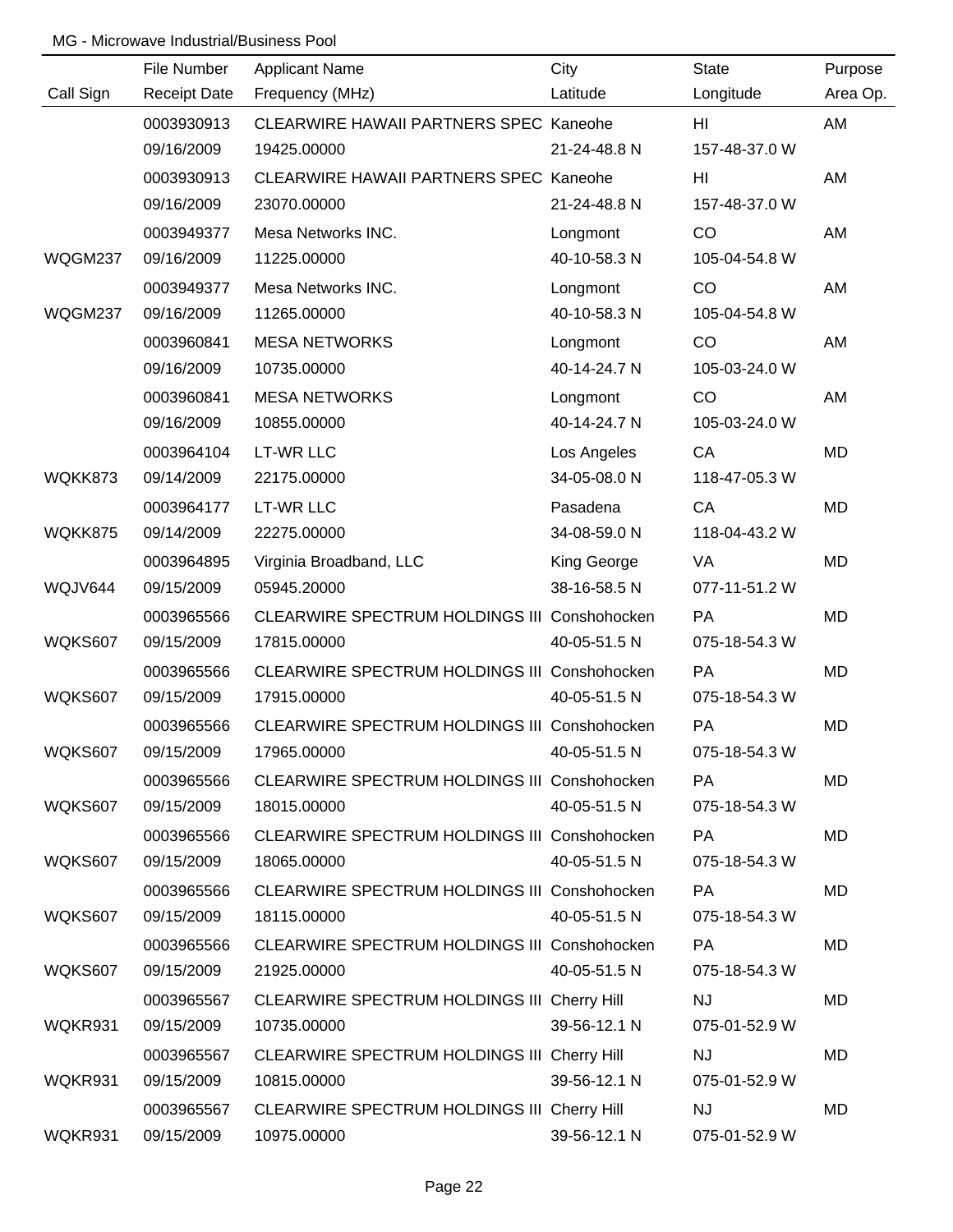|                | File Number         | <b>Applicant Name</b>                            | City         | <b>State</b>  | Purpose   |
|----------------|---------------------|--------------------------------------------------|--------------|---------------|-----------|
| Call Sign      | <b>Receipt Date</b> | Frequency (MHz)                                  | Latitude     | Longitude     | Area Op.  |
|                | 0003965567          | CLEARWIRE SPECTRUM HOLDINGS III Cherry Hill      |              | NJ            | MD        |
| WQKR931        | 09/15/2009          | 11055.00000                                      | 39-56-12.1 N | 075-01-52.9 W |           |
|                | 0003965567          | CLEARWIRE SPECTRUM HOLDINGS III Cherry Hill      |              | <b>NJ</b>     | <b>MD</b> |
| WQKR931        | 09/15/2009          | 17965.00000                                      | 39-56-12.1 N | 075-01-52.9 W |           |
|                | 0003965567          | CLEARWIRE SPECTRUM HOLDINGS III Cherry Hill      |              | <b>NJ</b>     | <b>MD</b> |
| WQKR931        | 09/15/2009          | 18065.00000                                      | 39-56-12.1 N | 075-01-52.9 W |           |
|                | 0003965567          | CLEARWIRE SPECTRUM HOLDINGS III Cherry Hill      |              | <b>NJ</b>     | <b>MD</b> |
| WQKR931        | 09/15/2009          | 23075.00000                                      | 39-56-12.1 N | 075-01-52.9 W |           |
|                | 0003965567          | CLEARWIRE SPECTRUM HOLDINGS III Cherry Hill      |              | <b>NJ</b>     | MD        |
| WQKR931        | 09/15/2009          | 23175.00000                                      | 39-56-12.1 N | 075-01-52.9 W |           |
|                | 0003965568          | CLEARWIRE SPECTRUM HOLDINGS III Barrington       |              | <b>NJ</b>     | MD        |
| WQKS357        | 09/15/2009          | 17865.00000                                      | 39-51-45.0 N | 075-02-31.6 W |           |
|                | 0003965568          | CLEARWIRE SPECTRUM HOLDINGS III Barrington       |              | <b>NJ</b>     | MD        |
| WQKS357        | 09/15/2009          | 21825.00000                                      | 39-51-45.0 N | 075-02-31.6 W |           |
|                | 0003965570          | CLEARWIRE SPECTRUM HOLDINGS III GLENOLDEN        |              | PA            | <b>MD</b> |
| <b>WQKR862</b> | 09/15/2009          | 19375.00000                                      | 39-54-41.3 N | 075-17-20.8 W |           |
|                | 0003965570          | CLEARWIRE SPECTRUM HOLDINGS III GLENOLDEN        |              | PA            | MD        |
| <b>WQKR862</b> | 09/15/2009          | 19475.00000                                      | 39-54-41.3 N | 075-17-20.8 W |           |
|                | 0003965570          | CLEARWIRE SPECTRUM HOLDINGS III GLENOLDEN        |              | PA            | <b>MD</b> |
| <b>WQKR862</b> | 09/15/2009          | 19525.00000                                      | 39-54-41.3 N | 075-17-20.8 W |           |
|                | 0003965570          | CLEARWIRE SPECTRUM HOLDINGS III GLENOLDEN        |              | PA            | MD        |
| <b>WQKR862</b> | 09/15/2009          | 19625.00000                                      | 39-54-41.3 N | 075-17-20.8 W |           |
|                | 0003965570          | CLEARWIRE SPECTRUM HOLDINGS III GLENOLDEN        |              | PA            | MD        |
| WQKR862        | 09/15/2009          | 21875.00000                                      | 39-54-41.3 N | 075-17-20.8 W |           |
|                | 0003965575          | CLEARWIRE SPECTRUM HOLDINGS III Edgewater        |              | <b>NJ</b>     | MD        |
| WQKR859        | 09/15/2009          | 17815.00000                                      | 40-02-30.4 N | 074-54-53.6 W |           |
|                | 0003965575          | <b>CLEARWIRE SPECTRUM HOLDINGS III Edgewater</b> |              | <b>NJ</b>     | MD        |
| WQKR859        | 09/15/2009          | 17915.00000                                      | 40-02-30.4 N | 074-54-53.6 W |           |
|                | 0003965575          | CLEARWIRE SPECTRUM HOLDINGS III Edgewater        |              | <b>NJ</b>     | MD        |
| WQKR859        | 09/15/2009          | 19575.00000                                      | 40-02-30.4 N | 074-54-53.6 W |           |
|                | 0003965575          | CLEARWIRE SPECTRUM HOLDINGS III Edgewater        |              | <b>NJ</b>     | MD        |
| WQKR859        | 09/15/2009          | 19675.00000                                      | 40-02-30.4 N | 074-54-53.6 W |           |
|                | 0003965575          | CLEARWIRE SPECTRUM HOLDINGS III Edgewater        |              | <b>NJ</b>     | MD        |
| WQKR859        | 09/15/2009          | 21875.00000                                      | 40-02-30.4 N | 074-54-53.6 W |           |
|                | 0003965578          | CLEARWIRE SPECTRUM HOLDINGS III Phoenixville     |              | <b>PA</b>     | MD        |
| WQKR704        | 09/15/2009          | 11225.00000                                      | 40-07-07.3 N | 075-28-14.5 W |           |
|                | 0003965578          | CLEARWIRE SPECTRUM HOLDINGS III Phoenixville     |              | PA            | MD        |
| WQKR704        | 09/15/2009          | 11305.00000                                      | 40-07-07.3 N | 075-28-14.5 W |           |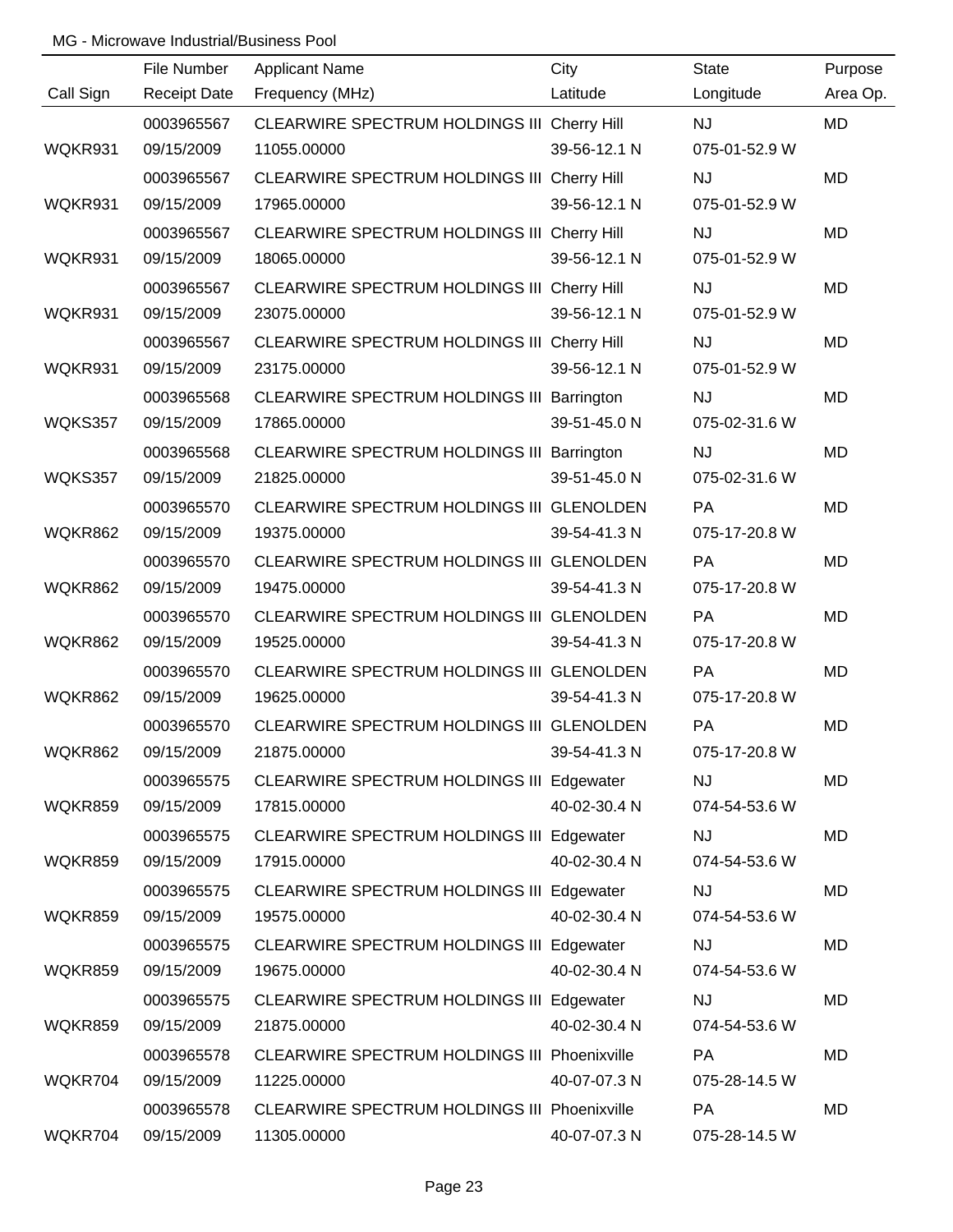|           | File Number         | <b>Applicant Name</b>                               | City         | <b>State</b>  | Purpose   |
|-----------|---------------------|-----------------------------------------------------|--------------|---------------|-----------|
| Call Sign | <b>Receipt Date</b> | Frequency (MHz)                                     | Latitude     | Longitude     | Area Op.  |
|           | 0003965578          | <b>CLEARWIRE SPECTRUM HOLDINGS III Phoenixville</b> |              | PA            | <b>MD</b> |
| WQKR704   | 09/15/2009          | 17815.00000                                         | 40-07-07.3 N | 075-28-14.5 W |           |
|           | 0003965578          | CLEARWIRE SPECTRUM HOLDINGS III Phoenixville        |              | PA            | <b>MD</b> |
| WQKR704   | 09/15/2009          | 17915.00000                                         | 40-07-07.3 N | 075-28-14.5 W |           |
|           | 0003965578          | CLEARWIRE SPECTRUM HOLDINGS III Phoenixville        |              | <b>PA</b>     | <b>MD</b> |
| WQKR704   | 09/15/2009          | 18015.00000                                         | 40-07-07.3 N | 075-28-14.5 W |           |
|           | 0003965578          | CLEARWIRE SPECTRUM HOLDINGS III Phoenixville        |              | PA            | <b>MD</b> |
| WQKR704   | 09/15/2009          | 18115.00000                                         | 40-07-07.3 N | 075-28-14.5 W |           |
|           | 0003965578          | CLEARWIRE SPECTRUM HOLDINGS III Phoenixville        |              | PA            | <b>MD</b> |
| WQKR704   | 09/15/2009          | 23025.00000                                         | 40-07-07.3 N | 075-28-14.5 W |           |
|           | 0003965579          | CLEARWIRE SPECTRUM HOLDINGS III Yardley             |              | PA            | MD        |
| WQKS221   | 09/15/2009          | 17865.00000                                         | 40-13-34.5 N | 074-50-30.6 W |           |
|           | 0003965579          | CLEARWIRE SPECTRUM HOLDINGS III Yardley             |              | <b>PA</b>     | MD        |
| WQKS221   | 09/15/2009          | 23025.00000                                         | 40-13-34.5 N | 074-50-30.6 W |           |
|           | 0003965580          | CLEARWIRE SPECTRUM HOLDINGS III Philadelphia        |              | PA            | MD        |
| WQKS242   | 09/15/2009          | 23075.00000                                         | 39-58-44.8 N | 075-08-10.5 W |           |
|           | 0003965580          | <b>CLEARWIRE SPECTRUM HOLDINGS III Philadelphia</b> |              | PA            | <b>MD</b> |
| WQKS242   | 09/15/2009          | 23175.00000                                         | 39-58-44.8 N | 075-08-10.5 W |           |
|           | 0003965582          | CLEARWIRE SPECTRUM HOLDINGS III Philadelphia        |              | PA            | MD        |
| WQKR969   | 09/15/2009          | 23125.00000                                         | 39-55-59.3 N | 075-12-04.6 W |           |
|           | 0003965582          | CLEARWIRE SPECTRUM HOLDINGS III Philadelphia        |              | PA            | MD        |
| WQKR969   | 09/15/2009          | 23175.00000                                         | 39-55-59.3 N | 075-12-04.6 W |           |
|           | 0003965586          | CLEARWIRE SPECTRUM HOLDINGS III Lindenwold          |              | <b>NJ</b>     | <b>MD</b> |
| WQKS636   | 09/15/2009          | 19375.00000                                         | 39-48-19.1 N | 075-01-14.2 W |           |
|           | 0003965586          | CLEARWIRE SPECTRUM HOLDINGS III Lindenwold          |              | <b>NJ</b>     | MD        |
| WQKS636   | 09/15/2009          | 19475.00000                                         | 39-48-19.1 N | 075-01-14.2 W |           |
|           | 0003965587          | CLEARWIRE SPECTRUM HOLDINGS III Woodbury Heights NJ |              |               | MD        |
| WQKS719   | 09/15/2009          | 19575.00000                                         | 39-48-38.3 N | 075-08-35.5 W |           |
|           | 0003965587          | CLEARWIRE SPECTRUM HOLDINGS III Woodbury Heights NJ |              |               | MD        |
| WQKS719   | 09/15/2009          | 19675.00000                                         | 39-48-38.3 N | 075-08-35.5 W |           |
|           | 0003965588          | CLEARWIRE SPECTRUM HOLDINGS III Philadelphia        |              | <b>PA</b>     | MD        |
| WQKR857   | 09/15/2009          | 21825.00000                                         | 39-53-21.1 N | 075-13-57.0 W |           |
|           | 0003965588          | CLEARWIRE SPECTRUM HOLDINGS III Philadelphia        |              | <b>PA</b>     | MD        |
| WQKR857   | 09/15/2009          | 21925.00000                                         | 39-53-21.1 N | 075-13-57.0 W |           |
|           | 0003965588          | CLEARWIRE SPECTRUM HOLDINGS III Philadelphia        |              | PA            | MD        |
| WQKR857   | 09/15/2009          | 22025.00000                                         | 39-53-21.1 N | 075-13-57.0 W |           |
|           | 0003965591          | <b>CLEARWIRE SPECTRUM HOLDINGS III Ambler</b>       |              | <b>PA</b>     | MD        |
| WQKR720   | 09/15/2009          | 17965.00000                                         | 40-09-05.1 N | 075-13-25.0 W |           |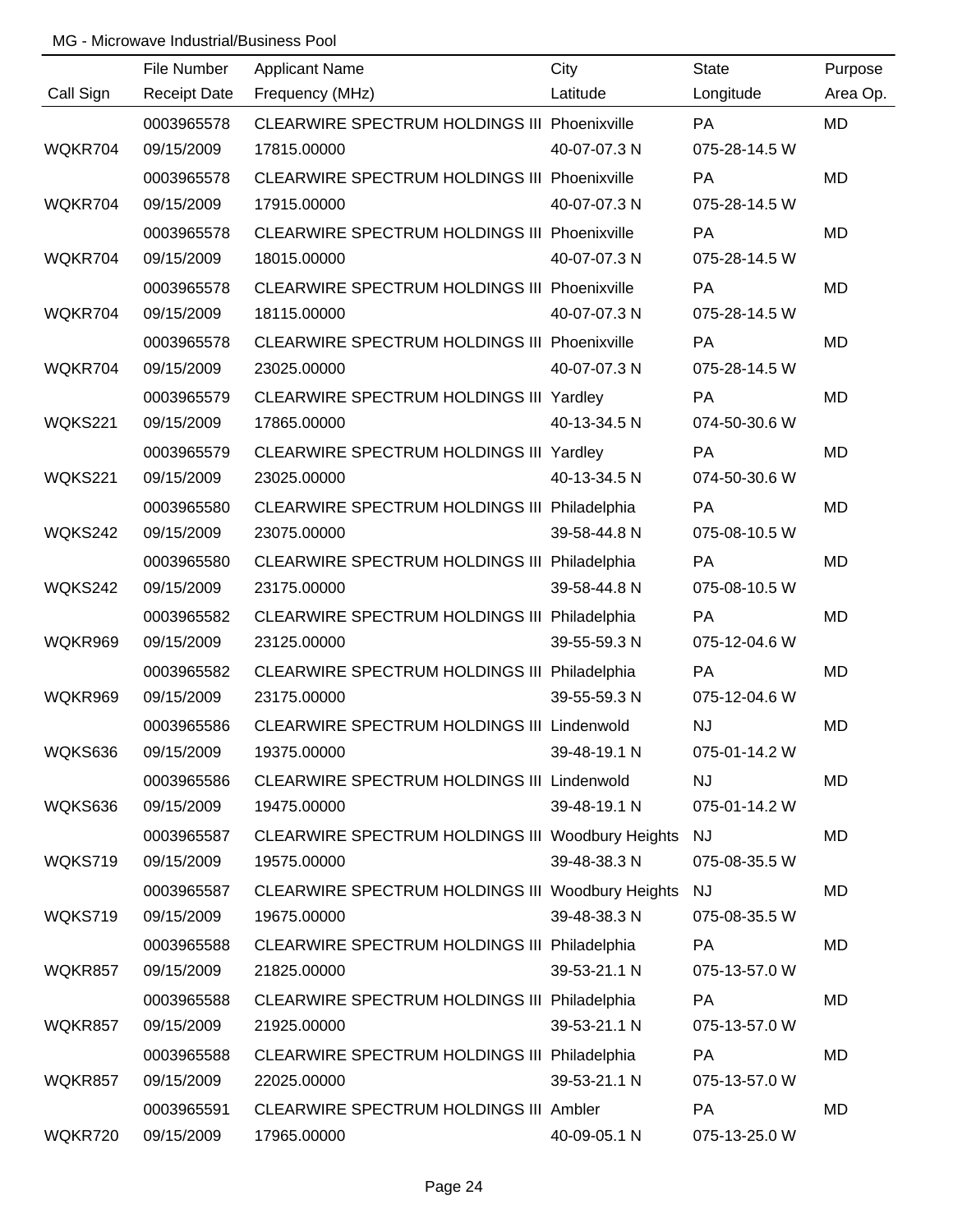|           | File Number         | <b>Applicant Name</b>                                | City         | <b>State</b>  | Purpose   |
|-----------|---------------------|------------------------------------------------------|--------------|---------------|-----------|
| Call Sign | <b>Receipt Date</b> | Frequency (MHz)                                      | Latitude     | Longitude     | Area Op.  |
|           | 0003965591          | CLEARWIRE SPECTRUM HOLDINGS III Ambler               |              | PA            | <b>MD</b> |
| WQKR720   | 09/15/2009          | 18065.00000                                          | 40-09-05.1 N | 075-13-25.0 W |           |
|           | 0003965591          | CLEARWIRE SPECTRUM HOLDINGS III Ambler               |              | PA            | <b>MD</b> |
| WQKR720   | 09/15/2009          | 21825.00000                                          | 40-09-05.1 N | 075-13-25.0 W |           |
|           | 0003965591          | CLEARWIRE SPECTRUM HOLDINGS III Ambler               |              | <b>PA</b>     | <b>MD</b> |
| WQKR720   | 09/15/2009          | 21925.00000                                          | 40-09-05.1 N | 075-13-25.0 W |           |
|           | 0003965594          | CLEARWIRE SPECTRUM HOLDINGS III hi-Nella             |              | <b>NJ</b>     | <b>MD</b> |
| WQKS641   | 09/15/2009          | 17815.00000                                          | 39-50-00.4 N | 075-01-04.7 W |           |
|           | 0003965594          | CLEARWIRE SPECTRUM HOLDINGS III hi-Nella             |              | <b>NJ</b>     | <b>MD</b> |
| WQKS641   | 09/15/2009          | 17915.00000                                          | 39-50-00.4 N | 075-01-04.7 W |           |
|           | 0003965595          | <b>CLEARWIRE SPECTRUM HOLDINGS III Merchantville</b> |              | <b>NJ</b>     | <b>MD</b> |
| WQKS253   | 09/15/2009          | 21875.00000                                          | 39-56-50.4 N | 075-03-11.6 W |           |
|           | 0003965595          | <b>CLEARWIRE SPECTRUM HOLDINGS III Merchantville</b> |              | <b>NJ</b>     | <b>MD</b> |
| WQKS253   | 09/15/2009          | 21975.00000                                          | 39-56-50.4 N | 075-03-11.6 W |           |
|           | 0003965595          | <b>CLEARWIRE SPECTRUM HOLDINGS III Merchantville</b> |              | <b>NJ</b>     | <b>MD</b> |
| WQKS253   | 09/15/2009          | 22075.00000                                          | 39-56-50.4 N | 075-03-11.6 W |           |
|           | 0003965596          | CLEARWIRE SPECTRUM HOLDINGS III Philadelphia         |              | <b>PA</b>     | <b>MD</b> |
| WQKS572   | 09/15/2009          | 21875.00000                                          | 40-00-35.8 N | 075-11-17.5 W |           |
|           | 0003965596          | <b>CLEARWIRE SPECTRUM HOLDINGS III Philadelphia</b>  |              | PA            | <b>MD</b> |
| WQKS572   | 09/15/2009          | 21925.00000                                          | 40-00-35.8 N | 075-11-17.5 W |           |
|           | 0003965597          | CLEARWIRE SPECTRUM HOLDINGS III PHILADELPHIA         |              | PA            | <b>MD</b> |
| WQKR970   | 09/15/2009          | 17965.00000                                          | 39-58-21.7 N | 075-09-34.6 W |           |
|           | 0003965597          | CLEARWIRE SPECTRUM HOLDINGS III PHILADELPHIA         |              | PA            | <b>MD</b> |
| WQKR970   | 09/15/2009          | 18065.00000                                          | 39-58-21.7 N | 075-09-34.6 W |           |
|           | 0003965597          | CLEARWIRE SPECTRUM HOLDINGS III PHILADELPHIA         |              | PA.           | MD        |
| WQKR970   | 09/15/2009          | 21875.00000                                          | 39-58-21.7 N | 075-09-34.6 W |           |
|           | 0003965597          | CLEARWIRE SPECTRUM HOLDINGS III PHILADELPHIA         |              | <b>PA</b>     | MD        |
| WQKR970   | 09/15/2009          | 21925.00000                                          | 39-58-21.7 N | 075-09-34.6 W |           |
|           | 0003965597          | CLEARWIRE SPECTRUM HOLDINGS III PHILADELPHIA         |              | PA.           | MD        |
| WQKR970   | 09/15/2009          | 21975.00000                                          | 39-58-21.7 N | 075-09-34.6 W |           |
|           | 0003965599          | CLEARWIRE SPECTRUM HOLDINGS III Camden               |              | NJ.           | MD        |
| WQKR976   | 09/15/2009          | 23275.00000                                          | 39-56-46.0 N | 075-07-05.9 W |           |
|           | 0003965599          | CLEARWIRE SPECTRUM HOLDINGS III Camden               |              | <b>NJ</b>     | MD        |
| WQKR976   | 09/15/2009          | 23575.00000                                          | 39-56-46.0 N | 075-07-05.9 W |           |
|           | 0003965600          | CLEARWIRE SPECTRUM HOLDINGS III UPPER DARBY          |              | PA.           | MD.       |
| WQKR856   | 09/15/2009          | 17815.00000                                          | 39-55-33.0 N | 075-18-16.0 W |           |
|           | 0003965600          | CLEARWIRE SPECTRUM HOLDINGS III UPPER DARBY          |              | PA.           | MD        |
| WQKR856   | 09/15/2009          | 17915.00000                                          | 39-55-33.0 N | 075-18-16.0 W |           |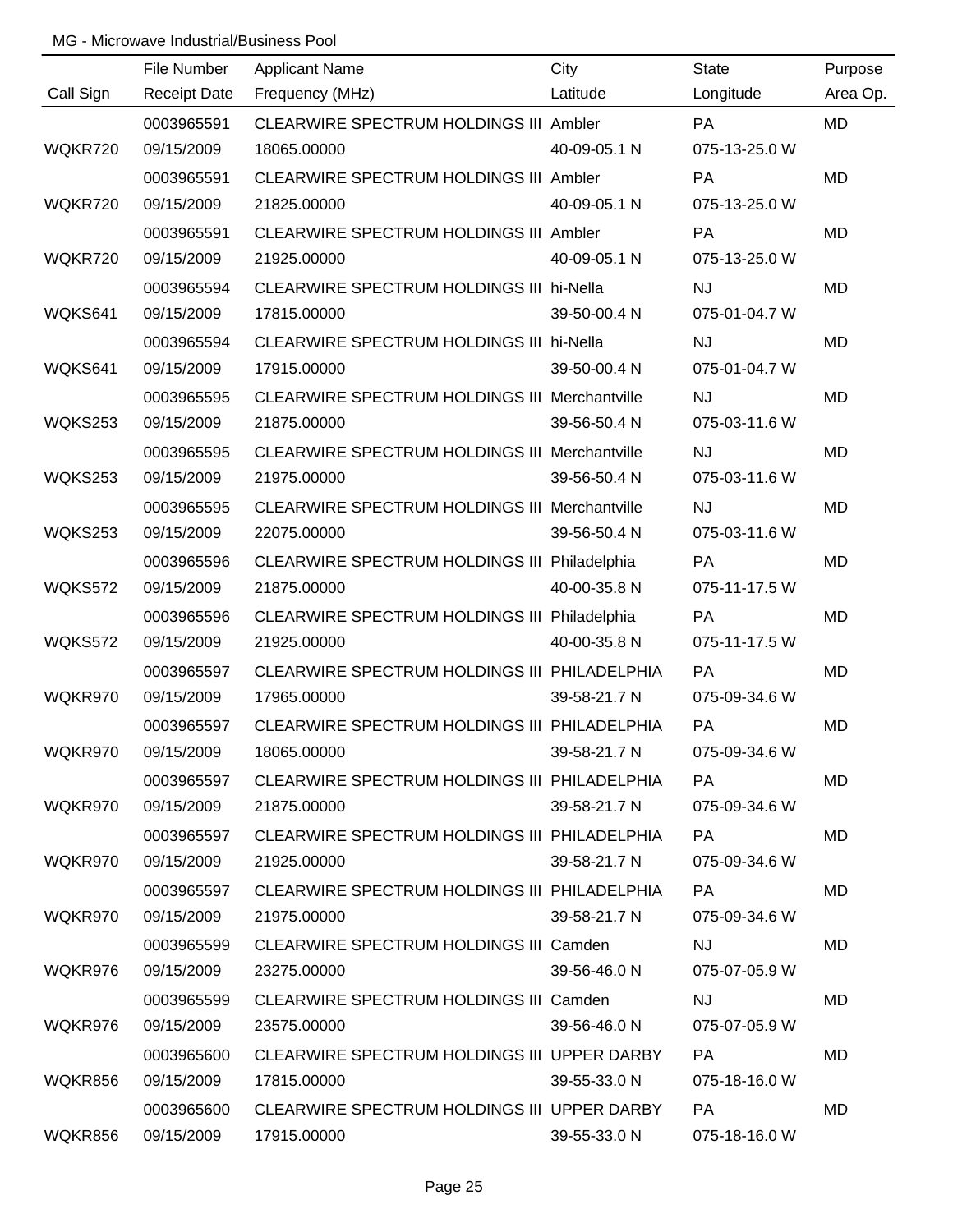|           | File Number         | <b>Applicant Name</b>                         | City         | <b>State</b>  | Purpose   |
|-----------|---------------------|-----------------------------------------------|--------------|---------------|-----------|
| Call Sign | <b>Receipt Date</b> | Frequency (MHz)                               | Latitude     | Longitude     | Area Op.  |
|           | 0003965600          | CLEARWIRE SPECTRUM HOLDINGS III UPPER DARBY   |              | PA            | <b>MD</b> |
| WQKR856   | 09/15/2009          | 22025.00000                                   | 39-55-33.0 N | 075-18-16.0 W |           |
|           | 0003965601          | CLEARWIRE SPECTRUM HOLDINGS III PHILADELPHIA  |              | PA            | <b>MD</b> |
| WQKR816   | 09/15/2009          | 21875.00000                                   | 39-56-15.0 N | 075-10-05.2 W |           |
|           | 0003965601          | CLEARWIRE SPECTRUM HOLDINGS III PHILADELPHIA  |              | <b>PA</b>     | <b>MD</b> |
| WQKR816   | 09/15/2009          | 21925.00000                                   | 39-56-15.0 N | 075-10-05.2 W |           |
|           | 0003965603          | CLEARWIRE SPECTRUM HOLDINGS III Hatfield      |              | PA            | <b>MD</b> |
| WQKR715   | 09/15/2009          | 17815.00000                                   | 40-16-05.4 N | 075-19-35.2 W |           |
|           | 0003965603          | CLEARWIRE SPECTRUM HOLDINGS III Hatfield      |              | PA            | MD        |
| WQKR715   | 09/15/2009          | 17865.00000                                   | 40-16-05.4 N | 075-19-35.2 W |           |
|           | 0003965603          | CLEARWIRE SPECTRUM HOLDINGS III Hatfield      |              | PA            | <b>MD</b> |
| WQKR715   | 09/15/2009          | 17915.00000                                   | 40-16-05.4 N | 075-19-35.2 W |           |
|           | 0003965603          | CLEARWIRE SPECTRUM HOLDINGS III Hatfield      |              | <b>PA</b>     | MD        |
| WQKR715   | 09/15/2009          | 17965.00000                                   | 40-16-05.4 N | 075-19-35.2 W |           |
|           | 0003965603          | CLEARWIRE SPECTRUM HOLDINGS III Hatfield      |              | PA            | <b>MD</b> |
| WQKR715   | 09/15/2009          | 18065.00000                                   | 40-16-05.4 N | 075-19-35.2 W |           |
|           | 0003965605          | CLEARWIRE SPECTRUM HOLDINGS III LEVITTOWN     |              | PA            | MD        |
| WQKS571   | 09/15/2009          | 17815.00000                                   | 40-09-37.7 N | 074-48-43.3 W |           |
|           | 0003965605          | CLEARWIRE SPECTRUM HOLDINGS III LEVITTOWN     |              | PA            | <b>MD</b> |
| WQKS571   | 09/15/2009          | 17915.00000                                   | 40-09-37.7 N | 074-48-43.3 W |           |
|           | 0003965605          | CLEARWIRE SPECTRUM HOLDINGS III LEVITTOWN     |              | PA            | MD        |
| WQKS571   | 09/15/2009          | 23125.00000                                   | 40-09-37.7 N | 074-48-43.3 W |           |
|           | 0003965605          | CLEARWIRE SPECTRUM HOLDINGS III LEVITTOWN     |              | PA            | MD        |
| WQKS571   | 09/15/2009          | 23175.00000                                   | 40-09-37.7 N | 074-48-43.3 W |           |
|           | 0003965605          | CLEARWIRE SPECTRUM HOLDINGS III LEVITTOWN     |              | <b>PA</b>     | MD        |
| WQKS571   | 09/15/2009          | 23275.00000                                   | 40-09-37.7 N | 074-48-43.3 W |           |
|           | 0003965612          | CLEARWIRE SPECTRUM HOLDINGS III NARBERTH      |              | PA.           | MD        |
| WQKR722   | 09/15/2009          | 23025.00000                                   | 40-01-43.3 N | 075-14-29.8 W |           |
|           | 0003965612          | CLEARWIRE SPECTRUM HOLDINGS III NARBERTH      |              | <b>PA</b>     | MD        |
| WQKR722   | 09/15/2009          | 23075.00000                                   | 40-01-43.3 N | 075-14-29.8 W |           |
|           | 0003965614          | <b>CLEARWIRE SPECTRUM HOLDINGS III Mantua</b> |              | NJ.           | MD        |
| WQKS813   | 09/15/2009          | 17915.00000                                   | 39-47-25.7 N | 075-10-40.0 W |           |
|           | 0003965614          | <b>CLEARWIRE SPECTRUM HOLDINGS III Mantua</b> |              | <b>NJ</b>     | MD        |
| WQKS813   | 09/15/2009          | 18015.00000                                   | 39-47-25.7 N | 075-10-40.0 W |           |
|           | 0003965614          | <b>CLEARWIRE SPECTRUM HOLDINGS III Mantua</b> |              | <b>NJ</b>     | MD        |
| WQKS813   | 09/15/2009          | 18115.00000                                   | 39-47-25.7 N | 075-10-40.0 W |           |
|           | 0003965614          | CLEARWIRE SPECTRUM HOLDINGS III Mantua        |              | <b>NJ</b>     | MD        |
| WQKS813   | 09/15/2009          | 19375.00000                                   | 39-47-25.7 N | 075-10-40.0 W |           |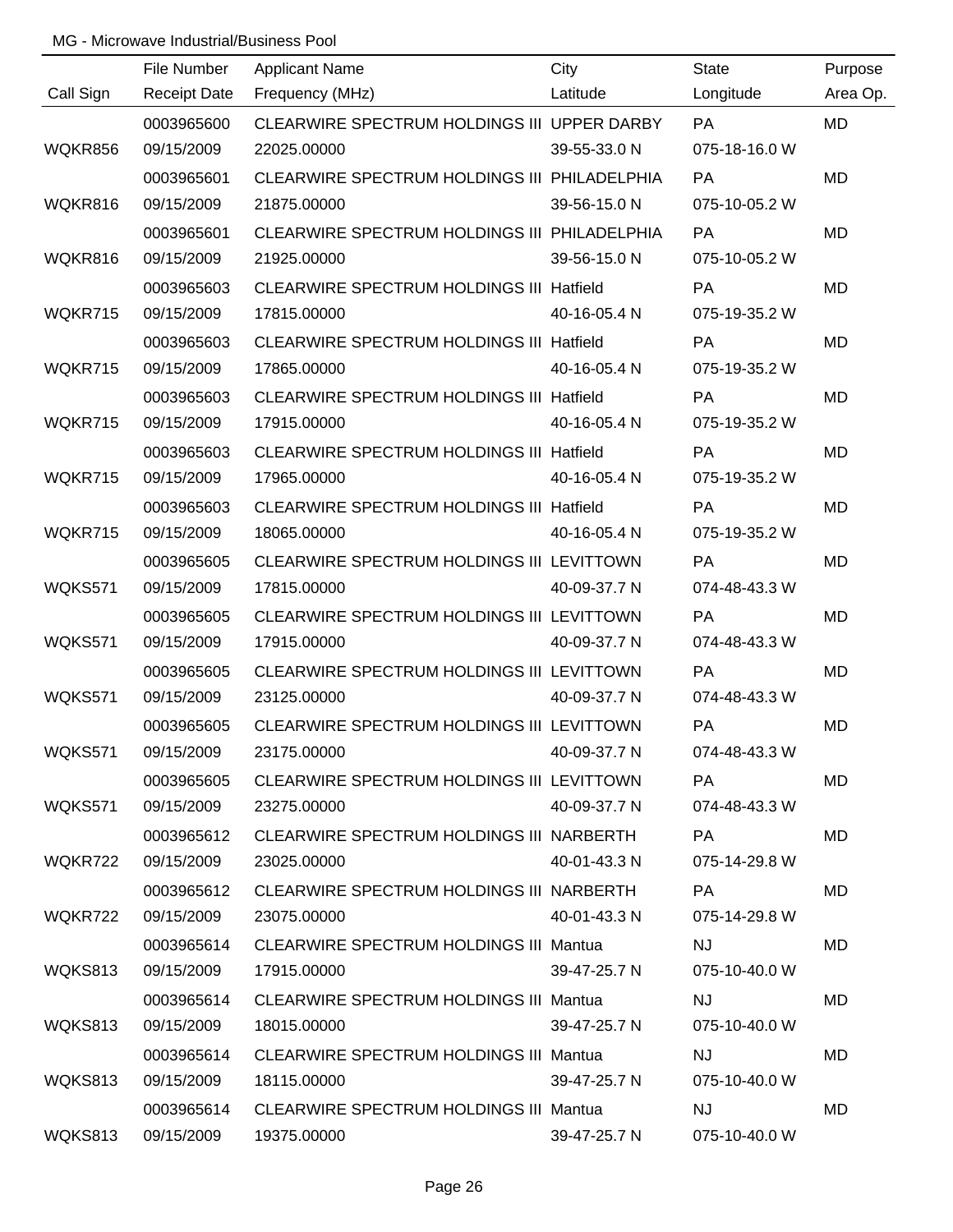|           | File Number         | <b>Applicant Name</b>                           | City         | <b>State</b>  | Purpose   |
|-----------|---------------------|-------------------------------------------------|--------------|---------------|-----------|
| Call Sign | <b>Receipt Date</b> | Frequency (MHz)                                 | Latitude     | Longitude     | Area Op.  |
|           | 0003965614          | <b>CLEARWIRE SPECTRUM HOLDINGS III Mantua</b>   |              | NJ            | <b>MD</b> |
| WQKS813   | 09/15/2009          | 21875.00000                                     | 39-47-25.7 N | 075-10-40.0 W |           |
|           | 0003965617          | <b>CLEARWIRE SPECTRUM HOLDINGS III Bensalem</b> |              | PA            | <b>MD</b> |
| WQKR658   | 09/15/2009          | 10735.00000                                     | 40-07-39.1 N | 074-56-27.2 W |           |
|           | 0003965617          | <b>CLEARWIRE SPECTRUM HOLDINGS III Bensalem</b> |              | <b>PA</b>     | <b>MD</b> |
| WQKR658   | 09/15/2009          | 10855.00000                                     | 40-07-39.1 N | 074-56-27.2 W |           |
|           | 0003965617          | <b>CLEARWIRE SPECTRUM HOLDINGS III Bensalem</b> |              | PA            | <b>MD</b> |
| WQKR658   | 09/15/2009          | 11175.00000                                     | 40-07-39.1 N | 074-56-27.2 W |           |
|           | 0003965617          | CLEARWIRE SPECTRUM HOLDINGS III Bensalem        |              | PA            | MD        |
| WQKR658   | 09/15/2009          | 11665.00000                                     | 40-07-39.1 N | 074-56-27.2 W |           |
|           | 0003965621          | CLEARWIRE SPECTRUM HOLDINGS III DARBY           |              | PA            | <b>MD</b> |
| WQKS281   | 09/15/2009          | 23025.00000                                     | 39-53-49.8 N | 075-15-24.4 W |           |
|           | 0003965621          | CLEARWIRE SPECTRUM HOLDINGS III DARBY           |              | PA            | MD        |
| WQKS281   | 09/15/2009          | 23075.00000                                     | 39-53-49.8 N | 075-15-24.4 W |           |
|           | 0003965621          | CLEARWIRE SPECTRUM HOLDINGS III DARBY           |              | PA            | <b>MD</b> |
| WQKS281   | 09/15/2009          | 23125.00000                                     | 39-53-49.8 N | 075-15-24.4 W |           |
|           | 0003965622          | CLEARWIRE SPECTRUM HOLDINGS III Lindenwold      |              | <b>NJ</b>     | MD        |
| WQKR849   | 09/15/2009          | 17815.00000                                     | 39-48-48.8 N | 074-59-19.1 W |           |
|           | 0003965622          | CLEARWIRE SPECTRUM HOLDINGS III Lindenwold      |              | <b>NJ</b>     | <b>MD</b> |
| WQKR849   | 09/15/2009          | 17865.00000                                     | 39-48-48.8 N | 074-59-19.1 W |           |
|           | 0003965622          | CLEARWIRE SPECTRUM HOLDINGS III Lindenwold      |              | NJ            | MD        |
| WQKR849   | 09/15/2009          | 17915.00000                                     | 39-48-48.8 N | 074-59-19.1 W |           |
|           | 0003965622          | CLEARWIRE SPECTRUM HOLDINGS III Lindenwold      |              | NJ            | MD        |
| WQKR849   | 09/15/2009          | 23025.00000                                     | 39-48-48.8 N | 074-59-19.1 W |           |
|           | 0003965624          | CLEARWIRE SPECTRUM HOLDINGS III UPPER DARBY     |              | <b>PA</b>     | MD        |
| WQKS257   | 09/15/2009          | 17965.00000                                     | 39-57-41.3 N | 075-17-10.6 W |           |
|           | 0003965624          | CLEARWIRE SPECTRUM HOLDINGS III UPPER DARBY     |              | <b>PA</b>     | MD        |
| WQKS257   | 09/15/2009          | 18065.00000                                     | 39-57-41.3 N | 075-17-10.6 W |           |
|           | 0003965624          | CLEARWIRE SPECTRUM HOLDINGS III UPPER DARBY     |              | <b>PA</b>     | <b>MD</b> |
| WQKS257   | 09/15/2009          | 19375.00000                                     | 39-57-41.3 N | 075-17-10.6 W |           |
|           | 0003965624          | CLEARWIRE SPECTRUM HOLDINGS III UPPER DARBY     |              | <b>PA</b>     | MD        |
| WQKS257   | 09/15/2009          | 19475.00000                                     | 39-57-41.3 N | 075-17-10.6 W |           |
|           | 0003965624          | CLEARWIRE SPECTRUM HOLDINGS III UPPER DARBY     |              | <b>PA</b>     | MD        |
| WQKS257   | 09/15/2009          | 22075.00000                                     | 39-57-41.3 N | 075-17-10.6 W |           |
|           | 0003965626          | CLEARWIRE SPECTRUM HOLDINGS III Willingboro     |              | <b>NJ</b>     | MD        |
| WQKR708   | 09/15/2009          | 18015.00000                                     | 40-01-14.7 N | 074-53-41.1 W |           |
|           | 0003965626          | CLEARWIRE SPECTRUM HOLDINGS III Willingboro     |              | <b>NJ</b>     | <b>MD</b> |
| WQKR708   | 09/15/2009          | 18115.00000                                     | 40-01-14.7 N | 074-53-41.1 W |           |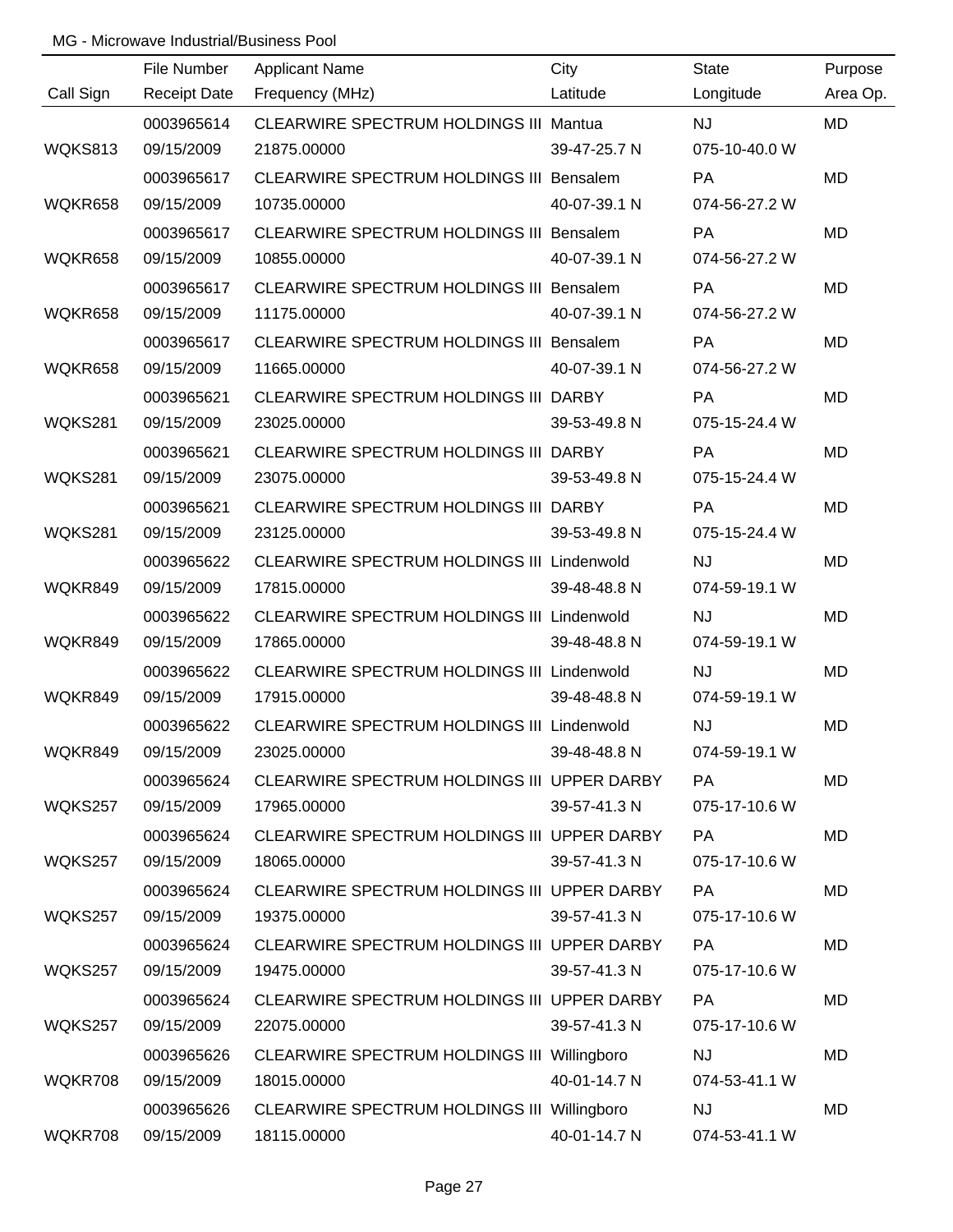|           | File Number         | <b>Applicant Name</b>                            | City         | <b>State</b>  | Purpose   |
|-----------|---------------------|--------------------------------------------------|--------------|---------------|-----------|
| Call Sign | <b>Receipt Date</b> | Frequency (MHz)                                  | Latitude     | Longitude     | Area Op.  |
|           | 0003965628          | CLEARWIRE SPECTRUM HOLDINGS III Plymouth Meeting |              | PA            | <b>MD</b> |
| WQKT362   | 09/15/2009          | 19425.00000                                      | 40-07-41.2 N | 075-17-42.4 W |           |
|           | 0003965628          | CLEARWIRE SPECTRUM HOLDINGS III Plymouth Meeting |              | PA            | <b>MD</b> |
| WQKT362   | 09/15/2009          | 23125.00000                                      | 40-07-41.2 N | 075-17-42.4 W |           |
|           | 0003965629          | CLEARWIRE SPECTRUM HOLDINGS III Brookhaven       |              | <b>PA</b>     | <b>MD</b> |
| WQKT324   | 09/15/2009          | 23175.00000                                      | 39-51-22.2 N | 075-25-16.4 W |           |
|           | 0003965629          | CLEARWIRE SPECTRUM HOLDINGS III Brookhaven       |              | PA            | <b>MD</b> |
| WQKT324   | 09/15/2009          | 23225.00000                                      | 39-51-22.2 N | 075-25-16.4 W |           |
|           | 0003965630          | CLEARWIRE SPECTRUM HOLDINGS III Camden           |              | <b>NJ</b>     | <b>MD</b> |
| WQKR943   | 09/15/2009          | 11265.00000                                      | 39-55-06.1 N | 075-06-25.6 W |           |
|           | 0003965630          | CLEARWIRE SPECTRUM HOLDINGS III Camden           |              | <b>NJ</b>     | <b>MD</b> |
| WQKR943   | 09/15/2009          | 11425.00000                                      | 39-55-06.1 N | 075-06-25.6 W |           |
|           | 0003965630          | CLEARWIRE SPECTRUM HOLDINGS III Camden           |              | <b>NJ</b>     | <b>MD</b> |
| WQKR943   | 09/15/2009          | 11585.00000                                      | 39-55-06.1 N | 075-06-25.6 W |           |
|           | 0003965630          | CLEARWIRE SPECTRUM HOLDINGS III Camden           |              | <b>NJ</b>     | <b>MD</b> |
| WQKR943   | 09/15/2009          | 11665.00000                                      | 39-55-06.1 N | 075-06-25.6 W |           |
|           | 0003965630          | CLEARWIRE SPECTRUM HOLDINGS III Camden           |              | <b>NJ</b>     | <b>MD</b> |
| WQKR943   | 09/15/2009          | 17965.00000                                      | 39-55-06.1 N | 075-06-25.6 W |           |
|           | 0003965630          | CLEARWIRE SPECTRUM HOLDINGS III Camden           |              | <b>NJ</b>     | <b>MD</b> |
| WQKR943   | 09/15/2009          | 18065.00000                                      | 39-55-06.1 N | 075-06-25.6 W |           |
|           | 0003965630          | CLEARWIRE SPECTRUM HOLDINGS III Camden           |              | <b>NJ</b>     | <b>MD</b> |
| WQKR943   | 09/15/2009          | 21825.00000                                      | 39-55-06.1 N | 075-06-25.6 W |           |
|           | 0003965632          | CLEARWIRE SPECTRUM HOLDINGS III Pottstown        |              | PA            | <b>MD</b> |
| WQKR719   | 09/15/2009          | 11225.00000                                      | 40-14-58.9 N | 075-39-35.8 W |           |
|           | 0003965632          | CLEARWIRE SPECTRUM HOLDINGS III Pottstown        |              | PA            | MD        |
| WQKR719   | 09/15/2009          | 11305.00000                                      | 40-14-58.9 N | 075-39-35.8 W |           |
|           | 0003965632          | <b>CLEARWIRE SPECTRUM HOLDINGS III Pottstown</b> |              | <b>PA</b>     | MD        |
| WQKR719   | 09/15/2009          | 23025.00000                                      | 40-14-58.9 N | 075-39-35.8 W |           |
|           | 0003965636          | CLEARWIRE SPECTRUM HOLDINGS III Bryn Mawr        |              | <b>PA</b>     | MD        |
| WQKS725   | 09/15/2009          | 10775.00000                                      | 40-01-25.9 N | 075-19-07.5 W |           |
|           | 0003965636          | CLEARWIRE SPECTRUM HOLDINGS III Bryn Mawr        |              | <b>PA</b>     | MD        |
| WQKS725   | 09/15/2009          | 10855.00000                                      | 40-01-25.9 N | 075-19-07.5 W |           |
|           | 0003965636          | CLEARWIRE SPECTRUM HOLDINGS III Bryn Mawr        |              | <b>PA</b>     | MD        |
| WQKS725   | 09/15/2009          | 10975.00000                                      | 40-01-25.9 N | 075-19-07.5 W |           |
|           | 0003965636          | CLEARWIRE SPECTRUM HOLDINGS III Bryn Mawr        |              | <b>PA</b>     | MD        |
| WQKS725   | 09/15/2009          | 11055.00000                                      | 40-01-25.9 N | 075-19-07.5 W |           |
|           | 0003965636          | CLEARWIRE SPECTRUM HOLDINGS III Bryn Mawr        |              | PA            | MD        |
| WQKS725   | 09/15/2009          | 23075.00000                                      | 40-01-25.9 N | 075-19-07.5 W |           |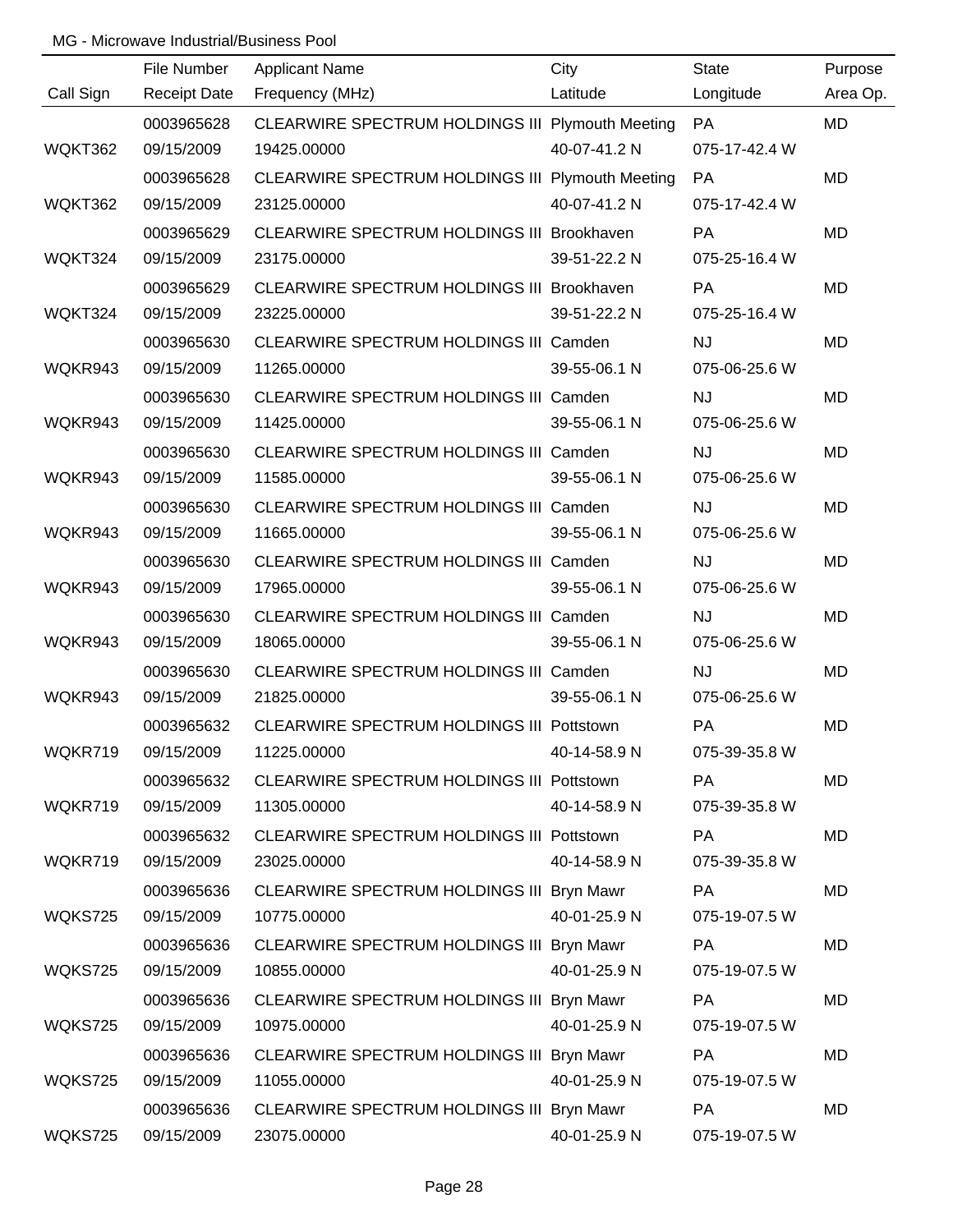|           | File Number         | Applicant Name                                | City         | <b>State</b>  | Purpose   |
|-----------|---------------------|-----------------------------------------------|--------------|---------------|-----------|
| Call Sign | <b>Receipt Date</b> | Frequency (MHz)                               | Latitude     | Longitude     | Area Op.  |
|           | 0003965636          | CLEARWIRE SPECTRUM HOLDINGS III Bryn Mawr     |              | PA            | MD        |
| WQKS725   | 09/15/2009          | 23175.00000                                   | 40-01-25.9 N | 075-19-07.5 W |           |
|           | 0003965639          | CLEARWIRE SPECTRUM HOLDINGS III MOUNT ROYAL   |              | <b>NJ</b>     | <b>MD</b> |
| WQKS819   | 09/15/2009          | 11225.00000                                   | 39-47-57.7 N | 075-11-57.2 W |           |
|           | 0003965639          | CLEARWIRE SPECTRUM HOLDINGS III MOUNT ROYAL   |              | <b>NJ</b>     | <b>MD</b> |
| WQKS819   | 09/15/2009          | 11345.00000                                   | 39-47-57.7 N | 075-11-57.2 W |           |
|           | 0003965639          | CLEARWIRE SPECTRUM HOLDINGS III MOUNT ROYAL   |              | <b>NJ</b>     | <b>MD</b> |
| WQKS819   | 09/15/2009          | 11585.00000                                   | 39-47-57.7 N | 075-11-57.2 W |           |
|           | 0003965639          | CLEARWIRE SPECTRUM HOLDINGS III MOUNT ROYAL   |              | NJ            | MD        |
| WQKS819   | 09/15/2009          | 11665.00000                                   | 39-47-57.7 N | 075-11-57.2 W |           |
|           | 0003965639          | CLEARWIRE SPECTRUM HOLDINGS III MOUNT ROYAL   |              | <b>NJ</b>     | <b>MD</b> |
| WQKS819   | 09/15/2009          | 17815.00000                                   | 39-47-57.7 N | 075-11-57.2 W |           |
|           | 0003965639          | CLEARWIRE SPECTRUM HOLDINGS III MOUNT ROYAL   |              | <b>NJ</b>     | MD        |
| WQKS819   | 09/15/2009          | 19475.00000                                   | 39-47-57.7 N | 075-11-57.2 W |           |
|           | 0003965639          | CLEARWIRE SPECTRUM HOLDINGS III MOUNT ROYAL   |              | <b>NJ</b>     | MD        |
| WQKS819   | 09/15/2009          | 19525.00000                                   | 39-47-57.7 N | 075-11-57.2 W |           |
|           | 0003965639          | CLEARWIRE SPECTRUM HOLDINGS III MOUNT ROYAL   |              | <b>NJ</b>     | MD        |
| WQKS819   | 09/15/2009          | 19625.00000                                   | 39-47-57.7 N | 075-11-57.2 W |           |
|           | 0003965644          | CLEARWIRE SPECTRUM HOLDINGS III Philadelphia  |              | PA            | <b>MD</b> |
| WQKS349   | 09/15/2009          | 21825.00000                                   | 39-54-08.5 N | 075-09-06.6 W |           |
|           | 0003965644          | CLEARWIRE SPECTRUM HOLDINGS III Philadelphia  |              | PA            | MD        |
| WQKS349   | 09/15/2009          | 21875.00000                                   | 39-54-08.5 N | 075-09-06.6 W |           |
|           | 0003965644          | CLEARWIRE SPECTRUM HOLDINGS III Philadelphia  |              | PA            | MD        |
| WQKS349   | 09/15/2009          | 21925.00000                                   | 39-54-08.5 N | 075-09-06.6 W |           |
|           | 0003965644          | CLEARWIRE SPECTRUM HOLDINGS III Philadelphia  |              | <b>PA</b>     | MD        |
| WQKS349   | 09/15/2009          | 21975.00000                                   | 39-54-08.5 N | 075-09-06.6 W |           |
|           | 0003965644          | CLEARWIRE SPECTRUM HOLDINGS III Philadelphia  |              | <b>PA</b>     | MD        |
| WQKS349   | 09/15/2009          | 22075.00000                                   | 39-54-08.5 N | 075-09-06.6 W |           |
|           | 0003965645          | CLEARWIRE SPECTRUM HOLDINGS III Camden        |              | <b>NJ</b>     | MD        |
| WQKR990   | 09/15/2009          | 11265.00000                                   | 39-55-56.6 N | 075-03-15.8 W |           |
|           | 0003965645          | CLEARWIRE SPECTRUM HOLDINGS III Camden        |              | NJ            | MD        |
| WQKR990   | 09/15/2009          | 11385.00000                                   | 39-55-56.6 N | 075-03-15.8 W |           |
|           | 0003965645          | CLEARWIRE SPECTRUM HOLDINGS III Camden        |              | <b>NJ</b>     | MD        |
| WQKR990   | 09/15/2009          | 11545.00000                                   | 39-55-56.6 N | 075-03-15.8 W |           |
|           | 0003965645          | CLEARWIRE SPECTRUM HOLDINGS III Camden        |              | <b>NJ</b>     | MD        |
| WQKR990   | 09/15/2009          | 11665.00000                                   | 39-55-56.6 N | 075-03-15.8 W |           |
|           | 0003965645          | <b>CLEARWIRE SPECTRUM HOLDINGS III Camden</b> |              | <b>NJ</b>     | MD        |
| WQKR990   | 09/15/2009          | 17815.00000                                   | 39-55-56.6 N | 075-03-15.8 W |           |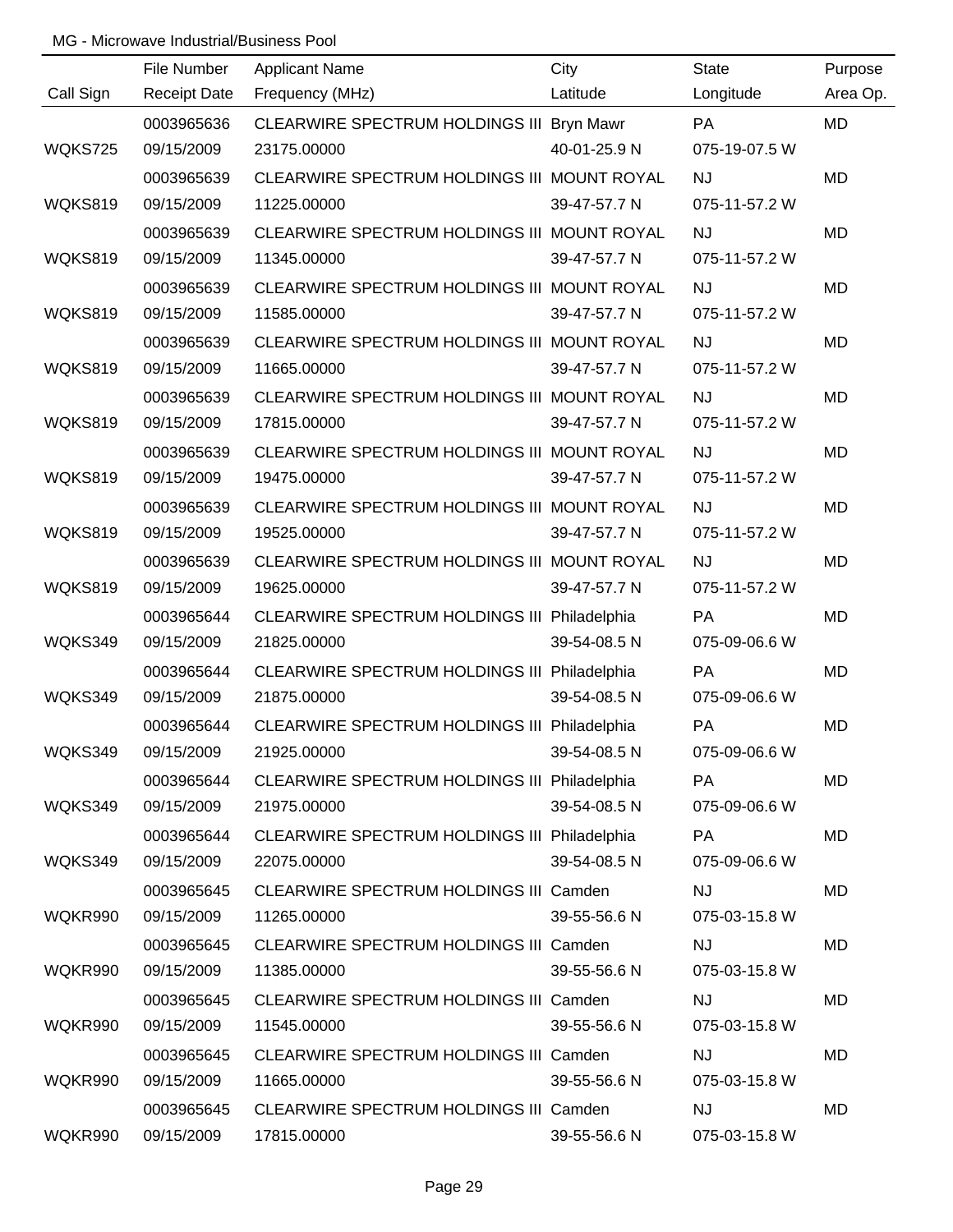|                | File Number         | Applicant Name                                    | City         | <b>State</b>  | Purpose   |
|----------------|---------------------|---------------------------------------------------|--------------|---------------|-----------|
| Call Sign      | <b>Receipt Date</b> | Frequency (MHz)                                   | Latitude     | Longitude     | Area Op.  |
|                | 0003965645          | CLEARWIRE SPECTRUM HOLDINGS III Camden            |              | NJ            | MD        |
| WQKR990        | 09/15/2009          | 17915.00000                                       | 39-55-56.6 N | 075-03-15.8 W |           |
|                | 0003965645          | CLEARWIRE SPECTRUM HOLDINGS III Camden            |              | <b>NJ</b>     | <b>MD</b> |
| WQKR990        | 09/15/2009          | 23025.00000                                       | 39-55-56.6 N | 075-03-15.8 W |           |
|                | 0003965649          | CLEARWIRE SPECTRUM HOLDINGS III Westampton        |              | <b>NJ</b>     | <b>MD</b> |
| WQKS752        | 09/15/2009          | 17815.00000                                       | 40-01-49.8 N | 074-48-59.8 W |           |
|                | 0003965649          | CLEARWIRE SPECTRUM HOLDINGS III Westampton        |              | <b>NJ</b>     | <b>MD</b> |
| WQKS752        | 09/15/2009          | 17915.00000                                       | 40-01-49.8 N | 074-48-59.8 W |           |
|                | 0003965649          | CLEARWIRE SPECTRUM HOLDINGS III Westampton        |              | <b>NJ</b>     | MD        |
| WQKS752        | 09/15/2009          | 19575.00000                                       | 40-01-49.8 N | 074-48-59.8 W |           |
|                | 0003965649          | CLEARWIRE SPECTRUM HOLDINGS III Westampton        |              | <b>NJ</b>     | <b>MD</b> |
| WQKS752        | 09/15/2009          | 19675.00000                                       | 40-01-49.8 N | 074-48-59.8 W |           |
|                | 0003965649          | CLEARWIRE SPECTRUM HOLDINGS III Westampton        |              | <b>NJ</b>     | MD        |
| WQKS752        | 09/15/2009          | 21825.00000                                       | 40-01-49.8 N | 074-48-59.8 W |           |
|                | 0003965649          | CLEARWIRE SPECTRUM HOLDINGS III Westampton        |              | <b>NJ</b>     | <b>MD</b> |
| WQKS752        | 09/15/2009          | 21925.00000                                       | 40-01-49.8 N | 074-48-59.8 W |           |
|                | 0003965654          | KERN RIVER GAS TRANSMISSION CO. NORTH LAS VEGAINV |              |               | MD        |
| <b>WNTN780</b> | 09/15/2009          | 11648.12500                                       | 36-14-50.8 N | 115-06-39.0 W |           |
|                | 0003965716          | CLEARWIRE SPECTRUM HOLDINGS III PHILADELPHIA      |              | PA            | <b>MD</b> |
| <b>WQKS903</b> | 09/15/2009          | 17815.00000                                       | 40-06-26.4 N | 075-02-50.7 W |           |
|                | 0003965716          | CLEARWIRE SPECTRUM HOLDINGS III PHILADELPHIA      |              | PA            | MD        |
| WQKS903        | 09/15/2009          | 17915.00000                                       | 40-06-26.4 N | 075-02-50.7 W |           |
|                | 0003965716          | CLEARWIRE SPECTRUM HOLDINGS III PHILADELPHIA      |              | PA            | MD        |
| WQKS903        | 09/15/2009          | 19575.00000                                       | 40-06-26.4 N | 075-02-50.7 W |           |
|                | 0003965716          | CLEARWIRE SPECTRUM HOLDINGS III PHILADELPHIA      |              | <b>PA</b>     | MD        |
| WQKS903        | 09/15/2009          | 19675.00000                                       | 40-06-26.4 N | 075-02-50.7 W |           |
|                | 0003965716          | CLEARWIRE SPECTRUM HOLDINGS III PHILADELPHIA      |              | PA            | MD        |
| WQKS903        | 09/15/2009          | 21825.00000                                       | 40-06-26.4 N | 075-02-50.7 W |           |
|                | 0003965716          | CLEARWIRE SPECTRUM HOLDINGS III PHILADELPHIA      |              | <b>PA</b>     | MD        |
| WQKS903        | 09/15/2009          | 21875.00000                                       | 40-06-26.4 N | 075-02-50.7 W |           |
|                | 0003965716          | CLEARWIRE SPECTRUM HOLDINGS III PHILADELPHIA      |              | <b>PA</b>     | MD        |
| WQKS903        | 09/15/2009          | 21925.00000                                       | 40-06-26.4 N | 075-02-50.7 W |           |
|                | 0003965953          | CLEARWIRE SPECTRUM HOLDINGS III Haverford         |              | <b>PA</b>     | MD        |
| WQKR981        | 09/15/2009          | 19375.00000                                       | 39-59-16.1 N | 075-18-35.4 W |           |
|                | 0003965953          | CLEARWIRE SPECTRUM HOLDINGS III Haverford         |              | <b>PA</b>     | MD        |
| WQKR981        | 09/15/2009          | 19475.00000                                       | 39-59-16.1 N | 075-18-35.4 W |           |
|                | 0003965953          | CLEARWIRE SPECTRUM HOLDINGS III Haverford         |              | PA            | MD        |
| WQKR981        | 09/15/2009          | 19525.00000                                       | 39-59-16.1 N | 075-18-35.4 W |           |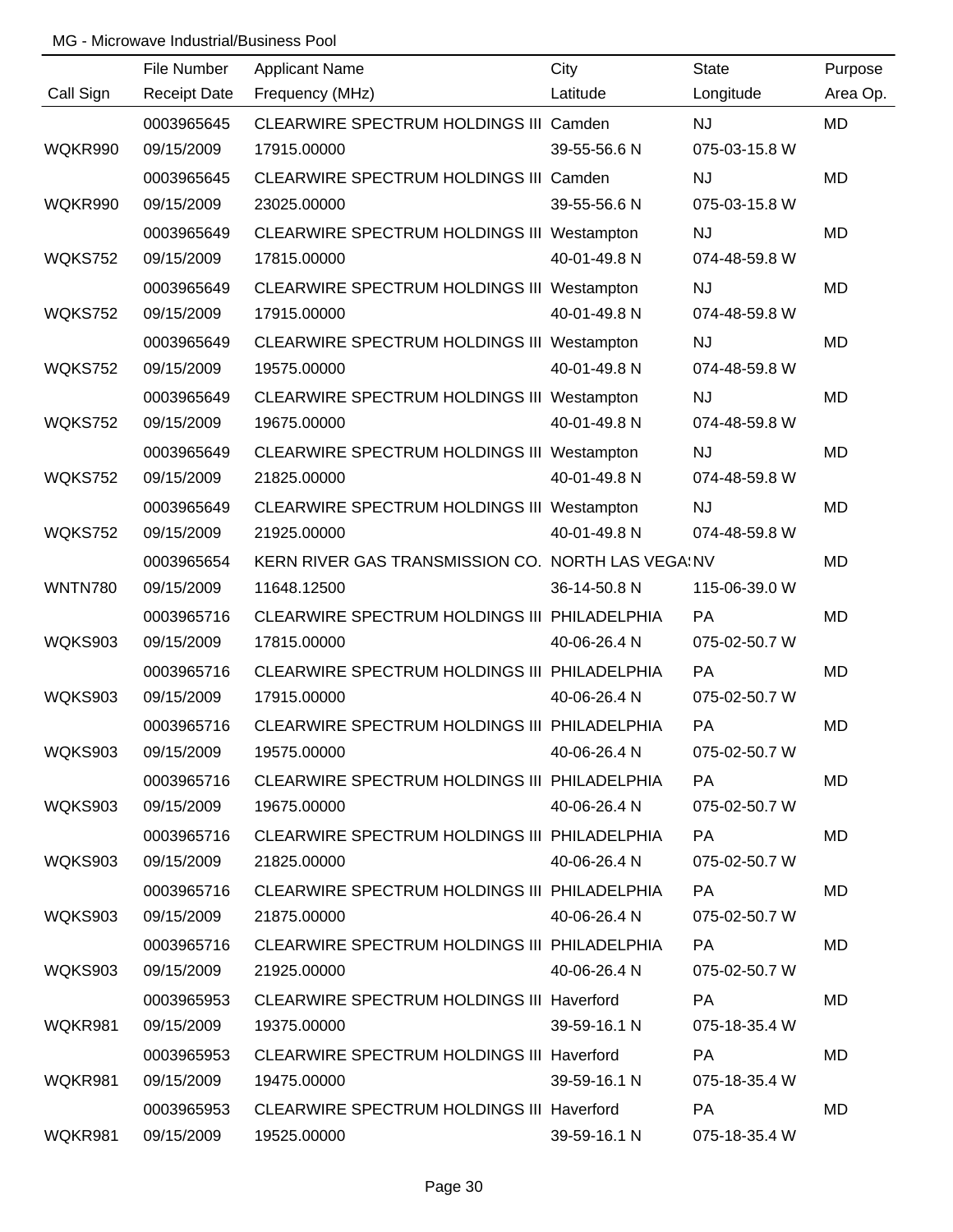|                | File Number         | <b>Applicant Name</b>                          | City         | <b>State</b>  | Purpose   |
|----------------|---------------------|------------------------------------------------|--------------|---------------|-----------|
| Call Sign      | <b>Receipt Date</b> | Frequency (MHz)                                | Latitude     | Longitude     | Area Op.  |
|                | 0003965953          | CLEARWIRE SPECTRUM HOLDINGS III Haverford      |              | PA            | <b>MD</b> |
| WQKR981        | 09/15/2009          | 19625.00000                                    | 39-59-16.1 N | 075-18-35.4 W |           |
|                | 0003965953          | CLEARWIRE SPECTRUM HOLDINGS III Haverford      |              | PA            | <b>MD</b> |
| WQKR981        | 09/15/2009          | 21925.00000                                    | 39-59-16.1 N | 075-18-35.4 W |           |
|                | 0003965955          | CLEARWIRE SPECTRUM HOLDINGS III BALA CYNWYD    |              | <b>PA</b>     | <b>MD</b> |
| WQKS877        | 09/15/2009          | 21825.00000                                    | 40-00-24.2 N | 075-14-36.0 W |           |
|                | 0003965955          | CLEARWIRE SPECTRUM HOLDINGS III BALA CYNWYD    |              | PA            | <b>MD</b> |
| WQKS877        | 09/15/2009          | 21875.00000                                    | 40-00-24.2 N | 075-14-36.0 W |           |
|                | 0003965958          | CLEARWIRE SPECTRUM HOLDINGS III WAYNE          |              | PA            | MD        |
| <b>WQKS900</b> | 09/15/2009          | 10735.00000                                    | 40-02-43.4 N | 075-23-28.0 W |           |
|                | 0003965958          | CLEARWIRE SPECTRUM HOLDINGS III WAYNE          |              | PA            | <b>MD</b> |
| <b>WQKS900</b> | 09/15/2009          | 10815.00000                                    | 40-02-43.4 N | 075-23-28.0 W |           |
|                | 0003965958          | CLEARWIRE SPECTRUM HOLDINGS III WAYNE          |              | PA            | MD        |
| WQKS900        | 09/15/2009          | 19525.00000                                    | 40-02-43.4 N | 075-23-28.0 W |           |
|                | 0003965958          | CLEARWIRE SPECTRUM HOLDINGS III WAYNE          |              | PA            | MD        |
| WQKS900        | 09/15/2009          | 19625.00000                                    | 40-02-43.4 N | 075-23-28.0 W |           |
|                | 0003965958          | CLEARWIRE SPECTRUM HOLDINGS III WAYNE          |              | PA            | MD        |
| WQKS900        | 09/15/2009          | 21825.00000                                    | 40-02-43.4 N | 075-23-28.0 W |           |
|                | 0003965958          | CLEARWIRE SPECTRUM HOLDINGS III WAYNE          |              | PA            | <b>MD</b> |
| <b>WQKS900</b> | 09/15/2009          | 21975.00000                                    | 40-02-43.4 N | 075-23-28.0 W |           |
|                | 0003965959          | CLEARWIRE SPECTRUM HOLDINGS III Philadelphia   |              | PA            | MD        |
| WQKS798        | 09/15/2009          | 19325.00000                                    | 40-02-12.3 N | 075-08-37.0 W |           |
|                | 0003965959          | CLEARWIRE SPECTRUM HOLDINGS III Philadelphia   |              | PA            | MD        |
| WQKS798        | 09/15/2009          | 19525.00000                                    | 40-02-12.3 N | 075-08-37.0 W |           |
|                | 0003965959          | CLEARWIRE SPECTRUM HOLDINGS III Philadelphia   |              | PA            | MD        |
| WQKS798        | 09/15/2009          | 19575.00000                                    | 40-02-12.3 N | 075-08-37.0 W |           |
|                | 0003965959          | CLEARWIRE SPECTRUM HOLDINGS III Philadelphia   |              | PA            | MD        |
| WQKS798        | 09/15/2009          | 19625.00000                                    | 40-02-12.3 N | 075-08-37.0 W |           |
|                | 0003965959          | CLEARWIRE SPECTRUM HOLDINGS III Philadelphia   |              | PA            | MD        |
| WQKS798        | 09/15/2009          | 19675.00000                                    | 40-02-12.3 N | 075-08-37.0 W |           |
|                | 0003965961          | CLEARWIRE SPECTRUM HOLDINGS III Philadelphia   |              | <b>PA</b>     | MD        |
| WQKS387        | 09/15/2009          | 21825.00000                                    | 39-56-33.7 N | 075-10-15.2 W |           |
|                | 0003965961          | CLEARWIRE SPECTRUM HOLDINGS III Philadelphia   |              | PA            | MD        |
| WQKS387        | 09/15/2009          | 21875.00000                                    | 39-56-33.7 N | 075-10-15.2 W |           |
|                | 0003965962          | <b>CLEARWIRE SPECTRUM HOLDINGS III Bristol</b> |              | <b>PA</b>     | MD        |
| WQKS792        | 09/15/2009          | 17815.00000                                    | 40-05-31.4 N | 074-52-23.0 W |           |
|                | 0003965962          | CLEARWIRE SPECTRUM HOLDINGS III Bristol        |              | PA            | MD        |
| WQKS792        | 09/15/2009          | 17915.00000                                    | 40-05-31.4 N | 074-52-23.0 W |           |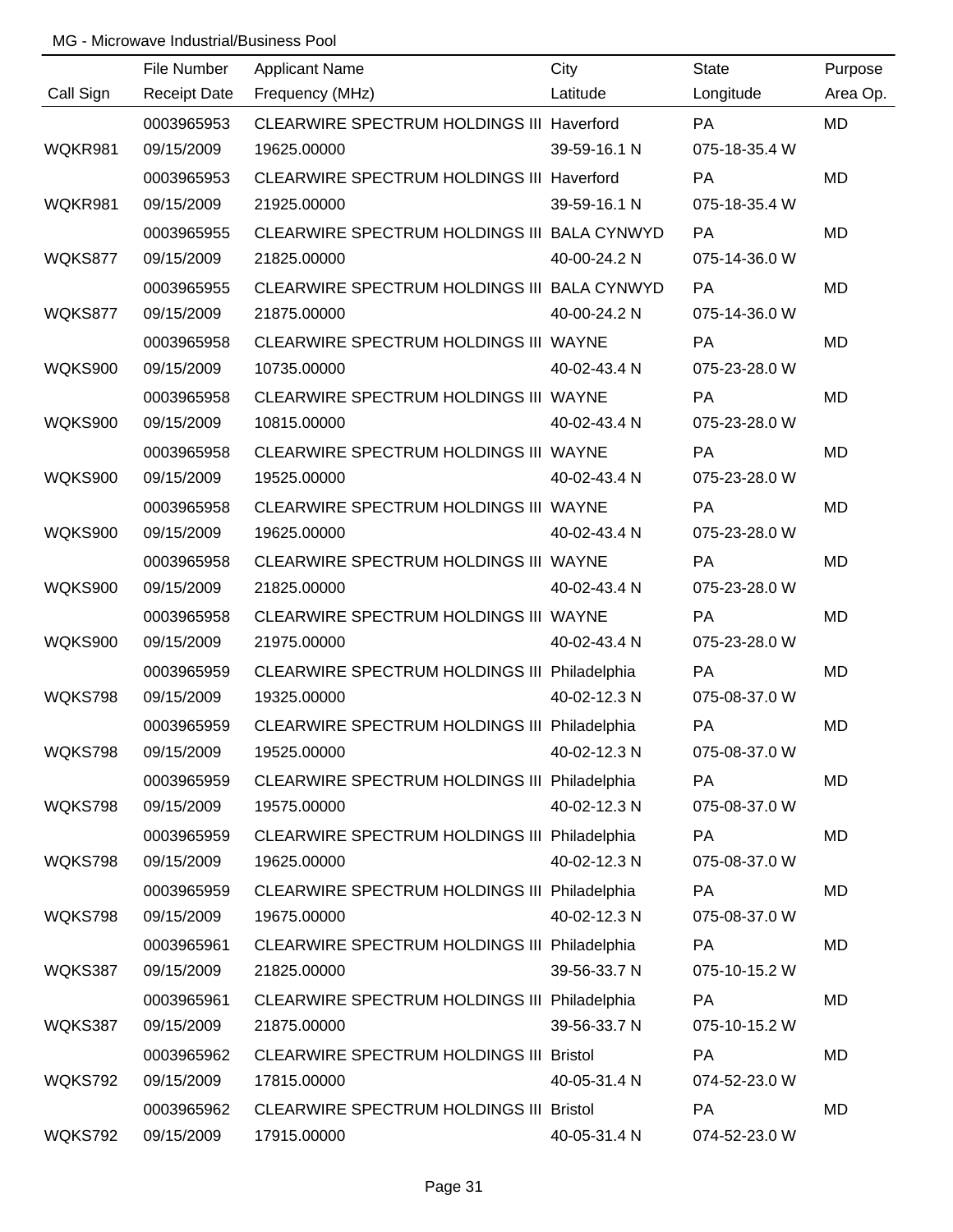|           | File Number         | <b>Applicant Name</b>                          | City         | <b>State</b>  | Purpose   |
|-----------|---------------------|------------------------------------------------|--------------|---------------|-----------|
| Call Sign | <b>Receipt Date</b> | Frequency (MHz)                                | Latitude     | Longitude     | Area Op.  |
|           | 0003965962          | <b>CLEARWIRE SPECTRUM HOLDINGS III Bristol</b> |              | PA            | <b>MD</b> |
| WQKS792   | 09/15/2009          | 21825.00000                                    | 40-05-31.4 N | 074-52-23.0 W |           |
|           | 0003965962          | <b>CLEARWIRE SPECTRUM HOLDINGS III Bristol</b> |              | PA            | <b>MD</b> |
| WQKS792   | 09/15/2009          | 21875.00000                                    | 40-05-31.4 N | 074-52-23.0 W |           |
|           | 0003965967          | CLEARWIRE SPECTRUM HOLDINGS III HORSHAM        |              | <b>PA</b>     | <b>MD</b> |
| WQKS942   | 09/15/2009          | 11225.00000                                    | 40-12-15.6 N | 075-08-16.7 W |           |
|           | 0003965967          | CLEARWIRE SPECTRUM HOLDINGS III HORSHAM        |              | PA            | <b>MD</b> |
| WQKS942   | 09/15/2009          | 11265.00000                                    | 40-12-15.6 N | 075-08-16.7 W |           |
|           | 0003965967          | CLEARWIRE SPECTRUM HOLDINGS III HORSHAM        |              | PA            | MD        |
| WQKS942   | 09/15/2009          | 11305.00000                                    | 40-12-15.6 N | 075-08-16.7 W |           |
|           | 0003965967          | CLEARWIRE SPECTRUM HOLDINGS III HORSHAM        |              | PA            | <b>MD</b> |
| WQKS942   | 09/15/2009          | 11345.00000                                    | 40-12-15.6 N | 075-08-16.7 W |           |
|           | 0003965967          | CLEARWIRE SPECTRUM HOLDINGS III HORSHAM        |              | PA            | MD        |
| WQKS942   | 09/15/2009          | 11465.00000                                    | 40-12-15.6 N | 075-08-16.7 W |           |
|           | 0003965967          | CLEARWIRE SPECTRUM HOLDINGS III HORSHAM        |              | PA            | <b>MD</b> |
| WQKS942   | 09/15/2009          | 11505.00000                                    | 40-12-15.6 N | 075-08-16.7 W |           |
|           | 0003965967          | CLEARWIRE SPECTRUM HOLDINGS III HORSHAM        |              | <b>PA</b>     | MD        |
| WQKS942   | 09/15/2009          | 11545.00000                                    | 40-12-15.6 N | 075-08-16.7 W |           |
|           | 0003965967          | CLEARWIRE SPECTRUM HOLDINGS III HORSHAM        |              | PA            | <b>MD</b> |
| WQKS942   | 09/15/2009          | 11585.00000                                    | 40-12-15.6 N | 075-08-16.7 W |           |
|           | 0003965967          | CLEARWIRE SPECTRUM HOLDINGS III HORSHAM        |              | PA            | MD        |
| WQKS942   | 09/15/2009          | 19375.00000                                    | 40-12-15.6 N | 075-08-16.7 W |           |
|           | 0003965967          | CLEARWIRE SPECTRUM HOLDINGS III HORSHAM        |              | PA            | MD        |
| WQKS942   | 09/15/2009          | 19425.00000                                    | 40-12-15.6 N | 075-08-16.7 W |           |
|           | 0003965967          | CLEARWIRE SPECTRUM HOLDINGS III HORSHAM        |              | PA            | MD        |
| WQKS942   | 09/15/2009          | 19475.00000                                    | 40-12-15.6 N | 075-08-16.7 W |           |
|           | 0003965967          | CLEARWIRE SPECTRUM HOLDINGS III HORSHAM        |              | <b>PA</b>     | MD        |
| WQKS942   | 09/15/2009          | 19575.00000                                    | 40-12-15.6 N | 075-08-16.7 W |           |
|           | 0003965967          | CLEARWIRE SPECTRUM HOLDINGS III HORSHAM        |              | PA            | MD        |
| WQKS942   | 09/15/2009          | 19675.00000                                    | 40-12-15.6 N | 075-08-16.7 W |           |
|           | 0003965970          | CLEARWIRE SPECTRUM HOLDINGS III Philadelphia   |              | <b>PA</b>     | MD        |
| WQKS897   | 09/15/2009          | 10735.00000                                    | 40-02-20.8 N | 075-09-35.6 W |           |
|           | 0003965970          | CLEARWIRE SPECTRUM HOLDINGS III Philadelphia   |              | PA            | MD        |
| WQKS897   | 09/15/2009          | 10815.00000                                    | 40-02-20.8 N | 075-09-35.6 W |           |
|           | 0003965970          | CLEARWIRE SPECTRUM HOLDINGS III Philadelphia   |              | <b>PA</b>     | MD        |
| WQKS897   | 09/15/2009          | 10975.00000                                    | 40-02-20.8 N | 075-09-35.6 W |           |
|           | 0003965970          | CLEARWIRE SPECTRUM HOLDINGS III Philadelphia   |              | PA            | MD        |
| WQKS897   | 09/15/2009          | 11055.00000                                    | 40-02-20.8 N | 075-09-35.6 W |           |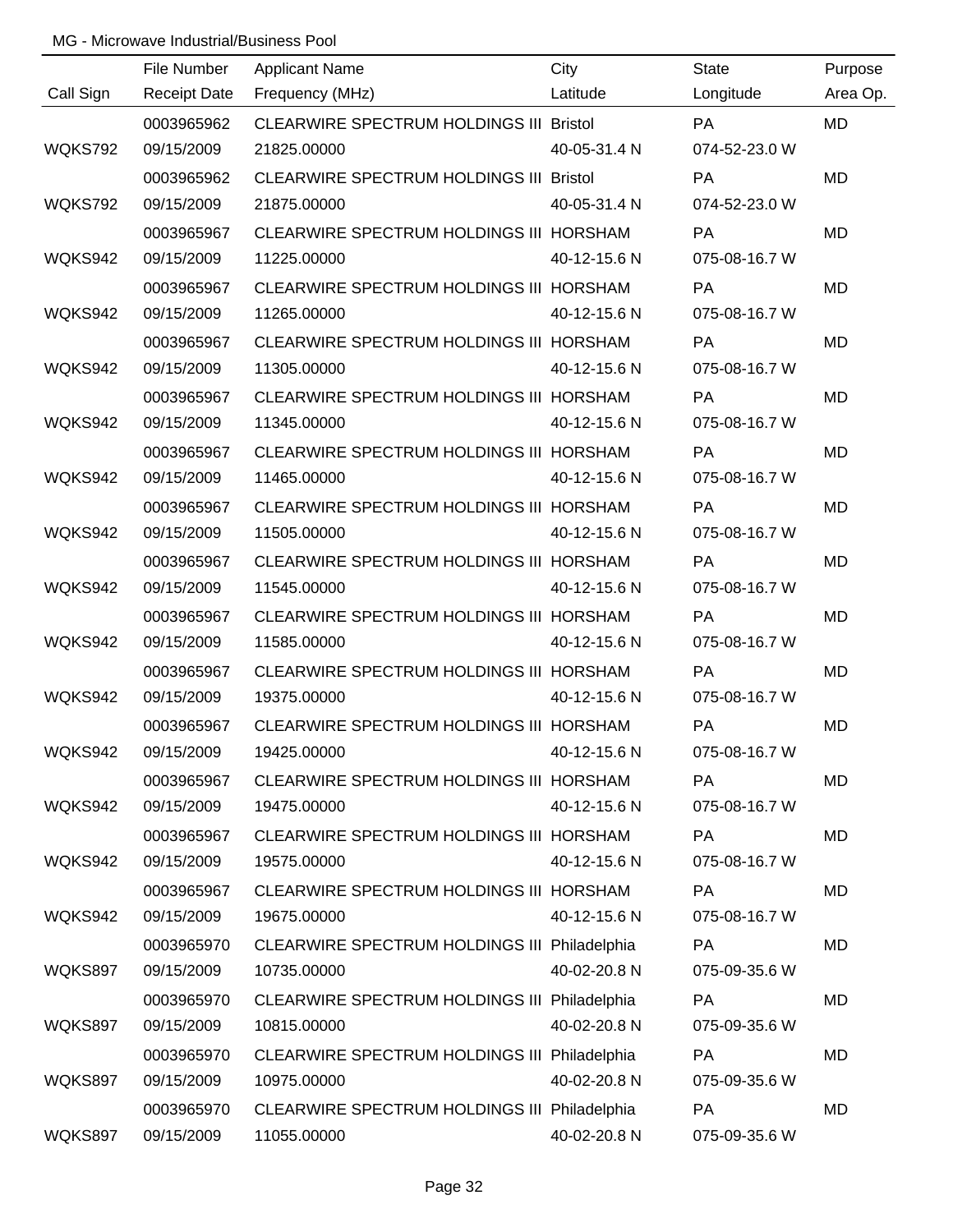|           | File Number         | <b>Applicant Name</b>                              | City         | <b>State</b>  | Purpose   |
|-----------|---------------------|----------------------------------------------------|--------------|---------------|-----------|
| Call Sign | <b>Receipt Date</b> | Frequency (MHz)                                    | Latitude     | Longitude     | Area Op.  |
|           | 0003965970          | CLEARWIRE SPECTRUM HOLDINGS III Philadelphia       |              | PA            | MD        |
| WQKS897   | 09/15/2009          | 17815.00000                                        | 40-02-20.8 N | 075-09-35.6 W |           |
|           | 0003965970          | CLEARWIRE SPECTRUM HOLDINGS III Philadelphia       |              | PA            | <b>MD</b> |
| WQKS897   | 09/15/2009          | 17915.00000                                        | 40-02-20.8 N | 075-09-35.6 W |           |
|           | 0003965970          | CLEARWIRE SPECTRUM HOLDINGS III Philadelphia       |              | <b>PA</b>     | <b>MD</b> |
| WQKS897   | 09/15/2009          | 23025.00000                                        | 40-02-20.8 N | 075-09-35.6 W |           |
|           | 0003965970          | CLEARWIRE SPECTRUM HOLDINGS III Philadelphia       |              | PA            | <b>MD</b> |
| WQKS897   | 09/15/2009          | 23075.00000                                        | 40-02-20.8 N | 075-09-35.6 W |           |
|           | 0003965970          | CLEARWIRE SPECTRUM HOLDINGS III Philadelphia       |              | PA            | MD        |
| WQKS897   | 09/15/2009          | 23125.00000                                        | 40-02-20.8 N | 075-09-35.6 W |           |
|           | 0003965972          | CLEARWIRE SPECTRUM HOLDINGS III Philadelphia       |              | PA            | <b>MD</b> |
| WQKS533   | 09/15/2009          | 23025.00000                                        | 39-57-21.4 N | 075-11-21.0 W |           |
|           | 0003965973          | CLEARWIRE SPECTRUM HOLDINGS III Norristown         |              | PA            | MD        |
| WQKS933   | 09/15/2009          | 19375.00000                                        | 40-09-16.1 N | 075-22-18.6 W |           |
|           | 0003965973          | CLEARWIRE SPECTRUM HOLDINGS III Norristown         |              | PA            | MD        |
| WQKS933   | 09/15/2009          | 19475.00000                                        | 40-09-16.1 N | 075-22-18.6 W |           |
|           | 0003965973          | CLEARWIRE SPECTRUM HOLDINGS III Norristown         |              | <b>PA</b>     | MD        |
| WQKS933   | 09/15/2009          | 19525.00000                                        | 40-09-16.1 N | 075-22-18.6 W |           |
|           | 0003965973          | CLEARWIRE SPECTRUM HOLDINGS III Norristown         |              | PA            | <b>MD</b> |
| WQKS933   | 09/15/2009          | 19625.00000                                        | 40-09-16.1 N | 075-22-18.6 W |           |
|           | 0003965973          | CLEARWIRE SPECTRUM HOLDINGS III Norristown         |              | PA            | MD        |
| WQKS933   | 09/15/2009          | 23075.00000                                        | 40-09-16.1 N | 075-22-18.6 W |           |
|           | 0003965974          | CLEARWIRE SPECTRUM HOLDINGS III KING OF PRUSSIA PA |              |               | MD        |
| WQKS794   | 09/15/2009          | 19375.00000                                        | 40-05-23.3 N | 075-22-00.4 W |           |
|           | 0003965974          | CLEARWIRE SPECTRUM HOLDINGS III KING OF PRUSSIA PA |              |               | MD        |
| WQKS794   | 09/15/2009          | 19475.00000                                        | 40-05-23.3 N | 075-22-00.4 W |           |
|           | 0003965974          | CLEARWIRE SPECTRUM HOLDINGS III KING OF PRUSSIA PA |              |               | MD        |
| WQKS794   | 09/15/2009          | 23025.00000                                        | 40-05-23.3 N | 075-22-00.4 W |           |
|           | 0003965974          | CLEARWIRE SPECTRUM HOLDINGS III KING OF PRUSSIA PA |              |               | <b>MD</b> |
| WQKS794   | 09/15/2009          | 23075.00000                                        | 40-05-23.3 N | 075-22-00.4 W |           |
|           | 0003965974          | CLEARWIRE SPECTRUM HOLDINGS III KING OF PRUSSIA PA |              |               | MD        |
| WQKS794   | 09/15/2009          | 23125.00000                                        | 40-05-23.3 N | 075-22-00.4 W |           |
|           | 0003965975          | CLEARWIRE SPECTRUM HOLDINGS III Philadelphia       |              | <b>PA</b>     | MD        |
| WQKT373   | 09/15/2009          | 19375.00000                                        | 40-02-31.3 N | 075-06-36.7 W |           |
|           | 0003965975          | CLEARWIRE SPECTRUM HOLDINGS III Philadelphia       |              | <b>PA</b>     | MD        |
| WQKT373   | 09/15/2009          | 19475.00000                                        | 40-02-31.3 N | 075-06-36.7 W |           |
|           | 0003965975          | CLEARWIRE SPECTRUM HOLDINGS III Philadelphia       |              | <b>PA</b>     | <b>MD</b> |
| WQKT373   | 09/15/2009          | 23025.00000                                        | 40-02-31.3 N | 075-06-36.7 W |           |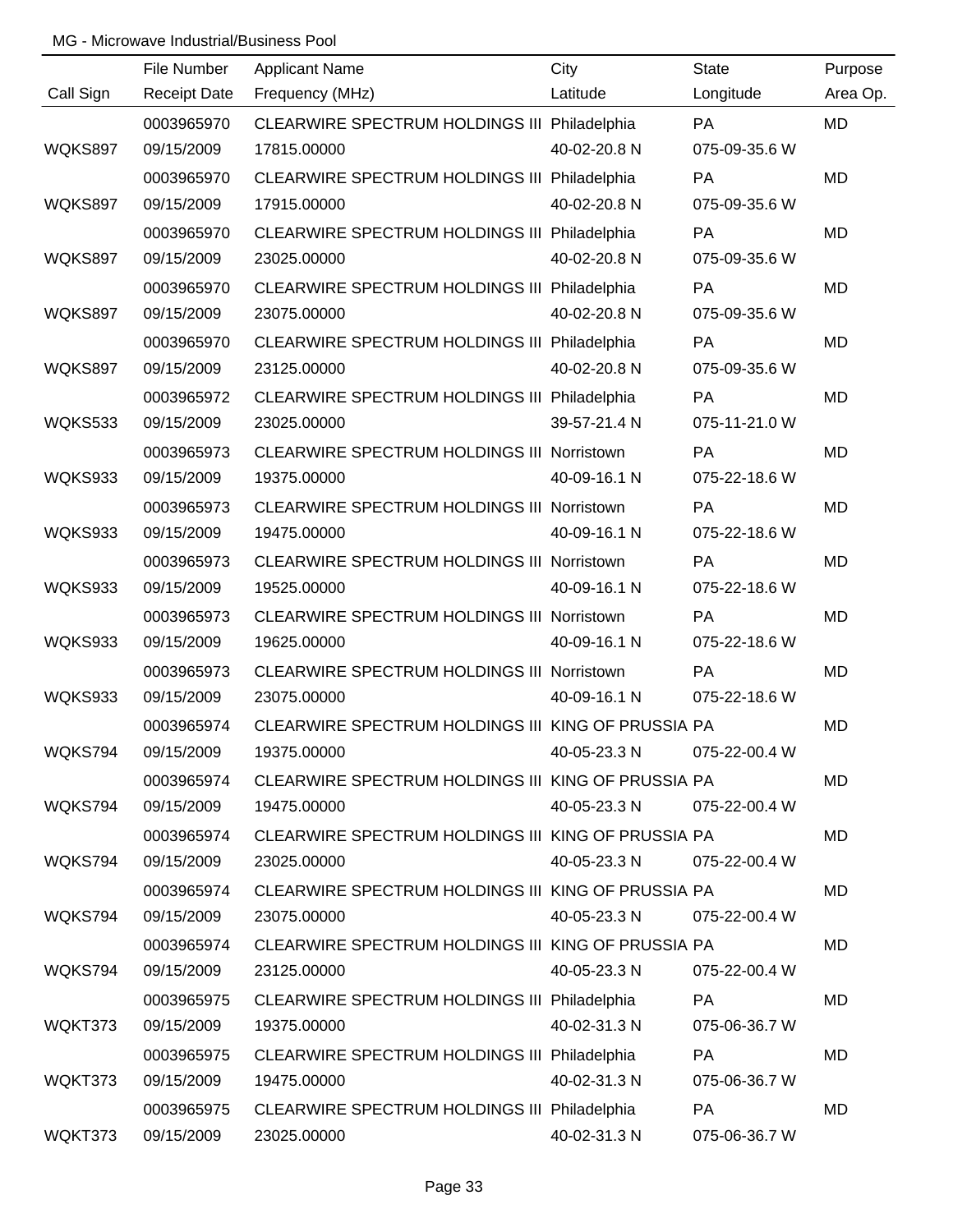|                | File Number         | <b>Applicant Name</b>                        | City         | <b>State</b>  | Purpose   |
|----------------|---------------------|----------------------------------------------|--------------|---------------|-----------|
| Call Sign      | <b>Receipt Date</b> | Frequency (MHz)                              | Latitude     | Longitude     | Area Op.  |
|                | 0003965975          | CLEARWIRE SPECTRUM HOLDINGS III Philadelphia |              | <b>PA</b>     | <b>MD</b> |
| WQKT373        | 09/15/2009          | 23125.00000                                  | 40-02-31.3 N | 075-06-36.7 W |           |
|                | 0003965977          | CLEARWIRE SPECTRUM HOLDINGS III Montgomery   |              | <b>PA</b>     | <b>MD</b> |
| WQKS921        | 09/15/2009          | 11265.00000                                  | 40-06-56.4 N | 075-20-39.7 W |           |
|                | 0003965977          | CLEARWIRE SPECTRUM HOLDINGS III Montgomery   |              | <b>PA</b>     | <b>MD</b> |
| WQKS921        | 09/15/2009          | 11345.00000                                  | 40-06-56.4 N | 075-20-39.7 W |           |
|                | 0003965977          | CLEARWIRE SPECTRUM HOLDINGS III Montgomery   |              | <b>PA</b>     | <b>MD</b> |
| WQKS921        | 09/15/2009          | 11465.00000                                  | 40-06-56.4 N | 075-20-39.7 W |           |
|                | 0003965977          | CLEARWIRE SPECTRUM HOLDINGS III Montgomery   |              | <b>PA</b>     | MD        |
| WQKS921        | 09/15/2009          | 11545.00000                                  | 40-06-56.4 N | 075-20-39.7 W |           |
|                | 0003965977          | CLEARWIRE SPECTRUM HOLDINGS III Montgomery   |              | PA            | <b>MD</b> |
| WQKS921        | 09/15/2009          | 19325.00000                                  | 40-06-56.4 N | 075-20-39.7 W |           |
|                | 0003965977          | CLEARWIRE SPECTRUM HOLDINGS III Montgomery   |              | <b>PA</b>     | MD        |
| WQKS921        | 09/15/2009          | 19375.00000                                  | 40-06-56.4 N | 075-20-39.7 W |           |
|                | 0003965977          | CLEARWIRE SPECTRUM HOLDINGS III Montgomery   |              | PA            | MD        |
| WQKS921        | 09/15/2009          | 19475.00000                                  | 40-06-56.4 N | 075-20-39.7 W |           |
|                | 0003965977          | CLEARWIRE SPECTRUM HOLDINGS III Montgomery   |              | <b>PA</b>     | MD        |
| WQKS921        | 09/15/2009          | 23125.00000                                  | 40-06-56.4 N | 075-20-39.7 W |           |
|                | 0003965977          | CLEARWIRE SPECTRUM HOLDINGS III Montgomery   |              | <b>PA</b>     | <b>MD</b> |
| WQKS921        | 09/15/2009          | 23175.00000                                  | 40-06-56.4 N | 075-20-39.7 W |           |
|                | 0003965978          | CLEARWIRE SPECTRUM HOLDINGS III PHILADELPHIA |              | PA            | MD        |
| WQKS908        | 09/15/2009          | 11225.00000                                  | 40-05-04.0 N | 075-04-02.4 W |           |
|                | 0003965978          | CLEARWIRE SPECTRUM HOLDINGS III PHILADELPHIA |              | PA            | MD        |
| <b>WQKS908</b> | 09/15/2009          | 11305.00000                                  | 40-05-04.0 N | 075-04-02.4 W |           |
|                | 0003965978          | CLEARWIRE SPECTRUM HOLDINGS III PHILADELPHIA |              | <b>PA</b>     | MD        |
| WQKS908        | 09/15/2009          | 21825.00000                                  | 40-05-04.0 N | 075-04-02.4 W |           |
|                | 0003965979          | CLEARWIRE SPECTRUM HOLDINGS III Philadelphia |              | PA            | MD        |
| WQKT374        | 09/15/2009          | 10775.00000                                  | 40-00-06.7 N | 075-13-22.7 W |           |
|                | 0003965979          | CLEARWIRE SPECTRUM HOLDINGS III Philadelphia |              | PA            | MD        |
| WQKT374        | 09/15/2009          | 10855.00000                                  | 40-00-06.7 N | 075-13-22.7 W |           |
|                | 0003965979          | CLEARWIRE SPECTRUM HOLDINGS III Philadelphia |              | <b>PA</b>     | MD        |
| WQKT374        | 09/15/2009          | 23025.00000                                  | 40-00-06.7 N | 075-13-22.7 W |           |
|                | 0003965979          | CLEARWIRE SPECTRUM HOLDINGS III Philadelphia |              | PA            | MD        |
| WQKT374        | 09/15/2009          | 23075.00000                                  | 40-00-06.7 N | 075-13-22.7 W |           |
|                | 0003965980          | CLEARWIRE SPECTRUM HOLDINGS III Philadelphia |              | <b>PA</b>     | MD        |
| WQKS891        | 09/15/2009          | 19375.00000                                  | 40-02-08.5 N | 075-07-12.0 W |           |
|                | 0003965980          | CLEARWIRE SPECTRUM HOLDINGS III Philadelphia |              | PA            | MD        |
| WQKS891        | 09/15/2009          | 19475.00000                                  | 40-02-08.5 N | 075-07-12.0 W |           |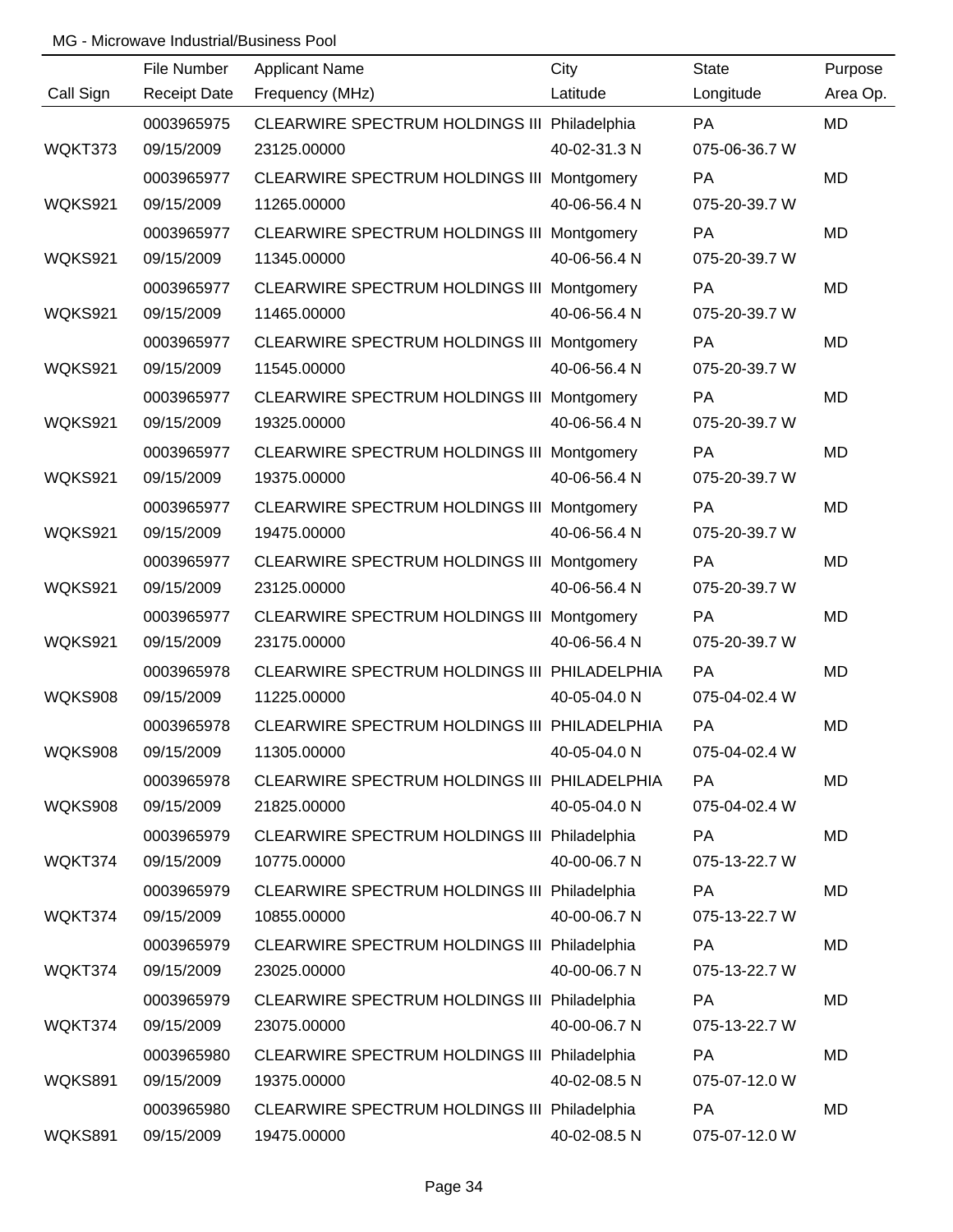|                | File Number         | <b>Applicant Name</b>                          | City         | <b>State</b>  | Purpose   |
|----------------|---------------------|------------------------------------------------|--------------|---------------|-----------|
| Call Sign      | <b>Receipt Date</b> | Frequency (MHz)                                | Latitude     | Longitude     | Area Op.  |
|                | 0003965980          | CLEARWIRE SPECTRUM HOLDINGS III Philadelphia   |              | <b>PA</b>     | <b>MD</b> |
| WQKS891        | 09/15/2009          | 21825.00000                                    | 40-02-08.5 N | 075-07-12.0 W |           |
|                | 0003965980          | CLEARWIRE SPECTRUM HOLDINGS III Philadelphia   |              | PA            | <b>MD</b> |
| WQKS891        | 09/15/2009          | 21925.00000                                    | 40-02-08.5 N | 075-07-12.0 W |           |
|                | 0003965984          | CLEARWIRE SPECTRUM HOLDINGS III Philadelphia   |              | <b>PA</b>     | <b>MD</b> |
| WQKS915        | 09/15/2009          | 17915.00000                                    | 40-05-41.8 N | 075-00-42.2 W |           |
|                | 0003965984          | CLEARWIRE SPECTRUM HOLDINGS III Philadelphia   |              | PA            | <b>MD</b> |
| WQKS915        | 09/15/2009          | 17965.00000                                    | 40-05-41.8 N | 075-00-42.2 W |           |
|                | 0003965984          | CLEARWIRE SPECTRUM HOLDINGS III Philadelphia   |              | PA            | MD        |
| WQKS915        | 09/15/2009          | 18015.00000                                    | 40-05-41.8 N | 075-00-42.2 W |           |
|                | 0003965984          | CLEARWIRE SPECTRUM HOLDINGS III Philadelphia   |              | PA            | MD        |
| WQKS915        | 09/15/2009          | 18065.00000                                    | 40-05-41.8 N | 075-00-42.2 W |           |
|                | 0003965984          | CLEARWIRE SPECTRUM HOLDINGS III Philadelphia   |              | PA            | MD        |
| WQKS915        | 09/15/2009          | 18115.00000                                    | 40-05-41.8 N | 075-00-42.2 W |           |
|                | 0003965984          | CLEARWIRE SPECTRUM HOLDINGS III Philadelphia   |              | PA            | MD        |
| WQKS915        | 09/15/2009          | 19375.00000                                    | 40-05-41.8 N | 075-00-42.2 W |           |
|                | 0003965991          | CLEARWIRE SPECTRUM HOLDINGS III ARDMORE        |              | PA            | MD        |
| <b>WQKS880</b> | 09/15/2009          | 17965.00000                                    | 40-00-29.2 N | 075-17-26.5 W |           |
|                | 0003965991          | CLEARWIRE SPECTRUM HOLDINGS III ARDMORE        |              | PA            | MD        |
| <b>WQKS880</b> | 09/15/2009          | 18065.00000                                    | 40-00-29.2 N | 075-17-26.5 W |           |
|                | 0003965991          | CLEARWIRE SPECTRUM HOLDINGS III ARDMORE        |              | PA            | MD        |
| <b>WQKS880</b> | 09/15/2009          | 23075.00000                                    | 40-00-29.2 N | 075-17-26.5 W |           |
|                | 0003965993          | CLEARWIRE SPECTRUM HOLDINGS III Hatboro        |              | PA            | <b>MD</b> |
| WQKT345        | 09/15/2009          | 10775.00000                                    | 40-09-42.3 N | 075-06-50.1 W |           |
|                | 0003965993          | CLEARWIRE SPECTRUM HOLDINGS III Hatboro        |              | PA            | MD        |
| WQKT345        | 09/15/2009          | 11225.00000                                    | 40-09-42.3 N | 075-06-50.1 W |           |
|                | 0003965993          | <b>CLEARWIRE SPECTRUM HOLDINGS III Hatboro</b> |              | <b>PA</b>     | MD        |
| WQKT345        | 09/15/2009          | 11305.00000                                    | 40-09-42.3 N | 075-06-50.1 W |           |
|                | 0003965993          | <b>CLEARWIRE SPECTRUM HOLDINGS III Hatboro</b> |              | <b>PA</b>     | MD        |
| WQKT345        | 09/15/2009          | 11545.00000                                    | 40-09-42.3 N | 075-06-50.1 W |           |
|                | 0003965994          | CLEARWIRE SPECTRUM HOLDINGS III Philadelphia   |              | <b>PA</b>     | MD        |
| WQKS875        | 09/15/2009          | 21925.00000                                    | 40-00-08.6 N | 075-09-53.5 W |           |
|                | 0003965994          | CLEARWIRE SPECTRUM HOLDINGS III Philadelphia   |              | <b>PA</b>     | MD        |
| WQKS875        | 09/15/2009          | 22275.00000                                    | 40-00-08.6 N | 075-09-53.5 W |           |
|                | 0003965994          | CLEARWIRE SPECTRUM HOLDINGS III Philadelphia   |              | <b>PA</b>     | MD        |
| WQKS875        | 09/15/2009          | 22375.00000                                    | 40-00-08.6 N | 075-09-53.5 W |           |
|                | 0003965996          | CLEARWIRE SPECTRUM HOLDINGS III Philadelphia   |              | <b>PA</b>     | MD        |
| <b>WQKS895</b> | 09/15/2009          | 17965.00000                                    | 40-01-10.3 N | 075-04-53.8 W |           |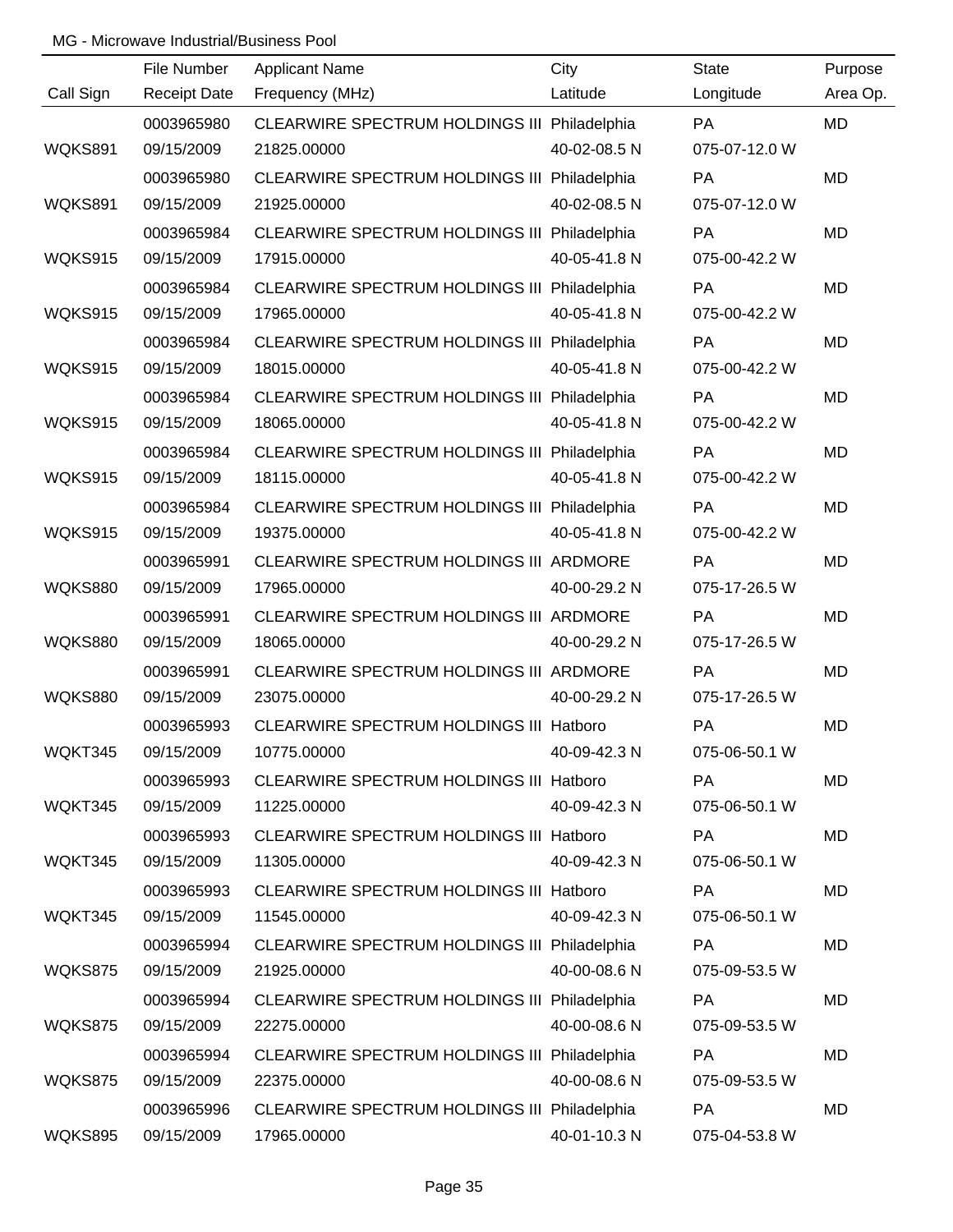|                | File Number         | <b>Applicant Name</b>                           | City         | <b>State</b>  | Purpose   |
|----------------|---------------------|-------------------------------------------------|--------------|---------------|-----------|
| Call Sign      | <b>Receipt Date</b> | Frequency (MHz)                                 | Latitude     | Longitude     | Area Op.  |
|                | 0003965996          | CLEARWIRE SPECTRUM HOLDINGS III Philadelphia    |              | <b>PA</b>     | <b>MD</b> |
| <b>WQKS895</b> | 09/15/2009          | 18065.00000                                     | 40-01-10.3 N | 075-04-53.8 W |           |
|                | 0003965996          | CLEARWIRE SPECTRUM HOLDINGS III Philadelphia    |              | <b>PA</b>     | <b>MD</b> |
| <b>WQKS895</b> | 09/15/2009          | 23025.00000                                     | 40-01-10.3 N | 075-04-53.8 W |           |
|                | 0003965996          | CLEARWIRE SPECTRUM HOLDINGS III Philadelphia    |              | <b>PA</b>     | <b>MD</b> |
| WQKS895        | 09/15/2009          | 23075.00000                                     | 40-01-10.3 N | 075-04-53.8 W |           |
|                | 0003965996          | CLEARWIRE SPECTRUM HOLDINGS III Philadelphia    |              | PA            | <b>MD</b> |
| <b>WQKS895</b> | 09/15/2009          | 23175.00000                                     | 40-01-10.3 N | 075-04-53.8 W |           |
|                | 0003965997          | CLEARWIRE SPECTRUM HOLDINGS III Philadelphia    |              | <b>PA</b>     | <b>MD</b> |
| WQKT332        | 09/15/2009          | 21825.00000                                     | 40-00-06.3 N | 075-05-38.8 W |           |
|                | 0003965997          | CLEARWIRE SPECTRUM HOLDINGS III Philadelphia    |              | PA            | <b>MD</b> |
| WQKT332        | 09/15/2009          | 21975.00000                                     | 40-00-06.3 N | 075-05-38.8 W |           |
|                | 0003966001          | CLEARWIRE SPECTRUM HOLDINGS III Bensalem        |              | <b>PA</b>     | <b>MD</b> |
| WQKS394        | 09/15/2009          | 19575.00000                                     | 40-05-51.9 N | 074-57-30.5 W |           |
|                | 0003966001          | <b>CLEARWIRE SPECTRUM HOLDINGS III Bensalem</b> |              | PA            | <b>MD</b> |
| WQKS394        | 09/15/2009          | 19675.00000                                     | 40-05-51.9 N | 074-57-30.5 W |           |
|                | 0003966001          | <b>CLEARWIRE SPECTRUM HOLDINGS III Bensalem</b> |              | <b>PA</b>     | <b>MD</b> |
| WQKS394        | 09/15/2009          | 23025.00000                                     | 40-05-51.9 N | 074-57-30.5 W |           |
|                | 0003966001          | <b>CLEARWIRE SPECTRUM HOLDINGS III Bensalem</b> |              | PA            | <b>MD</b> |
| WQKS394        | 09/15/2009          | 23075.00000                                     | 40-05-51.9 N | 074-57-30.5 W |           |
|                | 0003966001          | CLEARWIRE SPECTRUM HOLDINGS III Bensalem        |              | PA            | <b>MD</b> |
| WQKS394        | 09/15/2009          | 23175.00000                                     | 40-05-51.9 N | 074-57-30.5 W |           |
|                | 0003966002          | CLEARWIRE SPECTRUM HOLDINGS III Doylestown      |              | PA            | <b>MD</b> |
| WQKS383        | 09/15/2009          | 19375.00000                                     | 40-18-43.0 N | 075-07-47.0 W |           |
|                | 0003966002          | CLEARWIRE SPECTRUM HOLDINGS III Doylestown      |              | PA            | <b>MD</b> |
| WQKS383        | 09/15/2009          | 19475.00000                                     | 40-18-43.0 N | 075-07-47.0 W |           |
|                | 0003966002          | CLEARWIRE SPECTRUM HOLDINGS III Doylestown      |              | PA            | <b>MD</b> |
| WQKS383        | 09/15/2009          | 19525.00000                                     | 40-18-43.0 N | 075-07-47.0 W |           |
|                | 0003966002          | CLEARWIRE SPECTRUM HOLDINGS III Doylestown      |              | PA            | <b>MD</b> |
| WQKS383        | 09/15/2009          | 19625.00000                                     | 40-18-43.0 N | 075-07-47.0 W |           |
|                | 0003966002          | CLEARWIRE SPECTRUM HOLDINGS III Doylestown      |              | PA            | <b>MD</b> |
| WQKS383        | 09/15/2009          | 21825.00000                                     | 40-18-43.0 N | 075-07-47.0 W |           |
|                | 0003966124          | CLEARWIRE SPECTRUM HOLDINGS III WOODBURY        |              | <b>NJ</b>     | <b>MD</b> |
| WQKS626        | 09/16/2009          | 19575.00000                                     | 39-49-32.9 N | 075-09-09.7 W |           |
|                | 0003966124          | CLEARWIRE SPECTRUM HOLDINGS III WOODBURY        |              | <b>NJ</b>     | <b>MD</b> |
| WQKS626        | 09/16/2009          | 19675.00000                                     | 39-49-32.9 N | 075-09-09.7 W |           |
|                | 0003966132          | CLEARWIRE SPECTRUM HOLDINGS III BENSALEM        |              | PA            | <b>MD</b> |
| WQKT944        | 09/16/2009          | 18015.00000                                     | 40-06-32.5 N | 074-56-23.5 W |           |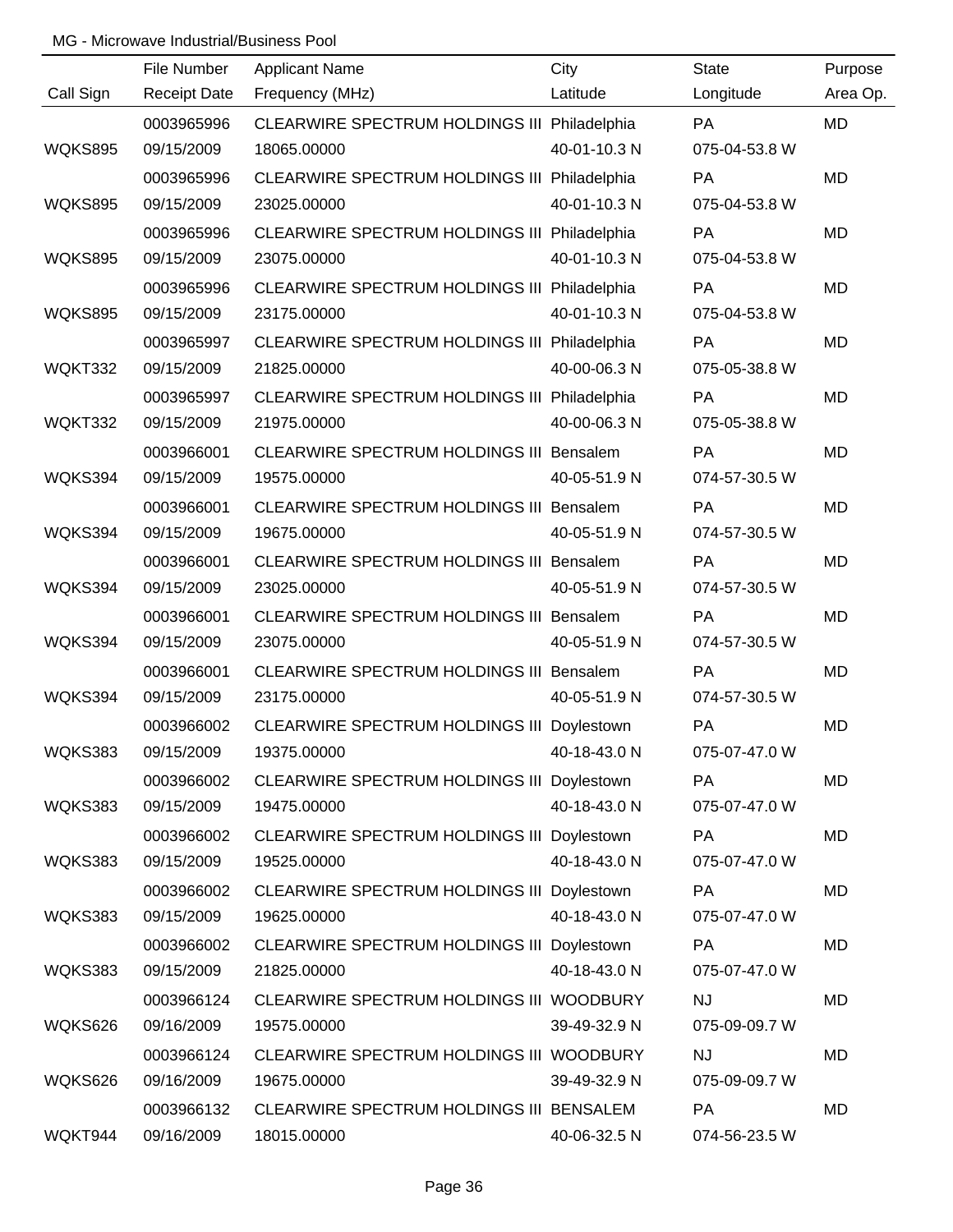|           | File Number         | <b>Applicant Name</b>                            | City         | <b>State</b>  | Purpose   |
|-----------|---------------------|--------------------------------------------------|--------------|---------------|-----------|
| Call Sign | <b>Receipt Date</b> | Frequency (MHz)                                  | Latitude     | Longitude     | Area Op.  |
|           | 0003966132          | CLEARWIRE SPECTRUM HOLDINGS III BENSALEM         |              | PA            | <b>MD</b> |
| WQKT944   | 09/16/2009          | 18115.00000                                      | 40-06-32.5 N | 074-56-23.5 W |           |
|           | 0003966132          | CLEARWIRE SPECTRUM HOLDINGS III BENSALEM         |              | <b>PA</b>     | <b>MD</b> |
| WQKT944   | 09/16/2009          | 21825.00000                                      | 40-06-32.5 N | 074-56-23.5 W |           |
|           | 0003966132          | CLEARWIRE SPECTRUM HOLDINGS III BENSALEM         |              | <b>PA</b>     | <b>MD</b> |
| WQKT944   | 09/16/2009          | 21875.00000                                      | 40-06-32.5 N | 074-56-23.5 W |           |
|           | 0003966132          | CLEARWIRE SPECTRUM HOLDINGS III BENSALEM         |              | PA            | <b>MD</b> |
| WQKT944   | 09/16/2009          | 21975.00000                                      | 40-06-32.5 N | 074-56-23.5 W |           |
|           | 0003966138          | CLEARWIRE SPECTRUM HOLDINGS III Philadelphia     |              | <b>PA</b>     | <b>MD</b> |
| WQKT949   | 09/16/2009          | 19575.00000                                      | 39-54-34.5 N | 075-09-54.8 W |           |
|           | 0003966138          | CLEARWIRE SPECTRUM HOLDINGS III Philadelphia     |              | PA            | <b>MD</b> |
| WQKT949   | 09/16/2009          | 19675.00000                                      | 39-54-34.5 N | 075-09-54.8 W |           |
|           | 0003966138          | CLEARWIRE SPECTRUM HOLDINGS III Philadelphia     |              | <b>PA</b>     | <b>MD</b> |
| WQKT949   | 09/16/2009          | 23125.00000                                      | 39-54-34.5 N | 075-09-54.8 W |           |
|           | 0003966138          | CLEARWIRE SPECTRUM HOLDINGS III Philadelphia     |              | PA            | <b>MD</b> |
| WQKT949   | 09/16/2009          | 23175.00000                                      | 39-54-34.5 N | 075-09-54.8 W |           |
|           | 0003966138          | CLEARWIRE SPECTRUM HOLDINGS III Philadelphia     |              | <b>PA</b>     | <b>MD</b> |
| WQKT949   | 09/16/2009          | 23275.00000                                      | 39-54-34.5 N | 075-09-54.8 W |           |
|           | 0003966141          | <b>CLEARWIRE SPECTRUM HOLDINGS III Westville</b> |              | <b>NJ</b>     | <b>MD</b> |
| WQKS640   | 09/16/2009          | 17815.00000                                      | 39-50-26.1 N | 075-07-24.4 W |           |
|           | 0003966141          | <b>CLEARWIRE SPECTRUM HOLDINGS III Westville</b> |              | <b>NJ</b>     | <b>MD</b> |
| WQKS640   | 09/16/2009          | 17915.00000                                      | 39-50-26.1 N | 075-07-24.4 W |           |
|           | 0003966141          | <b>CLEARWIRE SPECTRUM HOLDINGS III Westville</b> |              | <b>NJ</b>     | <b>MD</b> |
| WQKS640   | 09/16/2009          | 17965.00000                                      | 39-50-26.1 N | 075-07-24.4 W |           |
|           | 0003966141          | CLEARWIRE SPECTRUM HOLDINGS III Westville        |              | <b>NJ</b>     | MD        |
| WQKS640   | 09/16/2009          | 18015.00000                                      | 39-50-26.1 N | 075-07-24.4 W |           |
|           | 0003966141          | <b>CLEARWIRE SPECTRUM HOLDINGS III Westville</b> |              | <b>NJ</b>     | MD        |
| WQKS640   | 09/16/2009          | 18065.00000                                      | 39-50-26.1 N | 075-07-24.4 W |           |
|           | 0003966141          | <b>CLEARWIRE SPECTRUM HOLDINGS III Westville</b> |              | <b>NJ</b>     | MD        |
| WQKS640   | 09/16/2009          | 18115.00000                                      | 39-50-26.1 N | 075-07-24.4 W |           |
|           | 0003966141          | <b>CLEARWIRE SPECTRUM HOLDINGS III Westville</b> |              | NJ.           | MD        |
| WQKS640   | 09/16/2009          | 23075.00000                                      | 39-50-26.1 N | 075-07-24.4 W |           |
|           | 0003966144          | CLEARWIRE SPECTRUM HOLDINGS III Pottstown        |              | <b>PA</b>     | MD        |
| WQKR717   | 09/16/2009          | 19375.00000                                      | 40-15-09.3 N | 075-37-47.2 W |           |
|           | 0003966144          | CLEARWIRE SPECTRUM HOLDINGS III Pottstown        |              | PA            | MD        |
| WQKR717   | 09/16/2009          | 19475.00000                                      | 40-15-09.3 N | 075-37-47.2 W |           |
|           | 0003966144          | CLEARWIRE SPECTRUM HOLDINGS III Pottstown        |              | PA            | MD        |
| WQKR717   | 09/16/2009          | 19575.00000                                      | 40-15-09.3 N | 075-37-47.2 W |           |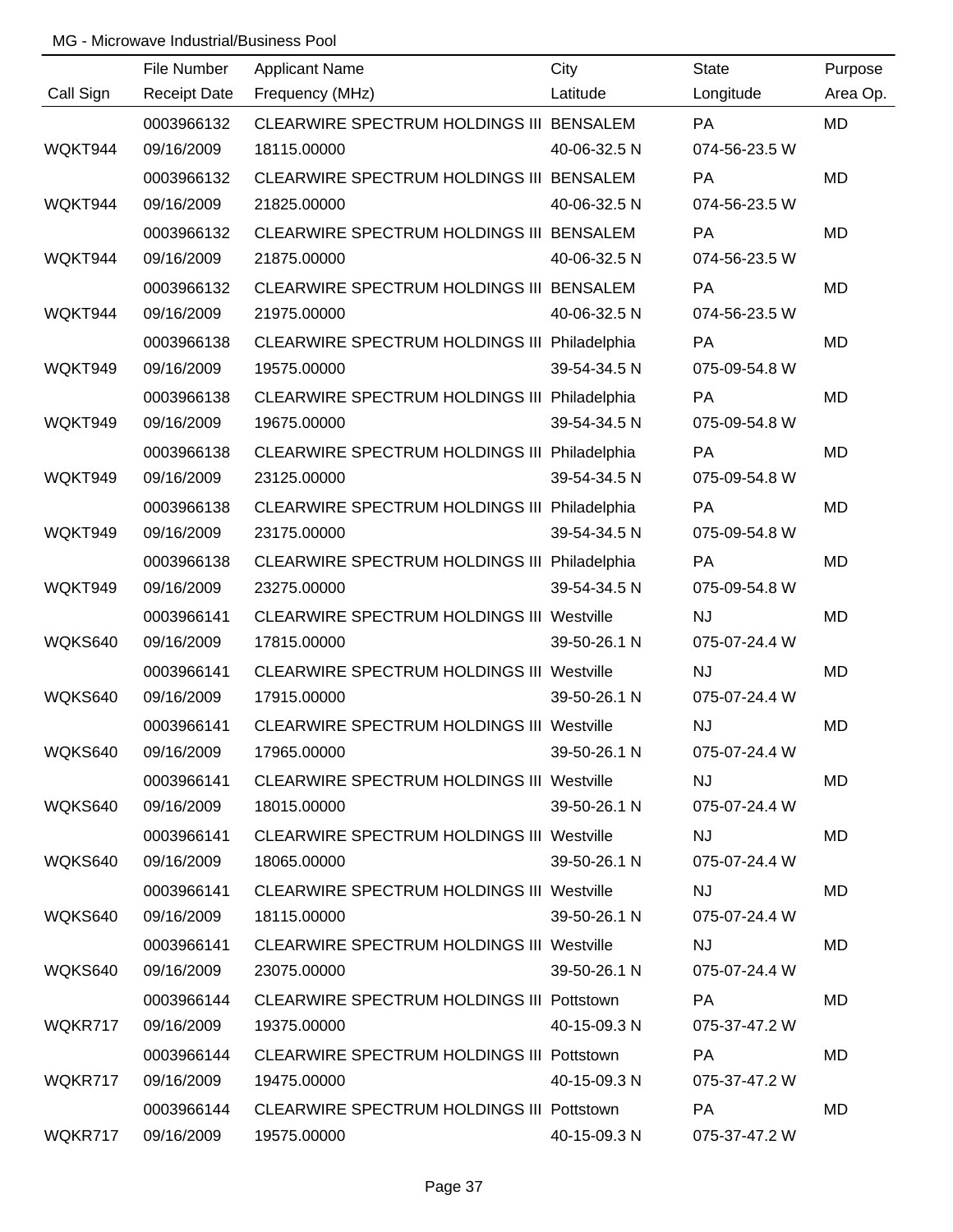|           | File Number         | <b>Applicant Name</b>                             | City         | <b>State</b>  | Purpose   |
|-----------|---------------------|---------------------------------------------------|--------------|---------------|-----------|
| Call Sign | <b>Receipt Date</b> | Frequency (MHz)                                   | Latitude     | Longitude     | Area Op.  |
|           | 0003966144          | CLEARWIRE SPECTRUM HOLDINGS III Pottstown         |              | PA            | <b>MD</b> |
| WQKR717   | 09/16/2009          | 23025.00000                                       | 40-15-09.3 N | 075-37-47.2 W |           |
|           | 0003966144          | CLEARWIRE SPECTRUM HOLDINGS III Pottstown         |              | PA            | <b>MD</b> |
| WQKR717   | 09/16/2009          | 23125.00000                                       | 40-15-09.3 N | 075-37-47.2 W |           |
|           | 0003966148          | CLEARWIRE SPECTRUM HOLDINGS III Pottstown         |              | <b>PA</b>     | <b>MD</b> |
| WQKR947   | 09/16/2009          | 21925.00000                                       | 40-14-36.2 N | 075-38-28.1 W |           |
|           | 0003966152          | CLEARWIRE SPECTRUM HOLDINGS III Harleysville      |              | PA            | <b>MD</b> |
| WQKS747   | 09/16/2009          | 19425.00000                                       | 40-16-52.0 N | 075-23-44.6 W |           |
|           | 0003966161          | CLEARWIRE SPECTRUM HOLDINGS III HUNTINGDON VAL PA |              |               | <b>MD</b> |
| WQKT711   | 09/16/2009          | 19375.00000                                       | 40-07-31.2 N | 075-03-40.0 W |           |
|           | 0003966161          | CLEARWIRE SPECTRUM HOLDINGS III HUNTINGDON VAL PA |              |               | <b>MD</b> |
| WQKT711   | 09/16/2009          | 19475.00000                                       | 40-07-31.2 N | 075-03-40.0 W |           |
|           | 0003966161          | CLEARWIRE SPECTRUM HOLDINGS III HUNTINGDON VAL PA |              |               | <b>MD</b> |
| WQKT711   | 09/16/2009          | 19575.00000                                       | 40-07-31.2 N | 075-03-40.0 W |           |
|           | 0003966161          | CLEARWIRE SPECTRUM HOLDINGS III HUNTINGDON VAL PA |              |               | <b>MD</b> |
| WQKT711   | 09/16/2009          | 19675.00000                                       | 40-07-31.2 N | 075-03-40.0 W |           |
|           | 0003966161          | CLEARWIRE SPECTRUM HOLDINGS III HUNTINGDON VAL PA |              |               | <b>MD</b> |
| WQKT711   | 09/16/2009          | 23275.00000                                       | 40-07-31.2 N | 075-03-40.0 W |           |
|           | 0003966169          | CLEARWIRE SPECTRUM HOLDINGS III West Chester      |              | PA            | <b>MD</b> |
| WQKT684   | 09/16/2009          | 19375.00000                                       | 39-57-09.0 N | 075-36-04.7 W |           |
|           | 0003966169          | CLEARWIRE SPECTRUM HOLDINGS III West Chester      |              | PA            | <b>MD</b> |
| WQKT684   | 09/16/2009          | 19475.00000                                       | 39-57-09.0 N | 075-36-04.7 W |           |
|           | 0003966169          | CLEARWIRE SPECTRUM HOLDINGS III West Chester      |              | PA            | <b>MD</b> |
| WQKT684   | 09/16/2009          | 21825.00000                                       | 39-57-09.0 N | 075-36-04.7 W |           |
|           | 0003966169          | CLEARWIRE SPECTRUM HOLDINGS III West Chester      |              | <b>PA</b>     | MD        |
| WQKT684   | 09/16/2009          | 21875.00000                                       | 39-57-09.0 N | 075-36-04.7 W |           |
|           | 0003966169          | CLEARWIRE SPECTRUM HOLDINGS III West Chester      |              | PA            | MD        |
| WQKT684   | 09/16/2009          | 21925.00000                                       | 39-57-09.0 N | 075-36-04.7 W |           |
|           | 0003966175          | CLEARWIRE SPECTRUM HOLDINGS III ASTON             |              | <b>PA</b>     | MD        |
| WQKT971   | 09/16/2009          | 11225.00000                                       | 39-52-19.6 N | 075-27-13.7 W |           |
|           | 0003966175          | CLEARWIRE SPECTRUM HOLDINGS III ASTON             |              | PA            | MD        |
| WQKT971   | 09/16/2009          | 11345.00000                                       | 39-52-19.6 N | 075-27-13.7 W |           |
|           | 0003966175          | CLEARWIRE SPECTRUM HOLDINGS III ASTON             |              | <b>PA</b>     | MD        |
| WQKT971   | 09/16/2009          | 11465.00000                                       | 39-52-19.6 N | 075-27-13.7 W |           |
|           | 0003966175          | CLEARWIRE SPECTRUM HOLDINGS III ASTON             |              | <b>PA</b>     | MD        |
| WQKT971   | 09/16/2009          | 11545.00000                                       | 39-52-19.6 N | 075-27-13.7 W |           |
|           | 0003966175          | CLEARWIRE SPECTRUM HOLDINGS III ASTON             |              | <b>PA</b>     | MD        |
| WQKT971   | 09/16/2009          | 19375.00000                                       | 39-52-19.6 N | 075-27-13.7 W |           |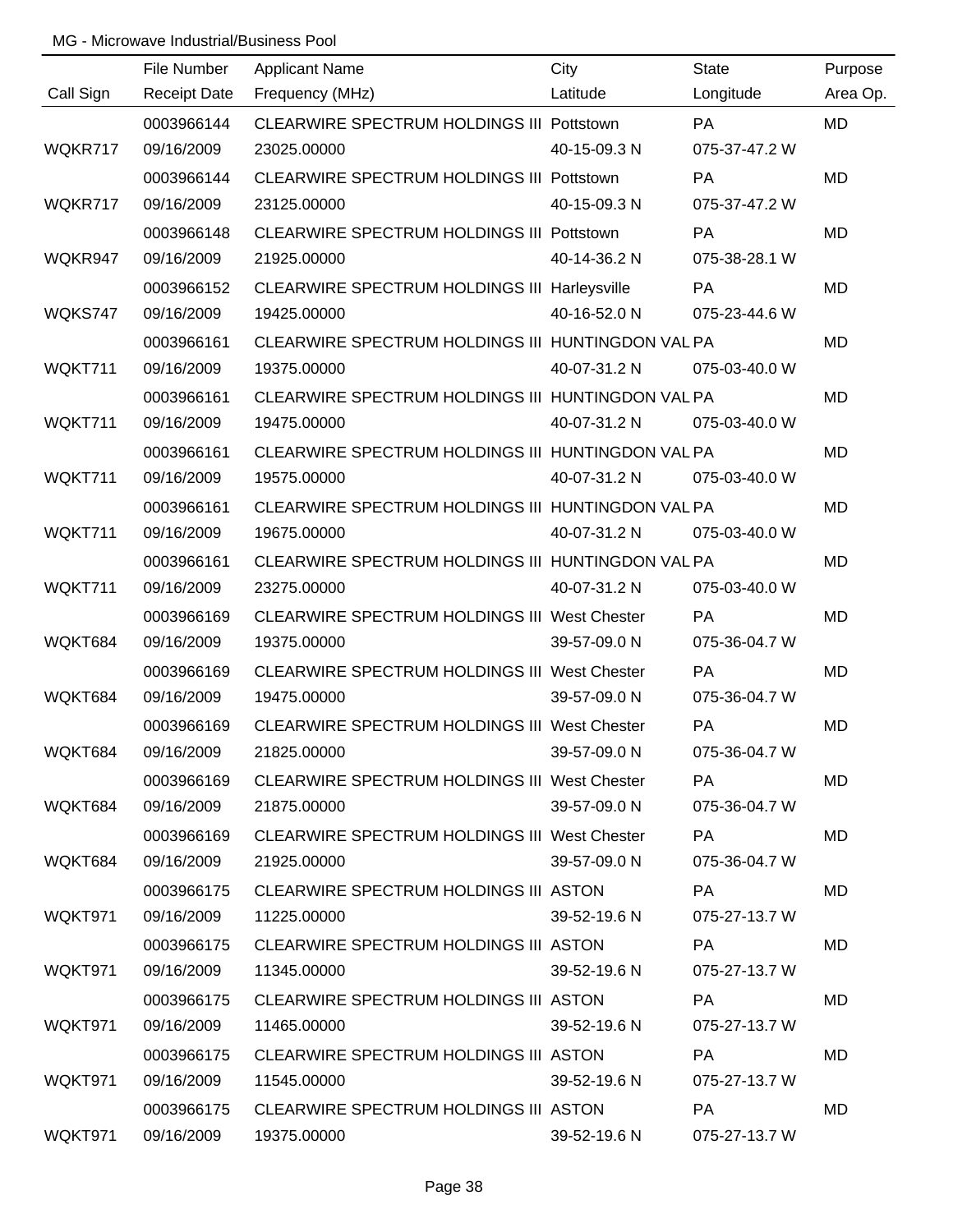|           | File Number         | <b>Applicant Name</b>                        | City         | <b>State</b>  | Purpose   |
|-----------|---------------------|----------------------------------------------|--------------|---------------|-----------|
| Call Sign | <b>Receipt Date</b> | Frequency (MHz)                              | Latitude     | Longitude     | Area Op.  |
|           | 0003966175          | CLEARWIRE SPECTRUM HOLDINGS III ASTON        |              | PA            | <b>MD</b> |
| WQKT971   | 09/16/2009          | 19475.00000                                  | 39-52-19.6 N | 075-27-13.7 W |           |
|           | 0003966175          | CLEARWIRE SPECTRUM HOLDINGS III ASTON        |              | PA            | <b>MD</b> |
| WQKT971   | 09/16/2009          | 23075.00000                                  | 39-52-19.6 N | 075-27-13.7 W |           |
|           | 0003966177          | CLEARWIRE SPECTRUM HOLDINGS III SICKLERVILLE |              | <b>NJ</b>     | <b>MD</b> |
| WQKT956   | 09/16/2009          | 17815.00000                                  | 39-43-55.2 N | 075-01-37.2 W |           |
|           | 0003966177          | CLEARWIRE SPECTRUM HOLDINGS III SICKLERVILLE |              | <b>NJ</b>     | <b>MD</b> |
| WQKT956   | 09/16/2009          | 17915.00000                                  | 39-43-55.2 N | 075-01-37.2 W |           |
|           | 0003966177          | CLEARWIRE SPECTRUM HOLDINGS III SICKLERVILLE |              | <b>NJ</b>     | MD        |
| WQKT956   | 09/16/2009          | 21825.00000                                  | 39-43-55.2 N | 075-01-37.2 W |           |
|           | 0003966177          | CLEARWIRE SPECTRUM HOLDINGS III SICKLERVILLE |              | <b>NJ</b>     | <b>MD</b> |
| WQKT956   | 09/16/2009          | 21875.00000                                  | 39-43-55.2 N | 075-01-37.2 W |           |
|           | 0003966177          | CLEARWIRE SPECTRUM HOLDINGS III SICKLERVILLE |              | <b>NJ</b>     | MD        |
| WQKT956   | 09/16/2009          | 21975.00000                                  | 39-43-55.2 N | 075-01-37.2 W |           |
|           | 0003966180          | CLEARWIRE SPECTRUM HOLDINGS III Aston        |              | PA            | <b>MD</b> |
| WQKT972   | 09/16/2009          | 19375.00000                                  | 39-51-22.3 N | 075-25-16.7 W |           |
|           | 0003966180          | CLEARWIRE SPECTRUM HOLDINGS III Aston        |              | PA            | MD        |
| WQKT972   | 09/16/2009          | 19475.00000                                  | 39-51-22.3 N | 075-25-16.7 W |           |
|           | 0003966180          | CLEARWIRE SPECTRUM HOLDINGS III Aston        |              | PA            | <b>MD</b> |
| WQKT972   | 09/16/2009          | 23025.00000                                  | 39-51-22.3 N | 075-25-16.7 W |           |
|           | 0003966180          | CLEARWIRE SPECTRUM HOLDINGS III Aston        |              | PA            | MD        |
| WQKT972   | 09/16/2009          | 23075.00000                                  | 39-51-22.3 N | 075-25-16.7 W |           |
|           | 0003966180          | <b>CLEARWIRE SPECTRUM HOLDINGS III Aston</b> |              | PA            | MD        |
| WQKT972   | 09/16/2009          | 23125.00000                                  | 39-51-22.3 N | 075-25-16.7 W |           |
|           | 0003966185          | CLEARWIRE SPECTRUM HOLDINGS III Media        |              | <b>PA</b>     | MD        |
| WQKT688   | 09/16/2009          | 17815.00000                                  | 39-53-43.9 N | 075-24-15.2 W |           |
|           | 0003966185          | <b>CLEARWIRE SPECTRUM HOLDINGS III Media</b> |              | <b>PA</b>     | MD        |
| WQKT688   | 09/16/2009          | 17865.00000                                  | 39-53-43.9 N | 075-24-15.2 W |           |
|           | 0003966185          | <b>CLEARWIRE SPECTRUM HOLDINGS III Media</b> |              | PA            | MD        |
| WQKT688   | 09/16/2009          | 17915.00000                                  | 39-53-43.9 N | 075-24-15.2 W |           |
|           | 0003966185          | <b>CLEARWIRE SPECTRUM HOLDINGS III Media</b> |              | PA            | MD        |
| WQKT688   | 09/16/2009          | 17965.00000                                  | 39-53-43.9 N | 075-24-15.2 W |           |
|           | 0003966185          | <b>CLEARWIRE SPECTRUM HOLDINGS III Media</b> |              | <b>PA</b>     | MD        |
| WQKT688   | 09/16/2009          | 18065.00000                                  | 39-53-43.9 N | 075-24-15.2 W |           |
|           | 0003966185          | CLEARWIRE SPECTRUM HOLDINGS III Media        |              | PA            | MD        |
| WQKT688   | 09/16/2009          | 23075.00000                                  | 39-53-43.9 N | 075-24-15.2 W |           |
|           | 0003966185          | CLEARWIRE SPECTRUM HOLDINGS III Media        |              | PA            | MD        |
| WQKT688   | 09/16/2009          | 23225.00000                                  | 39-53-43.9 N | 075-24-15.2 W |           |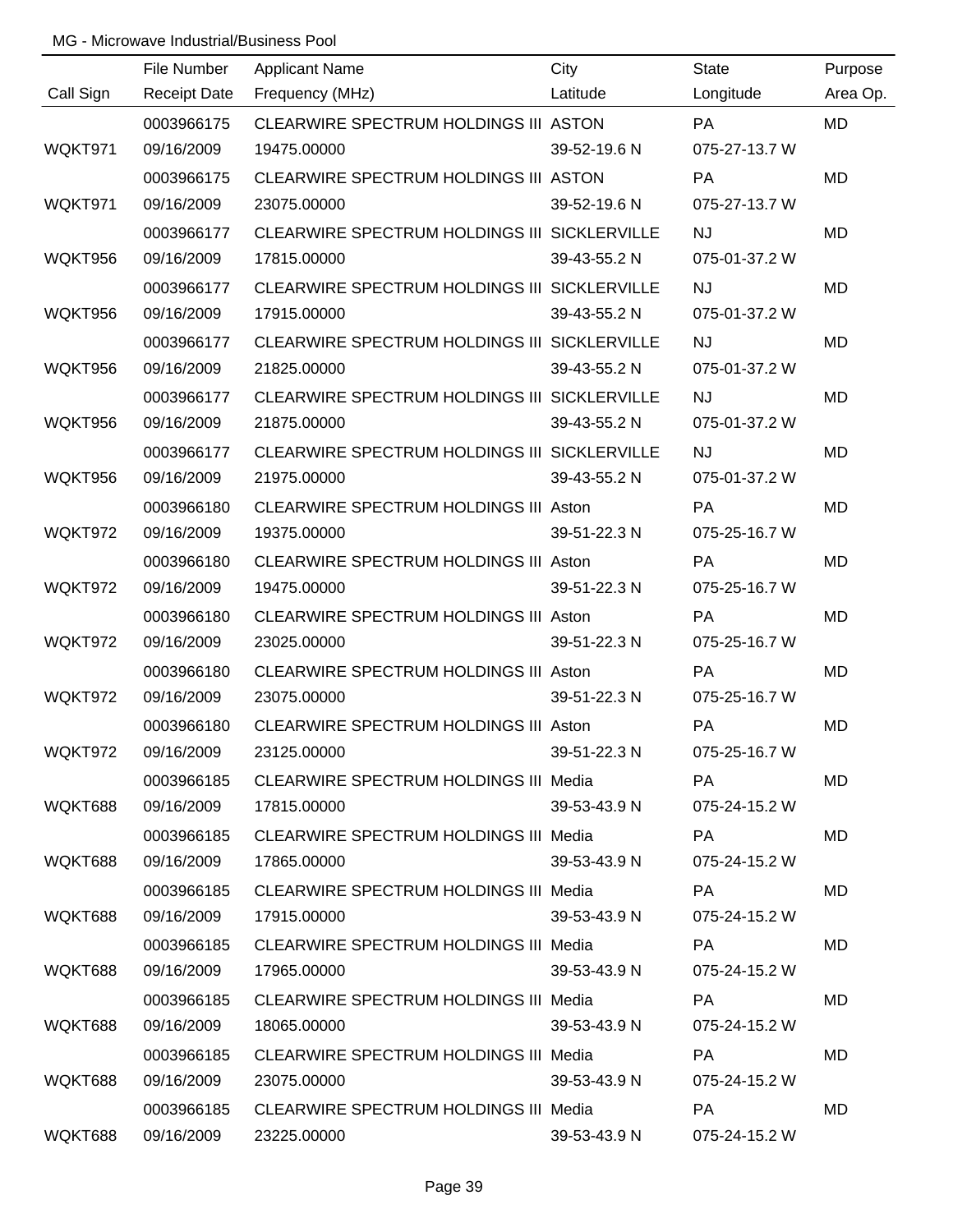|                   | File Number         | <b>Applicant Name</b>                      | City               | <b>State</b>  | Purpose   |
|-------------------|---------------------|--------------------------------------------|--------------------|---------------|-----------|
| Call Sign         | <b>Receipt Date</b> | Frequency (MHz)                            | Latitude           | Longitude     | Area Op.  |
|                   | 0003966188          | CLEARWIRE SPECTRUM HOLDINGS III Wyncote    |                    | <b>PA</b>     | <b>MD</b> |
| WQKT923           | 09/16/2009          | 23025.00000                                | 40-04-31.5 N       | 075-09-25.3 W |           |
|                   | 0003966193          | CLEARWIRE SPECTRUM HOLDINGS III Media      |                    | PA            | <b>MD</b> |
| WQKR846           | 09/16/2009          | 19425.00000                                | 39-56-00.6 N       | 075-23-45.4 W |           |
|                   | 0003966193          | CLEARWIRE SPECTRUM HOLDINGS III Media      |                    | PA            | <b>MD</b> |
| WQKR846           | 09/16/2009          | 19475.00000                                | 39-56-00.6 N       | 075-23-45.4 W |           |
|                   | 0003966193          | CLEARWIRE SPECTRUM HOLDINGS III Media      |                    | <b>PA</b>     | <b>MD</b> |
| WQKR846           | 09/16/2009          | 23075.00000                                | 39-56-00.6 N       | 075-23-45.4 W |           |
|                   | 0003966198          | CLEARWIRE SPECTRUM HOLDINGS III WARMINSTER |                    | <b>PA</b>     | <b>MD</b> |
| WQKT401           | 09/16/2009          | 11225.00000                                | 40-12-54.0 N       | 075-03-47.5 W |           |
|                   | 0003966198          | CLEARWIRE SPECTRUM HOLDINGS III WARMINSTER |                    | <b>PA</b>     | <b>MD</b> |
| WQKT401           | 09/16/2009          | 11385.00000                                | 40-12-54.0 N       | 075-03-47.5 W |           |
|                   | 0003966198          | CLEARWIRE SPECTRUM HOLDINGS III WARMINSTER |                    | PA            | <b>MD</b> |
| WQKT401           | 09/16/2009          | 11545.00000                                | 40-12-54.0 N       | 075-03-47.5 W |           |
|                   | 0003966198          | CLEARWIRE SPECTRUM HOLDINGS III WARMINSTER |                    | <b>PA</b>     | <b>MD</b> |
| WQKT401           | 09/16/2009          | 11625.00000                                | 40-12-54.0 N       | 075-03-47.5 W |           |
|                   | 0003966198          | CLEARWIRE SPECTRUM HOLDINGS III WARMINSTER |                    | <b>PA</b>     | <b>MD</b> |
| WQKT401           | 09/16/2009          | 11665.00000                                | 40-12-54.0 N       | 075-03-47.5 W |           |
|                   | 0003966198          | CLEARWIRE SPECTRUM HOLDINGS III WARMINSTER |                    | PA            | <b>MD</b> |
| WQKT401           | 09/16/2009          | 17815.00000                                | 40-12-54.0 N       | 075-03-47.5 W |           |
|                   | 0003966198          | CLEARWIRE SPECTRUM HOLDINGS III WARMINSTER |                    | PA            | <b>MD</b> |
| WQKT401           | 09/16/2009          | 17915.00000                                | 40-12-54.0 N       | 075-03-47.5 W |           |
|                   | 0003966198          | CLEARWIRE SPECTRUM HOLDINGS III WARMINSTER |                    | PA            | <b>MD</b> |
| WQKT401           | 09/16/2009          | 21825.00000                                | 40-12-54.0 N       | 075-03-47.5 W |           |
|                   | 0003966198          | CLEARWIRE SPECTRUM HOLDINGS III WARMINSTER |                    | PA            | <b>MD</b> |
| WQKT401           | 09/16/2009          | 23125.00000                                | 40-12-54.0 N       | 075-03-47.5 W |           |
|                   | 0003966201          | CLEARWIRE SPECTRUM HOLDINGS III WARMINSTER |                    | PA            | <b>MD</b> |
| WQKR652           | 09/16/2009          | 21925.00000                                | 40-12-32.8 N       | 075-04-44.8 W |           |
|                   | 0003966201          | CLEARWIRE SPECTRUM HOLDINGS III WARMINSTER |                    | PA            | <b>MD</b> |
| WQKR652           | 09/16/2009          | 21975.00000                                | 40-12-32.8 N       | 075-04-44.8 W |           |
|                   | 0003966201          | CLEARWIRE SPECTRUM HOLDINGS III WARMINSTER |                    | PA            | <b>MD</b> |
| WQKR652           | 09/16/2009          | 23025.00000                                | 40-12-32.8 N       | 075-04-44.8 W |           |
|                   | 0003966396          | East Kentucky Power Cooperative, Inc.      | <b>FORD</b>        | KY            | <b>MD</b> |
| KIR <sub>62</sub> | 09/16/2009          | 06865.00000                                | 37-54-07.2 N       | 084-15-03.7 W |           |
|                   | 0003966403          | East Kentucky Power Cooperative, Inc.      | Lancaster          | KY            | <b>MD</b> |
| WPQR926           | 09/16/2009          | 06705.00000                                | 37-37-04.4 N       | 084-33-47.8 W |           |
|                   | 0003966655          | <b>PACIFICORP</b>                          | <b>GREEN RIVER</b> | UT            | <b>MD</b> |
| WNTL318           | 09/16/2009          | 00957.55000                                | 38-58-53.9 N       | 110-10-11.4 W |           |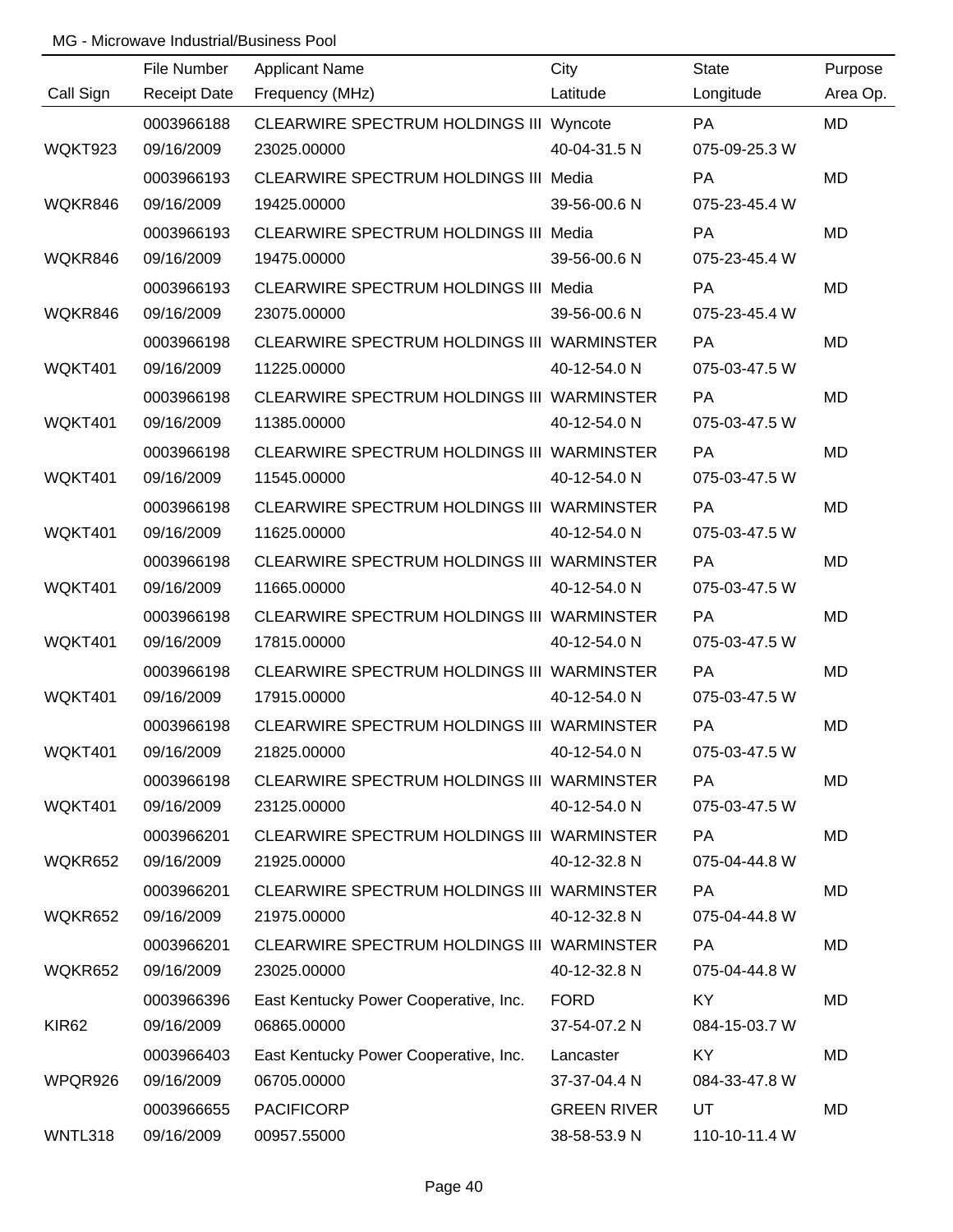|           | File Number         | <b>Applicant Name</b>                      | City         | <b>State</b>  | Purpose   |
|-----------|---------------------|--------------------------------------------|--------------|---------------|-----------|
| Call Sign | <b>Receipt Date</b> | Frequency (MHz)                            | Latitude     | Longitude     | Area Op.  |
|           | 0003966885          | CLEARWIRE SPECTRUM HOLDINGS III Brookhaven |              | PA            | <b>MD</b> |
| WQKT683   | 09/16/2009          | 17865.00000                                | 39-52-43.8 N | 075-23-49.4 W |           |
|           | 0003966885          | CLEARWIRE SPECTRUM HOLDINGS III Brookhaven |              | PA            | <b>MD</b> |
| WQKT683   | 09/16/2009          | 21875.00000                                | 39-52-43.8 N | 075-23-49.4 W |           |
|           | 0003963387          | The Goldman Sachs Group, Inc.              | New York     | <b>NY</b>     | <b>NE</b> |
|           | 09/11/2009          | 17815.00000                                | 40-42-54.0 N | 074-00-52.0 W |           |
|           | 0003963387          | The Goldman Sachs Group, Inc.              | New York     | NY            | <b>NE</b> |
|           | 09/11/2009          | 17915.00000                                | 40-42-54.0 N | 074-00-52.0 W |           |
|           | 0003963387          | The Goldman Sachs Group, Inc.              | New York     | NY            | <b>NE</b> |
|           | 09/11/2009          | 18015.00000                                | 40-42-54.0 N | 074-00-52.0 W |           |
|           | 0003963387          | The Goldman Sachs Group, Inc.              | New York     | NY            | <b>NE</b> |
|           | 09/11/2009          | 18115.00000                                | 40-42-54.0 N | 074-00-52.0 W |           |
|           | 0003963387          | The Goldman Sachs Group, Inc.              | New York     | NY            | <b>NE</b> |
|           | 09/11/2009          | 21525.00000                                | 40-42-54.0 N | 074-00-52.0 W |           |
|           | 0003963387          | The Goldman Sachs Group, Inc.              | New York     | NY            | <b>NE</b> |
|           | 09/11/2009          | 21575.00000                                | 40-42-54.0 N | 074-00-52.0 W |           |
|           | 0003963387          | The Goldman Sachs Group, Inc.              | New York     | NY            | <b>NE</b> |
|           | 09/11/2009          | 21625.00000                                | 40-42-54.0 N | 074-00-52.0 W |           |
|           | 0003963387          | The Goldman Sachs Group, Inc.              | New York     | <b>NY</b>     | <b>NE</b> |
|           | 09/11/2009          | 21775.00000                                | 40-42-54.0 N | 074-00-52.0 W |           |
|           | 0003963387          | The Goldman Sachs Group, Inc.              | New York     | NY            | <b>NE</b> |
|           | 09/11/2009          | 22175.00000                                | 40-42-54.0 N | 074-00-52.0 W |           |
|           | 0003963387          | The Goldman Sachs Group, Inc.              | New York     | <b>NY</b>     | <b>NE</b> |
|           | 09/11/2009          | 22275.00000                                | 40-42-54.0 N | 074-00-52.0 W |           |
|           | 0003963391          | The Goldman Sachs Group, Inc.              | Jersey City  | <b>NJ</b>     | <b>NE</b> |
|           | 09/11/2009          | 19375.00000                                | 40-42-47.2 N | 074-02-02.4 W |           |
|           | 0003963391          | The Goldman Sachs Group, Inc.              | Jersey City  | <b>NJ</b>     | <b>NE</b> |
|           | 09/11/2009          | 19475.00000                                | 40-42-47.2 N | 074-02-02.4 W |           |
|           | 0003963391          | The Goldman Sachs Group, Inc.              | Jersey City  | <b>NJ</b>     | <b>NE</b> |
|           | 09/11/2009          | 19575.00000                                | 40-42-47.2 N | 074-02-02.4 W |           |
|           | 0003963391          | The Goldman Sachs Group, Inc.              | Jersey City  | <b>NJ</b>     | <b>NE</b> |
|           | 09/11/2009          | 19675.00000                                | 40-42-47.2 N | 074-02-02.4 W |           |
|           | 0003963391          | The Goldman Sachs Group, Inc.              | Jersey City  | <b>NJ</b>     | <b>NE</b> |
|           | 09/11/2009          | 22725.00000                                | 40-42-47.2 N | 074-02-02.4 W |           |
|           | 0003963391          | The Goldman Sachs Group, Inc.              | Jersey City  | <b>NJ</b>     | <b>NE</b> |
|           | 09/11/2009          | 22775.00000                                | 40-42-47.2 N | 074-02-02.4 W |           |
|           | 0003963391          | The Goldman Sachs Group, Inc.              | Jersey City  | <b>NJ</b>     | <b>NE</b> |
|           | 09/11/2009          | 22825.00000                                | 40-42-47.2 N | 074-02-02.4 W |           |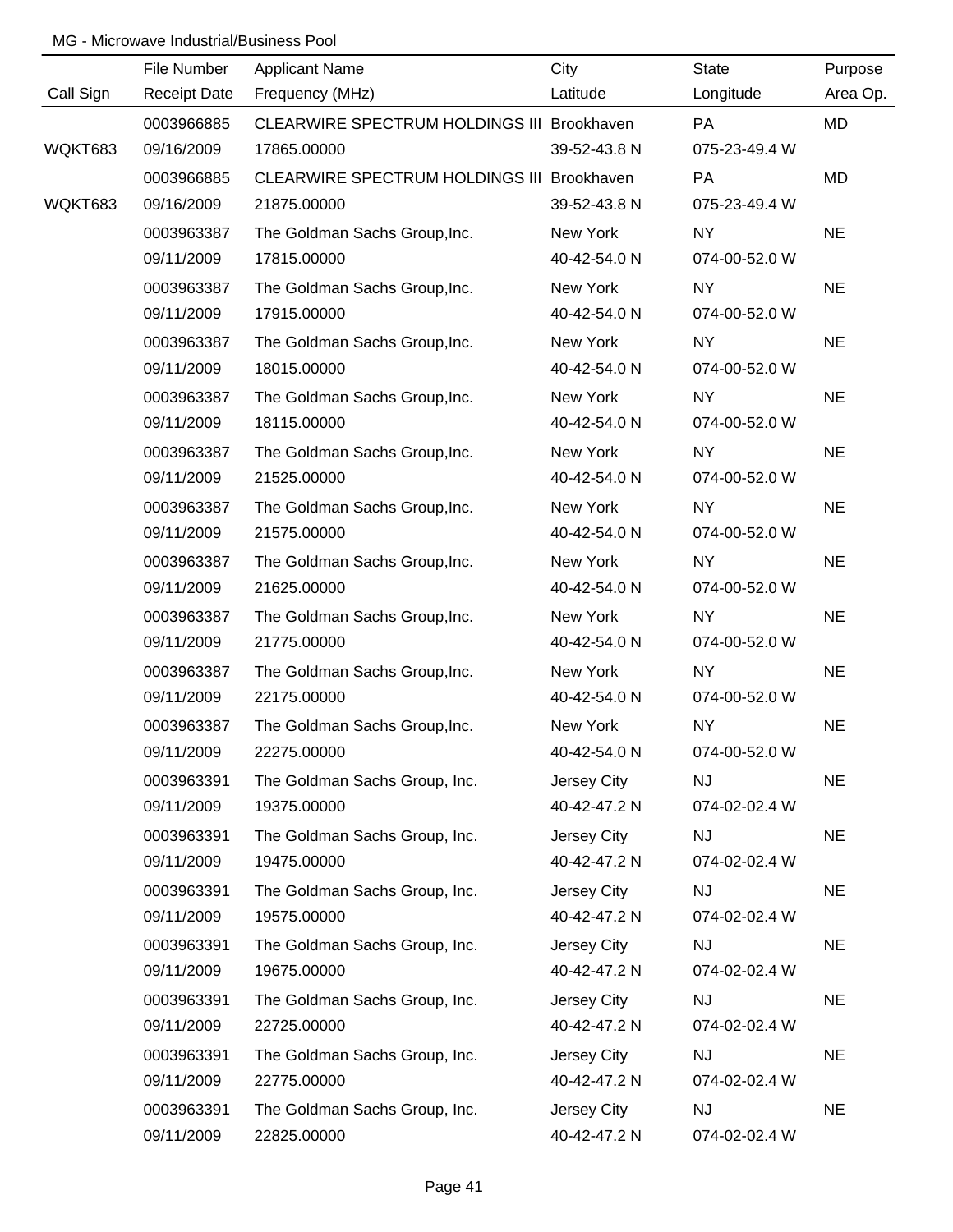|           | File Number         | <b>Applicant Name</b>                                | City          | <b>State</b>  | Purpose   |
|-----------|---------------------|------------------------------------------------------|---------------|---------------|-----------|
| Call Sign | <b>Receipt Date</b> | Frequency (MHz)                                      | Latitude      | Longitude     | Area Op.  |
|           | 0003963391          | The Goldman Sachs Group, Inc.                        | Jersey City   | <b>NJ</b>     | <b>NE</b> |
|           | 09/11/2009          | 22975.00000                                          | 40-42-47.2 N  | 074-02-02.4 W |           |
|           | 0003963391          | The Goldman Sachs Group, Inc.                        | Jersey City   | <b>NJ</b>     | <b>NE</b> |
|           | 09/11/2009          | 23375.00000                                          | 40-42-47.2 N  | 074-02-02.4 W |           |
|           | 0003963391          | The Goldman Sachs Group, Inc.                        | Jersey City   | <b>NJ</b>     | <b>NE</b> |
|           | 09/11/2009          | 23475.00000                                          | 40-42-47.2 N  | 074-02-02.4 W |           |
|           | 0003964351          | LT-WR LLC                                            | Los Angeles   | CA            | <b>NE</b> |
|           | 09/14/2009          | 23375.00000                                          | 34-04-32.2 N  | 118-39-34.1 W |           |
|           | 0003964377          | <b>LT-WR LLC</b>                                     | Flintridge    | CA            | <b>NE</b> |
|           | 09/14/2009          | 23475.00000                                          | 34-13-31.6 N  | 118-03-55.3 W |           |
|           | 0003964490          | Northrop Grumman Information Technolo( Staten Island |               | <b>NY</b>     | <b>NE</b> |
|           | 09/14/2009          | 23025.00000                                          | 40-36-00.7 N  | 074-11-45.4 W |           |
|           | 0003964490          | Northrop Grumman Information Technolo( Staten Island |               | <b>NY</b>     | <b>NE</b> |
|           | 09/14/2009          | 23075.00000                                          | 40-36-00.7 N  | 074-11-45.4 W |           |
|           | 0003964490          | Northrop Grumman Information Technolo( Staten Island |               | <b>NY</b>     | <b>NE</b> |
|           | 09/14/2009          | 23225.00000                                          | 40-36-00.7 N  | 074-11-45.4 W |           |
|           | 0003964496          | Northrop Grumman Information Technolo( Maspeth       |               | <b>NY</b>     | <b>NE</b> |
|           | 09/14/2009          | 21975.00000                                          | 40-43-01.8 N  | 073-54-57.3 W |           |
|           | 0003964496          | Northrop Grumman Information Technolo( Maspeth       |               | <b>NY</b>     | <b>NE</b> |
|           | 09/14/2009          | 22025.00000                                          | 40-43-01.8 N  | 073-54-57.3 W |           |
|           | 0003964496          | Northrop Grumman Information Technolo( Maspeth       |               | <b>NY</b>     | <b>NE</b> |
|           | 09/14/2009          | 23075.00000                                          | 40-43-01.8 N  | 073-54-57.3 W |           |
|           | 0003964496          | Northrop Grumman Information Technolo( Maspeth       |               | <b>NY</b>     | <b>NE</b> |
|           | 09/14/2009          | 23125.00000                                          | 40-43-01.8 N  | 073-54-57.3 W |           |
|           | 0003964757          | Puget Sound Energy, Inc.                             | <b>RENTON</b> | <b>WA</b>     | <b>NE</b> |
|           | 09/14/2009          | 00928.05625                                          | 47-28-03.0 N  | 122-11-28.0 W |           |
|           | 0003964757          | Puget Sound Energy, Inc.                             | <b>RENTON</b> | WA            | <b>NE</b> |
|           | 09/14/2009          | 00928.40625                                          | 47-28-03.0 N  | 122-11-28.0 W |           |
|           | 0003964757          | Puget Sound Energy, Inc.                             | <b>RENTON</b> | WA            | <b>NE</b> |
|           | 09/14/2009          | 00928.66250                                          | 47-28-03.0 N  | 122-11-28.0 W |           |
|           | 0003964757          | Puget Sound Energy, Inc.                             | <b>RENTON</b> | WA            | <b>NE</b> |
|           | 09/14/2009          | 00952.05625                                          | 47-28-03.0 N  | 122-11-28.0 W |           |
|           | 0003964757          | Puget Sound Energy, Inc.                             | <b>RENTON</b> | WA            | <b>NE</b> |
|           | 09/14/2009          | 00952.40625                                          | 47-28-03.0 N  | 122-11-28.0 W |           |
|           | 0003964757          | Puget Sound Energy, Inc.                             | <b>RENTON</b> | <b>WA</b>     | <b>NE</b> |
|           | 09/14/2009          | 00952.66250                                          | 47-28-03.0 N  | 122-11-28.0 W |           |
|           | 0003964897          | Virginia Broadband, LLC                              | Warsaw        | VA            | <b>NE</b> |
|           | 09/15/2009          | 06197.24000                                          | 37-57-32.0 N  | 076-45-20.0 W |           |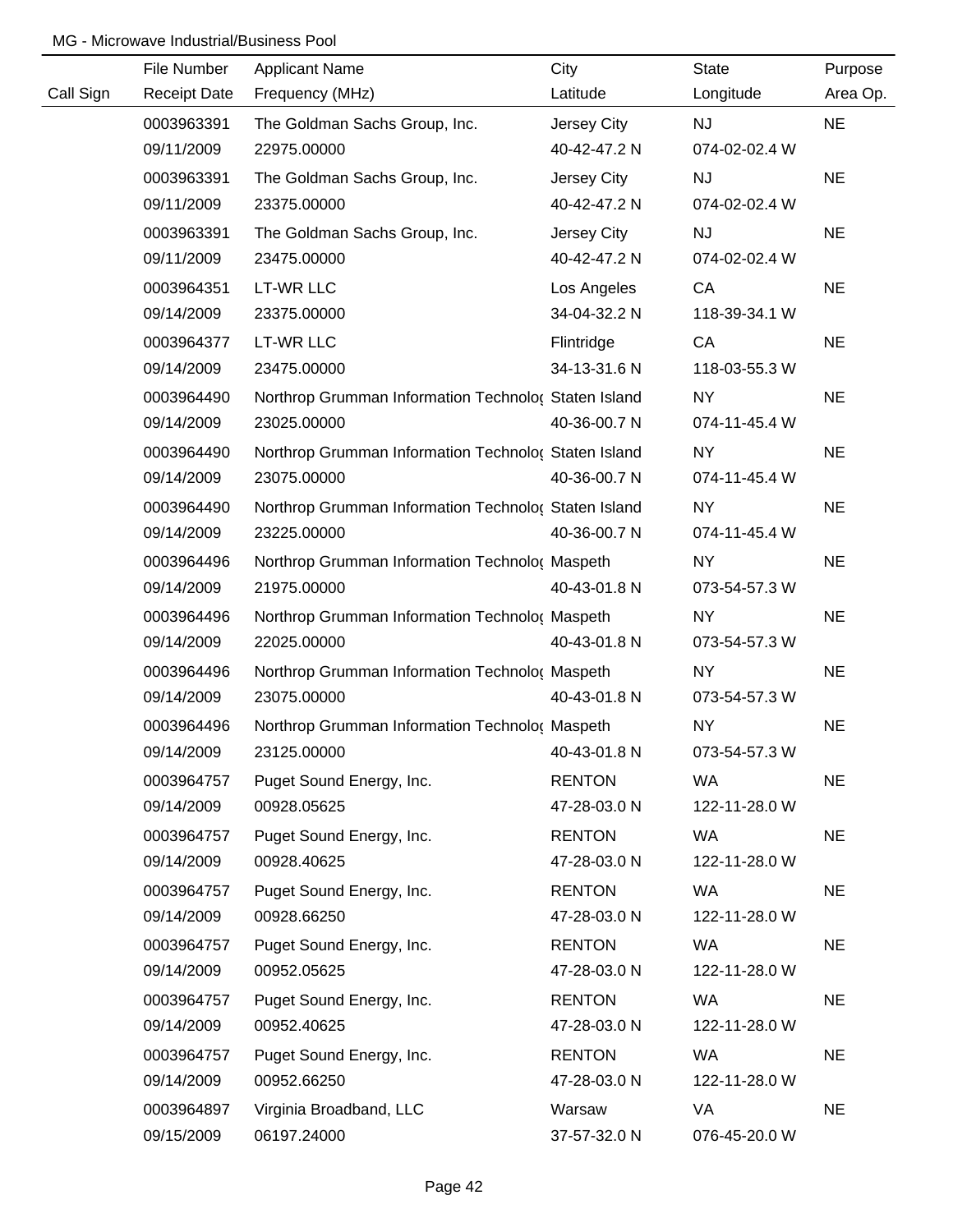|           | File Number         | <b>Applicant Name</b>                           | City         | <b>State</b>  | Purpose   |
|-----------|---------------------|-------------------------------------------------|--------------|---------------|-----------|
| Call Sign | <b>Receipt Date</b> | Frequency (MHz)                                 | Latitude     | Longitude     | Area Op.  |
|           | 0003965485          | <b>Wisconsin Electric Power Company</b>         | Milwaukee    | WI            | <b>NE</b> |
|           | 09/15/2009          | 00928.20625                                     | 43-11-00.0 N | 087-56-34.3 W |           |
|           | 0003965485          | Wisconsin Electric Power Company                | Milwaukee    | WI            | <b>NE</b> |
|           | 09/15/2009          | 00952.20625                                     | 43-11-00.0 N | 087-56-34.3 W |           |
|           | 0003965537          | <b>Wisconsin Elelctric Power Company</b>        | Milwaukee    | WI            | <b>NE</b> |
|           | 09/15/2009          | 00928.34375                                     | 43-10-57.0 N | 087-56-34.3 W |           |
|           | 0003965537          | <b>Wisconsin Elelctric Power Company</b>        | Milwaukee    | WI            | <b>NE</b> |
|           | 09/15/2009          | 00952.34375                                     | 43-10-57.0 N | 087-56-34.3 W |           |
|           | 0003965569          | CLEARWIRE SPECTRUM HOLDINGS III Wenonah         |              | <b>NJ</b>     | <b>NE</b> |
|           | 09/15/2009          | 23075.00000                                     | 39-47-43.2 N | 075-09-02.5 W |           |
|           | 0003965571          | CLEARWIRE SPECTRUM HOLDINGS III North Coventry  |              | PA            | <b>NE</b> |
|           | 09/15/2009          | 21825.00000                                     | 40-13-52.4 N | 075-39-19.8 W |           |
|           | 0003965573          | CLEARWIRE SPECTRUM HOLDINGS III PHILADELPHIA    |              | PA            | <b>NE</b> |
|           | 09/15/2009          | 23075.00000                                     | 39-56-59.8 N | 075-10-03.7 W |           |
|           | 0003965574          | CLEARWIRE SPECTRUM HOLDINGS III Philadelphia    |              | <b>PA</b>     | <b>NE</b> |
|           | 09/15/2009          | 22075.00000                                     | 39-58-15.6 N | 075-08-50.6 W |           |
|           | 0003965576          | CLEARWIRE SPECTRUM HOLDINGS III Doylestown      |              | PA            | <b>NE</b> |
|           | 09/15/2009          | 23025.00000                                     | 40-18-19.4 N | 075-08-47.4 W |           |
|           | 0003965577          | CLEARWIRE SPECTRUM HOLDINGS III Philadelphia    |              | <b>PA</b>     | <b>NE</b> |
|           | 09/15/2009          | 23125.00000                                     | 39-58-19.4 N | 075-10-12.8 W |           |
|           | 0003965581          | CLEARWIRE SPECTRUM HOLDINGS III Clifton Heights |              | PA            | <b>NE</b> |
|           | 09/15/2009          | 23225.00000                                     | 39-55-53.1 N | 075-17-08.1 W |           |
|           | 0003965584          | CLEARWIRE SPECTRUM HOLDINGS III Philadelphia    |              | PA            | <b>NE</b> |
|           | 09/15/2009          | 23075.00000                                     | 39-56-30.1 N | 075-09-33.5 W |           |
|           | 0003965585          | CLEARWIRE SPECTRUM HOLDINGS III PHILADELPHIA    |              | PA            | <b>NE</b> |
|           | 09/15/2009          | 23075.00000                                     | 39-54-41.8 N | 075-08-59.6 W |           |
|           | 0003965589          | CLEARWIRE SPECTRUM HOLDINGS III Yardley         |              | PA            | <b>NE</b> |
|           | 09/15/2009          | 21825.00000                                     | 40-14-31.9 N | 074-50-40.9 W |           |
|           | 0003965592          | CLEARWIRE SPECTRUM HOLDINGS III Blackwood       |              | <b>NJ</b>     | <b>NE</b> |
|           | 09/15/2009          | 21925.00000                                     | 39-45-46.1 N | 075-04-01.6 W |           |
|           | 0003965593          | CLEARWIRE SPECTRUM HOLDINGS III Philadelphia    |              | PA            | <b>NE</b> |
|           | 09/15/2009          | 21975.00000                                     | 39-55-28.8 N | 075-10-14.3 W |           |
|           | 0003965598          | CLEARWIRE SPECTRUM HOLDINGS III Clementon       |              | <b>NJ</b>     | <b>NE</b> |
|           | 09/15/2009          | 21825.00000                                     | 39-48-22.9 N | 074-59-21.8 W |           |
|           | 0003965602          | CLEARWIRE SPECTRUM HOLDINGS III GLENOLDEN       |              | <b>PA</b>     | <b>NE</b> |
|           | 09/15/2009          | 23075.00000                                     | 39-54-03.3 N | 075-17-42.4 W |           |
|           | 0003965604          | CLEARWIRE SPECTRUM HOLDINGS III Phoenixville    |              | PA            | <b>NE</b> |
|           | 09/15/2009          | 21825.00000                                     | 40-07-57.0 N | 075-27-02.0 W |           |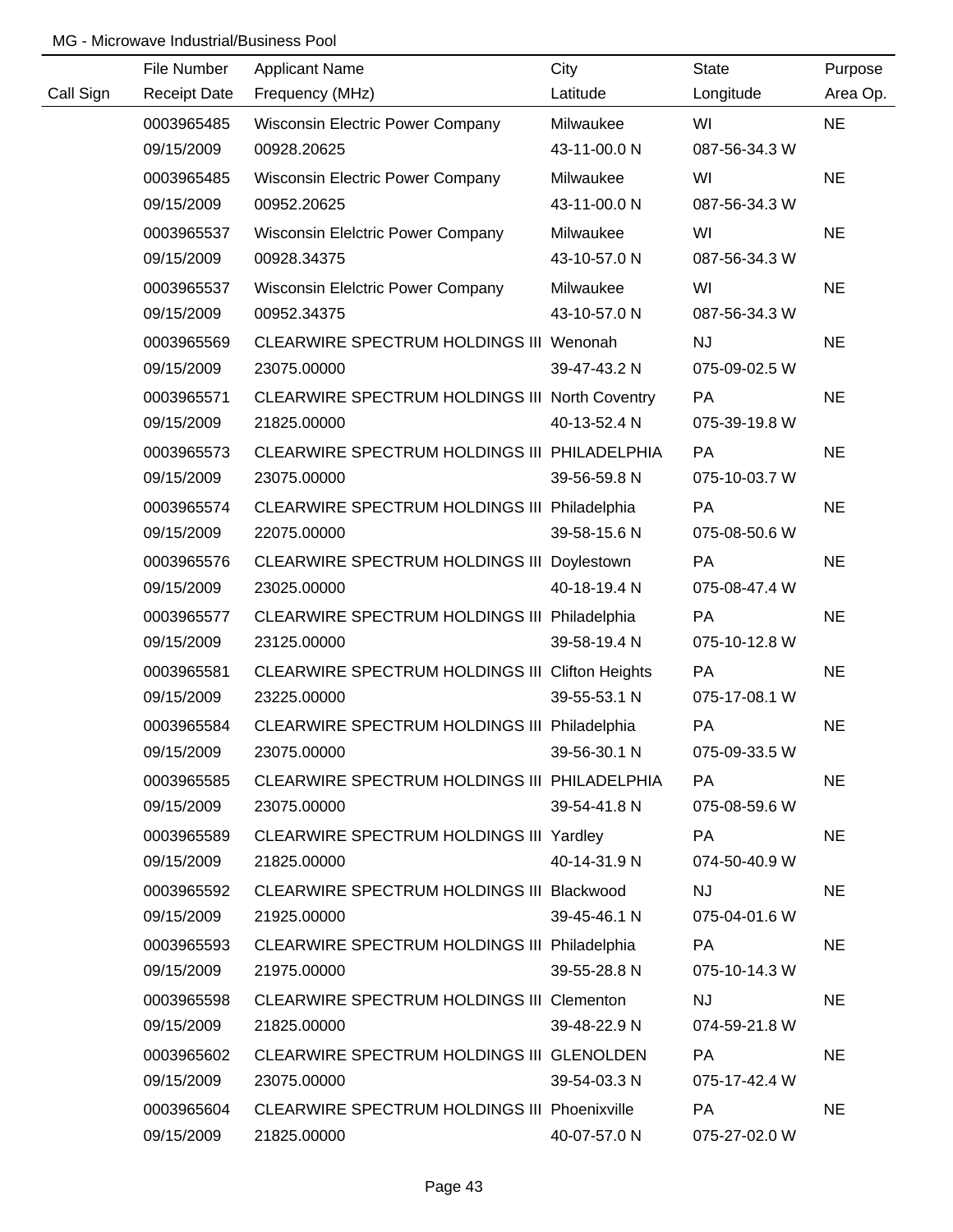|           | File Number         | <b>Applicant Name</b>                               | City         | State         | Purpose   |
|-----------|---------------------|-----------------------------------------------------|--------------|---------------|-----------|
| Call Sign | <b>Receipt Date</b> | Frequency (MHz)                                     | Latitude     | Longitude     | Area Op.  |
|           | 0003965606          | CLEARWIRE SPECTRUM HOLDINGS III Media               |              | <b>PA</b>     | <b>NE</b> |
|           | 09/15/2009          | 19425.00000                                         | 39-55-27.8 N | 075-23-07.8 W |           |
|           | 0003965606          | CLEARWIRE SPECTRUM HOLDINGS III Media               |              | PA            | <b>NE</b> |
|           | 09/15/2009          | 21875.00000                                         | 39-55-27.8 N | 075-23-07.8 W |           |
|           | 0003965607          | CLEARWIRE SPECTRUM HOLDINGS III Norristown          |              | <b>PA</b>     | <b>NE</b> |
|           | 09/15/2009          | 23025.00000                                         | 40-07-58.8 N | 075-26-15.7 W |           |
|           | 0003965608          | CLEARWIRE SPECTRUM HOLDINGS III Pennsauken          |              | <b>NJ</b>     | <b>NE</b> |
|           | 09/15/2009          | 22075.00000                                         | 39-56-33.7 N | 075-06-11.2 W |           |
|           | 0003965609          | CLEARWIRE SPECTRUM HOLDINGS III Philadelphia        |              | PA            | <b>NE</b> |
|           | 09/15/2009          | 23175.00000                                         | 39-55-46.1 N | 075-10-41.5 W |           |
|           | 0003965610          | CLEARWIRE SPECTRUM HOLDINGS III BARRINGTON          |              | <b>NJ</b>     | <b>NE</b> |
|           | 09/15/2009          | 23025.00000                                         | 39-52-12.9 N | 075-03-07.5 W |           |
|           | 0003965611          | CLEARWIRE SPECTRUM HOLDINGS III Edgewater Park      |              | <b>NJ</b>     | <b>NE</b> |
|           | 09/15/2009          | 23075.00000                                         | 40-03-47.1 N | 074-54-26.2 W |           |
|           | 0003965613          | CLEARWIRE SPECTRUM HOLDINGS III Philadelphia        |              | <b>PA</b>     | <b>NE</b> |
|           | 09/15/2009          | 23225.00000                                         | 39-56-44.6 N | 075-11-12.4 W |           |
|           | 0003965615          | CLEARWIRE SPECTRUM HOLDINGS III Deptford            |              | <b>NJ</b>     | <b>NE</b> |
|           | 09/15/2009          | 21875.00000                                         | 39-49-36.8 N | 075-07-25.9 W |           |
|           | 0003965616          | CLEARWIRE SPECTRUM HOLDINGS III Trevose             |              | PA            | <b>NE</b> |
|           | 09/15/2009          | 11345.00000                                         | 40-10-31.0 N | 074-57-52.7 W |           |
|           | 0003965616          | <b>CLEARWIRE SPECTRUM HOLDINGS III Trevose</b>      |              | PA            | <b>NE</b> |
|           | 09/15/2009          | 11425.00000                                         | 40-10-31.0 N | 074-57-52.7 W |           |
|           | 0003965616          | <b>CLEARWIRE SPECTRUM HOLDINGS III Trevose</b>      |              | PA            | <b>NE</b> |
|           | 09/15/2009          | 11545.00000                                         | 40-10-31.0 N | 074-57-52.7 W |           |
|           | 0003965616          | CLEARWIRE SPECTRUM HOLDINGS III Trevose             |              | PA            | <b>NE</b> |
|           | 09/15/2009          | 11625.00000                                         | 40-10-31.0 N | 074-57-52.7 W |           |
|           | 0003965616          | <b>CLEARWIRE SPECTRUM HOLDINGS III Trevose</b>      |              | PA            | <b>NE</b> |
|           | 09/15/2009          | 17765.00000                                         | 40-10-31.0 N | 074-57-52.7 W |           |
|           | 0003965616          | <b>CLEARWIRE SPECTRUM HOLDINGS III Trevose</b>      |              | PA            | <b>NE</b> |
|           | 09/15/2009          | 17815.00000                                         | 40-10-31.0 N | 074-57-52.7 W |           |
|           | 0003965616          | <b>CLEARWIRE SPECTRUM HOLDINGS III Trevose</b>      |              | PA            | <b>NE</b> |
|           | 09/15/2009          | 17915.00000                                         | 40-10-31.0 N | 074-57-52.7 W |           |
|           | 0003965618          | CLEARWIRE SPECTRUM HOLDINGS III Drexel Hill         |              | <b>PA</b>     | <b>NE</b> |
|           | 09/15/2009          | 23025.00000                                         | 39-56-47.8 N | 075-19-16.0 W |           |
|           | 0003965619          | <b>CLEARWIRE SPECTRUM HOLDINGS III Philadelphia</b> |              | <b>PA</b>     | <b>NE</b> |
|           | 09/15/2009          | 22025.00000                                         | 39-56-40.9 N | 075-12-46.2 W |           |
|           | 0003965620          | CLEARWIRE SPECTRUM HOLDINGS III Levittown           |              | PA            | <b>NE</b> |
|           | 09/15/2009          | 21825.00000                                         | 40-09-02.5 N | 074-49-33.8 W |           |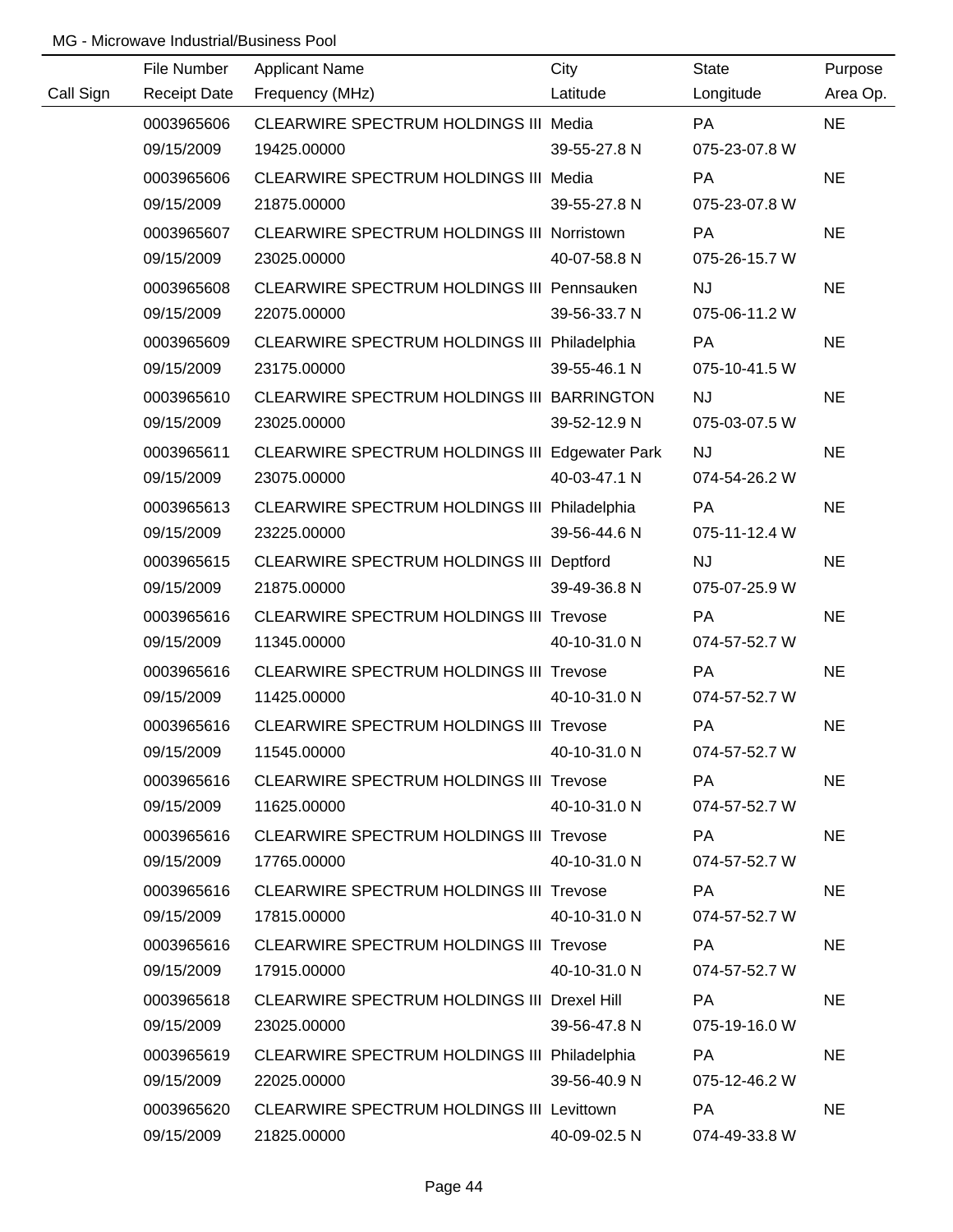|           | File Number         | <b>Applicant Name</b>                           | City         | <b>State</b>  | Purpose   |
|-----------|---------------------|-------------------------------------------------|--------------|---------------|-----------|
| Call Sign | <b>Receipt Date</b> | Frequency (MHz)                                 | Latitude     | Longitude     | Area Op.  |
|           | 0003965620          | CLEARWIRE SPECTRUM HOLDINGS III Levittown       |              | <b>PA</b>     | <b>NE</b> |
|           | 09/15/2009          | 21925.00000                                     | 40-09-02.5 N | 074-49-33.8 W |           |
|           | 0003965623          | CLEARWIRE SPECTRUM HOLDINGS III Media           |              | <b>PA</b>     | <b>NE</b> |
|           | 09/15/2009          | 17865.00000                                     | 39-54-18.6 N | 075-25-01.2 W |           |
|           | 0003965625          | CLEARWIRE SPECTRUM HOLDINGS III Philadelphia    |              | PA            | <b>NE</b> |
|           | 09/15/2009          | 23125.00000                                     | 39-53-26.0 N | 075-12-33.8 W |           |
|           | 0003965627          | CLEARWIRE SPECTRUM HOLDINGS III Cherry Hill     |              | <b>NJ</b>     | <b>NE</b> |
|           | 09/15/2009          | 21825.00000                                     | 39-55-16.7 N | 075-02-28.9 W |           |
|           | 0003965627          | CLEARWIRE SPECTRUM HOLDINGS III Cherry Hill     |              | <b>NJ</b>     | <b>NE</b> |
|           | 09/15/2009          | 21875.00000                                     | 39-55-16.7 N | 075-02-28.9 W |           |
|           | 0003965631          | CLEARWIRE SPECTRUM HOLDINGS III Camden          |              | <b>NJ</b>     | <b>NE</b> |
|           | 09/15/2009          | 23025.00000                                     | 39-55-48.9 N | 075-06-59.1 W |           |
|           | 0003965633          | CLEARWIRE SPECTRUM HOLDINGS III Fairless Hills  |              | <b>PA</b>     | <b>NE</b> |
|           | 09/15/2009          | 21975.00000                                     | 40-10-27.7 N | 074-51-05.4 W |           |
|           | 0003965634          | CLEARWIRE SPECTRUM HOLDINGS III Burlington      |              | <b>NJ</b>     | <b>NE</b> |
|           | 09/15/2009          | 23025.00000                                     | 40-04-30.5 N | 074-52-08.9 W |           |
|           | 0003965635          | CLEARWIRE SPECTRUM HOLDINGS III BURLINGTON      |              | <b>NJ</b>     | <b>NE</b> |
|           | 09/15/2009          | 23075.00000                                     | 40-04-39.0 N | 074-51-10.7 W |           |
|           | 0003965637          | <b>CLEARWIRE SPECTRUM HOLDINGS III Chester</b>  |              | PA            | <b>NE</b> |
|           | 09/15/2009          | 19375.00000                                     | 39-49-57.7 N | 075-23-52.1 W |           |
|           | 0003965637          | CLEARWIRE SPECTRUM HOLDINGS III Chester         |              | PA            | <b>NE</b> |
|           | 09/15/2009          | 19475.00000                                     | 39-49-57.7 N | 075-23-52.1 W |           |
|           | 0003965638          | CLEARWIRE SPECTRUM HOLDINGS III Upper Darby     |              | PA            | <b>NE</b> |
|           | 09/15/2009          | 23275.00000                                     | 39-57-48.6 N | 075-18-17.7 W |           |
|           | 0003965640          | CLEARWIRE SPECTRUM HOLDINGS III Philadelphia    |              | PA            | <b>NE</b> |
|           | 09/15/2009          | 23275.00000                                     | 39-56-56.2 N | 075-09-24.1 W |           |
|           | 0003965641          | CLEARWIRE SPECTRUM HOLDINGS III PHILADELPHIA    |              | PA            | <b>NE</b> |
|           | 09/15/2009          | 21825.00000                                     | 39-57-14.2 N | 075-11-04.2 W |           |
|           | 0003965642          | CLEARWIRE SPECTRUM HOLDINGS III Philadelphia    |              | PA            | <b>NE</b> |
|           | 09/15/2009          | 23125.00000                                     | 39-56-54.2 N | 075-09-53.8 W |           |
|           | 0003965646          | <b>CLEARWIRE SPECTRUM HOLDINGS III Trooper</b>  |              | PA            | <b>NE</b> |
|           | 09/15/2009          | 21875.00000                                     | 40-09-11.2 N | 075-23-40.2 W |           |
|           | 0003965647          | CLEARWIRE SPECTRUM HOLDINGS III BROOKHAVEN      |              | PA            | <b>NE</b> |
|           | 09/15/2009          | 22025.00000                                     | 39-52-38.4 N | 075-24-22.7 W |           |
|           | 0003965648          | CLEARWIRE SPECTRUM HOLDINGS III Philadelphia    |              | PA            | <b>NE</b> |
|           | 09/15/2009          | 21825.00000                                     | 40-07-54.5 N | 075-00-37.4 W |           |
|           | 0003965655          | KERN RIVER GAS TRANSMISSION CO. North Las Vegas |              | <b>NV</b>     | <b>NE</b> |
|           | 09/15/2009          | 11668.12500                                     | 36-25-08.9 N | 114-53-40.9 W |           |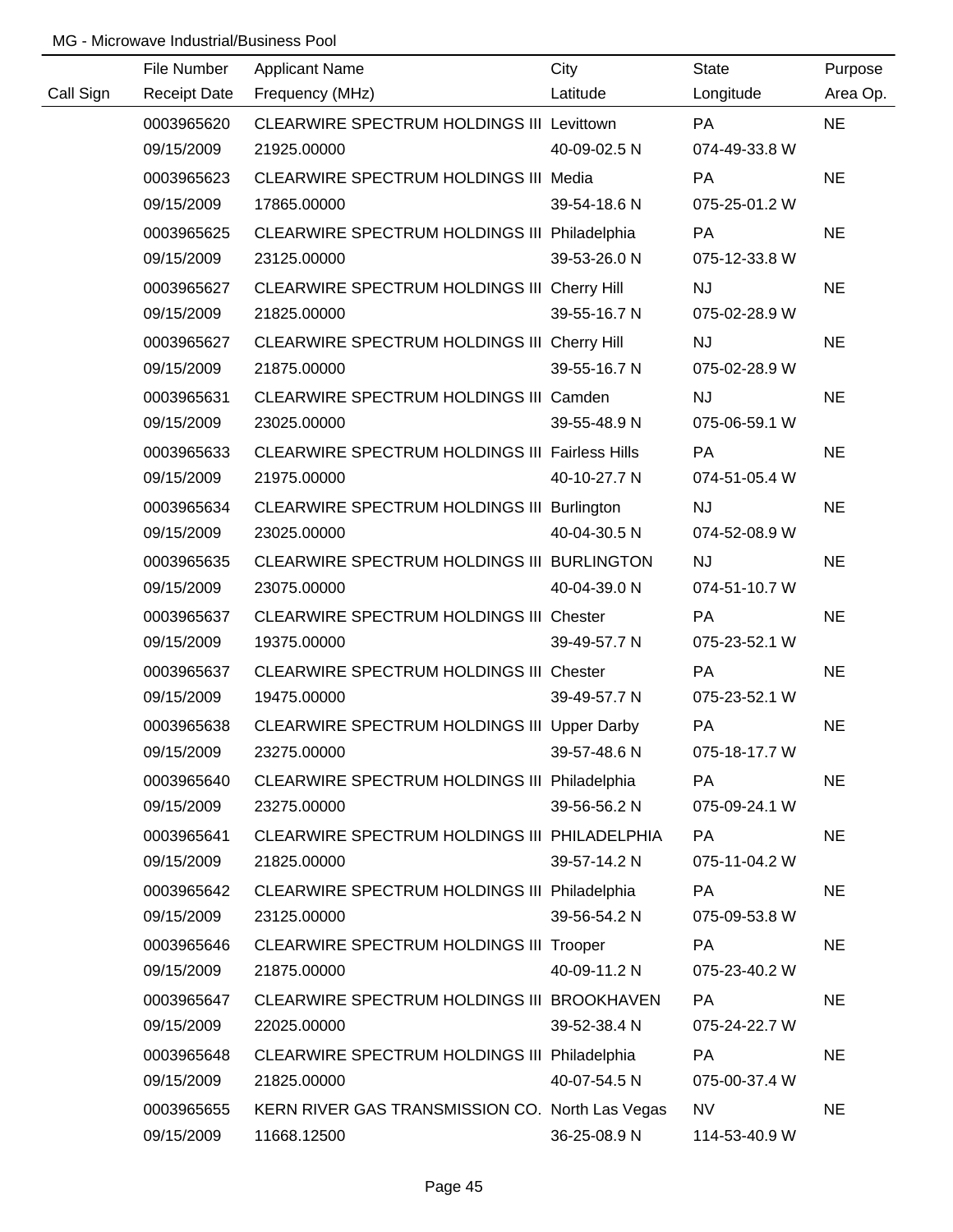|           | File Number         | <b>Applicant Name</b>                        | City              | <b>State</b>  | Purpose   |
|-----------|---------------------|----------------------------------------------|-------------------|---------------|-----------|
| Call Sign | <b>Receipt Date</b> | Frequency (MHz)                              | Latitude          | Longitude     | Area Op.  |
|           | 0003965699          | CLEARWIRE SPECTRUM HOLDINGS III Philadelphia |                   | PA            | <b>NE</b> |
|           | 09/15/2009          | 17965.00000                                  | 40-05-08.0 N      | 075-02-52.0 W |           |
|           | 0003965699          | CLEARWIRE SPECTRUM HOLDINGS III Philadelphia |                   | PA            | <b>NE</b> |
|           | 09/15/2009          | 18015.00000                                  | 40-05-08.0 N      | 075-02-52.0 W |           |
|           | 0003965699          | CLEARWIRE SPECTRUM HOLDINGS III Philadelphia |                   | PA            | <b>NE</b> |
|           | 09/15/2009          | 18115.00000                                  | 40-05-08.0 N      | 075-02-52.0 W |           |
|           | 0003965699          | CLEARWIRE SPECTRUM HOLDINGS III Philadelphia |                   | PA            | <b>NE</b> |
|           | 09/15/2009          | 21875.00000                                  | 40-05-08.0 N      | 075-02-52.0 W |           |
|           | 0003965705          | CLEARWIRE SPECTRUM HOLDINGS III Philadelphia |                   | PA            | <b>NE</b> |
|           | 09/15/2009          | 23075.00000                                  | 40-04-21.0 N      | 075-02-20.0 W |           |
|           | 0003965710          | CLEARWIRE SPECTRUM HOLDINGS III Philadelphia |                   | PA            | <b>NE</b> |
|           | 09/15/2009          | 19525.00000                                  | 40-03-51.8 N      | 075-01-18.1 W |           |
|           | 0003965713          | CLEARWIRE SPECTRUM HOLDINGS III PHILADELPHIA |                   | <b>PA</b>     | <b>NE</b> |
|           | 09/15/2009          | 23075.00000                                  | 40-06-43.1 N      | 075-02-06.2 W |           |
|           | 0003965837          | Traveller, Inc.                              | <b>HUNTSVILLE</b> | <b>AL</b>     | <b>NE</b> |
|           | 09/15/2009          | 10895.00000                                  | 34-41-59.8 N      | 086-35-36.9 W |           |
|           | 0003965838          | Traveller, Inc.                              | <b>MADISON</b>    | <b>AL</b>     | <b>NE</b> |
|           | 09/15/2009          | 11385.00000                                  | 34-44-02.4 N      | 086-43-44.1 W |           |
|           | 0003965854          | CLEARWIRE SPECTRUM HOLDINGS III Philadelphia |                   | PA            | <b>NE</b> |
|           | 09/15/2009          | 21825.00000                                  | 39-59-38.5 N      | 075-14-19.5 W |           |
|           | 0003965855          | CLEARWIRE SPECTRUM HOLDINGS III Montgomery   |                   | PA            | <b>NE</b> |
|           | 09/15/2009          | 21825.00000                                  | 40-04-44.4 N      | 075-22-30.7 W |           |
|           | 0003965856          | CLEARWIRE SPECTRUM HOLDINGS III Sharon Hill  |                   | PA            | <b>NE</b> |
|           | 09/15/2009          | 21875.00000                                  | 39-54-18.4 N      | 075-16-14.5 W |           |
|           | 0003965954          | CLEARWIRE SPECTRUM HOLDINGS III Philadelphia |                   | <b>PA</b>     | <b>NE</b> |
|           | 09/15/2009          | 21925.00000                                  | 39-56-13.1 N      | 075-13-46.8 W |           |
|           | 0003965956          | CLEARWIRE SPECTRUM HOLDINGS III PHILADELPHIA |                   | PA            | <b>NE</b> |
|           | 09/15/2009          | 21825.00000                                  | 40-00-43.7 N      | 075-03-45.1 W |           |
|           | 0003965957          | CLEARWIRE SPECTRUM HOLDINGS III DOYLESTOWN   |                   | PA            | <b>NE</b> |
|           | 09/15/2009          | 23025.00000                                  | 40-19-30.4 N      | 075-06-38.2 W |           |
|           | 0003965960          | CLEARWIRE SPECTRUM HOLDINGS III Havertown    |                   | PA            | <b>NE</b> |
|           | 09/15/2009          | 23125.00000                                  | 39-58-58.4 N      | 075-17-36.6 W |           |
|           | 0003965963          | CLEARWIRE SPECTRUM HOLDINGS III PHILADELPHIA |                   | PA            | <b>NE</b> |
|           | 09/15/2009          | 23125.00000                                  | 39-59-51.7 N      | 075-11-13.9 W |           |
|           | 0003965964          | CLEARWIRE SPECTRUM HOLDINGS III Philadelphia |                   | PA            | <b>NE</b> |
|           | 09/15/2009          | 23175.00000                                  | 39-59-39.1 N      | 075-06-42.8 W |           |
|           | 0003965965          | CLEARWIRE SPECTRUM HOLDINGS III Philadelphia |                   | PA            | <b>NE</b> |
|           | 09/15/2009          | 23025.00000                                  | 40-02-35.9 N      | 075-07-43.3 W |           |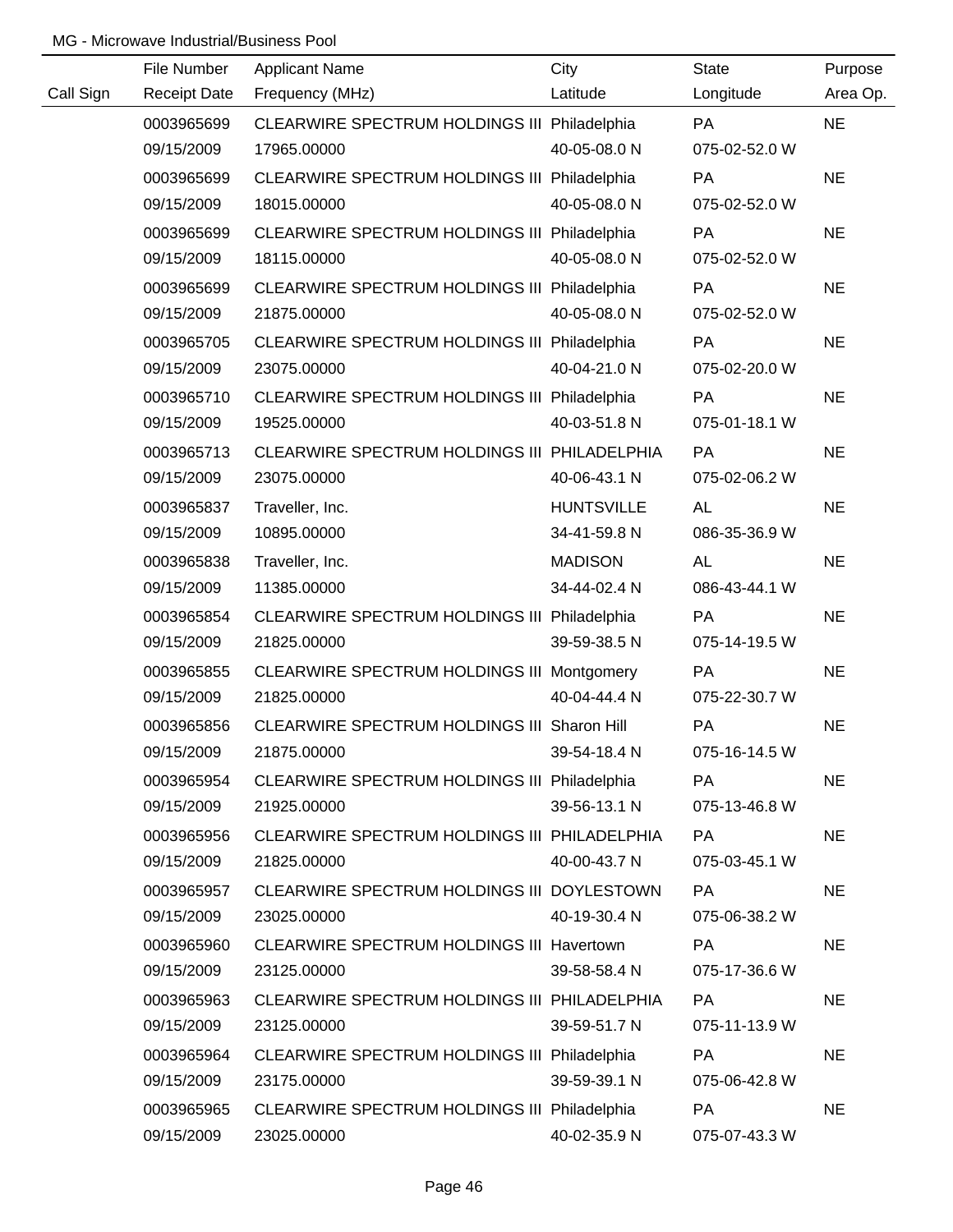|           | File Number         | <b>Applicant Name</b>                               | City         | <b>State</b>  | Purpose   |
|-----------|---------------------|-----------------------------------------------------|--------------|---------------|-----------|
| Call Sign | <b>Receipt Date</b> | Frequency (MHz)                                     | Latitude     | Longitude     | Area Op.  |
|           | 0003965966          | CLEARWIRE SPECTRUM HOLDINGS III Philadelphia        |              | PA            | <b>NE</b> |
|           | 09/15/2009          | 23125.00000                                         | 40-00-32.6 N | 075-09-05.7 W |           |
|           | 0003965969          | CLEARWIRE SPECTRUM HOLDINGS III Philadelphia        |              | <b>PA</b>     | <b>NE</b> |
|           | 09/15/2009          | 21875.00000                                         | 39-58-49.0 N | 075-07-13.0 W |           |
|           | 0003965971          | CLEARWIRE SPECTRUM HOLDINGS III Norristown          |              | <b>PA</b>     | <b>NE</b> |
|           | 09/15/2009          | 21925.00000                                         | 40-07-07.5 N | 075-21-31.9 W |           |
|           | 0003965976          | CLEARWIRE SPECTRUM HOLDINGS III Montgomery          |              | PA            | <b>NE</b> |
|           | 09/15/2009          | 11225.00000                                         | 40-10-32.2 N | 075-09-00.0 W |           |
|           | 0003965976          | CLEARWIRE SPECTRUM HOLDINGS III Montgomery          |              | <b>PA</b>     | <b>NE</b> |
|           | 09/15/2009          | 11305.00000                                         | 40-10-32.2 N | 075-09-00.0 W |           |
|           | 0003965976          | CLEARWIRE SPECTRUM HOLDINGS III Montgomery          |              | PA            | <b>NE</b> |
|           | 09/15/2009          | 11465.00000                                         | 40-10-32.2 N | 075-09-00.0 W |           |
|           | 0003965976          | CLEARWIRE SPECTRUM HOLDINGS III Montgomery          |              | <b>PA</b>     | <b>NE</b> |
|           | 09/15/2009          | 11545.00000                                         | 40-10-32.2 N | 075-09-00.0 W |           |
|           | 0003965976          | CLEARWIRE SPECTRUM HOLDINGS III Montgomery          |              | PA            | <b>NE</b> |
|           | 09/15/2009          | 17815.00000                                         | 40-10-32.2 N | 075-09-00.0 W |           |
|           | 0003965976          | CLEARWIRE SPECTRUM HOLDINGS III Montgomery          |              | PA            | <b>NE</b> |
|           | 09/15/2009          | 17915.00000                                         | 40-10-32.2 N | 075-09-00.0 W |           |
|           | 0003965981          | CLEARWIRE SPECTRUM HOLDINGS III Huntington Valley   |              | PA            | <b>NE</b> |
|           | 09/15/2009          | 21925.00000                                         | 40-09-27.1 N | 075-02-55.5 W |           |
|           | 0003965982          | CLEARWIRE SPECTRUM HOLDINGS III Philadelphia        |              | PA            | <b>NE</b> |
|           | 09/15/2009          | 17765.00000                                         | 40-01-38.6 N | 075-06-55.8 W |           |
|           | 0003965983          | <b>CLEARWIRE SPECTRUM HOLDINGS III Trevose</b>      |              | PA            | <b>NE</b> |
|           | 09/15/2009          | 21925.00000                                         | 40-07-19.5 N | 074-58-32.8 W |           |
|           | 0003965985          | CLEARWIRE SPECTRUM HOLDINGS III NORRISTOWN          |              | PA            | <b>NE</b> |
|           | 09/15/2009          | 17865.00000                                         | 40-07-28.2 N | 075-20-11.3 W |           |
|           | 0003965985          | CLEARWIRE SPECTRUM HOLDINGS III NORRISTOWN          |              | PA            | <b>NE</b> |
|           | 09/15/2009          | 23125.00000                                         | 40-07-28.2 N | 075-20-11.3 W |           |
|           | 0003965986          | <b>CLEARWIRE SPECTRUM HOLDINGS III Ambler</b>       |              | PA            | <b>NE</b> |
|           | 09/15/2009          | 23025.00000                                         | 40-08-18.8 N | 075-14-39.8 W |           |
|           | 0003965987          | <b>CLEARWIRE SPECTRUM HOLDINGS III Lower Merion</b> |              | PA            | <b>NE</b> |
|           | 09/15/2009          | 23075.00000                                         | 40-00-42.2 N | 075-15-36.6 W |           |
|           | 0003965988          | CLEARWIRE SPECTRUM HOLDINGS III Philadelphia        |              | <b>PA</b>     | <b>NE</b> |
|           | 09/15/2009          | 23075.00000                                         | 40-02-48.1 N | 075-01-47.6 W |           |
|           | 0003965989          | CLEARWIRE SPECTRUM HOLDINGS III Plymouth Meeting    |              | <b>PA</b>     | <b>NE</b> |
|           | 09/15/2009          | 23125.00000                                         | 40-06-04.2 N | 075-17-31.2 W |           |
|           | 0003965990          | CLEARWIRE SPECTRUM HOLDINGS III HATBORO             |              | PA            | <b>NE</b> |
|           | 09/15/2009          | 17865.00000                                         | 40-10-51.0 N | 075-05-42.3 W |           |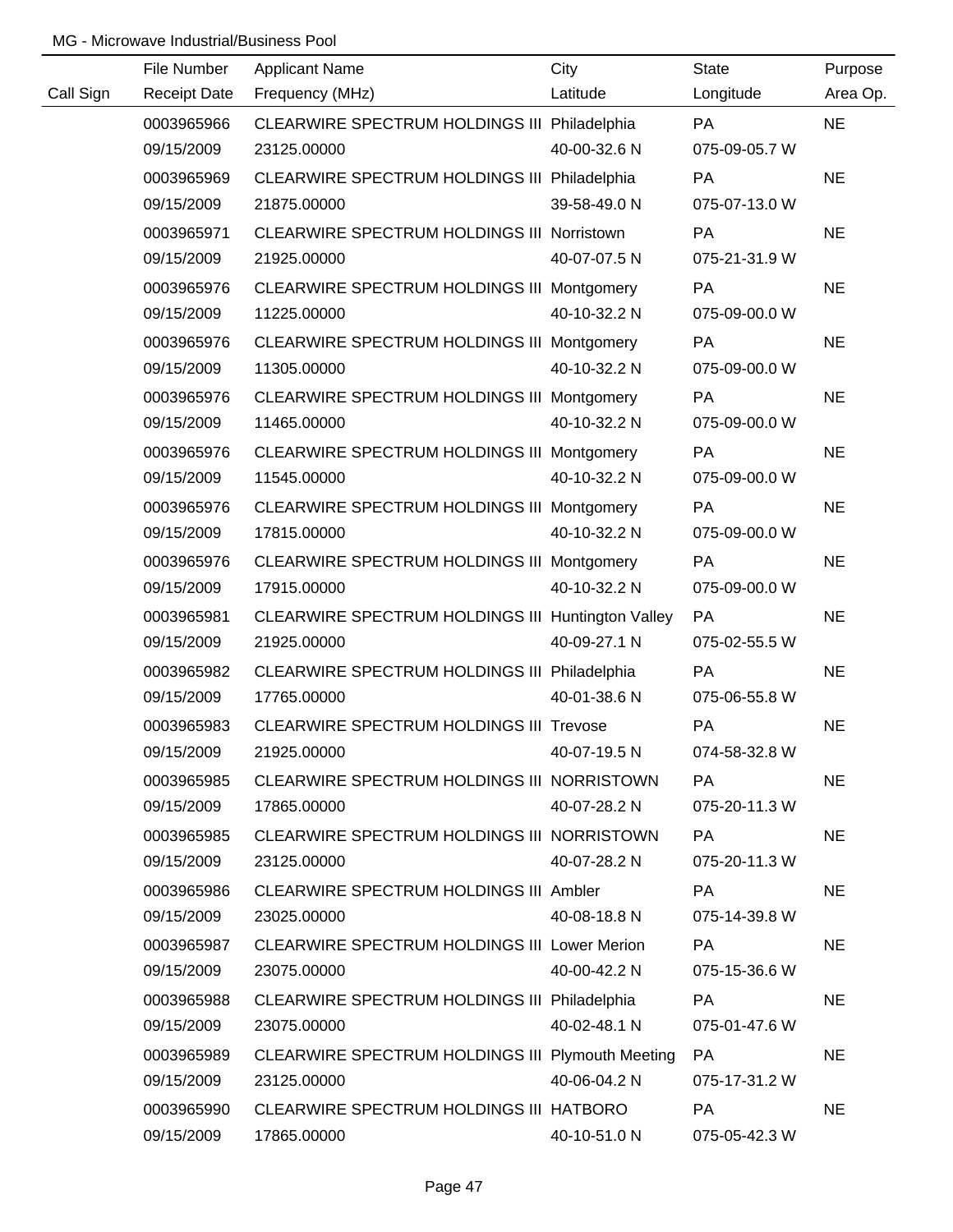|           | File Number              | <b>Applicant Name</b>                                    | City         | <b>State</b>               | Purpose   |
|-----------|--------------------------|----------------------------------------------------------|--------------|----------------------------|-----------|
| Call Sign | <b>Receipt Date</b>      | Frequency (MHz)                                          | Latitude     | Longitude                  | Area Op.  |
|           | 0003965992               | CLEARWIRE SPECTRUM HOLDINGS III Philadelphia             |              | <b>PA</b>                  | <b>NE</b> |
|           | 09/15/2009               | 23125.00000                                              | 39-56-27.6 N | 075-09-09.7 W              |           |
|           | 0003965995               | CLEARWIRE SPECTRUM HOLDINGS III Philadelphia             |              | PA                         | <b>NE</b> |
|           | 09/15/2009               | 21875.00000                                              | 40-03-06.6 N | 075-08-29.7 W              |           |
|           |                          |                                                          |              | <b>PA</b>                  | <b>NE</b> |
|           | 0003965998<br>09/15/2009 | CLEARWIRE SPECTRUM HOLDINGS III Haverford<br>21875.00000 | 40-01-01.2 N | 075-18-30.5 W              |           |
|           |                          |                                                          |              |                            |           |
|           | 0003965999<br>09/15/2009 | CLEARWIRE SPECTRUM HOLDINGS III Bensalem<br>21825.00000  | 40-05-42.0 N | <b>PA</b><br>074-56-43.1 W | <b>NE</b> |
|           |                          |                                                          |              |                            |           |
|           | 0003966000               | CLEARWIRE SPECTRUM HOLDINGS III King Of Prussia          |              | <b>PA</b>                  | <b>NE</b> |
|           | 09/15/2009               | 21875.00000                                              | 40-05-24.3 N | 075-22-46.3 W              |           |
|           | 0003966003               | CLEARWIRE SPECTRUM HOLDINGS III PHILADELPHIA             |              | PA                         | <b>NE</b> |
|           | 09/15/2009               | 21875.00000                                              | 40-01-47.4 N | 075-13-39.0 W              |           |
|           | 0003966115               | CLEARWIRE SPECTRUM HOLDINGS III Jenkintown               |              | <b>PA</b>                  | <b>NE</b> |
|           | 09/16/2009               | 22075.00000                                              | 40-06-34.6 N | 075-04-55.6 W              |           |
|           | 0003966119               | CLEARWIRE SPECTRUM HOLDINGS III Media                    |              | <b>PA</b>                  | <b>NE</b> |
|           | 09/16/2009               | 21875.00000                                              | 39-54-59.4 N | 075-24-01.8 W              |           |
|           | 0003966135               | CLEARWIRE SPECTRUM HOLDINGS III Philadelphia             |              | <b>PA</b>                  | <b>NE</b> |
|           | 09/16/2009               | 21925.00000                                              | 39-55-03.4 N | 075-09-29.2 W              |           |
|           | 0003966146               | CLEARWIRE SPECTRUM HOLDINGS III Washington Townsh NJ     |              |                            | <b>NE</b> |
|           | 09/16/2009               | 23025.00000                                              | 39-43-53.4 N | 075-02-57.8 W              |           |
|           | 0003966155               | CLEARWIRE SPECTRUM HOLDINGS III SOUTHHAMPTON PA          |              |                            | <b>NE</b> |
|           | 09/16/2009               | 10855.00000                                              | 40-10-07.6 N | 075-03-00.1 W              |           |
|           | 0003966155               | CLEARWIRE SPECTRUM HOLDINGS III SOUTHHAMPTON PA          |              |                            | <b>NE</b> |
|           | 09/16/2009               | 10935.00000                                              | 40-10-07.6 N | 075-03-00.1 W              |           |
|           | 0003966155               | CLEARWIRE SPECTRUM HOLDINGS III SOUTHHAMPTON PA          |              |                            | <b>NE</b> |
|           | 09/16/2009               | 11055.00000                                              | 40-10-07.6 N | 075-03-00.1 W              |           |
|           | 0003966155               | CLEARWIRE SPECTRUM HOLDINGS III SOUTHHAMPTON PA          |              |                            | NE.       |
|           | 09/16/2009               | 11135.00000                                              | 40-10-07.6 N | 075-03-00.1 W              |           |
|           | 0003966155               | CLEARWIRE SPECTRUM HOLDINGS III SOUTHHAMPTON PA          |              |                            | <b>NE</b> |
|           | 09/16/2009               | 17815.00000                                              | 40-10-07.6 N | 075-03-00.1 W              |           |
|           | 0003966155               | CLEARWIRE SPECTRUM HOLDINGS III SOUTHHAMPTON PA          |              |                            | <b>NE</b> |
|           | 09/16/2009               | 17915.00000                                              | 40-10-07.6 N | 075-03-00.1 W              |           |
|           | 0003966155               | CLEARWIRE SPECTRUM HOLDINGS III SOUTHHAMPTON PA          |              |                            | <b>NE</b> |
|           | 09/16/2009               | 23025.00000                                              | 40-10-07.6 N | 075-03-00.1 W              |           |
|           | 0003966155               | CLEARWIRE SPECTRUM HOLDINGS III SOUTHHAMPTON PA          |              |                            | <b>NE</b> |
|           | 09/16/2009               | 23125.00000                                              | 40-10-07.6 N | 075-03-00.1 W              |           |
|           | 0003966157               | CLEARWIRE SPECTRUM HOLDINGS III Brookhaven               |              | <b>PA</b>                  | <b>NE</b> |
|           | 09/16/2009               | 23075.00000                                              | 39-52-21.0 N | 075-23-13.9 W              |           |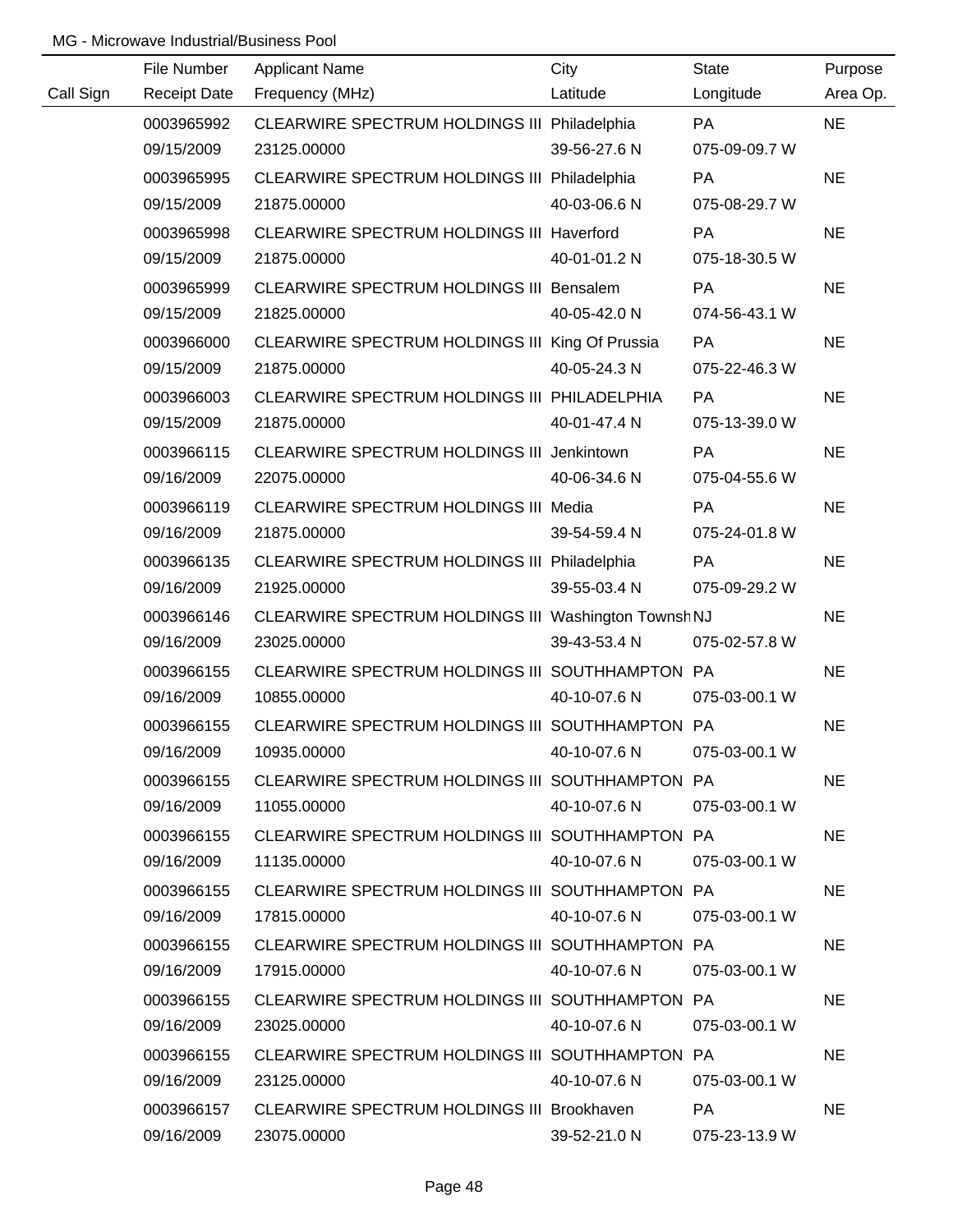|           | File Number         | <b>Applicant Name</b>                        | City               | <b>State</b>  | Purpose   |
|-----------|---------------------|----------------------------------------------|--------------------|---------------|-----------|
| Call Sign | <b>Receipt Date</b> | Frequency (MHz)                              | Latitude           | Longitude     | Area Op.  |
|           | 0003966163          | CLEARWIRE SPECTRUM HOLDINGS III Aston        |                    | <b>PA</b>     | <b>NE</b> |
|           | 09/16/2009          | 21875.00000                                  | 39-52-28.2 N       | 075-26-23.8 W |           |
|           | 0003966167          | CLEARWIRE SPECTRUM HOLDINGS III Media        |                    | <b>PA</b>     | <b>NE</b> |
|           | 09/16/2009          | 22025.00000                                  | 39-54-28.9 N       | 075-23-18.9 W |           |
|           | 0003966173          | CLEARWIRE SPECTRUM HOLDINGS III West Chester |                    | <b>PA</b>     | <b>NE</b> |
|           | 09/16/2009          | 23075.00000                                  | 39-57-34.4 N       | 075-36-16.3 W |           |
|           | 0003966181          | CLEARWIRE SPECTRUM HOLDINGS III Philadelphia |                    | PA            | <b>NE</b> |
|           | 09/16/2009          | 21825.00000                                  | 40-03-34.3 N       | 075-09-01.2 W |           |
|           | 0003966222          | <b>Wisconsin Electric Power Company</b>      | Greenbush          | WI            | <b>NE</b> |
|           | 09/16/2009          | 00928.20625                                  | 43-45-36.9 N       | 088-10-15.3 W |           |
|           | 0003966222          | <b>Wisconsin Electric Power Company</b>      | Greenbush          | WI            | <b>NE</b> |
|           | 09/16/2009          | 00928.34375                                  | 43-45-36.9 N       | 088-10-15.3 W |           |
|           | 0003966222          | <b>Wisconsin Electric Power Company</b>      | Greenbush          | WI            | <b>NE</b> |
|           | 09/16/2009          | 00952.20625                                  | 43-45-36.9 N       | 088-10-15.3 W |           |
|           | 0003966222          | <b>Wisconsin Electric Power Company</b>      | Greenbush          | WI            | <b>NE</b> |
|           | 09/16/2009          | 00952.34375                                  | 43-45-36.9 N       | 088-10-15.3 W |           |
|           | 0003966245          | <b>Wisconsin Electric Power Company</b>      | Waukegan           | IL            | <b>NE</b> |
|           | 09/16/2009          | 00928.18125                                  | 42-18-55.0 N       | 087-51-09.2 W |           |
|           | 0003966245          | <b>Wisconsin Electric Power Company</b>      | Waukegan           | IL            | <b>NE</b> |
|           | 09/16/2009          | 00952.18125                                  | 42-18-55.0 N       | 087-51-09.2 W |           |
|           | 0003966291          | <b>Wisconsin Electric Power Company</b>      | Ft. Atkinson       | WI            | <b>NE</b> |
|           | 09/16/2009          | 00928.34375                                  | 42-55-17.0 N       | 088-53-21.3 W |           |
|           | 0003966291          | <b>Wisconsin Electric Power Company</b>      | Ft. Atkinson       | WI            | <b>NE</b> |
|           | 09/16/2009          | 00952.34375                                  | 42-55-17.0 N       | 088-53-21.3 W |           |
|           | 0003966332          | <b>Wisconsin Electric Power Company</b>      | Oneida             | WI            | <b>NE</b> |
|           | 09/16/2009          | 00928.21875                                  | 44-28-28.0 N       | 088-12-14.4 W |           |
|           | 0003966332          | <b>Wisconsin Electric Power Company</b>      | Oneida             | WI            | <b>NE</b> |
|           | 09/16/2009          | 00952.21875                                  | 44-28-28.0 N       | 088-12-14.4 W |           |
|           | 0003966672          | PacifiCorp                                   | <b>Green River</b> | UT.           | <b>NE</b> |
|           | 09/16/2009          | 00953.95000                                  | 38-59-13.3 N       | 110-08-14.1 W |           |
|           | 0003966775          | CLEARWIRE HAWAII PARTNERS SPEC KAILUA        |                    | HI            | <b>NE</b> |
|           | 09/16/2009          | 11425.00000                                  | 21-22-26.3 N       | 157-46-51.1 W |           |
|           | 0003966851          | <b>FAIRVIEW UTILITY DISTRICT</b>             | <b>LYNNVILLE</b>   | <b>TN</b>     | <b>NE</b> |
|           | 09/16/2009          | 00956.34375                                  | 35-20-54.6 N       | 086-59-33.8 W | P         |
|           | 0003967206          | TOWN OF ORDWAY                               | <b>ORDWAY</b>      | CO            | <b>NE</b> |
|           | 09/17/2009          | 00956.38125                                  | 38-13-04.4 N       | 103-45-23.9 W | P         |
|           | 0003967228          | <b>TOWNSHIP OF CRANBERRY</b>                 | <b>SENECA</b>      | PA            | <b>NE</b> |
|           | 09/17/2009          | 00956.36875                                  | 41-23-30.0 N       | 079-41-12.5 W | P         |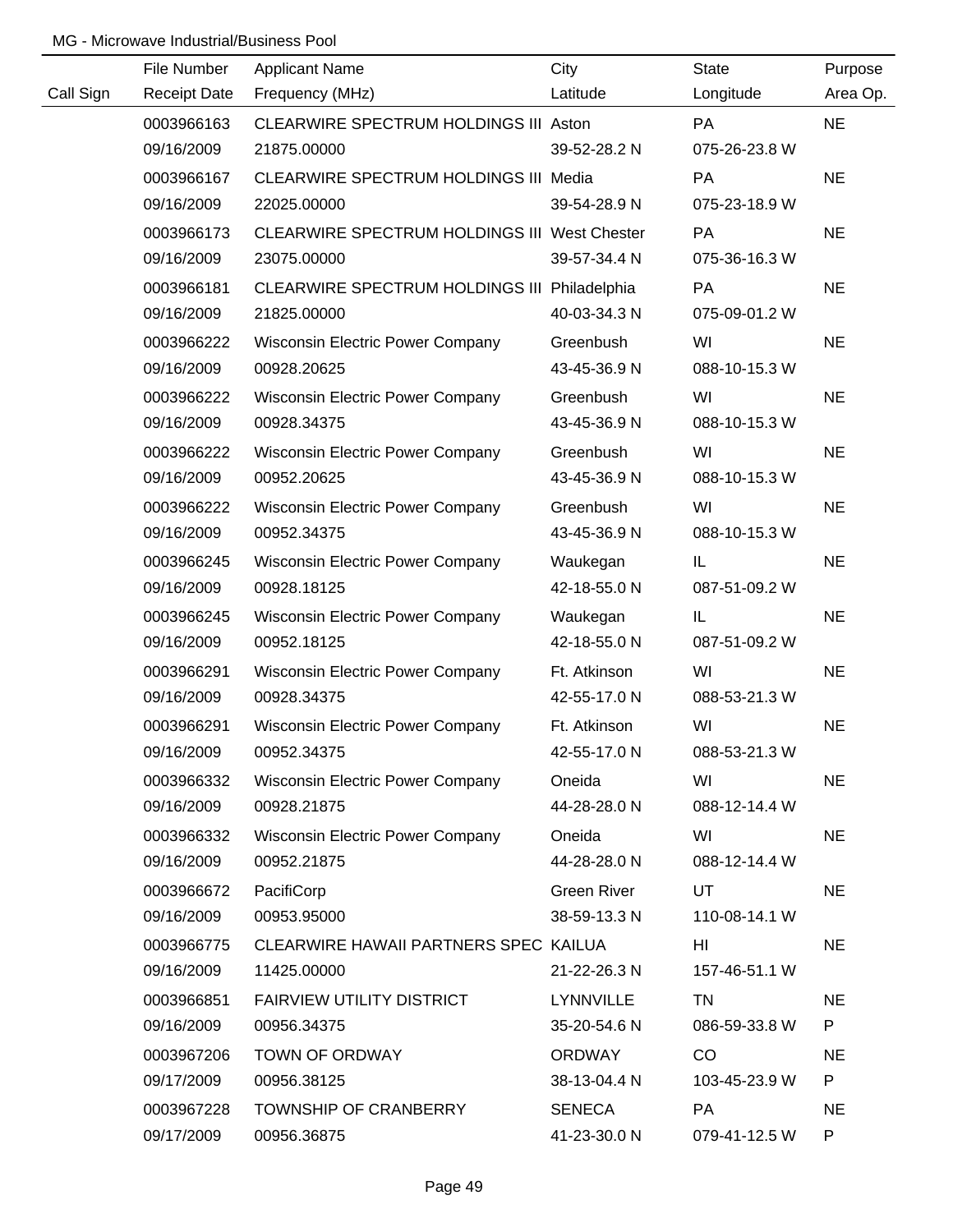|                | File Number         | <b>Applicant Name</b>                  | City               | <b>State</b>  | Purpose   |
|----------------|---------------------|----------------------------------------|--------------------|---------------|-----------|
| Call Sign      | <b>Receipt Date</b> | Frequency (MHz)                        | Latitude           | Longitude     | Area Op.  |
|                | 0003967354          | COON RAPIDS MUNICIPAL UTILITIES        | <b>COON RAPIDS</b> | IA            | <b>RM</b> |
| WNTA350        | 09/17/2009          | 00928.76875                            | 41-52-14.9 N       | 094-40-29.9 W |           |
|                | 0003967354          | COON RAPIDS MUNICIPAL UTILITIES        | <b>COON RAPIDS</b> | IA            | <b>RM</b> |
| WNTA350        | 09/17/2009          | 00952.76875                            | 41-52-14.9 N       | 094-40-29.9 W |           |
|                | 0003964108          | Trunkline Gas Company, LLC             |                    |               | <b>RO</b> |
| WNEH432        | 09/14/2009          |                                        |                    |               |           |
|                | 0003964145          | Panhandle Eastern Pipe Line Company, L |                    |               | <b>RO</b> |
| WNEH392        | 09/14/2009          |                                        |                    |               |           |
|                | 0003964146          | Panhandle Eastern Pipe Line Company, L |                    |               | <b>RO</b> |
| WNEH393        | 09/14/2009          |                                        |                    |               |           |
|                | 0003964147          | Panhandle Eastern Pipe Line Company, L |                    |               | <b>RO</b> |
| WNEH394        | 09/14/2009          |                                        |                    |               |           |
|                | 0003964148          | Panhandle Eastern Pipe Line Company, L |                    |               | <b>RO</b> |
| <b>WNTA873</b> | 09/14/2009          |                                        |                    |               |           |
|                | 0003964149          | Panhandle Eastern Pipe Line Company, L |                    |               | <b>RO</b> |
| WNEH391        | 09/14/2009          |                                        |                    |               |           |
|                | 0003964167          | PEDERNALES ELECTRIC COOPERATIV         |                    |               | <b>RO</b> |
| WNEZ241        | 09/14/2009          |                                        |                    |               |           |
|                | 0003964168          | PEDERNALES ELECTRIC COOPERATIV         |                    |               | <b>RO</b> |
| WNEZ242        | 09/14/2009          |                                        |                    |               |           |
|                | 0003964169          | PEDERNALES ELECTRIC COOPERATIV         |                    |               | <b>RO</b> |
| WNEZ243        | 09/14/2009          |                                        |                    |               |           |
|                | 0003964181          | Alda Gold II, LLC                      |                    |               | <b>RO</b> |
| WNTW699        | 09/14/2009          |                                        |                    |               |           |
|                | 0003964458          | <b>TEXAS EASTERN COMMUNICATIONS I</b>  |                    |               | <b>RO</b> |
| WNTW474        | 09/14/2009          |                                        |                    |               |           |
|                | 0003964459          | <b>TEXAS EASTERN COMMUNICATIONS I</b>  |                    |               | <b>RO</b> |
| WNTW475        | 09/14/2009          |                                        |                    |               |           |
|                | 0003964460          | <b>TEXAS EASTERN COMMUNICATIONS I</b>  |                    |               | <b>RO</b> |
| WNTW638        | 09/14/2009          |                                        |                    |               |           |
|                | 0003964472          | <b>DCP Midstream LP</b>                |                    |               | <b>RO</b> |
| WNTL473        | 09/14/2009          |                                        |                    |               |           |
|                | 0003964473          | DCP Midstream LP                       |                    |               | <b>RO</b> |
| <b>WNTW572</b> | 09/14/2009          |                                        |                    |               |           |
|                | 0003964474          | DCP Midstream LP                       |                    |               | <b>RO</b> |
| WNTW904        | 09/14/2009          |                                        |                    |               |           |
|                | 0003964475          | DCP Midstream LP                       |                    |               | <b>RO</b> |
| <b>WNTW908</b> | 09/14/2009          |                                        |                    |               |           |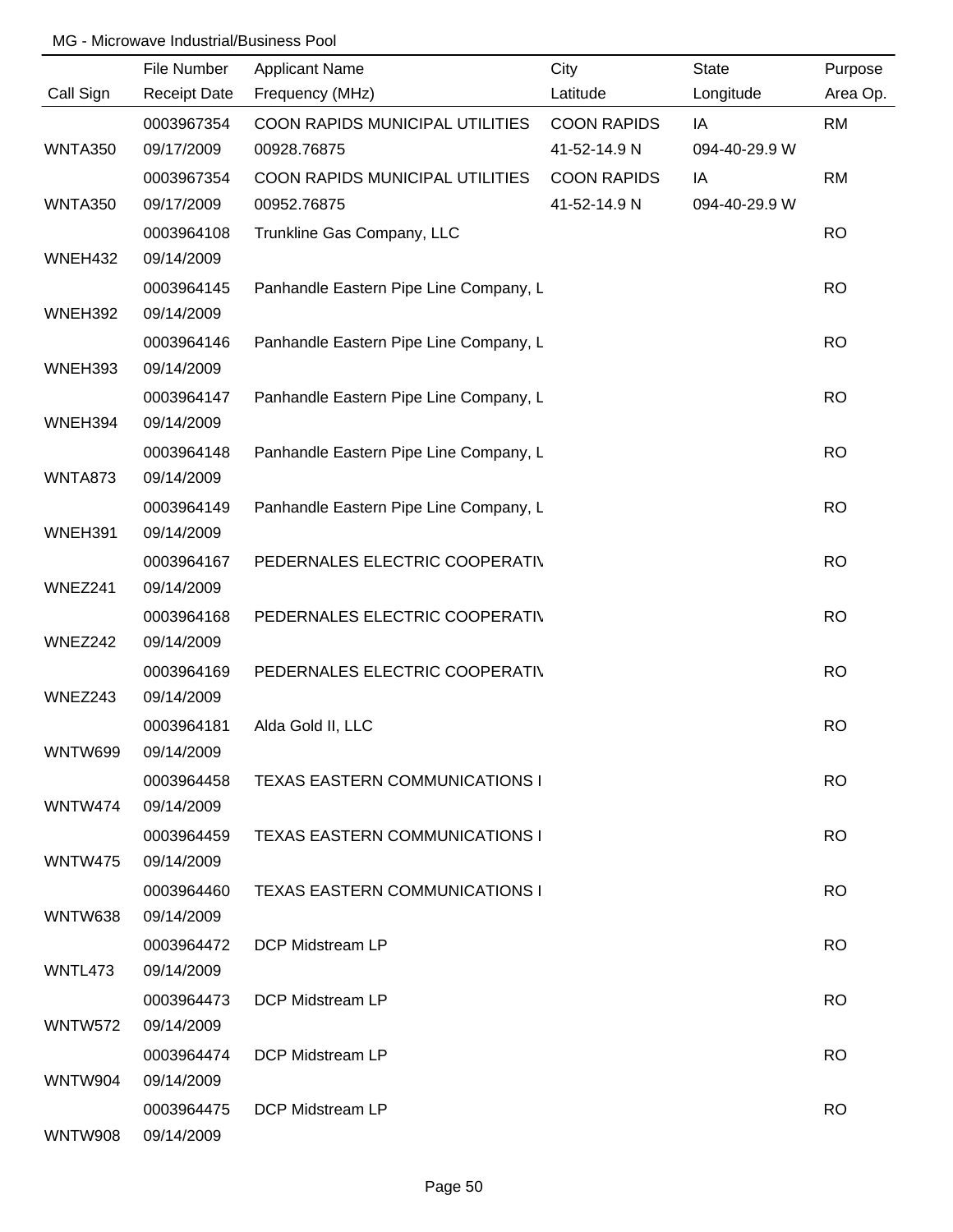|                | File Number              | <b>Applicant Name</b>                     | City     | <b>State</b> | Purpose   |
|----------------|--------------------------|-------------------------------------------|----------|--------------|-----------|
| Call Sign      | <b>Receipt Date</b>      | Frequency (MHz)                           | Latitude | Longitude    | Area Op.  |
|                | 0003964476               | DCP Midstream LP                          |          |              | <b>RO</b> |
| WNTW909        | 09/14/2009               |                                           |          |              |           |
|                | 0003964497               | AERA ENERGY LLC                           |          |              | <b>RO</b> |
| WNEK222        | 09/14/2009               |                                           |          |              |           |
|                | 0003964498               | <b>AERA ENERGY LLC</b>                    |          |              | <b>RO</b> |
| WNTA255        | 09/14/2009               |                                           |          |              |           |
|                | 0003964500               | Chevron USA Inc.                          |          |              | <b>RO</b> |
| WNTD910        | 09/14/2009               |                                           |          |              |           |
|                | 0003964501               | Chevron USA Inc.                          |          |              | <b>RO</b> |
| <b>WNTW695</b> | 09/14/2009               |                                           |          |              |           |
| <b>WNTW696</b> | 0003964502<br>09/14/2009 | Chevron USA Inc.                          |          |              | <b>RO</b> |
|                | 0003964503               | Chevron USA Inc.                          |          |              | <b>RO</b> |
| WNTW697        | 09/14/2009               |                                           |          |              |           |
|                | 0003964517               | SHELL COMMUNICATIONS INC                  |          |              | <b>RO</b> |
| <b>WNTW314</b> | 09/14/2009               |                                           |          |              |           |
|                | 0003964554               | <b>Enterprise Products Operating, LLC</b> |          |              | <b>RO</b> |
| WOP60          | 09/14/2009               |                                           |          |              |           |
|                | 0003964555               | <b>Enterprise Products Operating, LLC</b> |          |              | <b>RO</b> |
| KLC95          | 09/14/2009               |                                           |          |              |           |
|                | 0003964556               | <b>Enterprise Products Operating, LLC</b> |          |              | <b>RO</b> |
| WCQ94          | 09/14/2009               |                                           |          |              |           |
|                | 0003964557               | <b>Enterprise Products Operating, LLC</b> |          |              | <b>RO</b> |
| WHS38          | 09/14/2009               |                                           |          |              |           |
|                | 0003964558               | <b>Enterprise Products Operating, LLC</b> |          |              | <b>RO</b> |
| WHS96          | 09/14/2009               |                                           |          |              |           |
|                | 0003964909               | PUERTO RICO ELECTRIC POWER AUT            |          |              | <b>RO</b> |
| WNEP519        | 09/15/2009               |                                           |          |              |           |
|                | 0003965245               | CENTERPOINT ENERGY INC                    |          |              | <b>RO</b> |
| WNEZ818        | 09/15/2009               |                                           |          |              |           |
|                | 0003965407               | Oneok Inc.                                |          |              | <b>RO</b> |
| <b>WNTW705</b> | 09/15/2009               |                                           |          |              |           |
|                | 0003965440               | Oneok Inc.                                |          |              | <b>RO</b> |
| <b>WNTW706</b> | 09/15/2009               |                                           |          |              |           |
|                | 0003966274               | AlarmNet Inc                              |          |              | <b>RO</b> |
| WNEZ766        | 09/16/2009               |                                           |          |              |           |
|                | 0003966275               | AlarmNet Inc                              |          |              | <b>RO</b> |
| WNEZ878        | 09/16/2009               |                                           |          |              |           |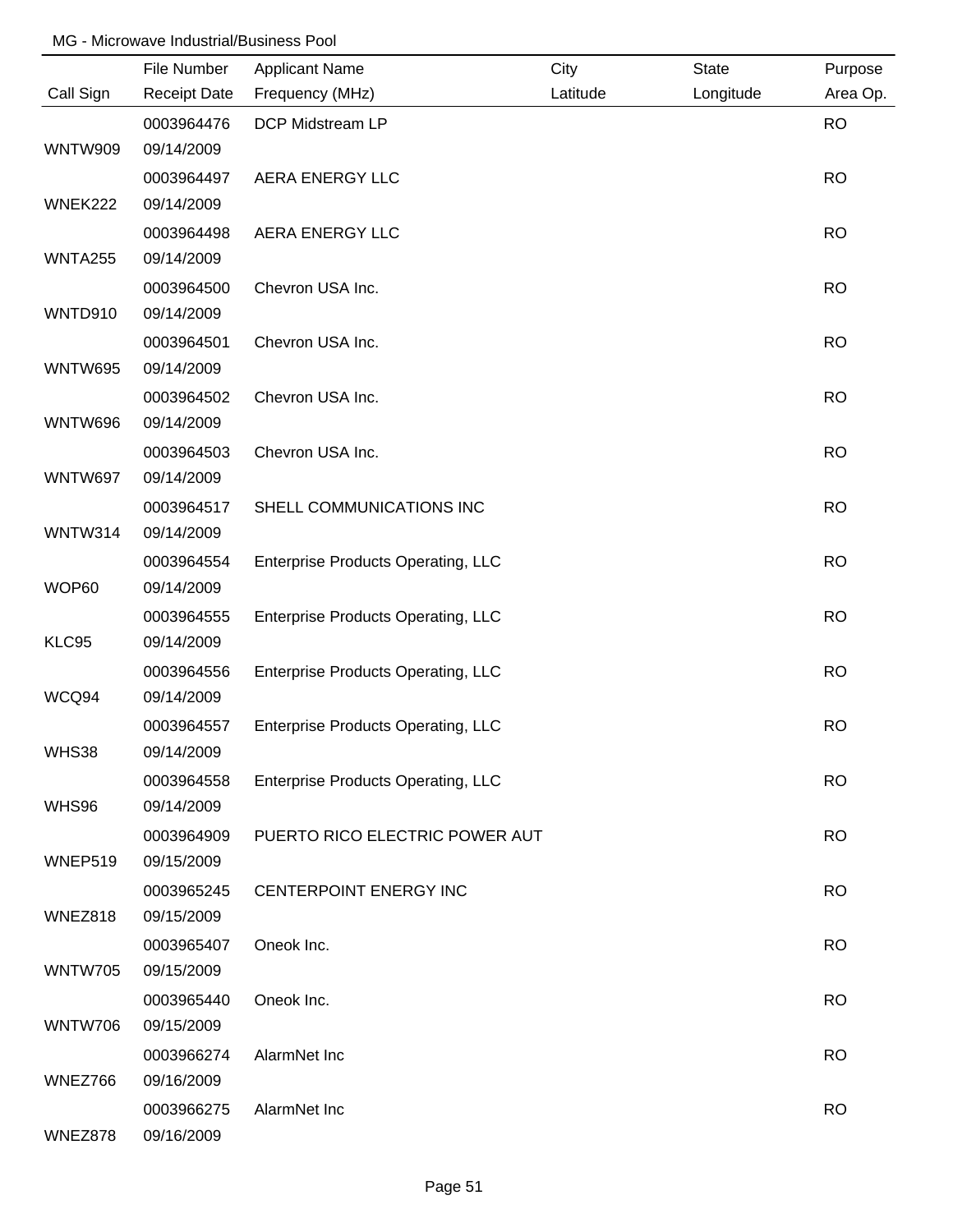|                | File Number         | <b>Applicant Name</b> | City     | <b>State</b> | Purpose   |
|----------------|---------------------|-----------------------|----------|--------------|-----------|
| Call Sign      | <b>Receipt Date</b> | Frequency (MHz)       | Latitude | Longitude    | Area Op.  |
|                | 0003966276          | AlarmNet Inc          |          |              | <b>RO</b> |
| WNTU630        | 09/16/2009          |                       |          |              |           |
|                | 0003966277          | AlarmNet Inc          |          |              | <b>RO</b> |
| WNTU669        | 09/16/2009          |                       |          |              |           |
|                | 0003966278          | AlarmNet Inc.         |          |              | <b>RO</b> |
| <b>WNTW430</b> | 09/16/2009          |                       |          |              |           |
|                | 0003966280          | AlarmNet Inc          |          |              | <b>RO</b> |
| <b>WNTW435</b> | 09/16/2009          |                       |          |              |           |
|                | 0003966281          | AlarmNet Inc          |          |              | <b>RO</b> |
| <b>WNTW780</b> | 09/16/2009          |                       |          |              |           |
|                | 0003966282          | AlarmNet Inc          |          |              | <b>RO</b> |
| <b>WNTW808</b> | 09/16/2009          |                       |          |              |           |

### MM - Millimeter Wave 70/80/90 GHz Service

|           | File Number         | <b>Applicant Name</b>     | City     | <b>State</b> | Purpose   |
|-----------|---------------------|---------------------------|----------|--------------|-----------|
| Call Sign | <b>Receipt Date</b> | Frequency (MHz)           | Latitude | Longitude    | Area Op.  |
|           | 0003965643          | <b>Taylor Corporation</b> |          |              | <b>NE</b> |
| WQKU475   | 09/15/2009          | 71000.00000 - 76000.00000 |          |              |           |
|           | 0003965643          | <b>Taylor Corporation</b> |          |              | <b>NE</b> |
| WQKU475   | 09/15/2009          | 81000.00000 - 86000.00000 |          |              |           |
|           | 0003965643          | <b>Taylor Corporation</b> |          |              | <b>NE</b> |
| WQKU475   | 09/15/2009          | 92000.00000 - 94000.00000 |          |              |           |
|           | 0003965643          | <b>Taylor Corporation</b> |          |              | <b>NE</b> |
| WQKU475   | 09/15/2009          | 94100.00000 - 95000.00000 |          |              |           |

#### NN - 3650-3700 MHz

|           | File Number         | <b>Applicant Name</b>                    | City     | <b>State</b> | Purpose   |
|-----------|---------------------|------------------------------------------|----------|--------------|-----------|
| Call Sign | <b>Receipt Date</b> | Frequency (MHz)                          | Latitude | Longitude    | Area Op.  |
|           | 0003965542          | Dotnet Acquisition Company LLC           |          |              | NE.       |
|           | 09/15/2009          | 03650.00000 - 03700.00000                |          |              |           |
|           | 0003965888          | Norton, Douglas                          |          |              | NE.       |
| WQKU483   | 09/15/2009          | 03650.00000 - 03700.00000                |          |              |           |
|           | 0003967624          | City of Ashland, DBA Ashland Fiber Netwo |          |              | NE.       |
|           | 09/17/2009          | 03650.00000 - 03700.00000                |          |              |           |
|           | 0003967719          | <b>CALTEL Connections</b>                |          |              | <b>NE</b> |
| WQKU633   | 09/17/2009          | 03650.00000 - 03700.00000                |          |              |           |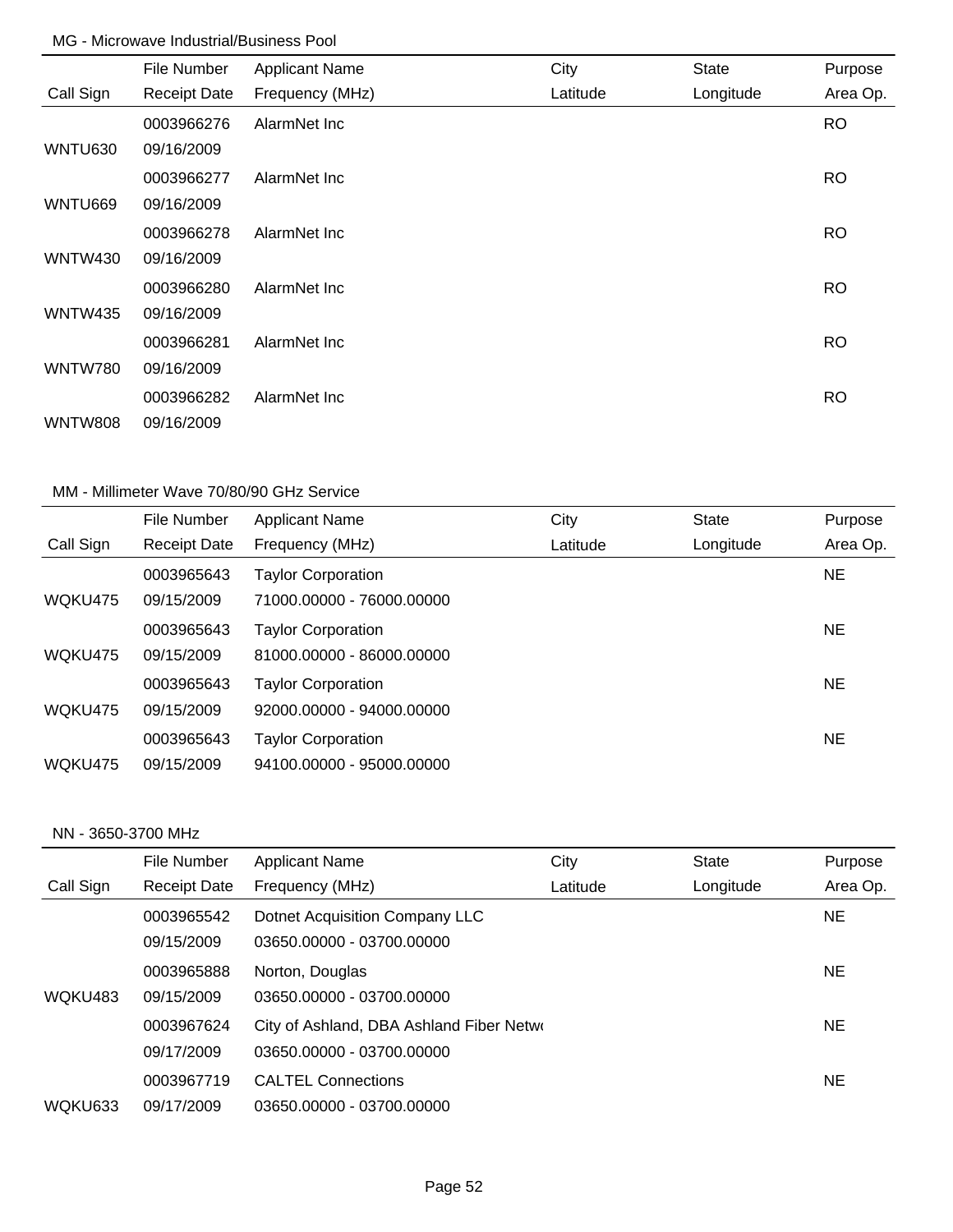## RP - Broadcast Auxiliary Remote Pickup

|               | File Number         | <b>Applicant Name</b>                        | City         | <b>State</b>  | Purpose   |
|---------------|---------------------|----------------------------------------------|--------------|---------------|-----------|
| Call Sign     | <b>Receipt Date</b> | Frequency (MHz)                              | Latitude     | Longitude     | Area Op.  |
|               | 0003963550          | POST-NEWSWEEK STATIONS, ORLANI CHRISTMAS     |              | FL.           | <b>MD</b> |
| <b>KVC682</b> | 09/14/2009          | 00455.95000                                  | 28-36-36.0 N | 081-03-34.0 W |           |
|               | 0003963551          | POST-NEWSWEEK STATIONS, ORLANI               |              |               | MD        |
| <b>KPG229</b> | 09/14/2009          | 00450.51250                                  |              |               | A         |
|               | 0003963551          | POST-NEWSWEEK STATIONS, ORLANI               |              |               | MD        |
| <b>KPG229</b> | 09/14/2009          | 00455.51250                                  |              |               | A         |
|               | 0003963551          | POST-NEWSWEEK STATIONS, ORLANI CHRISTMAS     |              | FL            | <b>MD</b> |
| <b>KPG229</b> | 09/14/2009          | 00455.51250                                  | 28-36-36.0 N | 081-03-34.0 W |           |
|               | 0003963552          | POST-NEWSWEEK STATIONS, ORLANI               |              |               | MD        |
| <b>KVC683</b> | 09/14/2009          | 00450.21250                                  |              |               | A         |
|               | 0003963552          | POST-NEWSWEEK STATIONS, ORLANI               |              |               | <b>MD</b> |
| <b>KVC683</b> | 09/14/2009          | 00455.21250                                  |              |               | A         |
|               | 0003963552          | POST-NEWSWEEK STATIONS, ORLANI CHRISTMAS     |              | FL.           | <b>MD</b> |
| <b>KVC683</b> | 09/14/2009          | 00455.21250                                  | 28-36-36.0 N | 081-03-34.0 W |           |
|               | 0003963552          | POST-NEWSWEEK STATIONS, ORLANI ORLANDO       |              | FL            | <b>MD</b> |
| <b>KVC683</b> | 09/14/2009          | 00450.21250                                  | 28-35-35.0 N | 081-25-13.0 W |           |
|               | 0003963552          | POST-NEWSWEEK STATIONS, ORLANI ORLANDO       |              | FL.           | <b>MD</b> |
| <b>KVC683</b> | 09/14/2009          | 00455.21250                                  | 28-35-35.0 N | 081-25-13.0 W |           |
|               | 0003966190          | REGENT BROADCASTING OF ALBANY, Voorheesville |              | <b>NY</b>     | <b>MD</b> |
| <b>KPL872</b> | 09/16/2009          | 00450.31250                                  | 42-38-13.0 N | 073-59-49.0 W |           |
|               | 0003966218          | REGENT BROADCASTING OF ALBANY, Voorheesville |              | <b>NY</b>     | <b>MD</b> |
| <b>KPM474</b> | 09/16/2009          | 00450.01000                                  | 42-38-13.0 N | 073-59-49.0 W |           |

# TI - TV Intercity Relay

|           | File Number  | Applicant Name               | City         | State         | Purpose  |
|-----------|--------------|------------------------------|--------------|---------------|----------|
| Call Sign | Receipt Date | Frequency (MHz)              | Latitude     | Longitude     | Area Op. |
|           | 0003967627   | RED RIVER BROADCAST CO., LLC | PEMBINA      | ND.           | NE.      |
|           | 09/17/2009   | 07075.00000 - 07100.00000    | 48-59-44.0 N | 097-24-29.0 W |          |

## TS - TV Studio Transmitter Link

|           | File Number         | <b>Applicant Name</b> | City               | <b>State</b>  | Purpose  |
|-----------|---------------------|-----------------------|--------------------|---------------|----------|
| Call Sign | <b>Receipt Date</b> | Frequency (MHz)       | Latitude           | Longitude     | Area Op. |
|           | 0003964525          | CBS BROADCASTING INC. | <b>Studio City</b> | CА            | AM       |
| KZN33     | 09/15/2009          | 12837.50000           | 34-08-46.8 N       | 118-23-23.2 W |          |
|           | 0003964525          | CBS BROADCASTING INC. | <b>Studio City</b> | СA            | MD       |
| KZN33     | 09/14/2009          | 12837.50000           | 34-08-46.8 N       | 118-23-23.2 W |          |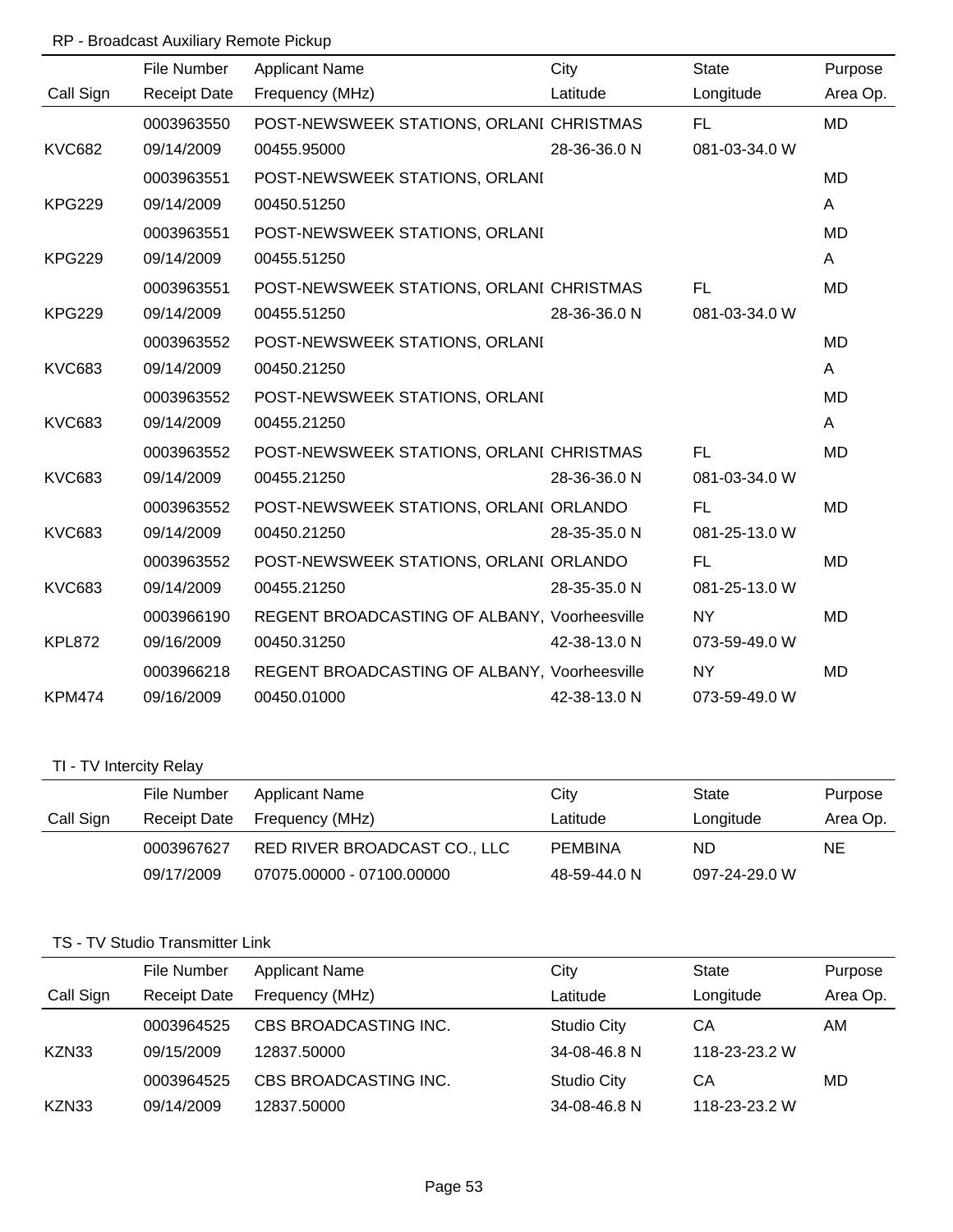#### TS - TV Studio Transmitter Link

|                   | File Number         | <b>Applicant Name</b>                   | City               | State         | Purpose  |
|-------------------|---------------------|-----------------------------------------|--------------------|---------------|----------|
| Call Sign         | <b>Receipt Date</b> | Frequency (MHz)                         | Latitude           | Longitude     | Area Op. |
|                   | 0003965053          | CBS BROADCASTING INC.                   | <b>Studio City</b> | CA            | MD       |
| KNB <sub>55</sub> | 09/15/2009          | 06937.50000                             | 34-08-46.8 N       | 118-23-23.2 W |          |
|                   | 0003965056          | HILL BROADCASTING COMPANY, INC.         | <b>AXTELL</b>      | <b>NE</b>     | MD       |
| <b>WMU594</b>     | 09/15/2009          | 02059.00000 - 02076.00000               | 40-29-35.0 N       | 099-05-01.0 W |          |
|                   | 0003965056          | HILL BROADCASTING COMPANY, INC.         | <b>AXTELL</b>      | <b>NE</b>     | MD       |
| <b>WMU594</b>     | 09/15/2009          | 02061.50000 - 02073.50000               | 40-29-35.0 N       | 099-05-01.0 W |          |
|                   | 0003965443          | WSOC TELEVISION, INC.                   | <b>CHARLOTTE</b>   | <b>NC</b>     | MD       |
| KJA50             | 09/15/2009          | 06925.00000 - 06950.00000               | 35-14-33.5 N       | 080-49-25.2 W |          |
|                   | 0003967365          | SLEEZER, MICHAEL A                      | Gloversville       | NY.           | MD       |
| WPNJ942           | 09/17/2009          | 00662.00000 - 00668.00000               | 43-02-51.2 N       | 074-20-50.7 W |          |
|                   | 0003967365          | SLEEZER, MICHAEL A                      | Gloversville       | NY.           | MD       |
| WPNJ942           | 09/17/2009          | 00728.00000 - 00734.00000               | 43-02-51.2 N       | 074-20-50.7 W |          |
|                   | 0003967689          | RED RIVER BROADCAST CO., LLC            | <b>DRAYTON</b>     | <b>ND</b>     | MD       |
| <b>WLF315</b>     | 09/17/2009          | 06875.00000 - 06900.00000               | 48-33-20.9 N       | 097-11-04.3 W |          |
|                   | 0003967364          | ACCESS.1 NEW JERSEY LICENSE CON LINWOOD |                    | NJ.           | NE.      |
|                   | 09/17/2009          | 07100.00000 - 07125.00000               | 39-20-23.4 N       | 074-35-08.5 W |          |

# YK - Industrial/Business Pool - Commercial, Trunked

|           | File Number         | <b>Applicant Name</b>              | City     | <b>State</b> | Purpose   |
|-----------|---------------------|------------------------------------|----------|--------------|-----------|
| Call Sign | <b>Receipt Date</b> | Frequency (MHz)                    | Latitude | Longitude    | Area Op.  |
|           | 0003964483          | Radio-Phone Communications, Inc.   |          |              | <b>RO</b> |
| WPPF322   | 09/14/2009          |                                    |          |              |           |
|           | 0003964484          | Radio-Phone Communications, Inc.   |          |              | <b>RO</b> |
| WPPG277   | 09/14/2009          |                                    |          |              |           |
|           | 0003966675          | <b>MYERS, RICHARD E.</b>           |          |              | <b>RO</b> |
| WPPF321   | 09/16/2009          |                                    |          |              |           |
|           | 0003966839          | SPANE, JOHN: SUTPHIN, DALE DBA SP. |          |              | RO.       |
| WPPC693   | 09/16/2009          |                                    |          |              |           |

# YM - 800 MHz Trunked SMR (SMR, Site-specific)

|           | File Number         | <b>Applicant Name</b>     | City         | <b>State</b>  | Purpose  |
|-----------|---------------------|---------------------------|--------------|---------------|----------|
| Call Sign | <b>Receipt Date</b> | Frequency (MHz)           | Latitude     | Longitude     | Area Op. |
|           | 0003966279          | <b>APT Wireless</b>       |              |               | MD       |
| KNRU376   | 09/16/2009          | 00809.00000 - 00824.00000 |              |               | Α        |
|           | 0003966279          | <b>APT Wireless</b>       | <b>SITKA</b> | ΑK            | MD       |
| KNRU376   | 09/16/2009          | 00854.28750               | 57-34-24.8 N | 135-16-57.4 W |          |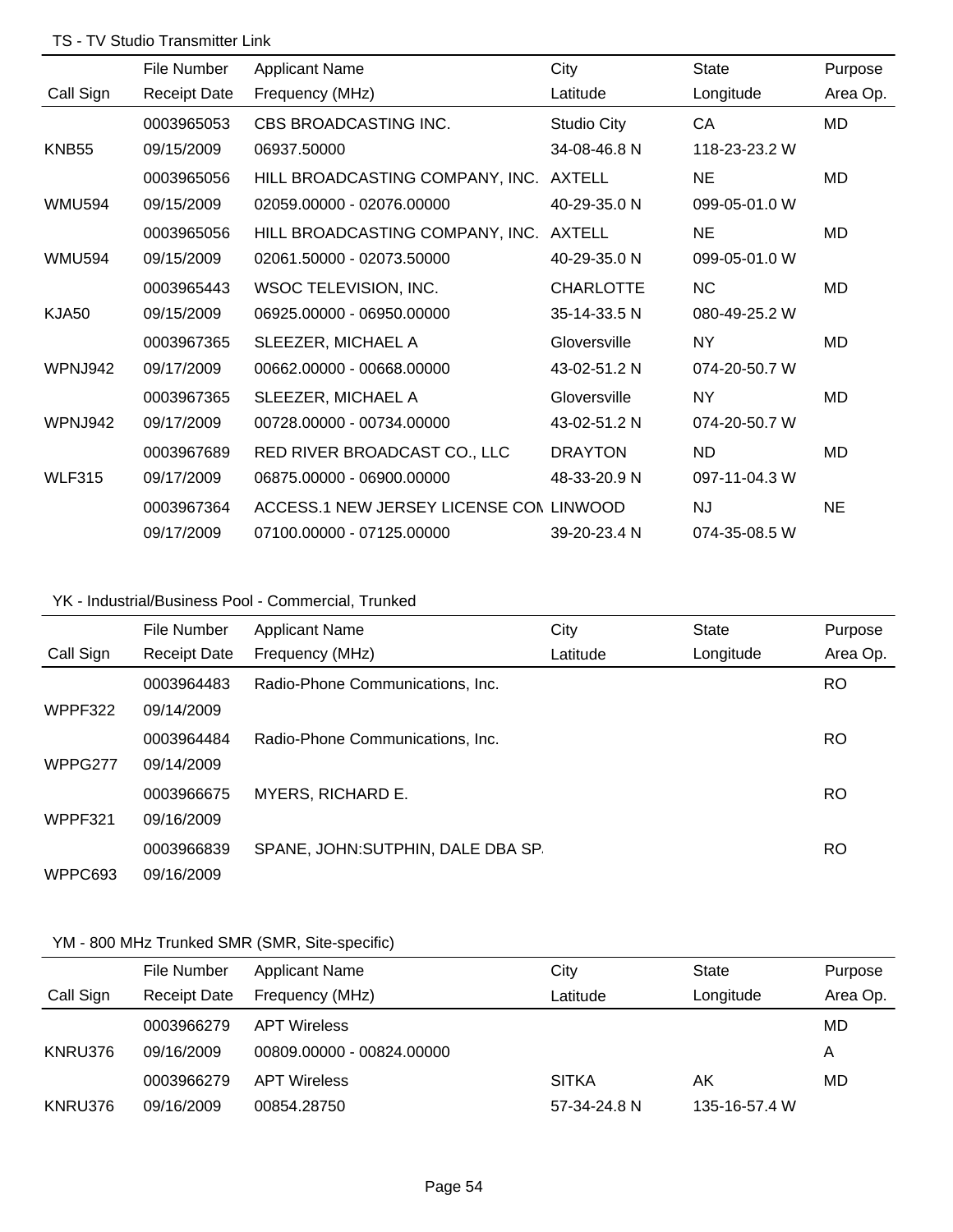### YM - 800 MHz Trunked SMR (SMR, Site-specific)

|                | File Number | <b>Applicant Name</b>        | City               | <b>State</b>  | Purpose      |
|----------------|-------------|------------------------------|--------------------|---------------|--------------|
| Call Sign      |             | Receipt Date Frequency (MHz) | Latitude           | Longitude     | Area Op.     |
|                | 0003966279  | <b>APT Wireless</b>          | <b>SITKA</b>       | AK            | <b>MD</b>    |
| KNRU376        | 09/16/2009  | 00854.53750                  | 57-34-24.8 N       | 135-16-57.4 W |              |
|                | 0003966279  | <b>APT Wireless</b>          | <b>SITKA</b>       | AK            | <b>MD</b>    |
| KNRU376        | 09/16/2009  | 00855.11250                  | 57-34-24.8 N       | 135-16-57.4 W |              |
|                | 0003966289  | <b>APT Wireless</b>          |                    |               | <b>MD</b>    |
| KNRU377        | 09/16/2009  | 00809.00000 - 00824.00000    |                    |               | $\mathsf{A}$ |
|                | 0003966289  | <b>APT Wireless</b>          | <b>JUNEAU</b>      | AK            | <b>MD</b>    |
| KNRU377        | 09/16/2009  | 00862.91250                  | 58-17-38.6 N       | 134-22-57.0 W |              |
|                | 0003966289  | <b>APT Wireless</b>          | <b>JUNEAU</b>      | AK            | <b>MD</b>    |
| KNRU377        | 09/16/2009  | 00863.16250                  | 58-17-38.6 N       | 134-22-57.0 W |              |
|                | 0003966289  | <b>APT Wireless</b>          | <b>JUNEAU</b>      | AK            | <b>MD</b>    |
| KNRU377        | 09/16/2009  | 00863.66250                  | 58-17-38.6 N       | 134-22-57.0 W |              |
|                | 0003966296  | <b>APT Wireless</b>          |                    |               | <b>MD</b>    |
| KNRU378        | 09/16/2009  | 00809.00000 - 00824.00000    |                    |               | $\mathsf{A}$ |
|                | 0003966296  | <b>APT Wireless</b>          | PR OF WHALES ISIAK |               | <b>MD</b>    |
| KNRU378        | 09/16/2009  | 00854.28750                  | 55-45-03.6 N       | 132-54-11.0 W |              |
|                | 0003966296  | <b>APT Wireless</b>          | PR OF WHALES ISIAK |               | <b>MD</b>    |
| KNRU378        | 09/16/2009  | 00854.53750                  | 55-45-03.6 N       | 132-54-11.0 W |              |
|                | 0003966296  | <b>APT Wireless</b>          | PR OF WHALES ISIAK |               | <b>MD</b>    |
| KNRU378        | 09/16/2009  | 00855.11250                  | 55-45-03.6 N       | 132-54-11.0 W |              |
|                | 0003966304  | <b>APT Wireless</b>          |                    |               | <b>MD</b>    |
| KNRU379        | 09/16/2009  | 00809.00000 - 00824.00000    |                    |               | A            |
|                | 0003966304  | <b>APT Wireless</b>          | <b>PETERSBURG</b>  | AK            | <b>MD</b>    |
| KNRU379        | 09/16/2009  | 00862.31250                  | 56-44-03.8 N       | 133-04-11.2 W |              |
|                | 0003966304  | <b>APT Wireless</b>          | <b>PETERSBURG</b>  | AK            | <b>MD</b>    |
| KNRU379        | 09/16/2009  | 00862.56250                  | 56-44-03.8 N       | 133-04-11.2 W |              |
|                | 0003966304  | <b>APT Wireless</b>          | <b>PETERSBURG</b>  | AK            | MD           |
| KNRU379        | 09/16/2009  | 00862.81250                  | 56-44-03.8 N       | 133-04-11.2 W |              |
|                | 0003966304  | <b>APT Wireless</b>          | <b>PETERSBURG</b>  | AK            | MD           |
| KNRU379        | 09/16/2009  | 00863.06250                  | 56-44-03.8 N       | 133-04-11.2 W |              |
|                | 0003966304  | <b>APT Wireless</b>          | <b>PETERSBURG</b>  | AK            | MD           |
| KNRU379        | 09/16/2009  | 00863.31250                  | 56-44-03.8 N       | 133-04-11.2 W |              |
|                | 0003966309  | <b>APT Wireless</b>          |                    |               | MD           |
| WNMD400        | 09/16/2009  | 00809.00000 - 00824.00000    |                    |               | A            |
|                | 0003966309  | <b>APT Wireless</b>          | <b>KETCHIKAN</b>   | AK            | MD.          |
| WNMD400        | 09/16/2009  | 00862.81250                  | 55-21-37.7 N       | 131-47-48.1 W |              |
|                | 0003966309  | <b>APT Wireless</b>          | <b>KETCHIKAN</b>   | AK            | MD           |
| <b>WNMD400</b> | 09/16/2009  | 00863.06250                  | 55-21-37.7 N       | 131-47-48.1 W |              |